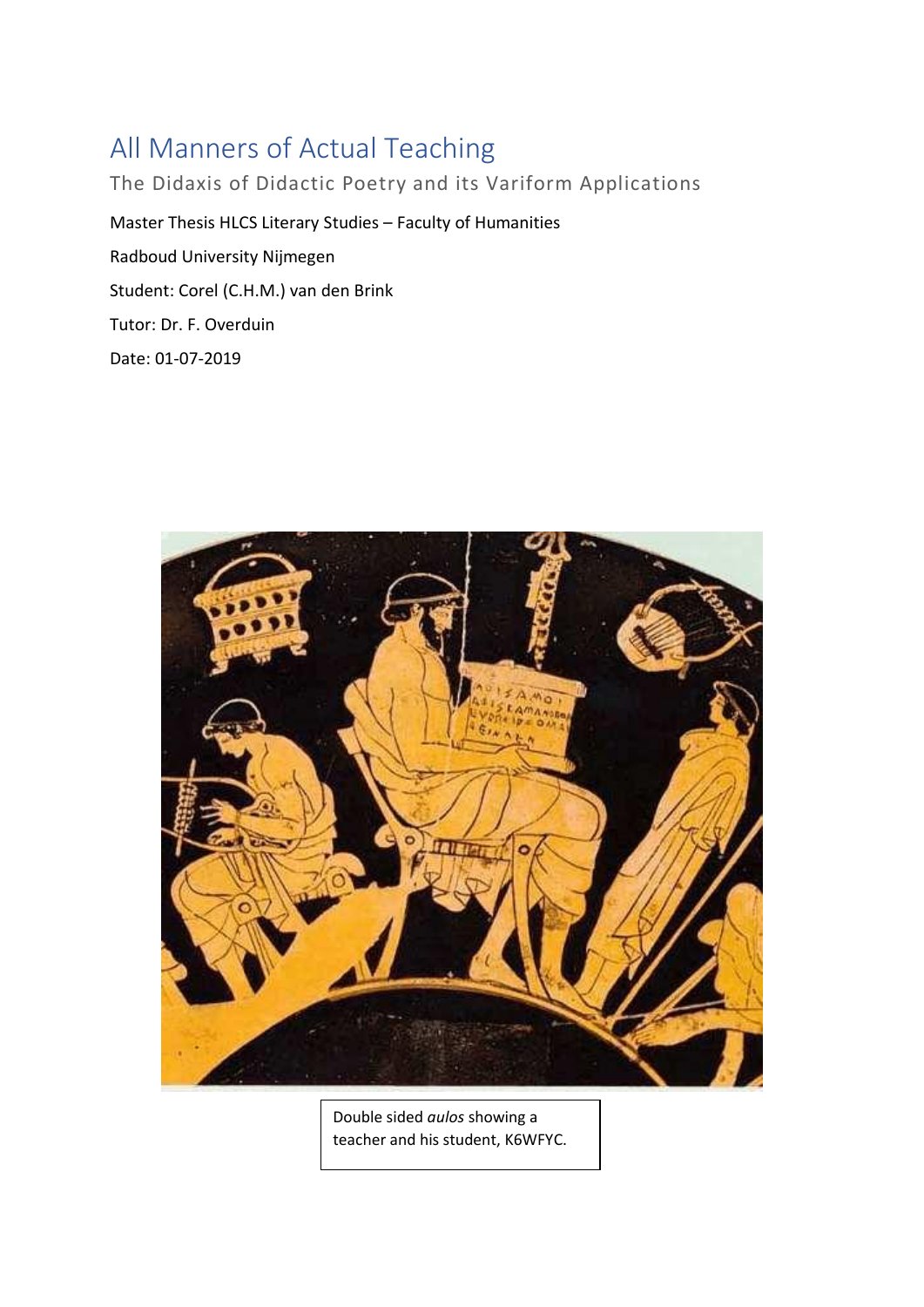All Manners of Actual Teaching *The Didaxis of Didactic Poetry and its Variform Applications*

C.H.M. van den Brink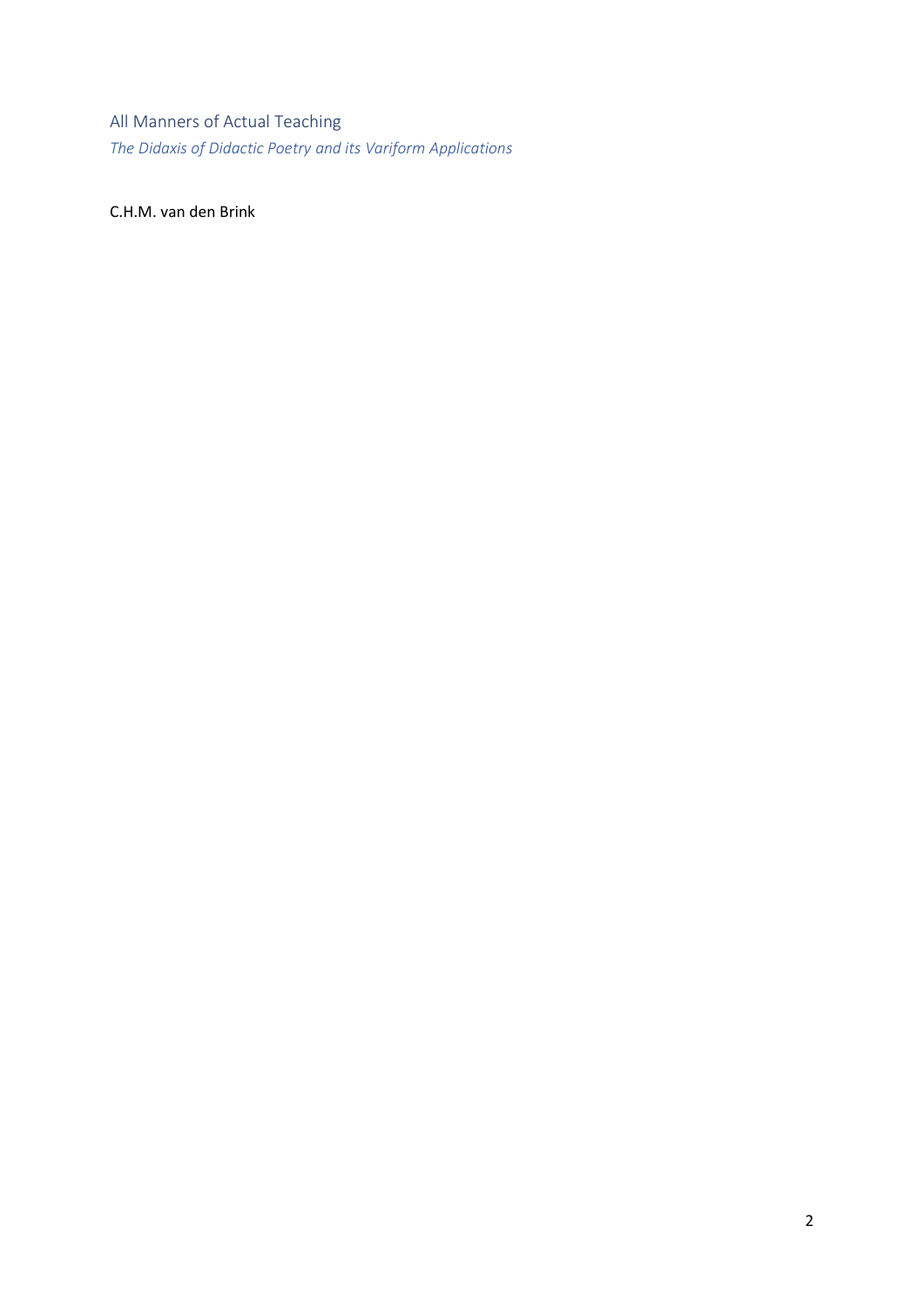## Table of Contents

| 1. |  |
|----|--|
|    |  |
|    |  |
|    |  |
|    |  |
| 2. |  |
|    |  |
|    |  |
|    |  |
| 3. |  |
|    |  |
|    |  |
|    |  |
| 4. |  |
|    |  |
|    |  |
|    |  |
|    |  |
| 5. |  |
|    |  |
|    |  |
|    |  |
|    |  |
| 6. |  |
|    |  |
|    |  |
|    |  |
|    |  |
| 7. |  |
|    |  |
|    |  |
|    |  |
|    |  |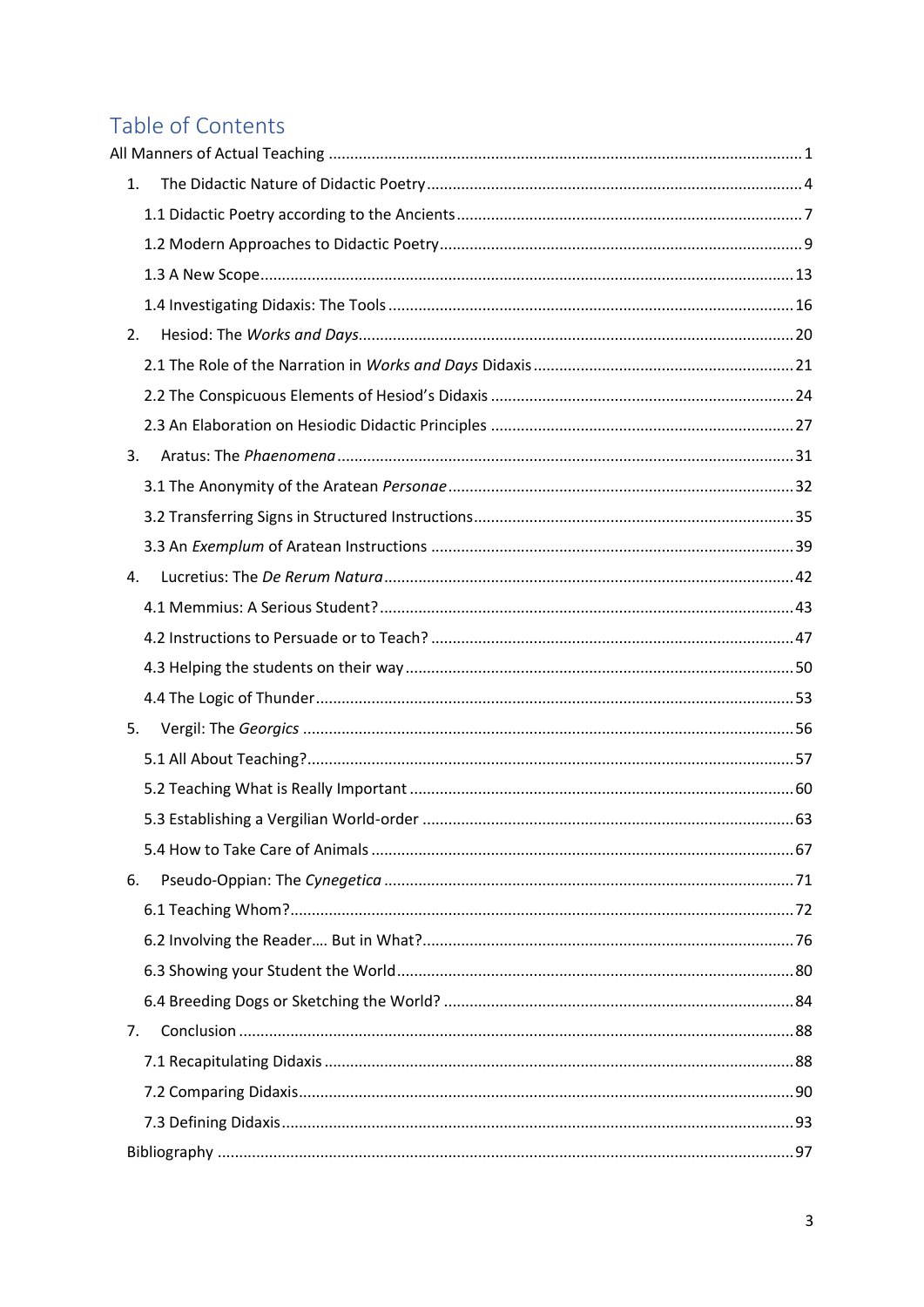## <span id="page-3-0"></span>1. The Didactic Nature of Didactic Poetry

What is didactic poetry? Although this question seems to have remained largely untouched in antiquity, contemporary scholarship has gone to some length to offer a suitable answer to this question. However, none of the definitions proposed has reached general consent and critics are regularly able to point towards weaknesses in these definitions, although one definition may find more assent than the other. $<sup>1</sup>$  That is why this project will consider didactic poetry</sup> from a different standpoint. Whereas modern studies up till now have mostly limited themselves to the rendering of generalizing descriptions of basic characteristics, or to the exhibition of poetic intentionality by the poets, $<sup>2</sup>$  this project will embark on a different course,</sup> namely that of the arrangement of the didactic content.

It is my contention that the quintessential basis for the composition of any didactic poem is the availability of a system of didactic markers, the so-called didaxis. This term, which is of principal importance throughout this project, loosely signifies all processes that guide the audience – whether it be internal or external – towards the eventual conclusion the teacherpoet is aiming for.<sup>3</sup> The eventual conclusion of this guidance, it must be said, does not always need to be didactic in its outlook, even though the didaxis will guide us there. This means that the direct instructions will be of interest, but also e.g. excursive narrations, that create for instance a more lively overall narration. These didactic markers, moreover, must be constituted in such a way that the didaxis clearly leads (or seems to lead) the student to knowledge of the subject matter proclaimed, or alternatively guides the student to an inherently different conclusion.

The main improvement of such an innovative approach would be the opportunity it offers us to shift our attention towards the real exposition of the didactic content, even if we

 $\overline{a}$ 

<sup>1</sup> E.g. Effe (1977), Toohey (1996) and Volk (2002), the last of which is at this moment most generally accepted. See for general critiques of the definitions proposed by these guiding studies for instance the reviews by Kenney (2003), who notes the lack of attention for subject matter in the definition, in this case by Volk, and Denardis (2007, 173), who contends that the poems considered didactic are just too diverse to constitute one overall framework. Also, Atherton (1997, VII-VIII) elaborates on the dichotomy between form and content in didactic poetry, which inevitably leaves us with the question if a singular form can even be attained for all those diverse works.

<sup>&</sup>lt;sup>2</sup> For the definition of didactic poems based on formal characterisations, e.g. Effe (1977, 22-26) and Toohey (1996, 2-5), for the identification of didactic poems on the basis of the didactic poetic intent by the poets themselves, e.g. Volk (2002, 6-24).

<sup>&</sup>lt;sup>3</sup> Cf. Reynoso e.a. (2009, 30-36), who align this didactic approach to what they term the 'plano retorico', which is the structuring of the text to guide the reader in a certain direction.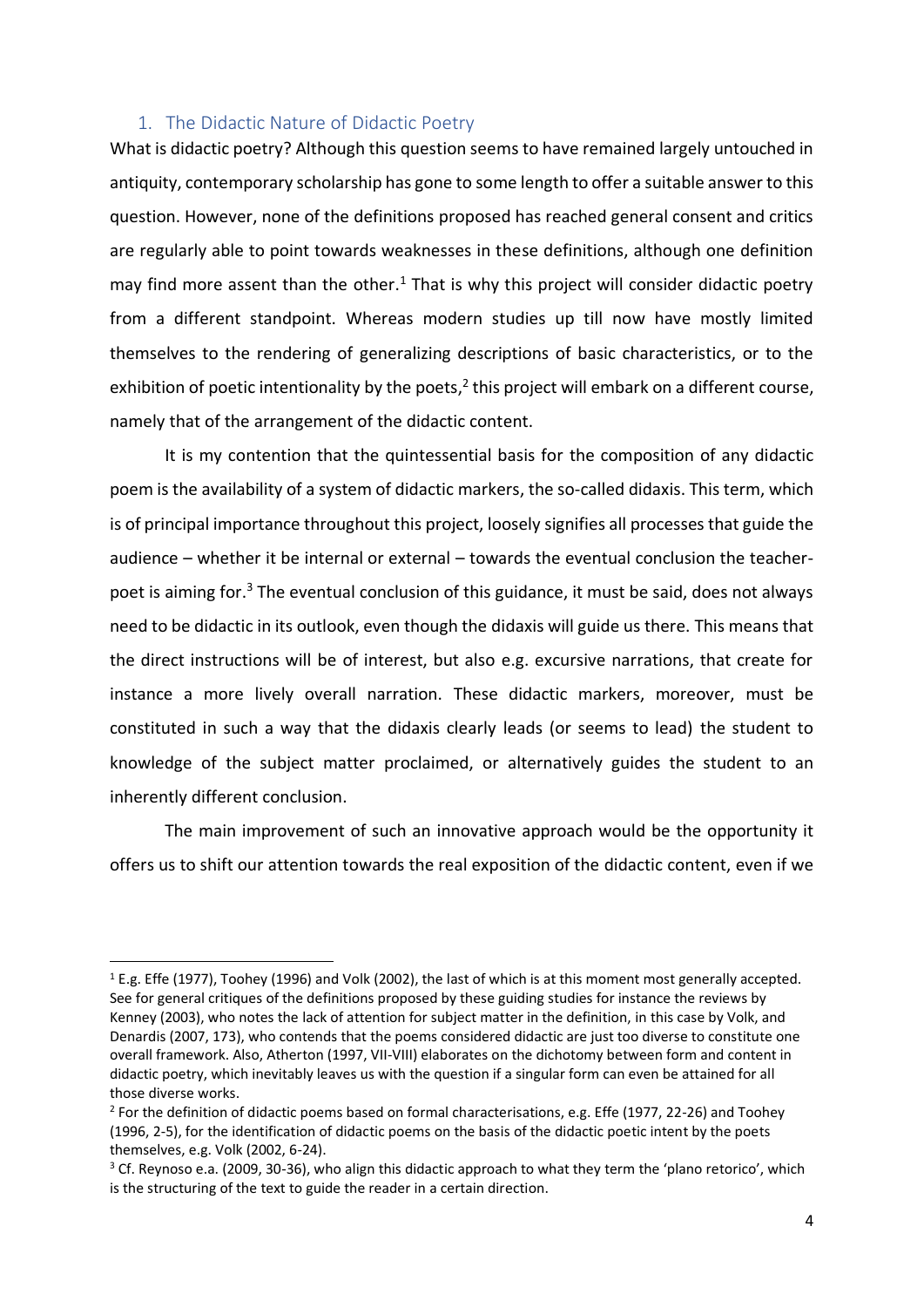cannot define a clear-cut genre of didactic poetry.<sup>4</sup> Since the definition of didaxis offered above is quite unrestrictive, this shift necessarily presupposes quite a broad set of poems involved in my definition of didactic poetry, although this project will remain limited to the treatment of some specific cases. The main criterium for inclusion in my set of exemplars of didactic poetry will therefore be the presence of concrete didactic elements, as they form the conventional framework into which the didaxis is cast.<sup>5</sup> Under these I understand, generically, the presence of a teacher-student constellation and the application of instructional and exhortatory tactics and, traditionally, the direct and programmatic treatment of an educationally transferable subject, rendered in the dactylic hexameter.<sup>6</sup> This very plain characterisation of didactic poetry clearly obstructs poems regularly regarded as didactic for their indirect conveying of moral values or learning (e.g. Homer's epics) from being perceived as didactic poems, <sup>7</sup> but allowsthe entry of works in other meters, such as Ovid's *Ars Amatoria*, and an epyllion like the Pythagoras episode in Ovid's *Metamorphoses*. 8

This project will consider some of the most renowned didactic poems from antiquity up to and including the third century CE in both Greek and Latin. This is, summarily stated, the time frame in which didactic poetry was on the whole a usual genre, while after the third century we do not find any completely surviving didactic poems. From the chosen sources, the didactic patterns will be extracted and compared to each other to determine the typical form of didactic poetry in terms of didaxis and to see to what extent poems were able to diverge from this form. The texts that will perform as case studies (Hesiod's *Works and Days*, Aratus' *Phaenomena*, Lucretius' *De Rerum Natura*, Vergil's *Georgics*, and Pseudo-Oppian's *Cynegetica*) will be treated diachronically, after which a synthesising discussion of their

<sup>4</sup> As Toohey (1996, 4-5) admits, it is impossible to make a working generalisation that will embrace all possible instances. Such definitions necessarily amount to characterisation of "an ideal form".

<sup>5</sup> Cf. Gábor (2016, 95): "Since the acts of teaching are instantiated in linguistic structures, the figurative/poetic conventions of the genre can be considered the linguistic context of poeticising the didactic process. Consequently, I assume that the genre-specific conventions of didactic poetry are related to the intersubjective acts of teaching, and they are explainable as the figuration of didaxis."

<sup>6</sup> Dalzell (1996, 24-30) discusses the inclusion of these elements in light of the authorial intention didactic poetry foresees. I make the formal distinction between generic and traditional features, so that we may distinguish between more and less strict rules. For example, whereas all didactic poems must possess real and direct didactic output, they do not necessarily have to deal with one specific sort of subject. The *Ars Amatoria*, as always, makes for a useful example, as this poem contains all generic features, but clearly subverts our traditional expectations of didactic poetry.

<sup>7</sup> Sider (2014, 20-22).

<sup>8</sup> Ov. *Met*. 15, 75-478. Cf. Lühr (1969, 21-22) and Volk (2002, 64-68) on their addition of this poem to the category of didactic poetry.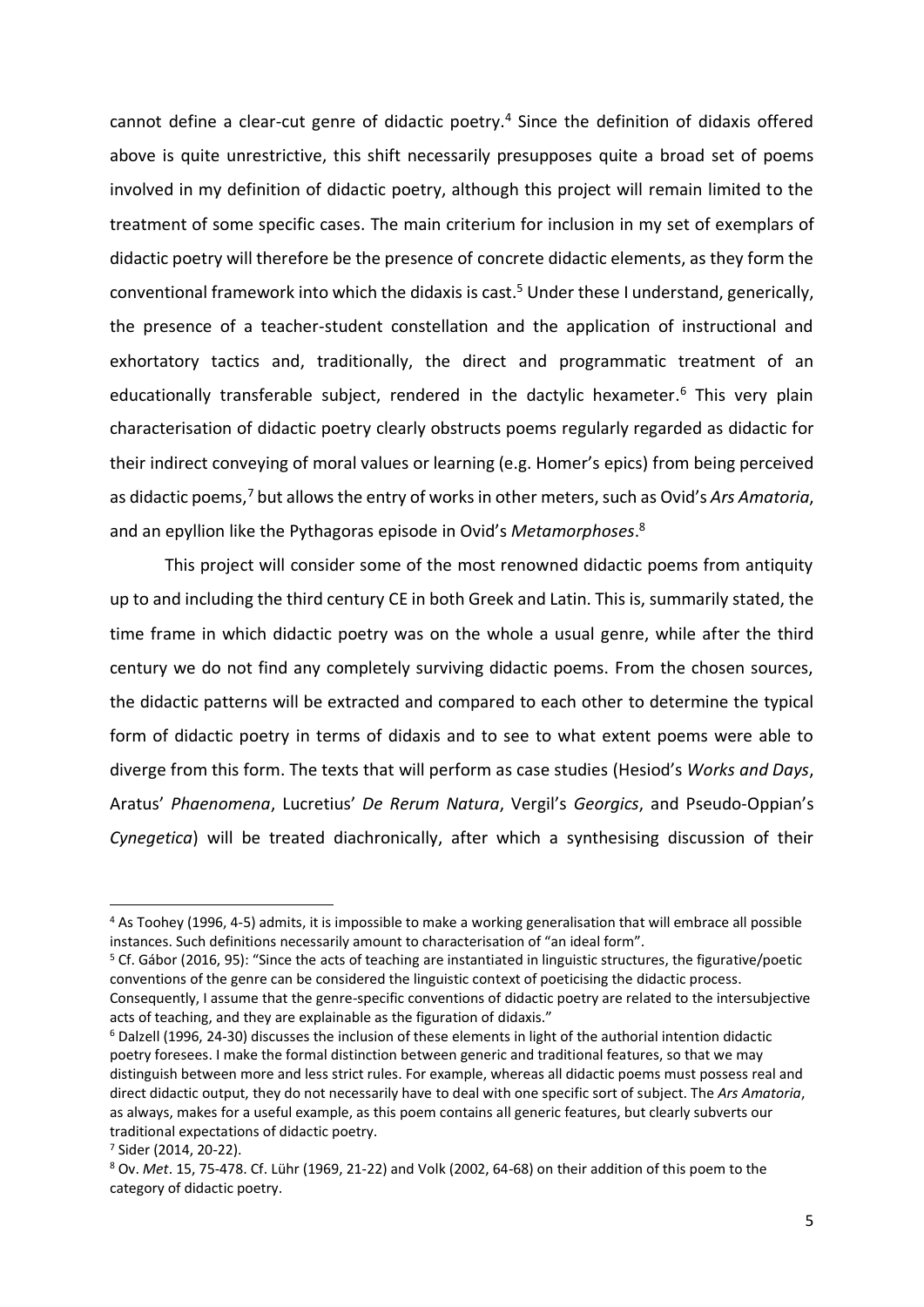similarities and respective divergences will be inserted. Although there are obviously more didactic poems available, these seem, for their centrality within the genre and the traditionality of their content,<sup>9</sup> to me to be representative of the genre of didactic poetry and collectively form a usefully varied picture of different sorts of didactic poems in periodisation as well as possible intentionality.<sup>10</sup> The diverging use of various didactic instruments in these poems will in the conclusion be compared to the results of modern studies on this subject, concerning the categorisations they apply to the different forms of didactic poems.<sup>11</sup> An overview of this past research will first be provided to the reader by way of a *status quaestionis*, so that this project may be better positioned in its scholarly context. This frame will also pave the way for my own scope for looking at didactic poetry, which will be less restrictive than scholarship is used to up to now and which will serve as the background to my investigation. The final part of this introductory chapter will deal with the theoretical as well as the methodological framework applied to the texts under scrutiny.

The goal of this project, then, is to answer the question 'In what similar ways do the diverse didactic poets constitute their didaxis, with the goal of claiming their position in the generic tradition, and what different ways, with the goal of emulating their predecessors?' The answer to this question will be given on the basis of the results of the case studies to be treated, where the guiding question will always be how the poems, at large as well as in their specifics, manifest themselves as texts containing didactic features. How these features will be extracted, we will discuss later in this introduction.

<sup>9</sup> These poems earn their centrality in the debates to their position as the greatest and best surviving didactic poems of their times, while the traditionality of their subject matters may be regarded in for instance the popularity of their themes: farming, astronomy, philosophy and hunting (the themes dealt with in these poems) are all recurring themes in didactic poetry.

<sup>&</sup>lt;sup>10</sup> I am aware of the fact that any selection of texts used will necessarily be flawed, but I believe that this selection will enable us to create a representative picture of the didactic methodologies applied in didactic poetry. The addition of the time-frame of the Presocratics would have given us the chance to create an even more varied picture of poetic didaxis through the ages, but since we possess only fragments of their work, I believe that it would be too hard to extract from these fragments a useful picture in the space this project offers me. Also, I have chosen not to follow the complete periodisation as given by Toohey (1996), who specifies a whole stage devoted to the didactic epics by Ovid, on amatory subjects, and by Horace, on poetry (Toohey [1996, 146-173]). Apart from the lack of space in this project, their absence is also justified by the uniqueness of their didactic poems in the fact that both authors frame their poems as something not entirely a didactic poem, which is significant. Ovid's amatory poems are at the same time elegies and Horace's *Ars Poetica* is framed as a letter. This complicates the identification of these works as straightforward didactic poems and for that reason the poems will be left out of consideration here.

 $11$  Especially Effe (1977, 40-79) and Toohey (1996) may be considered guiding studies here, although they are both necessarily not generally accepted. For instance, Scodel (2007) names some general shortcomings of the approaches applied by Effe and Toohey. Both run the risk, according to her, of leaving matters too black-andwhite, as there is always more than one side in a poem.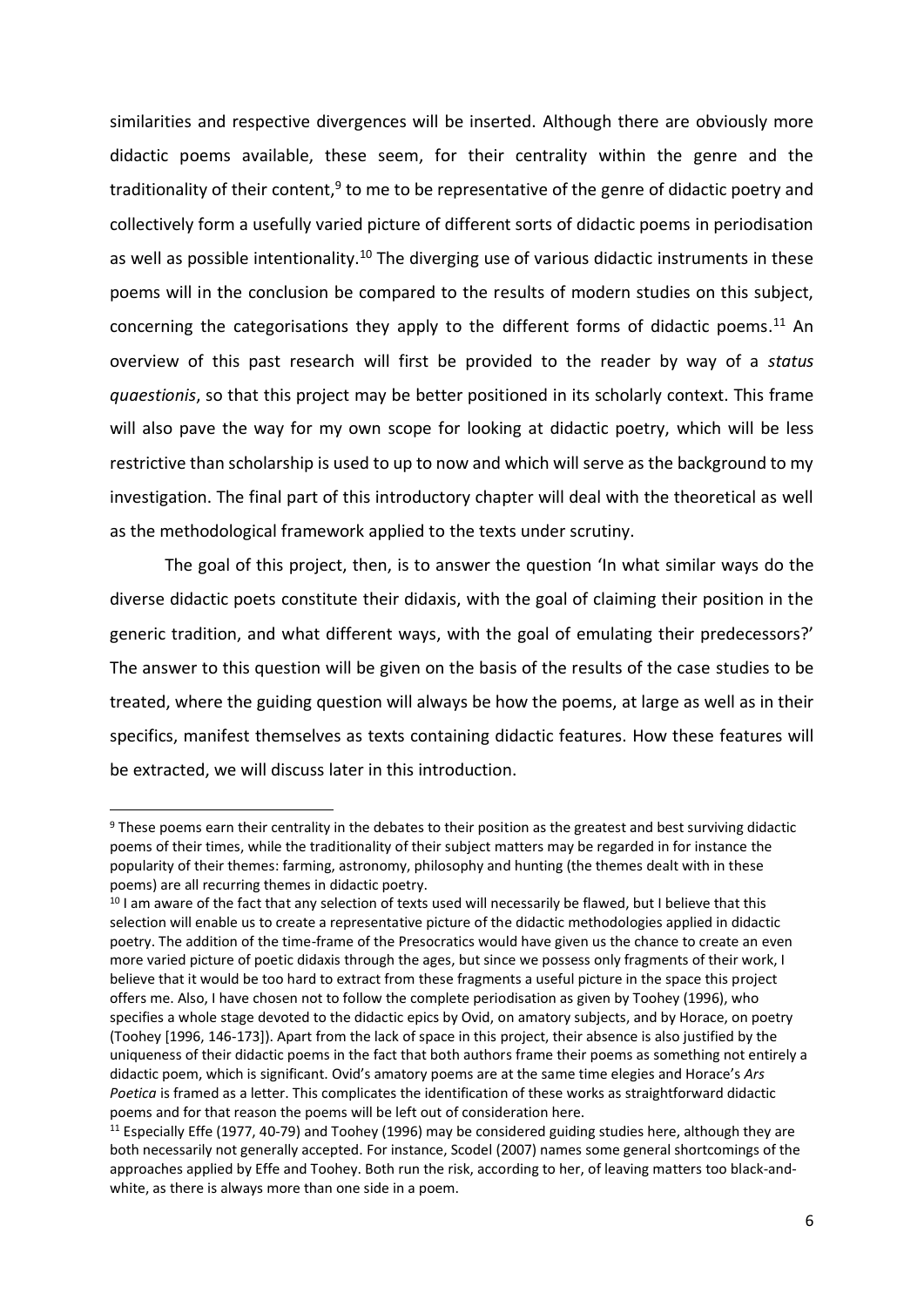## <span id="page-6-0"></span>1.1 Didactic Poetry according to the Ancients<sup>12</sup>

Already in antiquity, the position of didactic poetry was obscure and even the existence of a didactic genre was questionable, as learning and poetry were generally considered to be inseparable. This led to a misunderstanding of the genre by the first literary critic to discuss it, Aristotle, who considered it impossible for a natural philosopher like Empedocles to be considered a poet like Homer, with whom he shares the meter.<sup>13</sup> His reason for this exclusion was the fact that didactic poetry lacked his primary precondition of imitating reality.<sup>14</sup> While this exclusion may in principle be plausible for the earliest authors, for whom writing in prose was either not yet possible or an unlikely option, $15$  the authors from the Hellenistic era onwards could choose to write in prose but remarkably favoured the poetic variant, so they consequently regarded themselves as poets. This development heralded the creation of the unambiguous genre of didactic poetry, although the preliminary role played by the earlier poets in developing a didactic genre should not be discarded as readily as for instance Sider would argue.<sup>16</sup> Many of the elements argued to be part of didactic poetry have their origin in these predecessors. 17

 $12$  It should be stated that in dealing with ancient scholarship on didactic poetry, I limit myself to these *testimonia* that directly discuss didactic poetry qua didactic poetry (cf. also Pöhlmann [1973, 816-835]). This means that statements about poetry in general as a teaching facility will not be considered, unless they can explicitly tell us something about didactic poetry as a genre. For a broader overview of *testimonia* about the didactic nature of poetry, the reader will find a useful segment in Hunter (2014a, 89-100). On the other hand, there are also ancient contributions to the role that was fulfilled by poetry in relation to prose, on which Tueller & Macfarlane (2009, 230-232) have specifically contributed. Clay (1998, 18-40) treats the *persona* in poetry more in general terms on the basis of ancient theorising.

<sup>13</sup> Arist. *Poet*, 1447b, 17-20. Cf. Sider (2014, 21-22).

<sup>14</sup> Arist. *Poet.* 1447a, 18-23. Pöhlmann (1973, 816-818) sets forth Aristotle's reasoning in more detail. <sup>15</sup> Effe (1977, 24-25).

<sup>&</sup>lt;sup>16</sup> Sider (2014, 22-24) is probably right in pointing out that the inclusion of the pre-Hellenistic poets now considered didactic poets is based on an anachronic retrojection of principles originating from the Hellenistic period. Yet, to reduce the status of these works to that of proto-didactic in the Hellenistic sense would take things too far; their influence on the genre of didactic epic, and especially Hesiod's influence, is eminent, and the poems clearly conform to the most important generic rules. It is not for nothing that Callim. *Epigram* 27 Pf. names Aratus' poem a poem in the style of Hesiod, as Sider (2014, 22) himself also points out but takes to mean something else. He only regards this Callimachean statement to "[establish] the important link between "scientific" subject matter and hexameter verse", while it clearly also establishes a generic link between Hesiod and Aratus as didactic poets, as Aratus' poem itself is called a "song of Hesiod" (Ἡσιόδου τό τ᾿ ἄεισμα). Cf. Schrijvers (1982, 401).

 $17$  Cf. Hunter (2014a, 51): "Hesiod and the later period, and however much the ancient and modern sense of Hesiod as a 'didactic poet' is a retrojection from a poetic form that really only took shape in the late classical and Hellenistic periods, there is no doubt that later systematisation is, *inter alia*, a systematisation and generalisation of Hesiodic practice itself."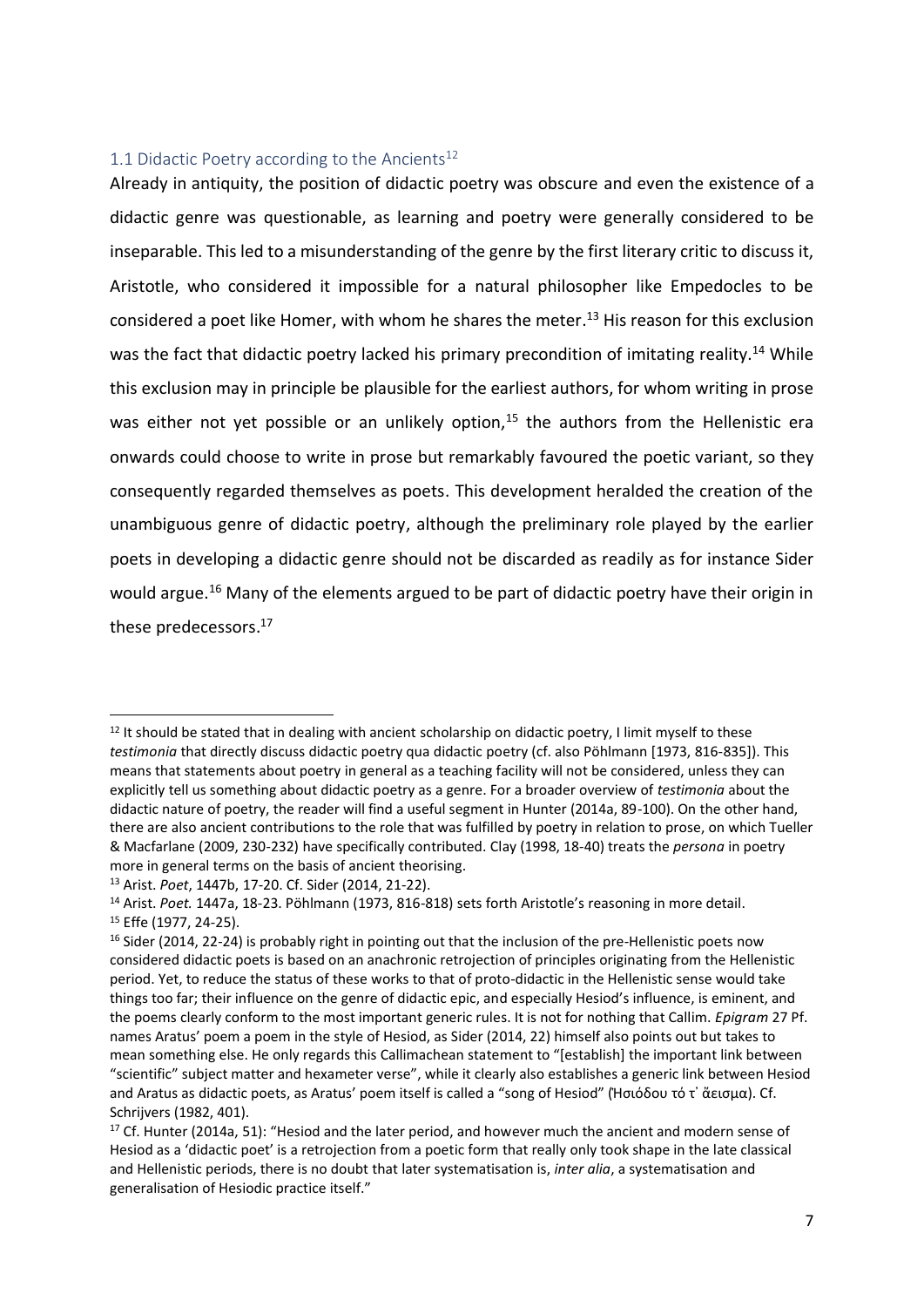For some time, the allusive referencing to the generic predecessors, materialized by for instance the use of intertextuality or antonomasia (the mentioning of a predecessor's name or other generally known feature), was the only practical marker that allowed for identification of a poem as a didactic poem, as this constituted a personal statement by the author to recall a certain tradition.<sup>18</sup> This mode remained important for the self-identification of poets as didactic poets, but from at its earliest the first century BCE the gap in our theoretical knowledge of didactic poetry qua genre was partially filled by the information delivered in the *Tractatus Coislinianus*, sometimes identified as the lost part of Aristotle's Poetics for its treatment of comedy and its acceptation of the pre-eminence of the mimetic.<sup>19</sup> This treatise discusses the different sorts of poetry and, emulating the Aristotelean mimetic criterium, divides poetry into representational (μιμητική) and non-representational (ἀμίμητος) poetry, thus disposing of the problem created by Aristotle's preliminary that poetry must under all circumstances imitate (i.e. form a representation of) some part of reality. Hence, didactic poetry, which is in this definition part of the category nonrepresentational poetry, gets its due in this definition, and is even further divided into the categories of instructional (ὑφηγητική) and theoretical (θεωρητική) poetry.<sup>20</sup>

This classification constituted the first attestation of didactic poetry as a genre of its own, but it was definitely not yet commonly accepted until much later, as hexameter poetry was also sometimes still considered one singular category without distinction, as Quintilian's perfunctory treatment of all epic poets in one big category exemplarily showcases.<sup>21</sup> In some cases, this may even lead to a double classification of a poem in modern scholarship, for instance when Lucretius is considered both an epic and a didactic poet in essence.<sup>22</sup> The

 $\overline{a}$ 

<sup>&</sup>lt;sup>18</sup> E.g. Farrell (1991, 33-60) gives us such an example in which Vergil, using antonomasia, calls to mind Hesiod's didactic poem the *Works and Days* by calling his song an 'Ascraeum carmen' (Verg. *G*. 2, 176). Cf. Dalzell (1996, 23-25), Fakas (2001, 39-40) and Damschen (2004, 110). Tellingly, Gale (2013, 27-28), on the basis of arguments concerning allusion, recalls her position on the generic position of Lucretius, because it is now indeed clear that there are strong Hesiodic and thus didactic allusions in the *De Rerum Natura*. Formerly, she claimed that the poem was clearly epic (Gale [1994, 107]). Contra Rider (2016, 1), who argues that the poets themselves were probably not aware of their tradition, which is too boldly put in my opinion, considering the evidence just given.

<sup>19</sup> For a further discussion of the content and context of the *Tractatus Coislinianus*, one can consult Janko (1987, 159-160), Volk (2002, 32-33) and Sider (2014, 15-16).

<sup>20</sup> *T.C.* 1.

<sup>21</sup> Quint. *Inst*. *Or.* 10.1.46-58; 85-92. Cf. Man. *Astr*. 2, 1-49; 3, 1-45; Pöhlmann (1973, 820-825); Dalzell (1996, 21); Paschalis (2000, 204).

<sup>22</sup> This case to include the *De Rerum Natura* in the category of epic *pur sang* has been made by Murley (1947, 341-345) and his arguments may still hold true today. Nonetheless, he completely passes over the didactic elements in this poem, of which the teacher-student constellation is the most significant. This renders his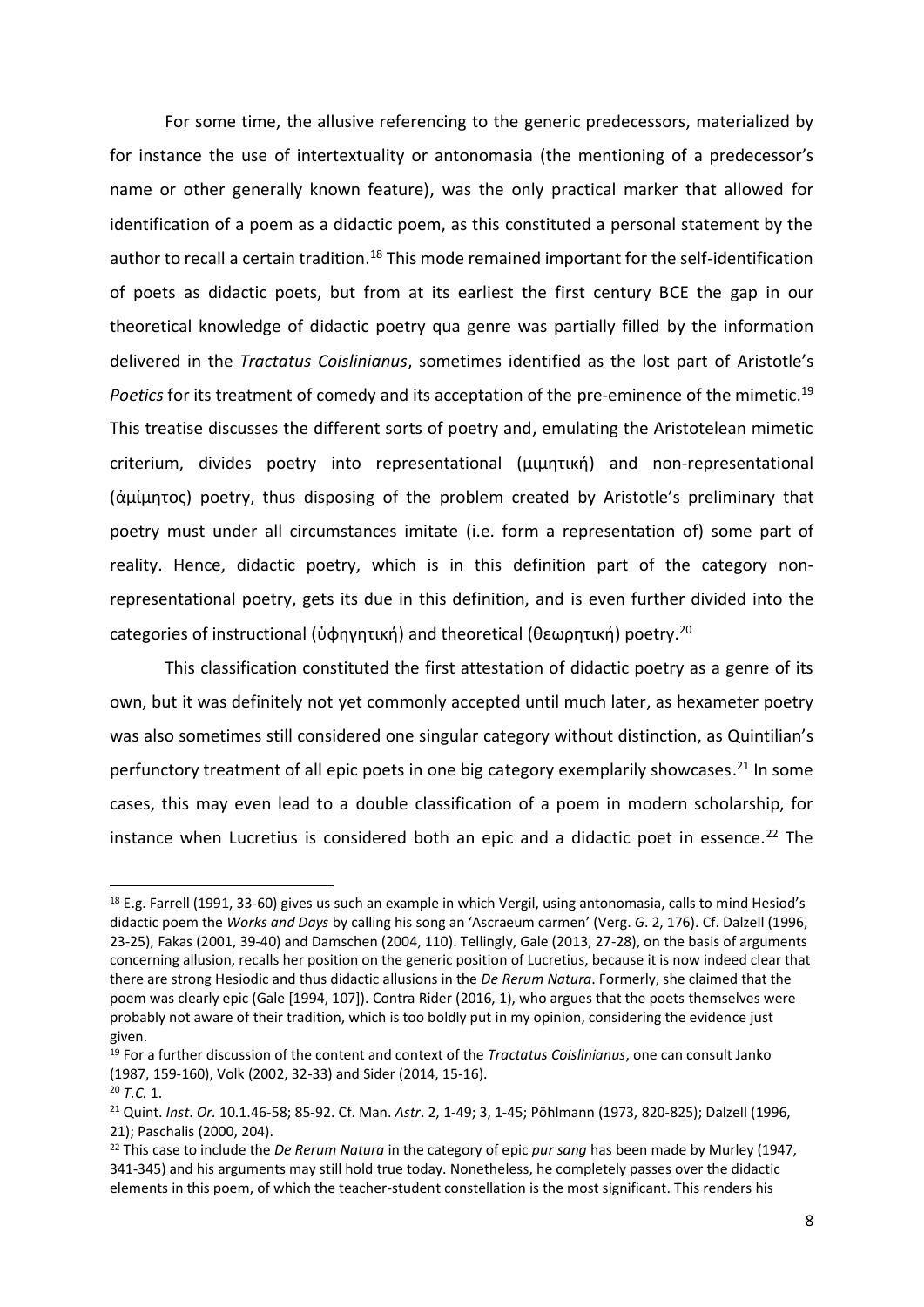categorisation of didactic poetry in antiquity as a self-contained genre remains problematic to trace and only sporadically are remarks made upon its nature. The most telling of these, the mention in the *Ars Grammatica* by Diomedes, is mostly important for the explicit establishment of a solitary category of didactic poetry, next to the already more defined genres. His theory, that probably found its origins in Platonic ideas, $^{23}$  distinguishes poems according to the role and presence of the narrator in the story, and thus has to separate didactic poetry, that is almost totally narrated by the first person teacher, from narrative epic, which contains a large amount of character speech.<sup>24</sup>

As can be observed so far, the only question that was even slightly addressed about didactic poetry in antiquity – as far as our source material reaches – was what kind of poetry it was, if it can be considered poetry at all. Ancient scholars were not able to move beyond a superficial definition of the genre until at least Servius, who names the most basic characteristic of didactic poetry, namely the requirement to have a teacher directly address a student.<sup>25</sup> Modern scholarship, however, has taken up this enterprise more eagerly than the ancients did.

## <span id="page-8-0"></span>1.2 Modern Approaches to Didactic Poetry

Modern scholarly attention has primarily been drawn towards the exposition of generally valid restrictions by which to categorise didactic poetry, either as a genre or, at the very least, a subgenre.<sup>26</sup> Yet, such expositions have shown their defects in their incapability to cope with the changing conditions that genre is necessarily subjected to.<sup>27</sup> This instability of genre in general necessitates the existence of a pluriform network of generic instances that cannot easily be compiled under one all-embracing definition.<sup>28</sup> This would mean, namely, that it

standpoint a bit one-sided, for which reason his investigation should be consulted with some vigilance. Cf. De Lacy (1964, 50-51), who states in connection to the war imagery that it is especially meant as a point of comparison for Lucretius to transfer a point.

<sup>&</sup>lt;sup>23</sup> Volk (2002, 31-33), who is for this reason also willing to posit the treatise at a relatively early stage in time, around the Hellenistic period, as this was a period of bloom for didactic poetry.

<sup>24</sup> Diom. *Ars Gram.* 1, 482, 14-17. Diomedes leaves no space in his definition of didactic poetry for spoken parts by the characters (*sine ullius personae interlocutione*, "without speech of any character", 21), but that would be too strict a definition, as for instance Aratus, *Phaen*. 123-126 shows (cf. Faulkner [2015, 75-76]), but its general absence is indeed significant.

<sup>25</sup> Serv. *Prooem*. In V. *Georg*. (p. 129.9-12 Thilo). Cf. Volk (2002, 37): "His remark (…) is easily the most insightful statement about didactic poetry to have survived from antiquity."

<sup>26</sup> E.g. Fowler (1982, 56); contra Volk (2002, 35).

<sup>27</sup> Fowler (1982, 45-48).

<sup>&</sup>lt;sup>28</sup> Fowler (1982, 38-40), who explains that this clings to the fact that for no genre all exponents display sufficient similarity in their key features as to be able to speak of a genre along these lines.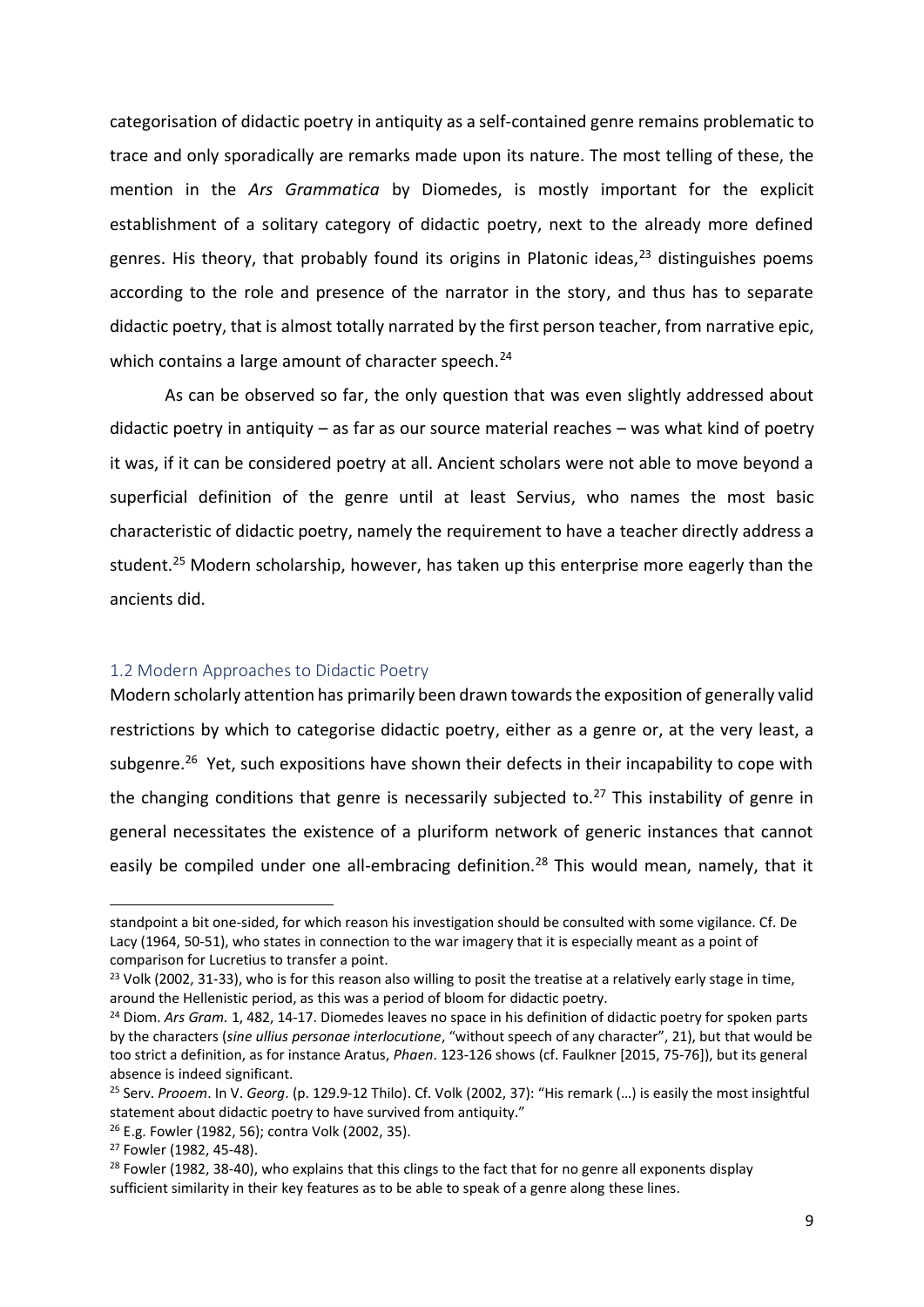should be possible to account for all specificities as generic markers, but we can see that this is impossible for the genre of didactic poetry. Therefore, it is necessary to set up a looser framework, that furthermore allows for deviation from the assigned norm.<sup>29</sup>

Such a framework anticipates the refutation or at least restriction of narrow definitions as those rendered by Effe, Toohey and Volk, whose investigations presently form the main landmarks in the identification of didactic poetry as a genre.<sup>30</sup> It is notable that these scholars did not account for this option themselves, moreover, since they were, with the exception of Volk, willing to discern a complex system of generic subdivisions. It is necessary to create a framework that embraces all poems we would logically consider didactic poems.<sup>31</sup> Also, the new definition should grant such subdivisions, albeit arrived at subjectively, their place, if they are found to work.<sup>32</sup> Nevertheless, the fact that the defining principles proposed in these studies are marked by an inaptness to encompass all didactic poems righteously without becoming too broad does not leave these definitions themselves useless. They may constitute an advanced starting point for further investigation  $-$  as long as we keep track of the poems themselves – for which reason they are systematically discussed in the form of a synthesis.<sup>33</sup>

Aside from some poetic common-places like meter, the main specialists, since Servius, agree on the presence of one common aspect: the teacher-student constellation.<sup>34</sup> If we wish to identify a didactic poem, therefore, we should expect to discover this practice in any sort

 $29$  Toohey (1996, 4-5) already admitted the necessity of such a position.

<sup>30</sup> A system of restriction will not be the focus of this project, but may be found in Cairns (1972, 23-25) and Fowler (2000, 205-206), where a very limited set of primary elements, like the one expounded here, is complemented by secondary elements that are not essential for a poem to be a didactic poem. <sup>31</sup> E.g. Volk (2002, 41-42) excludes the *Ars Poetica* by Horace from her selection of didactic poems for the reason that in the poem "he never implies that the teaching speech he addresses to the Pisones is itself a poem." Toohey (1996, 146-157), however, views this poem as a marker of just another stage in the development of didactic poetry, together with Ovid's amatory didactic poems, which Volk (2002, 157-195) takes as one of her case studies even. Cf. von Albrecht (1980, 67) on Effe's unmotivated exclusion of poems normally considered didactic.

<sup>32</sup> Dalzell (1996, 31).

<sup>33</sup> Lightfoot (2014, 85) treats the twofold options of discussing the genre of didactic poetry as a whole, namely bottom-up (starting with the specific poem and through this *exemplum* making observations about the greater whole) and top-down (starting with the genre as a whole and through its characterisation discussing the role of the specific text). This project aims to combine the approaches by immediately testing the values found in earlier work about the genre against the background of the didactic poems.

<sup>34</sup> Pöhlmann (1973, 835-836); Effe (1977, 23); Dalzell (1996, 25-26); Toohey (1996, 2); Volk (2002, 37-39), although she remarks on the fact that this criterium is also not so straightforward, as a differentiation can be made between the teacher-student and author-reader relationship. I assent with this point and the additional argument that this teacher-student relationship is the one clearly intended in the poems and that all proof for real authorial intent is lost and irretrievable for us, which would make even grasping for it hopeless.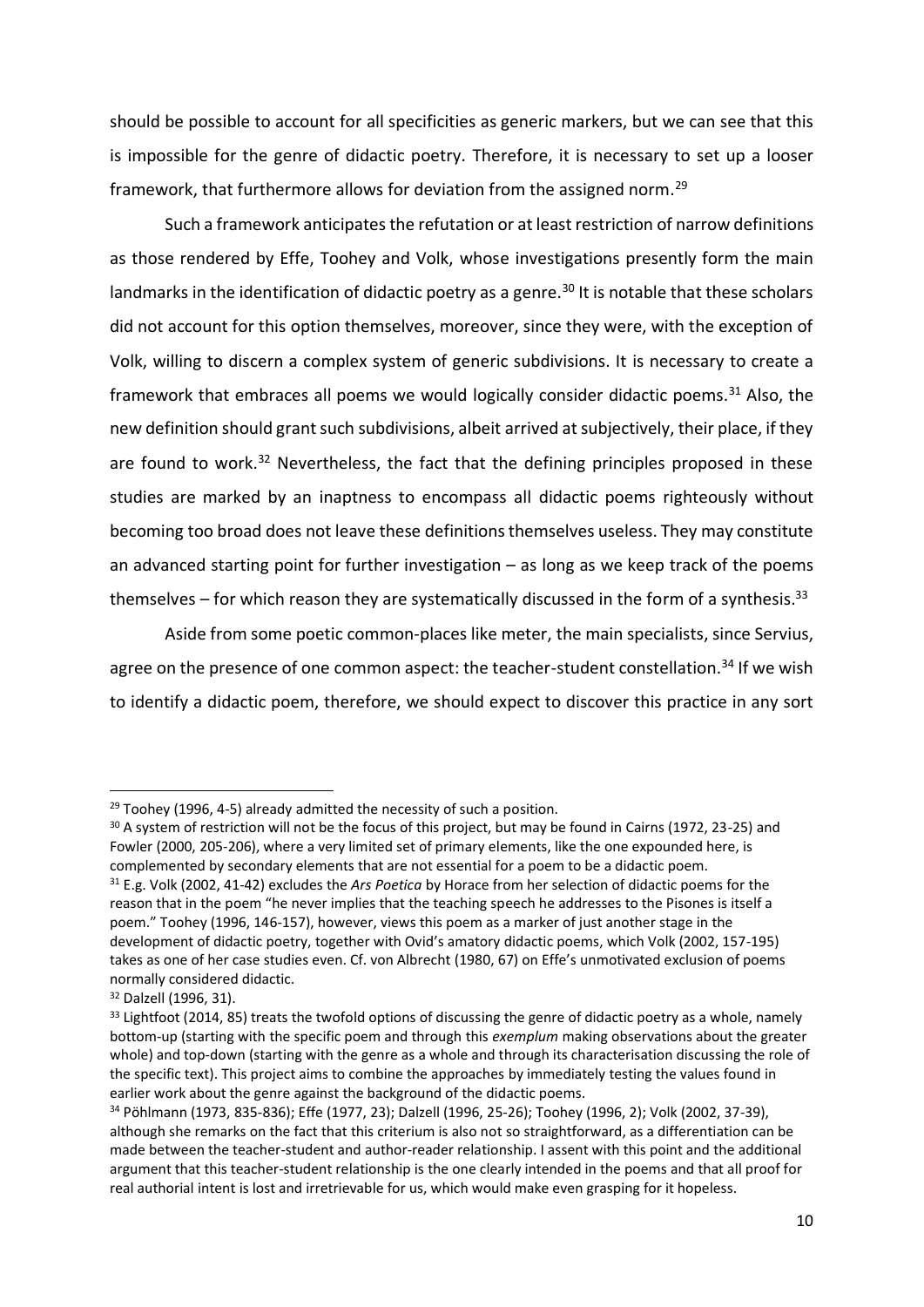of instantiation, more or less explicit, $35$  although the poet is not necessarily the teacher, as Parmenides' case demonstrates.<sup>36</sup> Related to this, according to some studies, there is the existence of an overarching narrative, unfolding to show the process made by (one of) the didactic protagonists, for instance in becoming a better student.<sup>37</sup> Although this feature is not necessarily of primary importance, its recurrence has remarkably been demonstrated in multiple didactic poems, which makes it quite persistent.<sup>38</sup>

The narrativity in didactic poetry does not limit itself to the presence of such an alltraversing plot, but moreover distinguishes itself through the multiplicity of its digressions, stories that are inserted into the narration to function as interruptions of the serious instructions.<sup>39</sup> These serious instructions, either meant seriously or composed for another reason,<sup>40</sup> would normally treat an educational subject (practical or philosophical), although exceptions are made, and would be ordered systematically, so that they may either instruct or persuade the student.<sup>41</sup> Also, as championed by Volk, the poet should show awareness of his role as a teacher and he should be aware of his use of the poem as a medium.<sup>42</sup>

We may observe here the reliance from scholars on narrative elements to delimit the generic framework. These elements would typically constitute the structure of a didactic poem and the development of a didaxis through the use of direct lessons in the form of addresses with instructions or exhortations. The ultimate aim proposed by the poet qua teacher would be the subject-specific amelioration of the student, although this goal may remain superficial, with another authorial goal hiding beneath the surface. This enumeration of proposed characteristics renders us quite a general picture of what a didactic poem may contain, but it might also be argued that elements are missing. For instance, little is said about

<sup>&</sup>lt;sup>35</sup> A good example of a poem that has a very explicit characterisation of both the teacher and the student is Hesiod's *Works and Days*. Aratus, *Phaen.* and the *Epigrams* by Posidippus show more of a skeleton version of this, with only references to an unspecified 'you'.

<sup>36</sup> E.g. Parm. Fr. 1, 23-32; cf. Pöhlmann (1973, 839-841), Coxon (1986, 12) and Sider (2014, 16-17).

<sup>37</sup> Fowler (2000, 207-208); Canevaro (2014a, 31-33). The idea of poetic simultaneity that Volk (2002, 39-40) proposes as a key element also falls into this classification.

<sup>&</sup>lt;sup>38</sup> Landolfi (2003, 11-28), although primarily focused on Manilius, gives some insightful examples of this development. In this case, the narrative development is performed through the recalling of an image in which the poet figuratively travels on some sort of vehicle past all the information to be treated. Cf. Lühr (1969, 44), although his ascription of this theme specifically to philosophical didactic poems is too narrow.

<sup>&</sup>lt;sup>39</sup> Dalzell (1996, 22-23); Toohey (1996, 3). Pöhlmann (1973, 879), moreover, coins the digressions as ἡδύσματα. <sup>40</sup> Effe (1977, 30-33).

<sup>41</sup> Effe (1977, 22-23); Dalzell (1996, 33); Toohey (1996, 2-3).

<sup>42</sup> Volk (2002, 36-37; 39).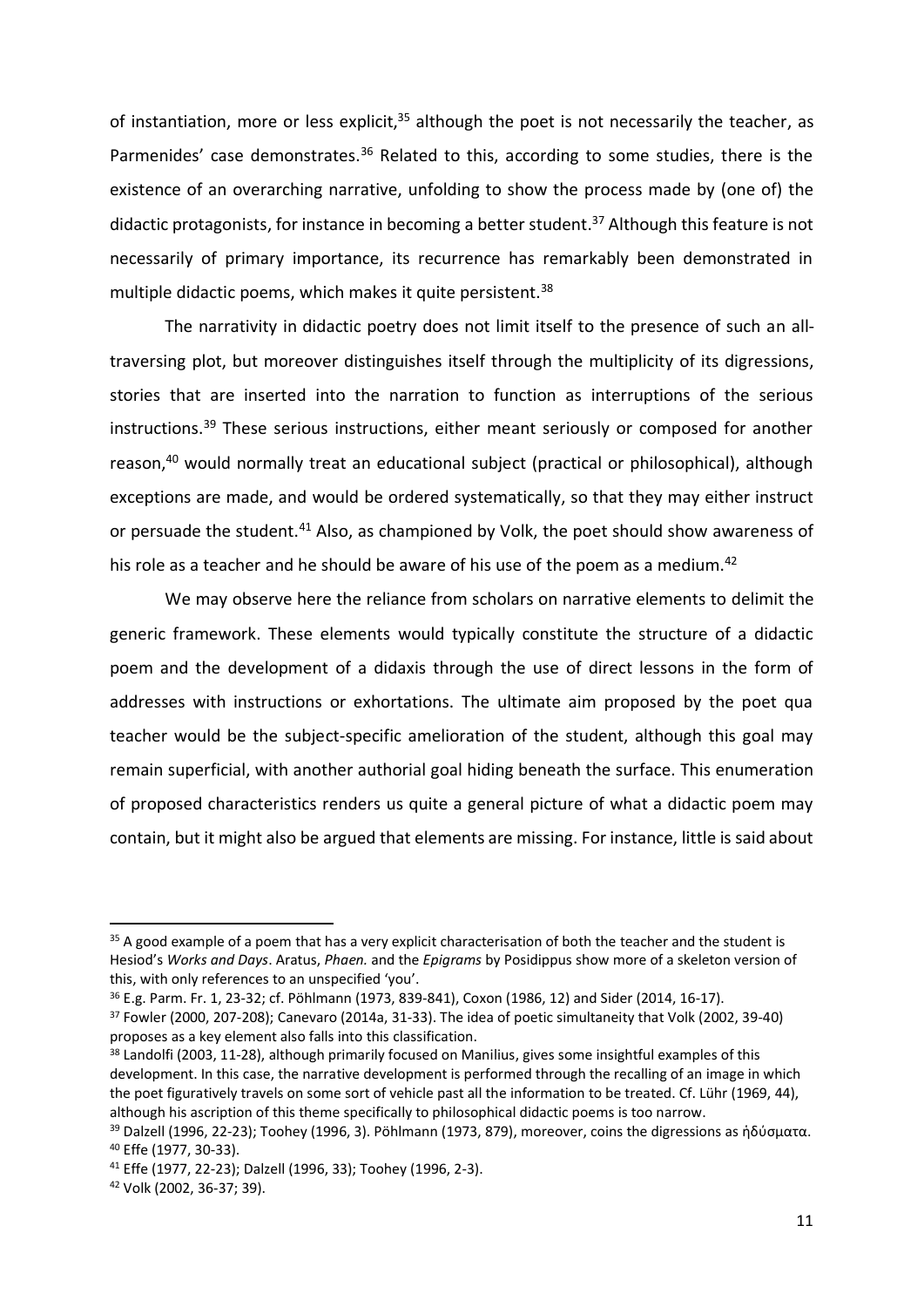the specific use of the teaching instruments, and these are not necessarily always direct, as the above would make us believe on first sight.<sup>43</sup>

On another note, there was also the poets' awareness of themselves as didactic poets, as the focus on allusive methods has also proven. As I stated earlier, allusions enable the poet to create a framework into which the poem can be read, placing the composition in a tradition or even emulating the 'old' poet through his use of allusion.<sup>44</sup> This kind of allusion could include any sort of similar motive between works (for example, the allusion to an earlier work treating a certain story)<sup>45</sup>, but could also fix a more varied tradition, such as a generic one, like the extended system of references to Hesiod in Aratus, of a thematic as well as narratorial nature, would for instance suggest.<sup>46</sup>

Next to the question of definition, scholarship has also wondered about the relationship didactic poems show to each other in their concrete instantiations. Again, the ancients stay silent (except for the statement in the *Tractatus Coislinianus* that didactic may be divided into instructional and theoretical poetry, mentioned earlier)<sup>47</sup>, but modern scholarship has explored it more eagerly. Globally three sorts of categorisations can be distinguished, all of which have further subdivisions. The obvious risk remains, however, that such divisions too lead to unnecessary limitations in our observations.<sup>48</sup>

I have already mentioned the periodisation as it was rendered by Toohey.<sup>49</sup> In his scheme, didactic poetry follows more general trends in poetry and is placed in a broader contextual picture.<sup>50</sup> On the other side, scholars have proposed a division based on structure and subject. In this group, the divisions are determined by whether the poem is practical

 $\overline{a}$ 

<sup>47</sup> *T.C.* 1, also rendered clearly by Sider (2014, 16) in a scheme.

<sup>43</sup> E.g. the *ainos* in Hes. *Op.* 202-212, which is still found difficult to interpret (Hubbard [1995, 1-3] hands us an overview of the most highly reckoned interpretations in modern scholarship), but which was clearly meant to make the reader think, we may surmise.

<sup>44</sup> Conte (1986, 37-38) and Whitlach (2013, 2). Hinds (1998, 10) discusses this same kind of referentiality in allusions but applies to it the term self-annotation, thus pointing to the fact that any allusion fetched by the reader tells that reader something about itself.

<sup>45</sup> E.g. Conte (1986, 32-33).

<sup>46</sup> Fakas (2001, 100-148) highlights and explains these references to Hesiod in Aratus' *Phaenomena*.

<sup>48</sup> Hence, we may lose track of other possible interpretations as a consequence of our categorisations. Kenney (1979, 71) gives the example of how we may categorise a poem in one group in for instance Effe's scheme, but the poet may have had a totally different aim with it.

<sup>49</sup> Toohey (1996). Cf. Pöhlmann (1973, 835-896), although his focus is more on the development of the genre than on the aim of the specific poets to change the didactic tradition in light of contemporary developments.  $50$  E.g. Toohey (1996, 49) on the Hellenistic period as a period of development of didactic poetry: "This was an era that enthused over the list."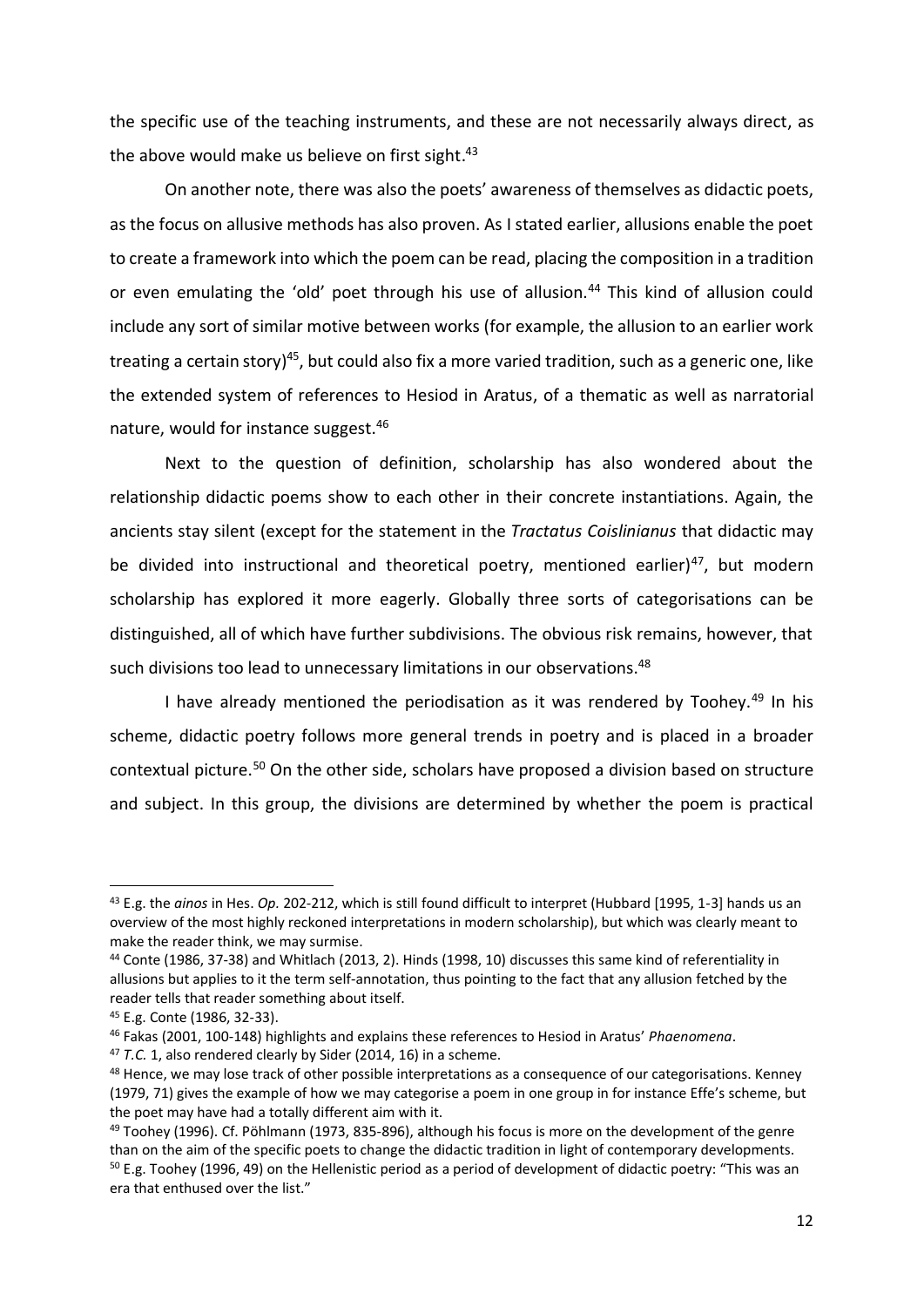(instructional) or philosophical (theoretical).<sup>51</sup> In the most well-known categorisation, that by Effe, the poems are divided according to their authorial intention, whereby a poem could be *sachbezogen* (straightforwardly teaching what it claims to teach), *formal* (using the genre only to display one's poetic skills), or *transparent* (claiming to speak about one thing but actually discussing something else, under the surface).<sup>52</sup> Although these *Grundtypen* are still largely contested,<sup>53</sup> there are definitely arguments in favour of the identification of these categories, as the poems are not uniform in their expositions. As long as we keep in mind that poets can shift their stresses throughout their text or have different intentions in one and the same passage, this framework can well function to help define the poems.<sup>54</sup> We will return to this later.

#### <span id="page-12-0"></span>1.3 A New Scope

l

What we have perceived so far is an abundance of elements related to didactic poetry and sometimes mistakenly attributed to the genre as if it were a prerequisite. I have argued that the unequivocal ascription of a set of necessary preliminaries to didactic poetry as a definite form runs the risk of becoming unrepresentative for the severe principality it exercises on the inclusion or exclusion of poems naturally considered didactic. That is why this project proposes a new framework from which to investigate ancient didactic poetry. Instead of being so narrow as to leave no room for divergent forms of didactic poems, this project will consider the genre as a more fluid form that leaves room to include the deflecting cases, and thus

<sup>51</sup> E.g. *T.C.* 1 and Dalzell (1996, 11); Gibson (1998, 68) posits broadly the same system, but marks off regularly theoretical from philosophically theoretical texts, which this project merges into one overarching group of theoretical didactic poems so as not to complicate matters unnecessarily.

<sup>52</sup> Effe (1977, 40-79). He repeats this position in Effe (2005, 28-29).

<sup>53</sup> Although Effe (2005, 29-30) believes that his scheme has found common acceptance, there is still indeed a lot to debate about in his typology, as the examples of later scholars show. Schrijvers (1982, 400) suggestively emphasises the subjectivity of this division in claiming the traditionality of the tripartite division in German scholarly divisions: "La tripartition (dans cette sort de discussions les triades restent populaires!) a été derivée de l'attitude caractéristique de l'auteur ancient vis-à-vis de sa matière." Cf. Lightfoot (2014, 87), who opts for a system in which the poems are not so strictly divided among groups.

<sup>54</sup> Cf. the system set up by Heath (1985, 53-55), where he differentiated between formal and final didactic, actually the two main categories in Effe, leaving out the *transparent*. Although he himself admits that there may be something of both in any didactic poem, he would still opt for a quite strict system of division in this connection. This idea, however, also remains essentially arbitrary, as we can simply never be sure of the author's intention. As Kennedy (2000, 175) states, "But can it be the case that "no one supposes that Ovid really wrote his poem in order to instruct the youth of Rome in that art"?" Cf. Canevaro (2014a, 26-33) on why Heath's exclusion of Hesiod would in this sense be faulty.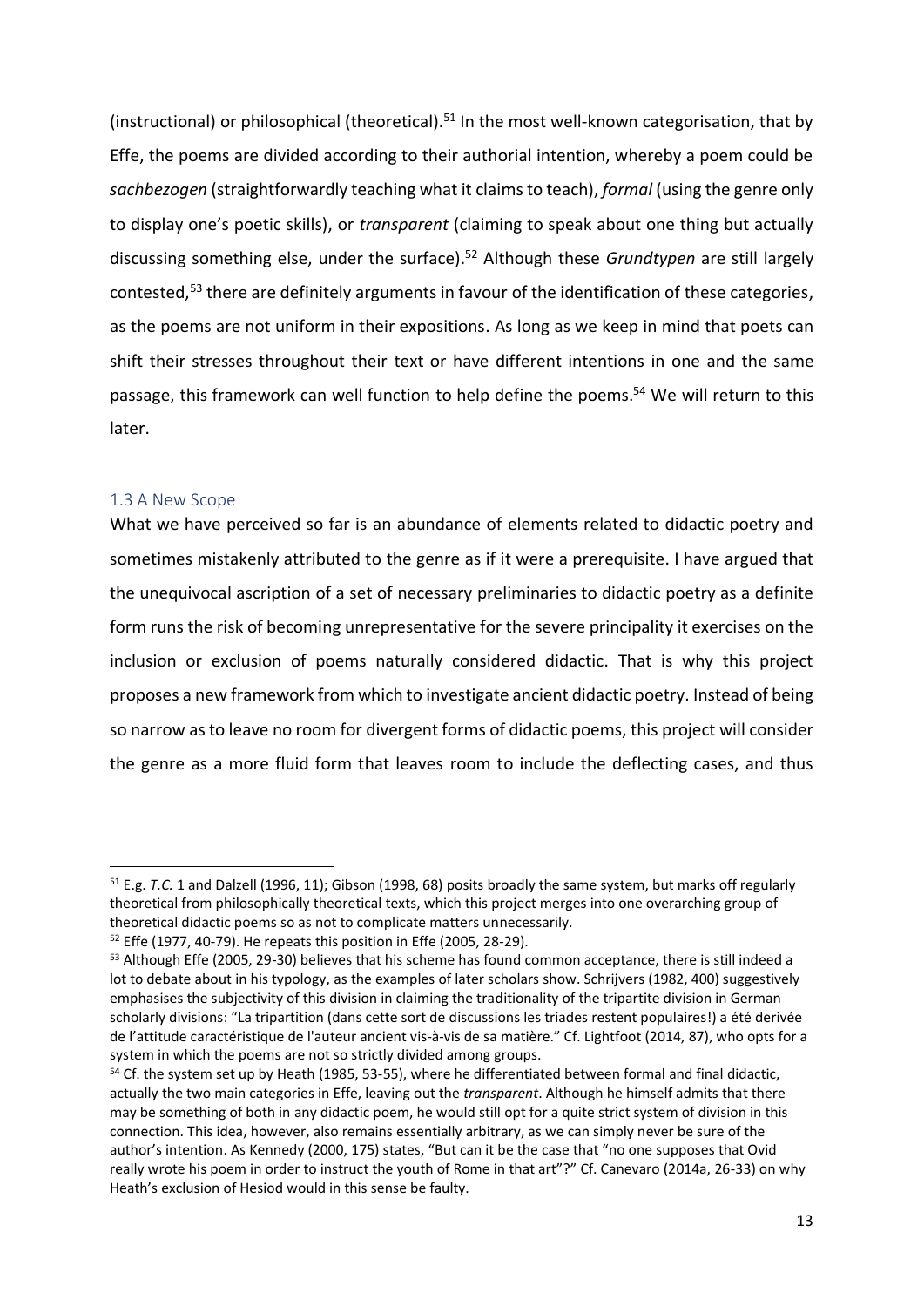applies a more unconstrained definition.<sup>55</sup> This will be done on the basis of the following principles.

As Lyotard describes in an enlightening report on the nature of knowledge, for knowledge to be transported in a narrative – and it can only be transported in the form of narrative – there must be a sender, a receiver, and a referent (the subject to be taught), so that the knowledge may be actualised.<sup>56</sup> If there is no narrative, the knowledge is essentially good for nothing and also non-existent, as it will only remain with the initial student who is familiar with it, but will not find its way out there, to benefice anyone, other than its bearer.<sup>57</sup> If the knowledge is actualised and proven true, it will find its legitimation in its capability to ameliorate societal value in general.<sup>58</sup> Although this last point may not hold necessarily true for the situation created in didactic poetry (but must be kept in mind, holding Effe's category of the *transparent* in consideration<sup>59</sup>, the idea that knowledge must be subject to a repetitive process of instantiation in a uniform fashion makes this epistemological framework stand out. Didactic poetry is exactly such an actualisation of knowledge in which a student and a teacher observe their object of study as if it were the truth. Consider for instance Hesiod's programmatic statement in his introduction:<sup>60</sup>

ἐγὼ δέ κε Πέρσῃ ἐτήτυμα μυθησαίμην.

"I will tell truths to Perses."

In this statement, we should note that the truth for Hesiod is what Lyotard would have considered knowledge, a set of provable values.<sup>61</sup> Such claims to tell truths as Hesiod uses above became an essential part of didactic poetry, and could be realized in different ways, for instance through the knowledgeability didactic poets assigned to themselves as experts in the

<sup>&</sup>lt;sup>55</sup> Scodel (2007) proposes the tool of family resemblance to get to grips with didactic poetry's nature; cf. Fowler (1982, 40-42).

<sup>56</sup> Lyotard (1979, 42). Cf. Kennedy (2000, 163-165).

<sup>57</sup> Lyotard (1979, 38).

<sup>&</sup>lt;sup>58</sup> Lyotard (1979, 53). This interrelatedness between the subject-specific knowledge that single projects convey and its role in the ever-changing foundation of our moral institutions can also be extended to educational theory in general. As Moore (1974, 12-13) already explained, there may be such a theoretical basis behind a work that its content may be set up in a way respective of its underlying goal, hence either to teach something specific or more societally apt.

<sup>59</sup> Effe (1977, 40-56).

<sup>60</sup> Hes. *Op*. 10.

<sup>61</sup> Lyotard (1979, 44). The translation in Bennington (1984, 24) of the term to designate 'truth', "a horizon of consensus", denotes the underlying idea that truth is only relative very well.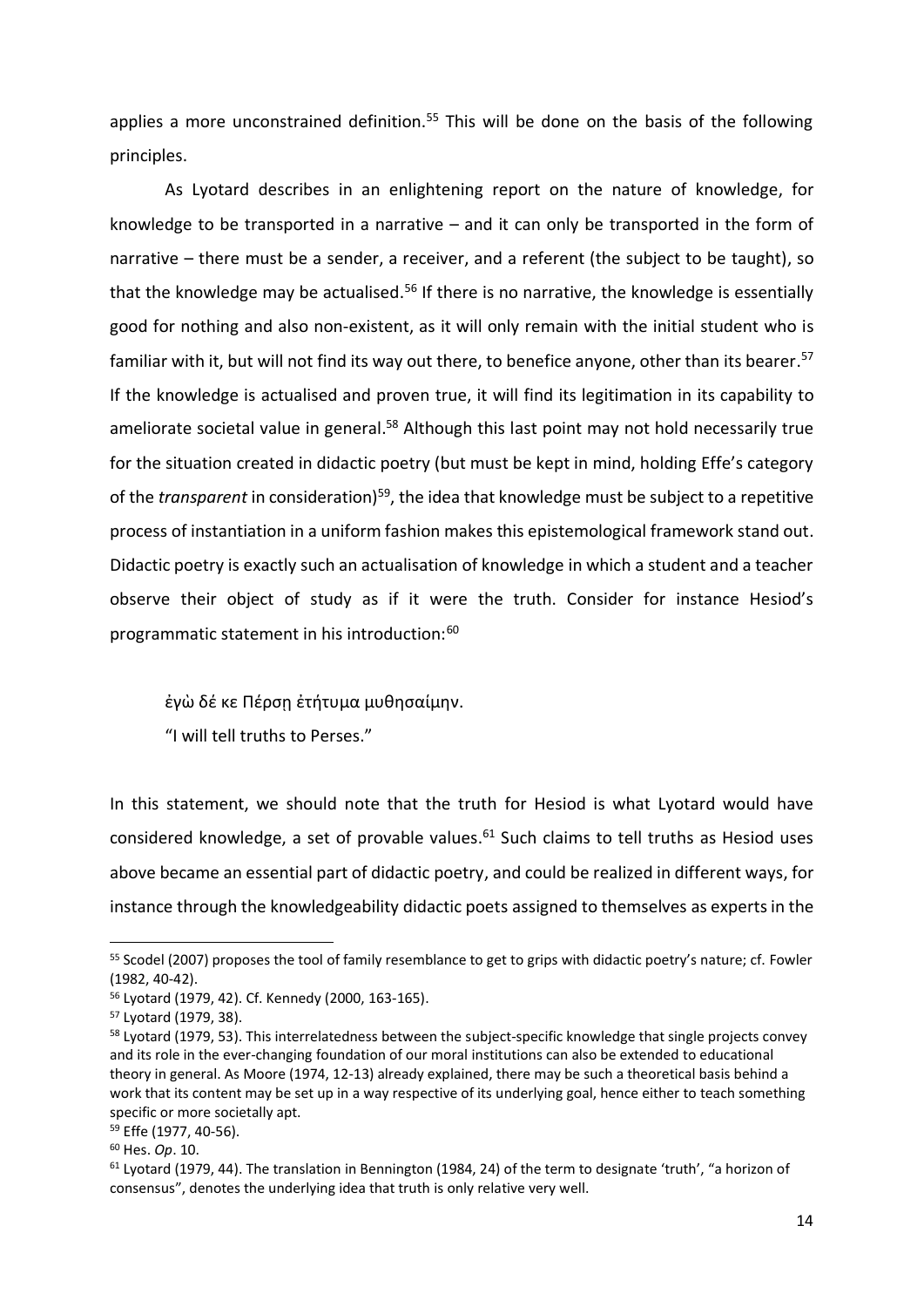fields treated by them.<sup>62</sup> In this way they were also able to appropriate to themselves the competence demanded of them as senders, because their expertise allowed them to claim to be able to prove and defend their knowledge.<sup>63</sup>

Hence, it seems useful to apply the principles that Lyotard delineated for narrative knowledge to the study of didactic poetry. If this analogy may be stretched out to the generic standards of didactic poetry as well, this would also mean that, in line with Lyotard's thought, there will be an underlying system constituting the pedagogical conveyance, the narrative pragmatics. It is Lyotard's belief that we always adhere to some general system to set forth our thought, and this system is what Lyotard understands as the pragmatics of knowledge.<sup>64</sup> Such pragmatics are installed in didactic poetry as the characteristic pedagogical elements possibly involved in it, the elements of didaxis, and therefore form a frame from which the pedagogy may be actualised always again in the reader.<sup>65</sup> Considered as such, the idea didactic poetry is the prototypical form that inspires diverse strata of instantiations, whether they be seriously didactic or not. Didactic poetry, then, in the definition presented on the first page, is the general idea, the master narrative, $66$  of which the extant poems are the actualisations. With Lyotard, I believe that it is important to leave space for these instantiations themselves as so-called "différends", individual markers of the overarching idea.<sup>67</sup> We will therefore keep in mind the pragmatics underlying all the poems to see if they applied the same framework, and if a different use of didaxis also prefigures a change in intent.

<sup>62</sup> E.g. Man. *Astr*. 1.1-6, where he explicitly claims to be the first to recount the stars in a new fashion, and 5.1, where he states that he will go even further (cf. Landolfi [2003, 97-109]). Instances of authority creation would not need to be so straightforward as the ones discussed here, as an author could also display his claim more playfully, as for instance Aratus does. He is actually already highly knowledgeable in his conception of the signs that he claims to seek from the gods (Aratus, *Phaen*. 10-12). This is playfully shown in his employment of these very same signs in his poem, as his acrostic λεπτή in Aratus, *Phaen*. 783-787 shows. Volk (2010, 205-208) for example discusses this use. Hunter (2008, 166-175) also makes some useful observations on the legitimacy of the truth claims made by the earliest didactic poets until Aratus.

<sup>63</sup> Lyotard (1979, 39-40).

<sup>64</sup> Lyotard (1979, 38-39): "Their narration usually obeys rules that define the pragmatics of their transmission" (Bennington [1984, 20]).

 $65$  Kennedy (2000, 163): "And yet, we have seen  $(...)$ , that pedagogical communication is not reducible to such formally defined relations of communication and, indeed, that the pedagogical effect is plotted teleologically not from the point of its production, but rather from wherever, whenever, and whatever happens to be its point of reception."

<sup>&</sup>lt;sup>66</sup> Although Lyotard himself seems to oppose this term in its principal modern definition (consider e.g. the discussion in Boeve [2014, 24-25]), the master narrative remains quite a functional term to apply with some caution.

<sup>67</sup> Lyotard (1986, 63-64). Cf. Boeve (2014, 26).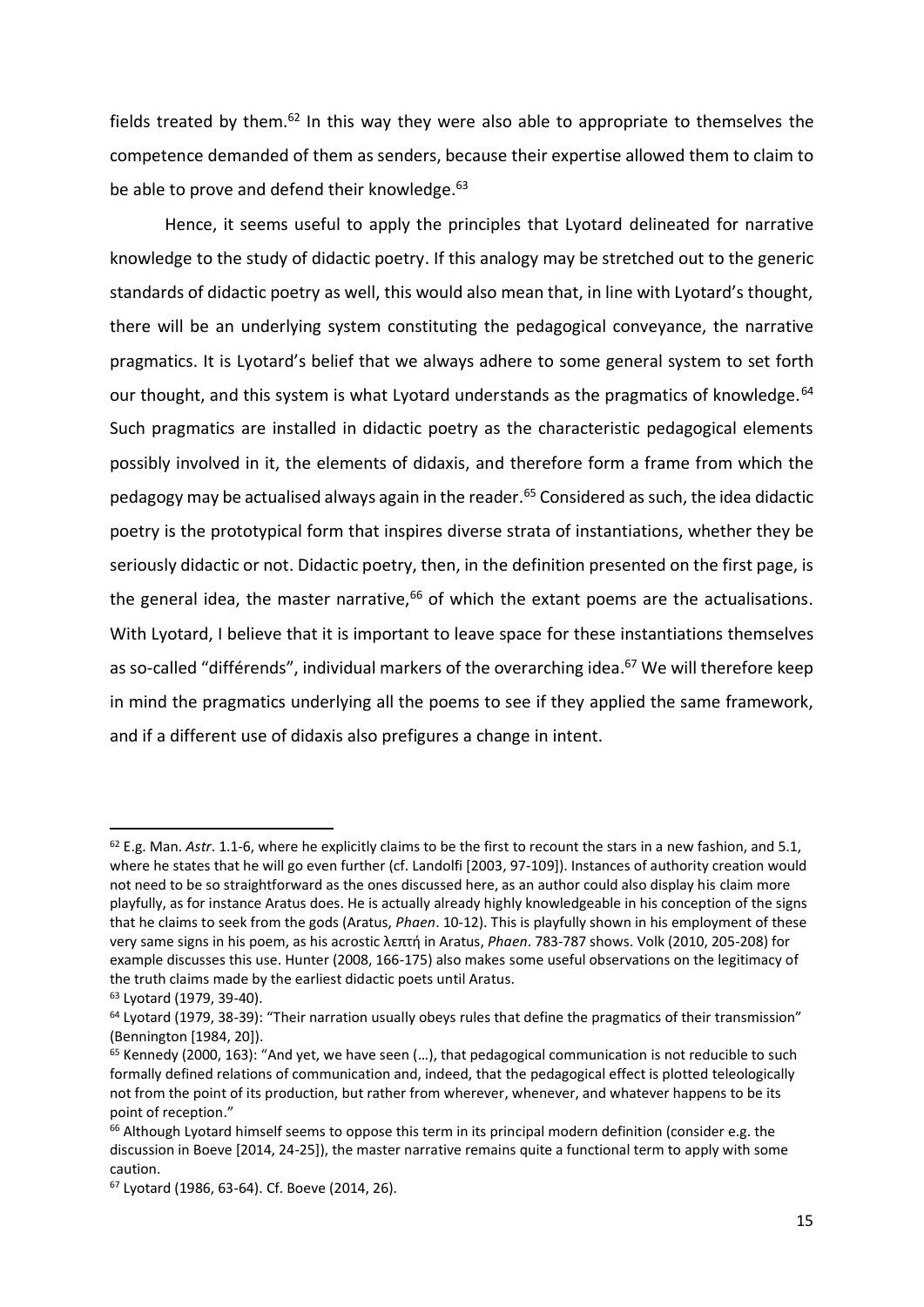The option will therefore remain open that poems are constructed differently in their specifics as "différends" while merging into the overarching genre of didactic poetry. I have stated that the poets may build up their poems differently to claim their own position in the genre and create their unique focuses. It may then be assumed that there is a reciprocated relation between the overall pragmatics underlying the genre and the individual intent triggering the poetic instantiation. It may be interesting to observe how this explicit teaching altered as the form of didactic poetry changed, whether this be through progression in time or through variation of the intention. Discovering how this didaxis came to the fore in the diverse didactic poems may therefore render us a prolific framework of the legitimacy of the diverse categorisations proposed in paragraph 1.2. It is time to enunciate what framework will be used as the ruling principle in the continuation of this project.

#### <span id="page-15-0"></span>1.4 Investigating Didaxis: The Tools

It is, thus, the aim of this study to observe the operations of didaxis in didactic poetry. Hence, we need to find a way to approach its specific instantiations, the poems, so as to deliver us general as well as particular insights into the application of didactic methods in the didactic poems. A combination of narratology (for the passage-specific) and mixed methods (for the overall picture) should enable us to examine the specific poems most fruitfully.

First, we will discuss the narratological perspective. It is a generally accepted position that our interpretation of a text depends on the greater context in which we read it, hence also the generic label we attach to it.<sup>68</sup> Yet, to trace this generic context in didactic poetry is a complex undertaking, as I have shown above.<sup>69</sup> A narratological approach will help us define the genre more explicitly by chunking the texts into their diverse narratorial elements: narrators, narratees, and narrations.<sup>70</sup> All these constituents should display narratorial functions throughout the diverse poems in a semi-uniform way that enables the real, actual reader to presume how the narrative might proceed qua didaxis.<sup>71</sup> It might be superfluous to mention that this entails a division between the intra- and extratextual audience, and thus "il

<sup>68</sup> Fowler (1982, 24); Fludernik (2000, 286-288).

<sup>69</sup> Pp. 6-13 of this project.

 $70$  Esp. De Jong (2014, 17-131) gives a useful overview of the application of narratology in Classics and will therefore fulfil the role of a guiding study here. Cf. the more concise list of necessary elements listed by Altman (2008, 21-27).

 $71$  Cf. Günthner (2014, 311-313), who points out that for the communication genre, thus real-life communication, the same rules apply concerning the making of presumptions on the basis of the generic elements recognized. The idea remains the same, however, for both literary and communicatory methods.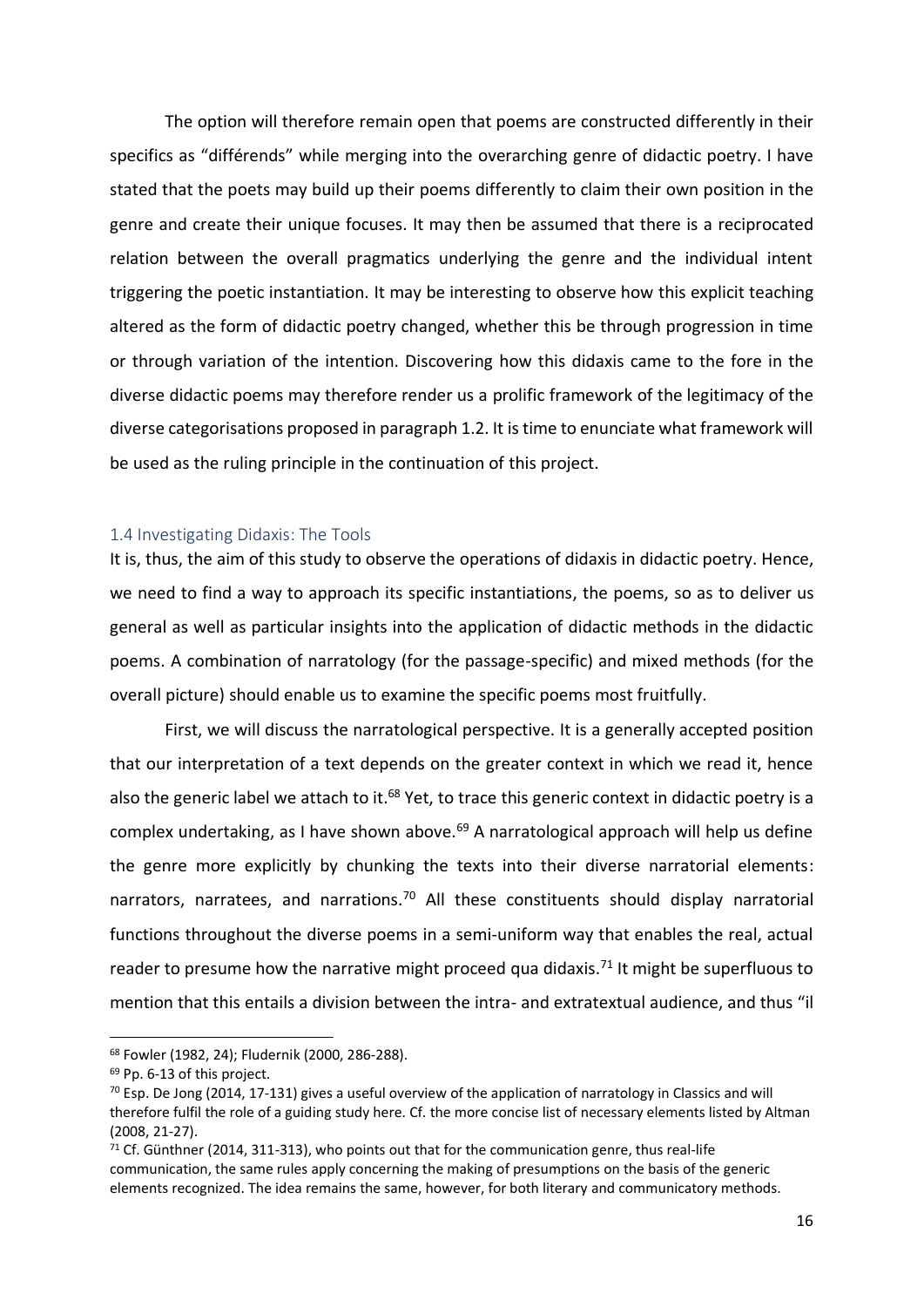destinatario nel testo e il destinatario del testo".<sup>72</sup> This way, we can extract the general principles of what we would consider didactic poetry, as well as the specific divergent character of the diverse poems.

Admittedly, in this regard too didactic poetry is a peculiar case. It does not contain a narrative in the sense that it narrates events strictly speaking.<sup>73</sup> Nevertheless, even if we do not grant didactic poetry the label 'narrative', we cannot say that there was not clearly some narratorial drive urging the authors to present their elementary material in an unnecessarily variable manner that alternates between different kinds of direct and indirect instructions and regular story-telling in the digressions.<sup>74</sup> Also, all key elements to apply a narratological approach, such as the presence of a narrator and a narratee and different layers of embeddedness, are manifestly present in didactic poetry. They delimit didactic poetry as a clear-cut narrative genre of its own. The only task awaiting therefore is to indicate these factors and investigate if there appear some significant divergences from the norm to be extracted from the case studies in their totality, possibly dependent on an alternation in didactic intent.<sup>75</sup> An element that one may especially think of in the case of intergeneric distinction is the insertion of digressions in the poems to set them apart from each other.<sup>76</sup>

The second tool will be that of mixed methods. Although the field of mixed methods is not singularly definable due to the plurality of interpretations as to how it should be applied,<sup>77</sup> we can be sure about its universal aim: the integration of quantitative and qualitative

<sup>72</sup> Schiesaro (1993, 130). Cf. Clay (1998, 17-18): "The hard won distinction that has now emerged is that there is a difference between the poet of a poem and a poet in a poem; that there is a difference between the readers of a poem and the reader in a poem." When referring to the audience that is inside the text, I use the terms, intratextual, internal, and implied audience interchangeably, as they all allude to the readers who are to a greater or lesser extent to the audience that is given character within the text. The opposite applies to the extratextual audience, that I will also refer to as external or actual audience, i.e. the audience that will in reality read the poem, from outside the text. The terminology and exact definition of such terms is a difficult phenomenon, as one quick glance at Schmid (2014, 301-309) manifests.

 $73$  De Jong (2014, 17) names this as one of the two primary restrictions in her definition, the other being the presence of a narrator.

 $74$  This narratorial drive is one of the key features proclaimed by Altman (2008, 18-21) as a prerequisite for narrative in general. Also, an overall narrative may not be absent after all, as Fowler (2000, 205-219) would argue, who envisions the motive of the teaching as a plot on its own in these narratives. Cf. Cowan (2018, 269- 271), who also propagates the admission of narratology within studies of didactic poetry.

 $75$  Further elucidation on the specific application of narratology per poem will be given on the spot if this turns out to be necessary or beneficial. This will involve both the more general picture of didactic poetry at large and its specific instances.

 $76$  De Jong (2004, 10) lists five sorts of embeddedness for secondary narratives which may function as useful categorisations of digressions in didactic poetry. Another useful element to be considered is the differentiation created between the internal and the external student by way of addressing, in order to create two different readings of the poem. This process is coined "radical narrative apostrophe" by Kacandes (2001, 141-196). <sup>77</sup> Plano Clark & Ivankova (2017, 56-59).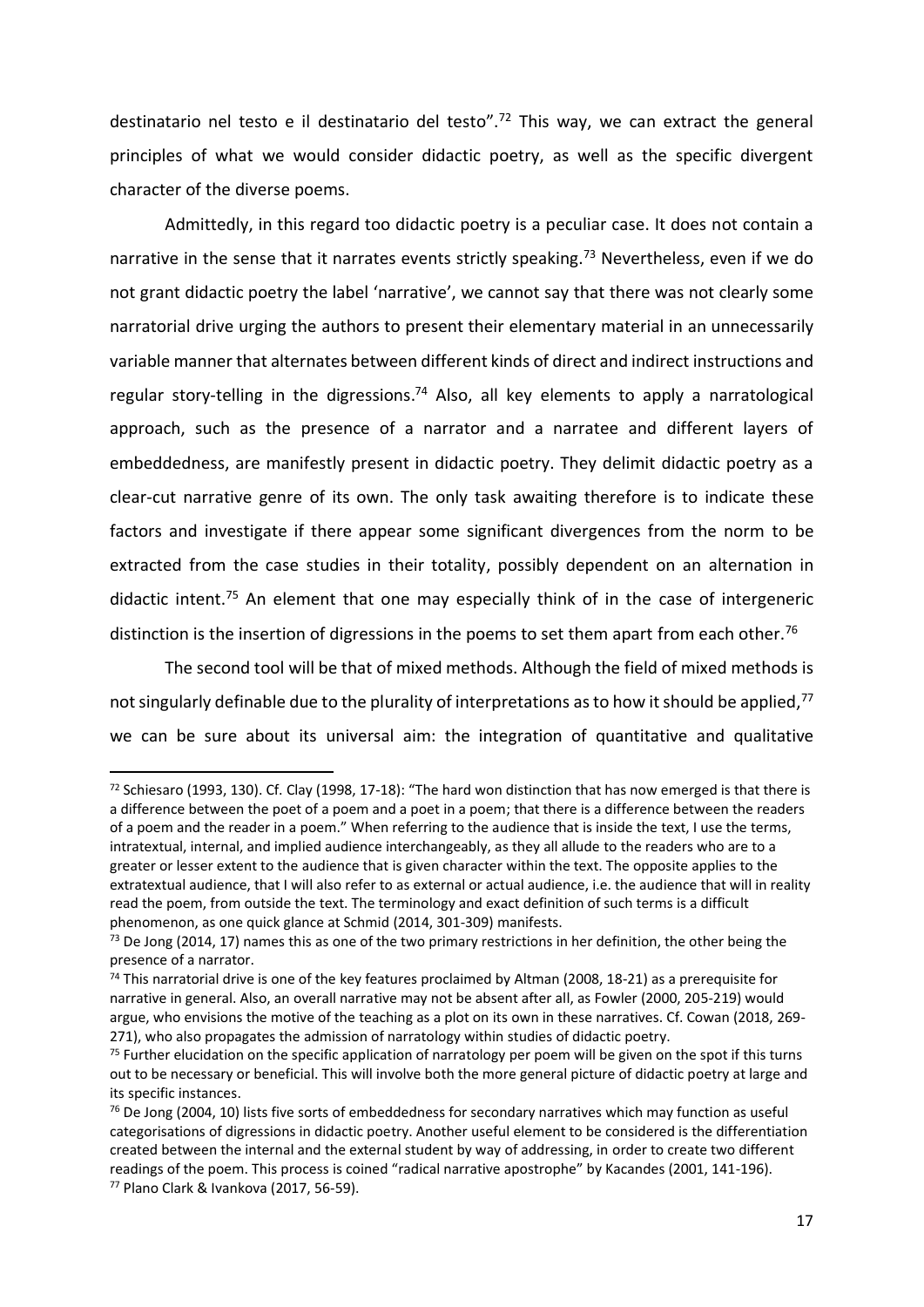approaches.<sup>78</sup> Mixed method research believes that these two can be combined to constitute a beneficial framework with the best of both sides. This leaves scholars a lot of room to decide on their specific employment of the method.<sup>79</sup> It is important to note here that this project will restrict itself to the utilisation of the quantitative analyses in order to gather interpretable data. These data, moreover, will lie more at the foundation of this research project as markers of clear statistical significance of for instance the use of certain forms of instructions.

What does this mean? As it is in my opinion still necessary to begin and end a philological project (which this project essentially is) on an interpretative note, there is only space for quantifiable data in the middle of my project, and data must be interpreted too.<sup>80</sup> Also, the extent to which the tool is used is restricted, as this project is on the whole more concerned with the displaying of didactic tendencies than with the gathering of concrete percentages; the latter approach would leave the project too narrowly minded and would take away the possibility to delve deeper into the consequences the didactic tendencies lead to. There would, namely, be insufficient time to consider all statistical elements within all poems, and we would already get a viable image by exploiting the didactic tendencies on a more relative scale. The mixed methods will therefore be specifically used in so far as it supports me in obtaining analyses on significant didactic tendencies that can then be analysed within the greater whole. Altogether, this means that data will be extrapolated from the poems to be interpreted qualitatively with the aim of shedding a light on the goals the poets foresaw with their didaxis.

The benefit of this additional tool is that it allows me to make more distanced observations, as opposed to the close reading of the text. These will be based on the relative preponderance of certain didactic instructive modes that may be found in the poems and will be categorised as such concerning their instructional behaviour,<sup>81</sup> to find out if certain poets had other concerns with their instruction than we would generally expect, in line with the

<sup>78</sup> Plano Clark & Ivankova (2017, 35); Johnson & Onwuegbuzie (2004, 17).

 $79$  An overview of these specific applications can be found in Johnson & Onwuegbuzie (2004, 21-22).

<sup>&</sup>lt;sup>80</sup> At the same time, the employment of mixed methods in this way helps me to partially avoid a general problem attributed to the combining of qualitative and quantitative research, coined the 'incompatibility thesis' (e.g. Johnson & Onwuegbuzie [2004, 14-15]). Proponents of this thesis claim that the nature of qualitative and quantitative research are different to such an extent that a combination of both is impossible (*contra* Bergman [2008a, 10-21], who proposes a whole set of arguments against such positions). It is to the advantage of this project that the two paradigms will not be intertwined, as the problem just described will not occur in this manner.

<sup>81</sup> An example of such a project is especially Gibson (1998, 71-92), who compares the use of direct and indirect imperatives in Latin didactic poems and prose texts to find out how they differ from each other.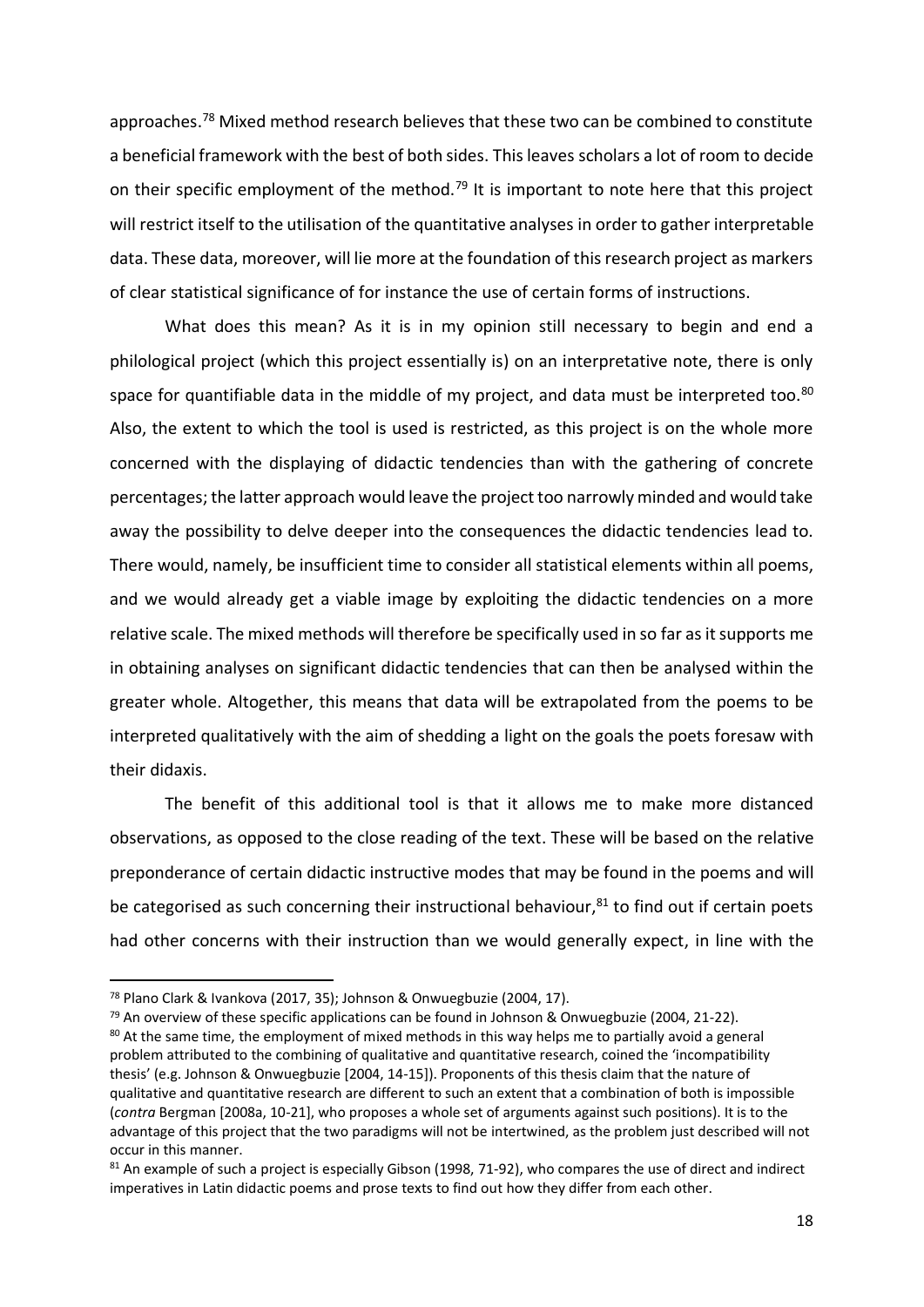divisions made in modern studies, as these were discussed in section 1.2. The gradual abundance of didactic instruments will form an argument for the interpretation of specific didactic poems and their intentions.

In the following chapters, the poems will be treated diachronically, in the process of which passages, representative of the greater whole, will be selected and assessed on the way they try to educate. These will function as guiding passages to showcase the observations made on the more general level of the poems in their totality. Some informative remarks, to broadly contextualise the poem chosen within the genre, will always be the starting position, supported by the theoretical and methodological considerations, after which (a) specific passage(s) will be analysed to lay bare their didactic specificities. The chapters will be closed with conclusions on the position the poem holds in the genre qua didaxis.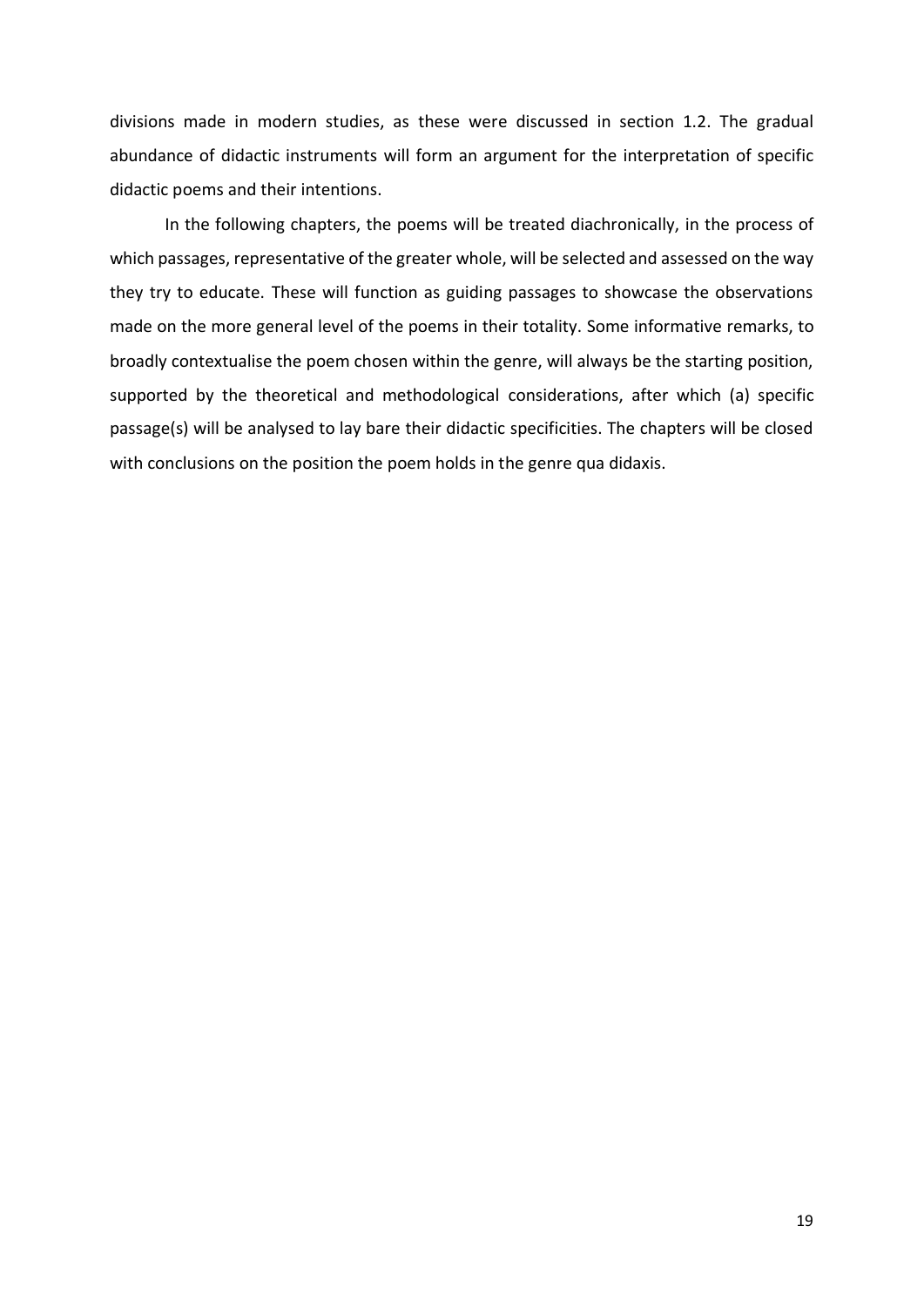## <span id="page-19-0"></span>2. Hesiod: The *Works and Days*<sup>82</sup>

As I stated earlier, the *Works and Days* holds a difficult position within the genre of didactic poetry, as there was not yet a real idea of a didactic genre.<sup>83</sup> It has been argued convincingly that Hesiod himself was influenced by wisdom texts from the Near East in his textual design, 84 but the fact remains that we cannot definitely determine Hesiod's awareness of his generic position. Our view is even further troubled by the fact that archaic poetry in general originates in an oral form.<sup>85</sup> This may have caused some changes in the text that Hesiod may not have foreseen. Still, these problems should not constitute too great a difficulty, as the overall text is likely to have remained the same and Hesiod himself is the one who was imitated: it is thus likely that his successors adopted his scheme and claimed the *Works and Days* for their didactic tradition.<sup>86</sup> The question remains, however, what Hesiod had planned as his programme with the poem; simply to convey truths or is there more?

Leaving these questions further aside for now, we should look at the development of the didaxis, beginning with a bird's-eye view over the whole poem to steadily specify our scope on the basis of the distant remarks following now. The theoretical and methodological observations will lead the way towards an exposition of notable characteristics of the Hesiodic didaxis.

<sup>82</sup> For the *Works and Days*, I use in principle the text as rendered by Most (2006, 86-153) as the edition I refer to. The translations are my own throughout the whole project, unless it is stated otherwise.

<sup>&</sup>lt;sup>83</sup> At least, if there were rules at all, they were not documented for us, but they made that the ancients were probably able to recognize a genre. Cf. Depew & Obbink (2000, 3-4) and Canevaro (2014a, 27-28). Osborne (1997, 25-28) makes the useful observation that metrical writing was the default form for those earliest didactic poets, which also problematises the label of didactic poetry, because the authors did not have another choice.

<sup>84</sup> West (1978, 3-25); Schmidt (1986, 13-15). Aloni (2010, 124), however, states that there is little use in considering didactic poetry in light of this tradition, as it is so widespread all over the world in different eras. It would be better to consider the *Works and Days* as a text on its own in his opinion.

<sup>85</sup> Walcot (1962, 13-36); Toohey (1996, 23-32); Pavese (1972, 1-2)

<sup>86</sup> Cf. Zhang (2009, 2-3), who assigns to Hesiod this invention of the poet qua educator that becomes such a guiding principle in didactic poetry. The number of papyri from antiquity as well as the manuscripts from the Byzantine period makes it seem the more likely that the text of the *Works and Days* as we have it goes to at least some extent back to the Hesiodic original, although we can obviously never be sure of this. For a broad overview of the transmission, showing that the poem was transmitted fairly uniform, cf. West (1978, 75-86). I should note here too that I believe the whole of the *Works and Days* to belong together, as is now a much better accepted position than it used to be. My main reason for this position is the centrality of the themes of justice and working throughout the poem and their recurring importance. For further arguments, cf. Walcot (1961, 13-15), who argues that the same system of treatment persists throughout all parts of the poem so that they are logically combined as a whole, and Lardinois (1998, 319-336), who shows the closeness of the themes in the diverse parts of the poem.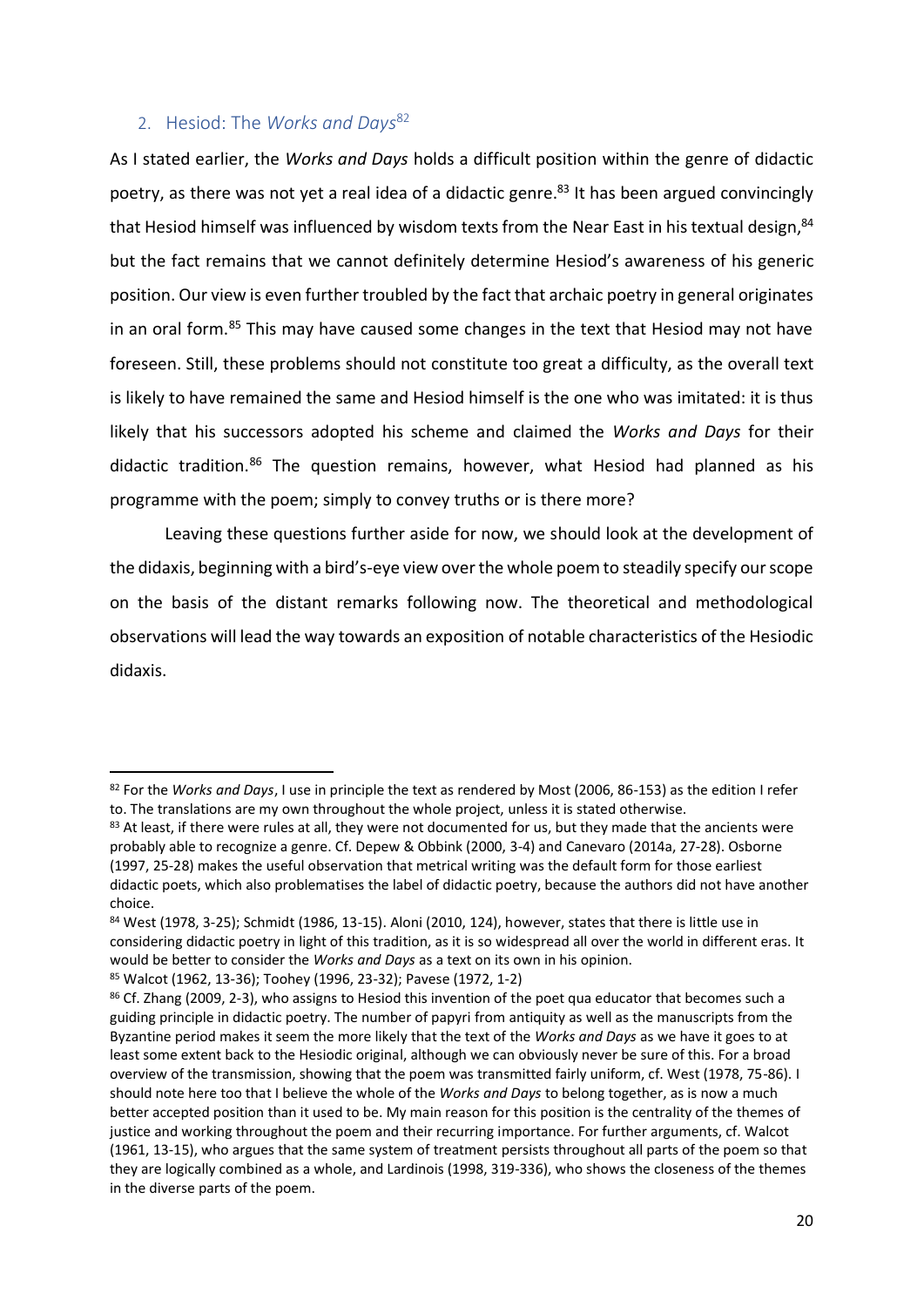#### <span id="page-20-0"></span>2.1 The Role of the Narration in *Works and Days* Didaxis

In narratological terms, the first thing that stands out is the general openness with which the persona of the author appears as a clearly overt narrator. And not only he, but also Perses, the narratee-student, gains character, $87$  although we lose him out of sight eventually, when he is largely replaced by a unspecified 'you'.<sup>88</sup> Hesiod clearly remains the teacher but proceeds towards a generally anonymous exposition of advice on what is expected of a labourer to live well throughout the year (381-828). This is in stark contrast to the first part of the poem, where Hesiod sets out to convince Perses that it is more advantageous to be righteous (1- 380). 89

But the contrast between the two parts manifests itself in more ways: whereas the first part, treating justice (δίκη), is more personal and contains more embedded digressions,  $90$ the second part is much drier as regards its content and contains more instructions and descriptions.<sup>91</sup> This contrast, again, is probably a consequence of the nature of the two differentiating parts: while the first part mostly concentrates on the theory of becoming a better person, the second delves deeper into the practical side, how to gain a livelihood as a morally sound person.<sup>92</sup>

Nevertheless, there is a close link between the two passages, and that is the fact that working and ethics are closely intertwined. Hesiod has first described that immoral acts (like

<sup>87</sup> E.g. Hes. *Op.* 37-41, where the precondition for the present situation is described, that gives some insight in the relationship and moral behaviour of both characters. Kerschensteiner (1944, 152-154) states how this personal element is introduced in the *prooimion* to the *Works and Days* as a surprising feature of this new kind of epic. Interestingly, as Aloni (2010, 125) notes, some expectable biographical facts, like indeed Hesiod's name are omitted. They have already been treated in the *Theogony* (v. 25) and it is unnecessary for the following narrative to restate them.

<sup>88</sup> Griffith (1983, 58-59). We may point to v. 414 as the moment we lose track of Perses in the *Works and Days* for a long while, although he does recur by name (e.g. *Op.* 611). Cf. Clay (1993, 30-32) on this phenomenon. Zanker (1986, 26-27) believes that these unspecified addressees are meant to be the *deiloi*, people of low social status, as Perses is himself identified as such (v. 214). This is an interesting reading from an historical point of view and addressing these lowlier people might indeed be Hesiod's goal with the general advice, but in the text itself, I believe that such a historical reading should be evaded. It is more likely, if we were to ever search for the intended anonymous addressee, that it would be the good person (ἐσθλός, v*. 2*95) who Hesiod names as the person who is able to take heed of good advice and to act according to it too. Cf. Schmidt (1986, 69-70), for whom this addressee coincides with '*die Arbeitswilligen'*.

<sup>&</sup>lt;sup>89</sup> This is also the delimitation for the first part on justice (δίκη) proposed by Beall (2006, 168-170). Nevertheless, I would grant to the last portion of the first part, vv. 286-380, the label of transition passage, as there already appear some more practical instructions as they abound in the rest of the poem (e.g. vv. 354- 359).

 $90$  The personal plot I have already mentioned above. The whole part of vv. 42-212, furthermore, could be considered digressions, all piled up in one part of the poem.

 $91$  E.g. vv. 504-558, where Hesiod first describes winter and its effects to then give exact instructions on how to get through the season.

<sup>92</sup> Cf. Zanker (1986, 27-28) and Naddaf (2002, 350).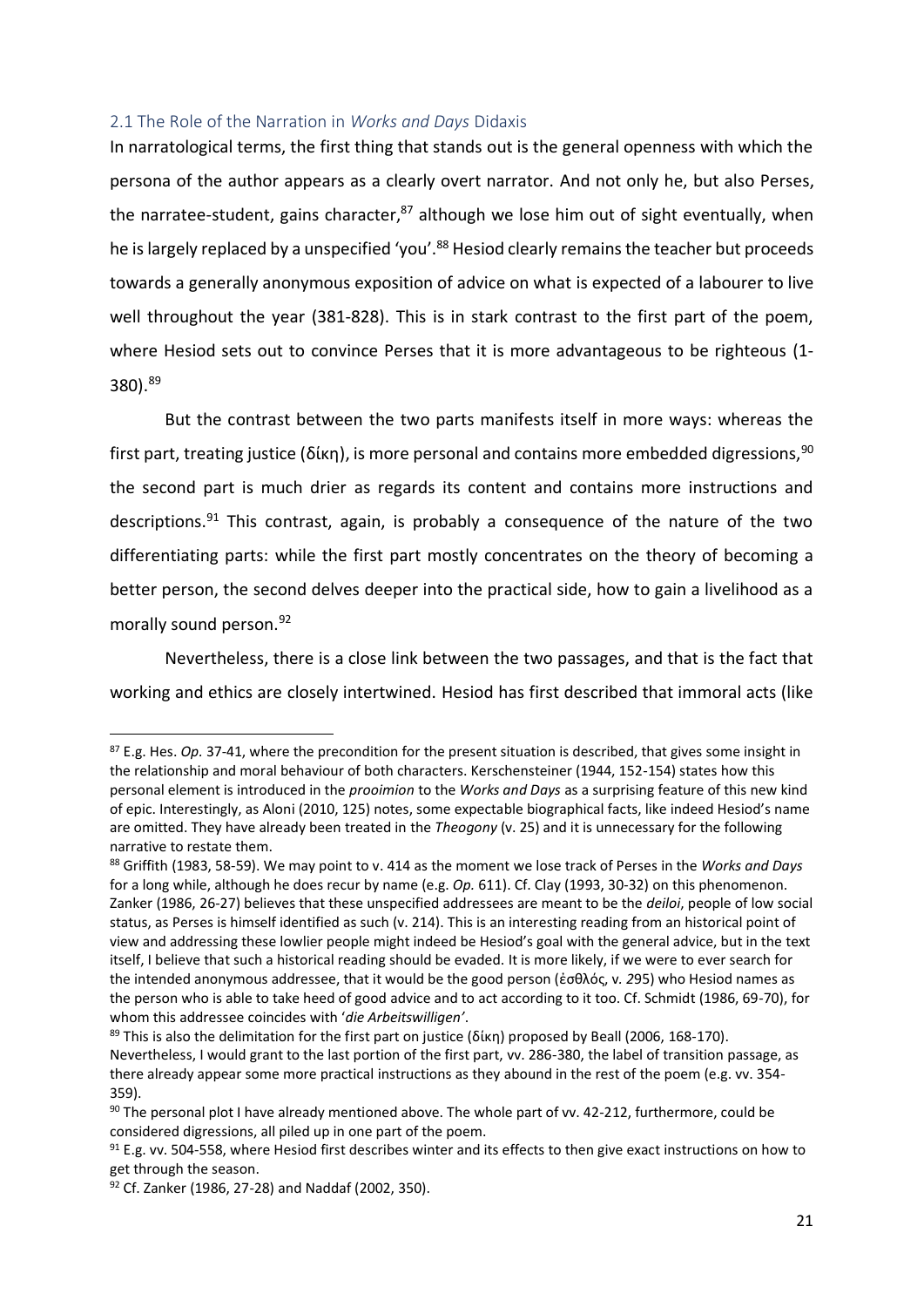Perses') are always punished abundantly (238-247), since Zeus keeps an eye on man (252- 262). And the only way to avoid punishment is to live righteously, and hence to work, as Zeus ordained to man.<sup>93</sup> If one does not work, he is dependent on others and that makes him despised by the gods, and thus an opponent to δίκη.<sup>94</sup>

The *Works and Days* consists of two parts, then, but this is not attended by a change in narratorial design, except for the fact that the narration remains on the primary level in the second part and only sporadically diverts from it to treat embedded stories. Also, it is significant that as the poem proceeds, the style becomes ever more impersonal. The narratorial roles, that were first inherent to the background story, lose their status and become simple message-conveying bodies. Hence, the narrator shifts from a subsequentcum-simultaneous narration to a purely simultaneous one, $95$  namely the speech he is presently uttering. Hesiod makes a clear distinction between the personal past and the more impersonal present.<sup>96</sup>

A pattern may be seen in the way these personal elements are used, if we consider for instance the so-called *Nautilia*-passage (618-693). In this passage, we regain sight of Perses, who seems to think about taking up sailing for a living. Although Hesiod would normally dismiss this branch of work, because it makes for a poor and hard-wrought life, he still gives advice to Perses.<sup>97</sup> After a general introduction on the preconditions for sailing and some

 $93$  This may be inferred from vv. 42-47, where the plan to make people start to work is first attributed to the gods in general but next to Zeus specifically. Cf. Perysinakis (1986, 102-103) and Nelson (2018, 364-365). <sup>94</sup> Hes. *Op.* 309-311. A further argument for this unrighteousness of not working is given, although more implicitly, at Hes. *Op*. 399-401. It is stated there that men who do not work have to beg with their families for resources at other people's houses, an undertaking at which they will eventually fail. These people, who are explicitly stated to be idle, are to be identified with the people who take "by means of [their] tongue" (Hes. *Op.* 233, translation Most [2006, 113]), and are bad due to this. Cf. Hes. *Op*. 356.

<sup>95</sup> These terms are borrowed from De Jong (2014, 73-74). Contra Nünlist (2004, 31-32), who perceives the *Works and Days* only in light of simultaneous narration. Cf. Aloni (2010, 141), who speaks of a '*sistema deittico'*  in the *Works and Days*, which is a further argument for the suggestion that the text should be read as if the events were happening at the exact moment of the narration.

<sup>96</sup> It is interesting to think here also of the future that is predicted in Hes. *Op*. 179-201 and is also rendered more personal by the exclamation that Hesiod cries out to precede it (vv. 174-178). This part forms a clear warning of what the future will be like if humans will not act better. The fact that this passage forms part of an embedded story on the ages, in this case about the iron age, and thus belongs to a digression, leaves the interesting narratological question how the digressions relate to the whole in didactic poetry or at least Hesiod's story. A possible answer has been proposed by Currie (2012, 52-58), who would read into this digression some kind of history on which the readers may decide themselves. Cf. Beall (2006, 165-168) on the introduction of this race in the narration.

<sup>&</sup>lt;sup>97</sup> This passage also gives us some useful insights into the authority of Hesiod as a teacher, because he knows little to nothing about seafaring, he tells us. Yet, through his connection with the Muses, that the poet emphasises again in this passage (662), he claims his ability to sing too of subjects he is not so knowledgeable of. Cf. Martin (2004, 49-50); Hunter (2014a, 53-54).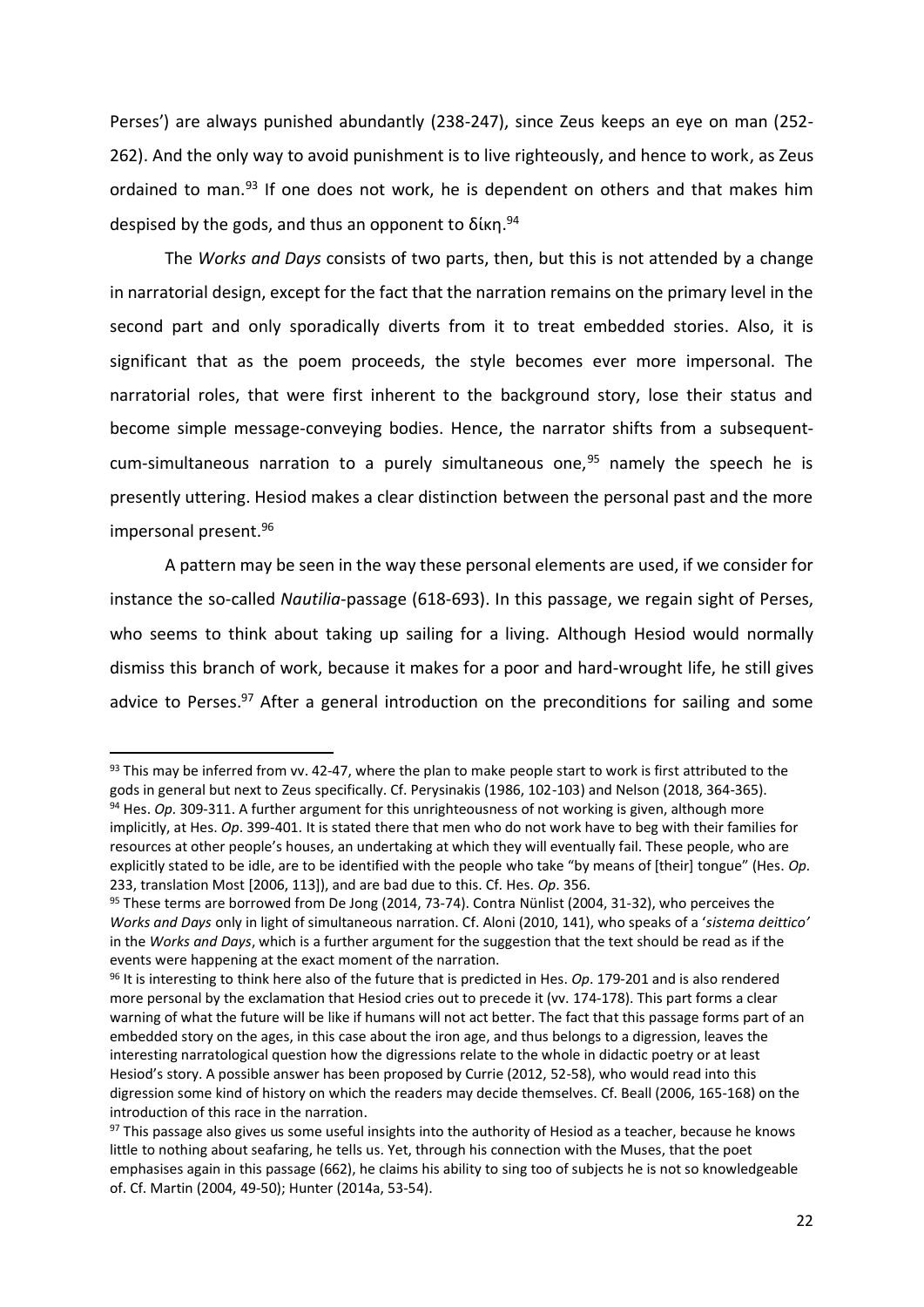biographical facts about the brothers' father (618-640), Hesiod proceeds to give specific instructions (641-693). The instructions are clearly aimed at his brother, too, who was just revoked in the preceding (641), and are again strengthened by strong personal notes.<sup>98</sup> As soon as Hesiod is done with these specific notions, he returns to the overarching narrative without so much as a hint, except for the recurring theme of keeping in mind the right time (καιρός) and the plan to instruct in line with the general conceptions (μέτρα) of the specific subject.<sup>99</sup>

Hesiod, who is no expert in sailing and has no reason to treat it in his overarching account, needs to establish this reason and finds it in Perses' keenness to become a sailor, fictional or not.<sup>100</sup> Just like at the start of his poem, where the treatise on justice is justified by the conflict between Hesiod and his brother, specifically the fact that Hesiod is impaired by Perses' immoral behaviour,<sup>101</sup> Perses' formerly unknown wish to become a sailor introduces the chance for Hesiod to speak about something that he is not so well acquainted with. It also allows him to elaborate on his victory in a song-competition and his subsequent devoting the awarded prize to the Muses, as they are his source of inspiration. This, at first glance unnecessary, implementation of instructions leads to a programmatic statement by the poet to establish his authority as a muse-inspired poet who could sing about anything.<sup>102</sup>

In conclusion, when we come across strongly deliberative narratorial elements, they are signified normally by a strong personal urge. This personal element, again, seems to play a role only insofar as it hands the narrator an opportunity to set forth his instructions.<sup>103</sup>

l

<sup>101</sup> This is also the situation Stamatopoulou (2016, 2) sketches as the reason for the composition. <sup>102</sup> Cf. n. 97 on p. 22. Cf. Rosen (1990, 99-113), who regards the passage as programmatic in other ways too, namely, to create a poetic distinction between his own programme and the heroic tradition.

<sup>98</sup> E.g. Hes. *Op*. 682-683, where he personally discourages Perses from sailing.

<sup>99</sup> These μέτρα are mentioned in 648, in the middle of the *Nautilia*-passage, and in 694, at the start of the new passage as the very first word. Significant here is the fact that the sentence containing μέτρα - μέτρα φυλάσσεσθαι ("take heed of the measures") – lacks any measure to denote its marking function. Most (2006, 143) is very clear in making this sentence the start of a new section, but keeping in mind these measures is also clearly the conclusion that one can draw from the *Nautilia*-passage as the most important lesson. Cf. West (1978, 318, 326) and Rosen (1990, 102-102), who explain this role played by the μέτρα.

<sup>100</sup> For the question of the creation of Perses as a fictional character, I refer to Schmidt (1986, 18-21) and Stamatopoulou (2016, 1-17). Cf. Kerschensteiner (1944, 187-188).

<sup>103</sup> Cf. Clay (1993, 23-33), who reads into the addresses to Perses a whole system of motivational expressions that likewise show the progress Hesiod's brother is making. This searching for a reason by Hesiod for displaying his thought seems to me to be a remnant of the Near Eastern tradition, where there was still a clear situation created in which the speech act became a secondary narration (e.g. *The Instructions of Shuruppak*, especially 1- 13 and 73-82; cf. Griffith [1983, 57] and Nünlist [2004, 32-33]). Hesiod would then have chosen to leave out this primary narration that would construct the background, and would have inserted it in his own narration to create less detached instructions.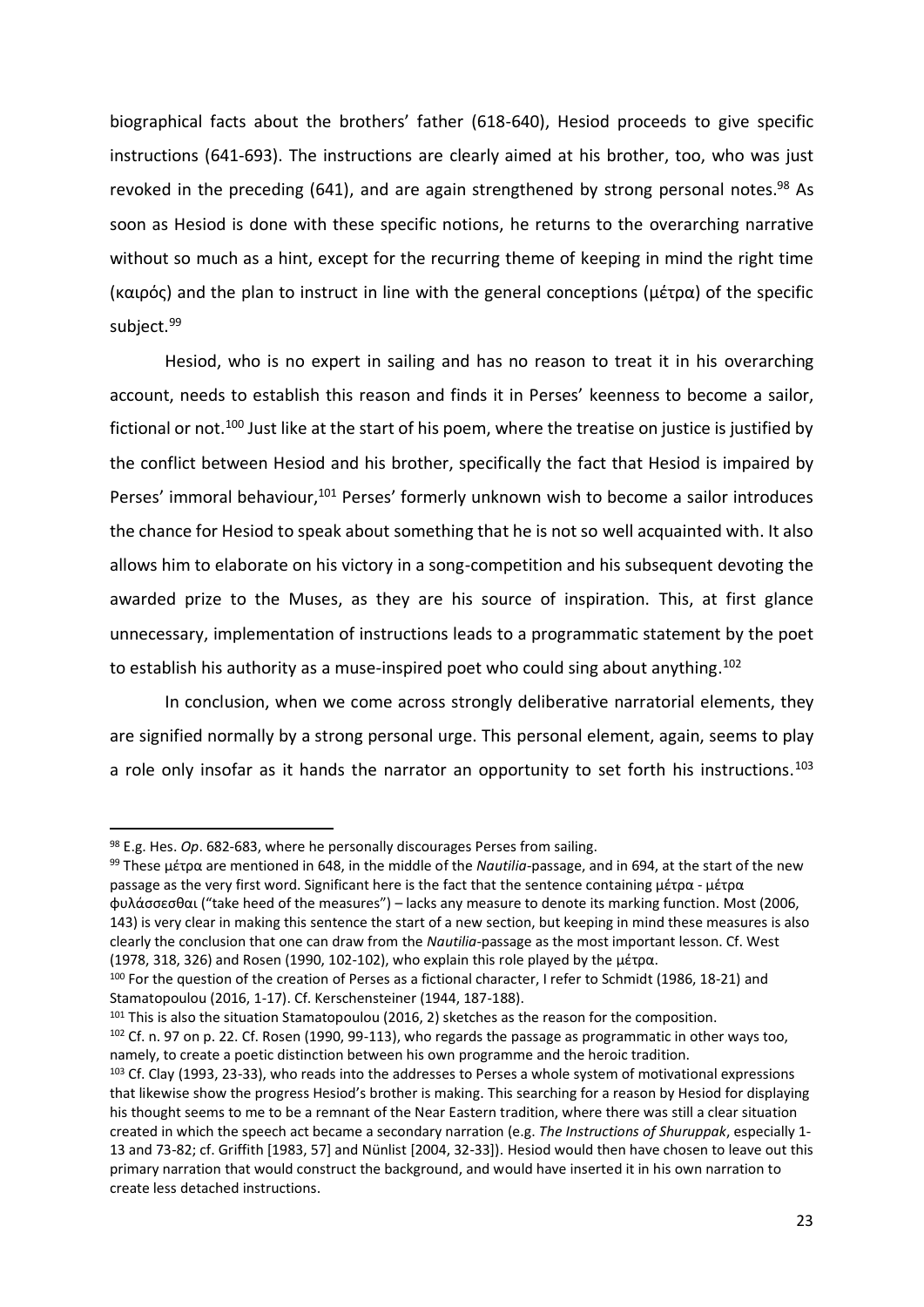Moreover, we may surmise on the basis of the *Works and Days* that the narratological default form of didactic poetry is a simultaneous narration by a primary narrator narrated to an equally primary narratee. Also, as far as we may go with the evidence so far and if Hesiod turns out to be representative, we can tell that there is at least some degree of overtness inherent to didactic poetry, inviting the reader to take on the position of student in the narration, and that this needs further specification in the diverse poems to follow. This applies to the degree of involvement of the narratological personae as well.

#### <span id="page-23-0"></span>2.2 The Conspicuous Elements of Hesiod's Didaxis

Now that we have investigated the manner in which Hesiod frames his didactic narration, it is time to consider the specific methods he applies to teach. Some clear patterns may already be seen in his general technique. For example, Hesiod did not limit himself solely to the versifying of his instructions but left an extensive part for additional material developing an amplificatory reasoning around his protreptics. Thus, it has been argued, instruction normally follows a basic scheme that may be variated, but still possesses some elements that are common to all instantiations.<sup>104</sup> The developer of this scheme, Horne, took up the idea that all instructions in Archaic Greek wisdom poetry – *hypothèkai* is the term coined by the ancients – conform to this pattern, that sees an address, a command, and an explanation developed as to constitute instruction.<sup>105</sup> It may further be supplemented by the description of a situation, but nothing else is permitted in Horne's scheme.<sup>106</sup> Although this scheme is very useful in catching most of the instructions, some elements are still lacking to make it entirely feasible.

For instance, what can be said about the larger framework, which goes beyond the individual occurrences of *hypothèkai*? It is generally agreed that Hesiod divided his work into different secluded sets, which separately treated one overarching subject.<sup>107</sup> Take for example the passage 694-760: the passage is clearly demarcated by an overarching comment that functions as an introduction to the following instructions and a concluding remark to

<sup>104</sup> Horne (2018, 41-51).

 $105$  Horne (2018, 35) also creates a scheme and an example so that it may be immediately clear:

<sup>&</sup>quot;Apostrophe — Command — Explanation

<sup>&</sup>quot;My friend, do it this way, it's better like this.""

<sup>106</sup> Horne (2018, 41-42).

<sup>107</sup> Walcot (1961, 15-16); Heath (1985, 247-249). Canevaro (2014b, 100) notices that Hesiodic passages in general could be and were taken out of context and still understood clearly for their appropriate message, in contrast to the Homeric epics, where some part of the interpretation would be lost. This decontextualization would be a logical consequence of the delimitation developed by the author.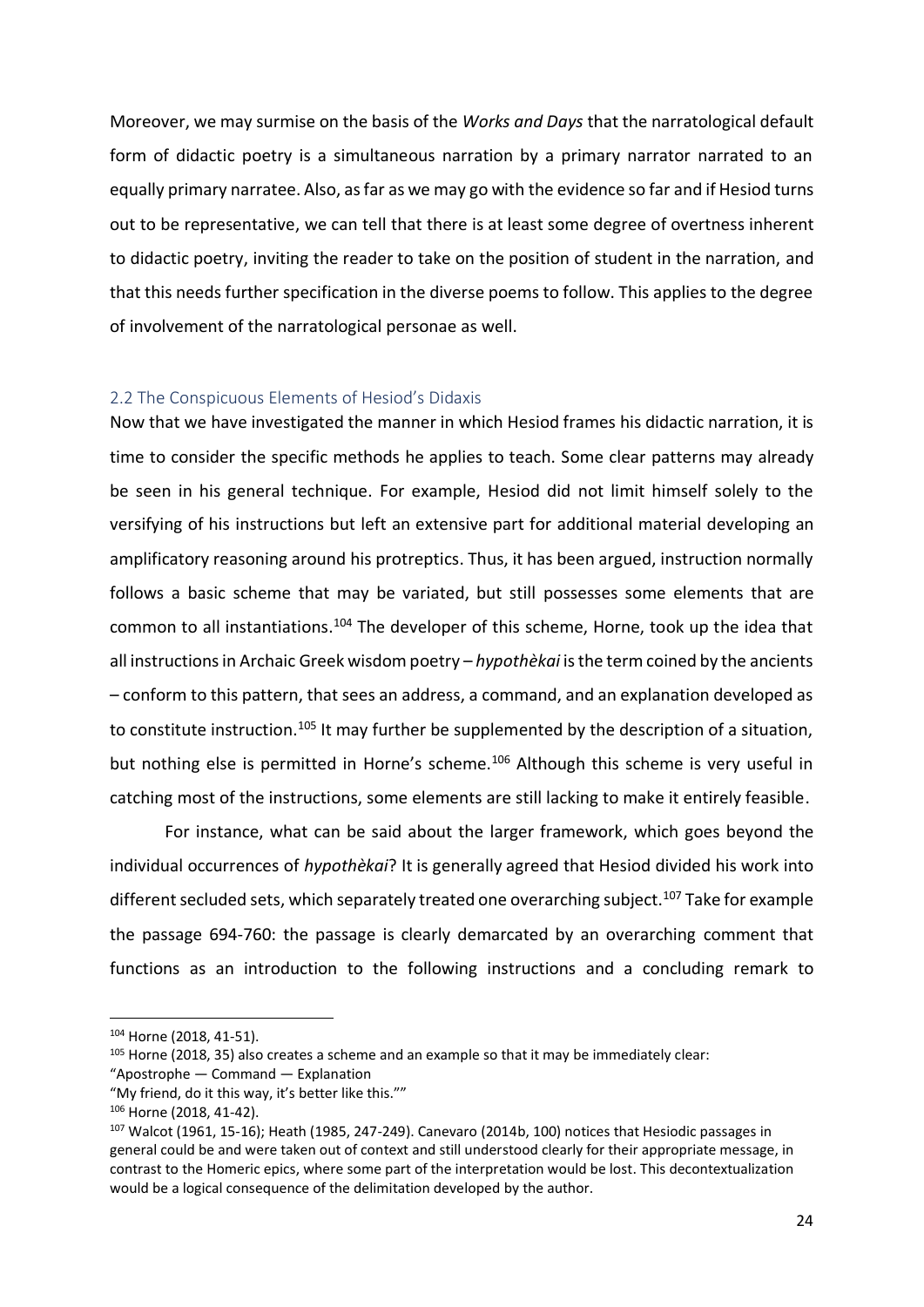underscore these.<sup>108</sup> The main body, consisting of instructions, discusses all kinds of specifics that are associated with the idea of 'doing all at the right measure', thus being mindful of the different aspects of timing and circumstances.<sup>109</sup>

What Hesiod does, here, is creating a framework in which one all-embracing remark introduces a set of instructions enfolded in it, concluded by a summarising point, similar to the point opening the section. These instructions are neatly ordered inside this framework as related ideas, and thus ensure that the instructions compiled in such sections are exhibited through logical patterns. <sup>110</sup> On top of this, the scheme of *hypothèkè* proposed by Horne is not inclusive in the way it characterises the instructional phases. A typical Hesiodic formula may well be directed to an anonymous addressee – thus lacking an apostrophe – with or without an elaboration, which may moreover not form a causal relation, but can also be of final or even gnomic value.<sup>111</sup> As a last point of critique, I feel that Horne's dealing with the beginnings of the Works and Days is insufficient;<sup>112</sup> indeed, the first approximately 300 lines of the poem constitute the theoretical background that lies at the basis for the following practical advice, as Horne proposes, but it aims also to advise on its own, namely pointing out how to live.<sup>113</sup> The digressions that appear pre-eminently in this first section are also part of this advice in

<sup>108</sup> The opening comment can be found in Hes. *Op*. 694: μέτρα φυλάσσεσθαι· καιρὸς δ᾽ ἐπὶ πᾶσιν ἄριστος. ("Keep in mind the measures: the right timing is the best with all things"). The conclusion, Hes. *Op*. 760 (ὧδ᾽ ἔρδειν·, "work like this"), forms the logical ending point and transition to the next passage. Cf. approximately Hes. *Op*. 388-378, where some general instructions that should lead to self-sufficiency are framed in light of the ultimate goal: to avoid neediness (Hes. *Op*. 388-404, 477-478).

<sup>&</sup>lt;sup>109</sup> These aspects of timing contain for instance marrying at the right time (vv. 695-697) as well as marrying someone of the right age (v. 698). For the circumstances, one may think of marrying a maiden in your own society (vv. 699-701).

<sup>110</sup> Contra Fakas (2001, 72-73), who discusses the Hesiodic structuring principle as purely associative. I believe that this way of looking at the structure is logical, yet runs the risk of limiting the Hesiodic program to a mere extempore narration without a clear didactic agenda. The text that we possess is too structured for this possibility, as the construction as described above displays. Indeed, when the specific instructions are embarked on, the structure is more associative, but the poem always follows a clear pattern that introduces the separate thoughts.

<sup>111</sup> The lack of apostrophe is especially visible in the second part of the *Works and Days*, as we have already observed above and Horne (2018, 39-40) also notes. Schmidt (1986, 53) has calculated that only 61 of the 331 verses at the start of what Schmidt considers the second part (vv. 286-617) can be confidently described as advice for Perses. This means that the greatest part is not aimed to a concrete addressee at all. Also, a clear distinction can thus be made between causal elaborations (e.g. 759), often accompanied by γάρ, and final elaborations (e.g. 539-540), diversely opened with subordinate conjunctions like ἵνα (539) or ὄφρα (544), and for the negation μὴ (546). The gnomic expressions are to be placed somewhere in between, because its values are more omnivalent in their appliance. Also, they tend to stand looser from the instruction they follow in their syntactical construction, so we should not expect such telling and explicit conjunctions as was the case with the earlier elaborations (e.g. 719-721, 723).

<sup>112</sup> Horne (2018, 59).

<sup>113</sup> E.g Hes. *Op*. 213: ὦ Πέρση, σὺ δ᾽ ἄκουε Δίκης, μηδ᾽ Ὕβριν ὄφελλε· ("O Perses, but do you listen to Justice, and do no not strengthen Outrageousness").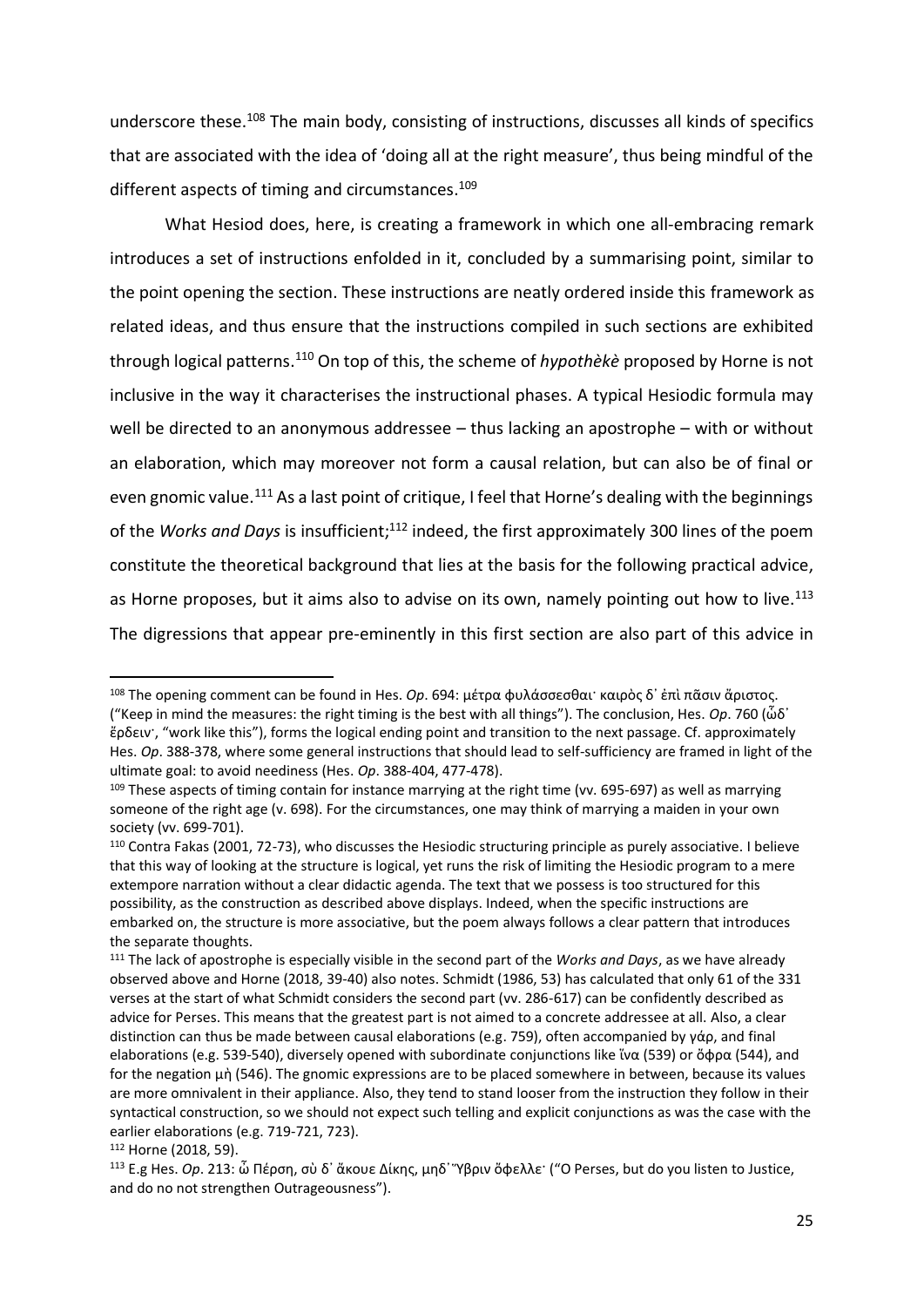their capability to explicate certain conditions, for instance as indicated in the introduction to the myth of Pandora (42):

κρύψαντες γὰρ ἔχουσι θεοὶ βίον ἀνθρώποισιν· "For the gods have hidden livelihood for men."

l

The idea is elaborated on here that there is need for man to work, because we are not so fortunate anymore as was the case in the prior human condition (43-48). Life in general has worsened, and so we need to adapt to our circumstances.

Thus, a special explicatory role may be laid bare for these digressions too,  $114$  if the context allows it, and we cannot disregard their instructional role. This does not mean, however, that all digressions are explanatory panels in the *Works and Days*. We have already considered the personal notes that Hesiod applied in the *Nautilia*-account, that laid claim to authoritative knowledge,<sup>115</sup> but also Hesiod's descriptions of circumstances function otherwise.<sup>116</sup> Still, Hesiod limits himself to embedded stories that remain inherent to the overarching narrative. Their value, if not explanatory, shows thematic and cogent relations to the narrative background in which they are found.<sup>117</sup>

What we have considered here enables us to form an image of what Hesiod's didactic methodology looks like. In general, Hesiodic instruction follows a fixed instructional pattern, that does however throughout the poem appear in various forms, in order to create a diversified educational process. Although the poem follows an overarching line of thinking, Hesiod is willing to depart from it to broaden the usability of his poem, wherever his personal

<sup>114</sup> In fact, Horne (2018, 47) admits such a role for digressions in the second part of the *Works and Days* while skipping over these earlier digressions.

<sup>115</sup> Esp. pp. 22-23 in this project. Cf. Haubold (2009, 22-23) on Hesiod's establishment of a didactic persona in his own work.

<sup>116</sup> E.g. Hes. *Op.* 582-588. Kerschensteiner (1944, 186-187) notes the ornamental refinement of this description and others in contrast to the general narrative.

<sup>117</sup> Cogent (or persuasive) is for instance Hes. *Op.* 35-41, where Hesiod explicitly states that he has been treated unjustly by Perses and refers to an earlier dispute. Hesiod's confidence that they will resolve the dispute along the lines of Zeus' justice and his use of language to express the evilness of the kings (δωροφάγους, "gifteating", v. 39, νήπιοι, "fools", v. 40) and Perses (ἁρπάζων ἐφόρεις, "You took it grabbingly", v. 38) clearly convey an image of Hesiod claiming his own right in opposition to his contender and planning to prove his right (v. 35). Cf. also the grammatical incongruity of vv. 40-41 to express Hesiod's anger (Canevaro [2014b, 104] interprets these Hesiodic oxymoric expressions as a way to highlight the narrator's superior knowledge). Thematic are all descriptive specifications, like Hes. *Op.* 582-588, where a simple indication of the hottest of summer is transformed into a description of events associated with this time of year.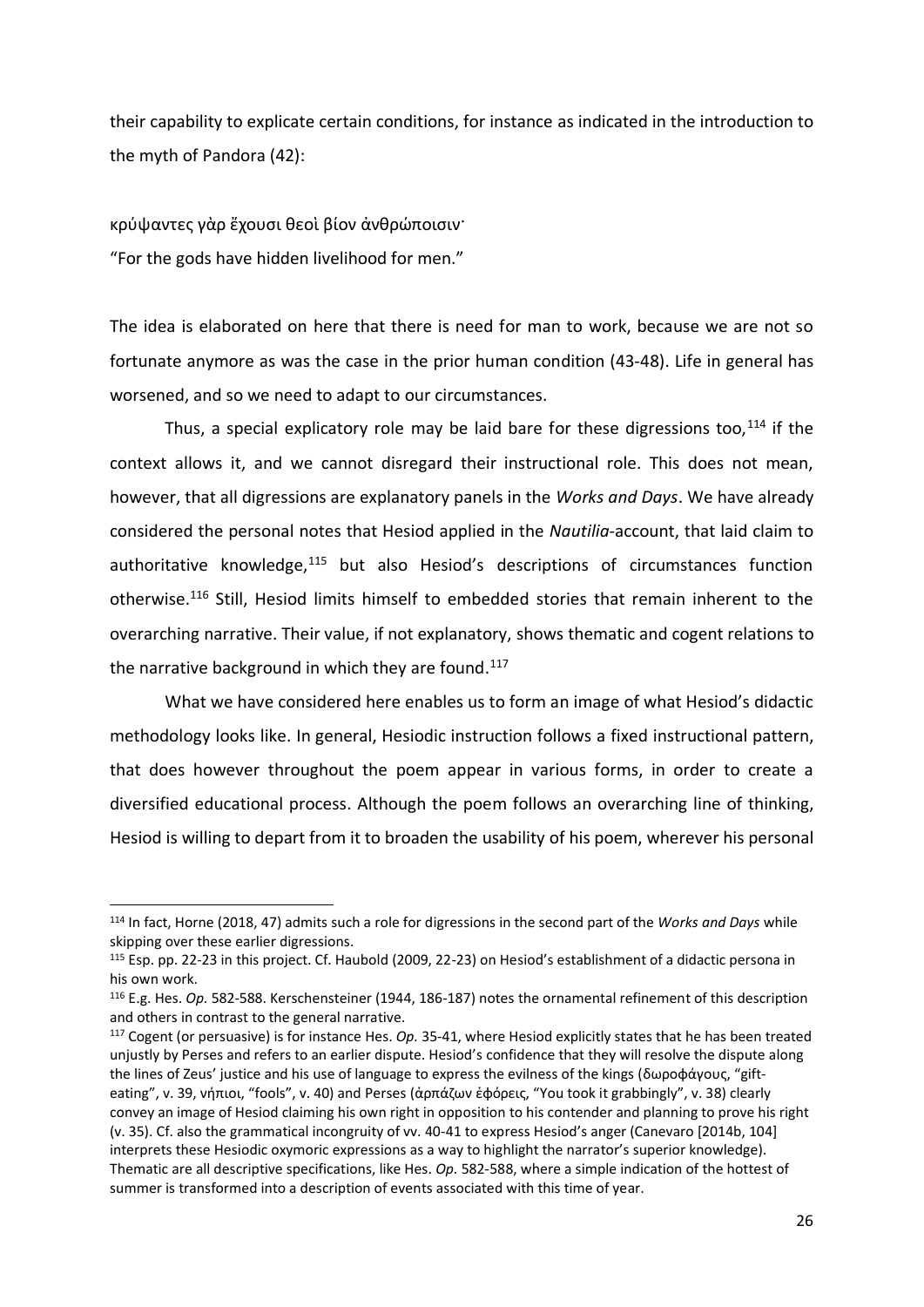background story may lead him. This might, in fact, partially explain the seemingly disorderly mishmash of instructions that has intrigued scholars so often.<sup>118</sup> The personal time and again intrudes into the narrative and diverts the instructions.<sup>119</sup> Furthermore, Hesiod allows himself to abandon the overarching teaching line too, although this is often not for long and most of the time also profits the main narrative.<sup>120</sup> For Hesiod, the didactic programme, conveyed in structured instructions without a regulated order-principle, is most important, and the whole composition builds up as a logically following body of instructions.

## <span id="page-26-0"></span>2.3 An Elaboration on Hesiodic Didactic Principles

So far, I hope to have laid bare the concrete structure of the Hesiodic instructions and the different overall methods to amplify his didactic message. These are not solely confined to dryly exposed enumerations of *hypothèkai*, but also involved strategies to draw attention and elaborate on further aspects that the author considered useful. Now it is time to discuss how this variegated system of instructions that we have analysed above manifests itself in a particular instance. The passage 286-380 will function as my example, as this part can be considered the medium conjoining both greater wholes of the theory and the practice in the Works and Days.<sup>121</sup> It will not be claimed that this passage is totally representative of the whole work, but I believe that it shows a close relationship with all aspects of the poem as a whole.

The programmatic way in which Hesiod opens this passage already implies a change of method in instructing Perses (286), from the more oblique use of storytelling to the concrete use of direct instructions: 122

<sup>118</sup> Kerschensteiner (1944, 150); West (1978, 45-46); Lardinois (2003, 1-2).

<sup>&</sup>lt;sup>119</sup> Cf. Lardinois (2003, 1-20), who argues that the poem can be read as an angry speech like the ones we also come across in the Homeric poems. In this way, Hesiod would make a difference between the internal and external narratee, where the external narratee is implicitly encouraged to take the side of the poet, who lays waste to the ethic persona of the internal narratee and thus makes the side of this internal narratee uninviting. <sup>120</sup> The most interesting exception to this qualification is formed by Hes. *Op*. 509-535: this is an extended description of winter and its happenings. Hesiod seems to even lose himself in his descriptions and only at the end to retrieve his programme, when he states καὶ τότε ἕσσασθαι ἔρυμα χροός, ὥς σε κελεύω ("and then you should clothe yourself in the fence of your body, as I bid you", v. 536). <sup>121</sup> Kerschensteiner (1944, 149); Beall (2006, 165).

<sup>&</sup>lt;sup>122</sup> Cf. Lardinois (2003, 5-6), where he states that indeed this passage as a whole is characterised by a much more forceful address to Perses specifically. In opposition to my scheme, however, he believes that this part of the *Works and Days* begins at v. 274, possibly because his focuses are on the structure of angry speeches rather than on the division of content, taken as the guiding principle here.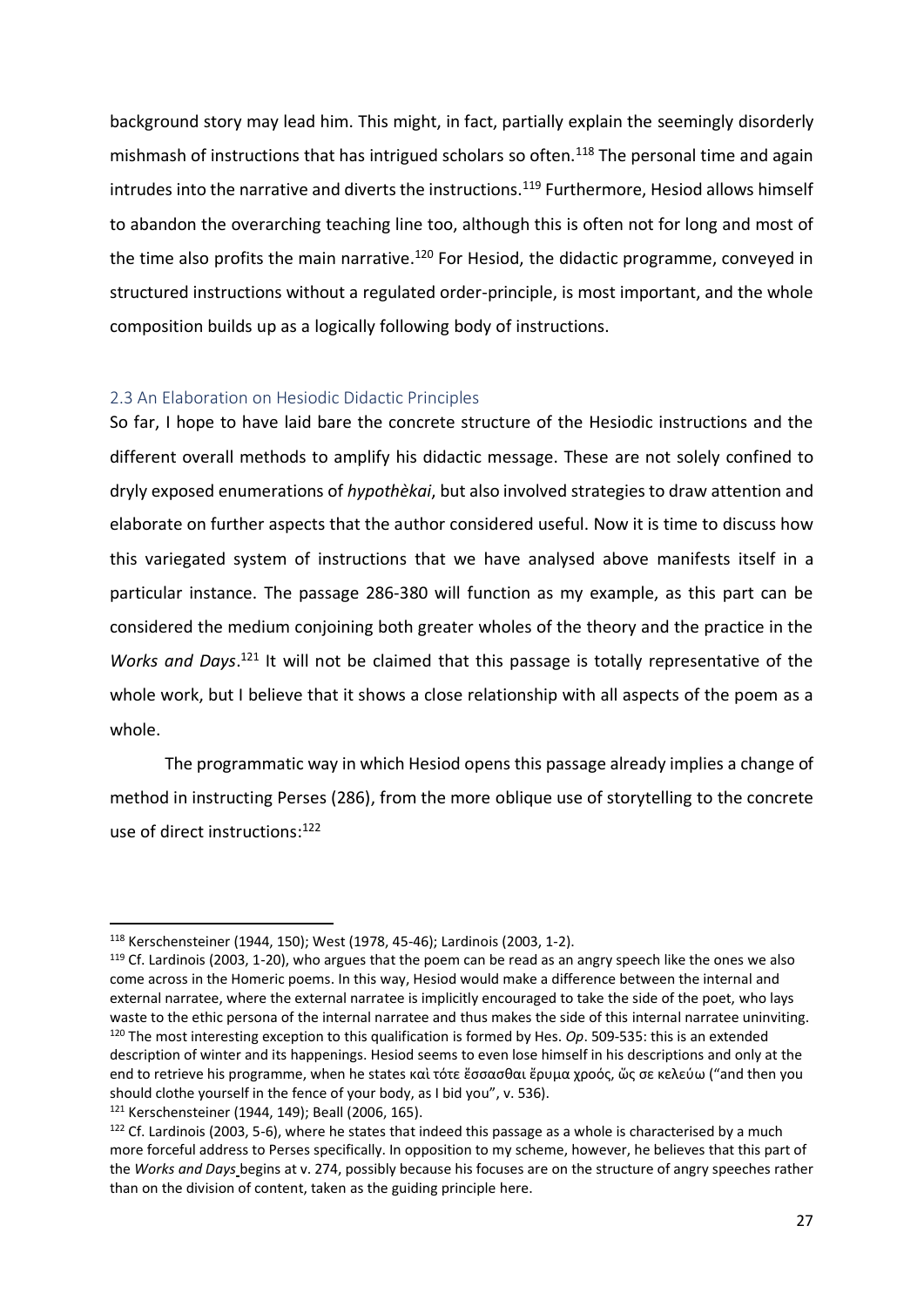σοὶ δ᾽ ἐγὼ ἐσθλὰ νοέων ἐρέω, μέγα νήπιε Πέρση.

l

"To you, Perses, great fool, I will say good things, thinking well."

This statement strongly involves Perses in the poem again and at the same time points out the programme Hesiod will now follow. It clearly leaves the preceding thoughts on justice to reintroduce the topic of living justly.<sup>123</sup> Hesiod, to begin on a theoretical note, first sets forth the different paths one can follow (287-292) and enumerates the different kinds of man (293- 297). The attention then shifts to Perses again, who is reminded to get to work (298) and is offered a detailed argumentation on why to work (299-306), strengthened with a simile, one of the rare occasions where such a visualisation is applied.<sup>124</sup> Vv. 307-319 form an extensive re-elaboration of these arguments with loosely connected thoughts and exhortatory comments. Next, the first real instructions appear with great refinement (320-334). These are still oblique but are soon followed by direct protreptics (335-362).<sup>125</sup> The final part, vv. 363-380, consists of a combination of direct and indirect instructions, where the addressee is nevertheless still present.

What we perceive in the present passage is a clear focus on teaching, embarked on with some theoretical remarks that leave it to the actual audience, aside from Perses, to

 $123$  West (1978, 229) discusses this as the start of a passage to fulfil another ring, namely that in which there were first two myths, one on labour and one on δίκη, then instructions to live according to δίκη, and now, to finish it, instructions to make people work.

<sup>124</sup> Hes. *Op*. 304-306. Kerschensteiner (1944, 174) marks another image conveyed as a way to emphasise the Hesiodic message, namely Hes. *Op*. 219-221, where some abstract concepts are visualised to show their tangible effects.

 $125$  I do not agree with the proposal of Most (2006, 117), who would make an amendment in the text – against all manuscripts – by replacing vv. 361-363 by vv. 364-366 in linear order. His argument, that vv. 361-363 are posited much less awkwardly after a passage about keeping livelihood in store, is in my opinion not sufficient for a transposition. The message of vv. 361-362, namely, fits perfectly well after the preceding. These lines run: εἰ γάρ κεν καὶ σμικρὸν ἐπὶ σμικρῷ καταθεῖο, // καὶ θαμὰ τοῦτ᾽ ἔρδοις, τάχα κεν μέγα καὶ τὸ γένοιτο. ("For if you would put little upon little, // and you would do so often, it would also quickly become a lot."). In the preceding, Hesiod had claimed that even taking a little (καί τε σμικρὸν ἐόν, "even though it is a little") is corrupting, and the following lines form a perfect argument to this, pointing out that a little may quickly become a lot. I understand Most's concern with the following line, reading ὃς δ᾽ ἐπ᾽ ἐόντι φέρει, ὁ δ᾽ ἀλέξεται αἴθοπα λιμόν· ("and who brings to what is there, he will ward off keen hunger"), and his subsequent willingness to move it, but for this line too it is unnecessary. The particle δέ points out that a new point is to be made, that does not necessarily fall in line with the directly preceding. I believe that this is the case here: the line must be read in opposition to the combination of vv. 359-360, where Hesiod proclaimed the idea, in the same syntactical manner, that it is bad only to trust on other's resources. Line 363 shows a more active attitude in gaining your own livelihood, and in this way makes for a very logical transition point to the following. On top of this, this line order keeps the distinction between direct and indirect instructions intact, as delignated above. This order is also preserved in Solmsen (1970, 65) and West (1978, 113).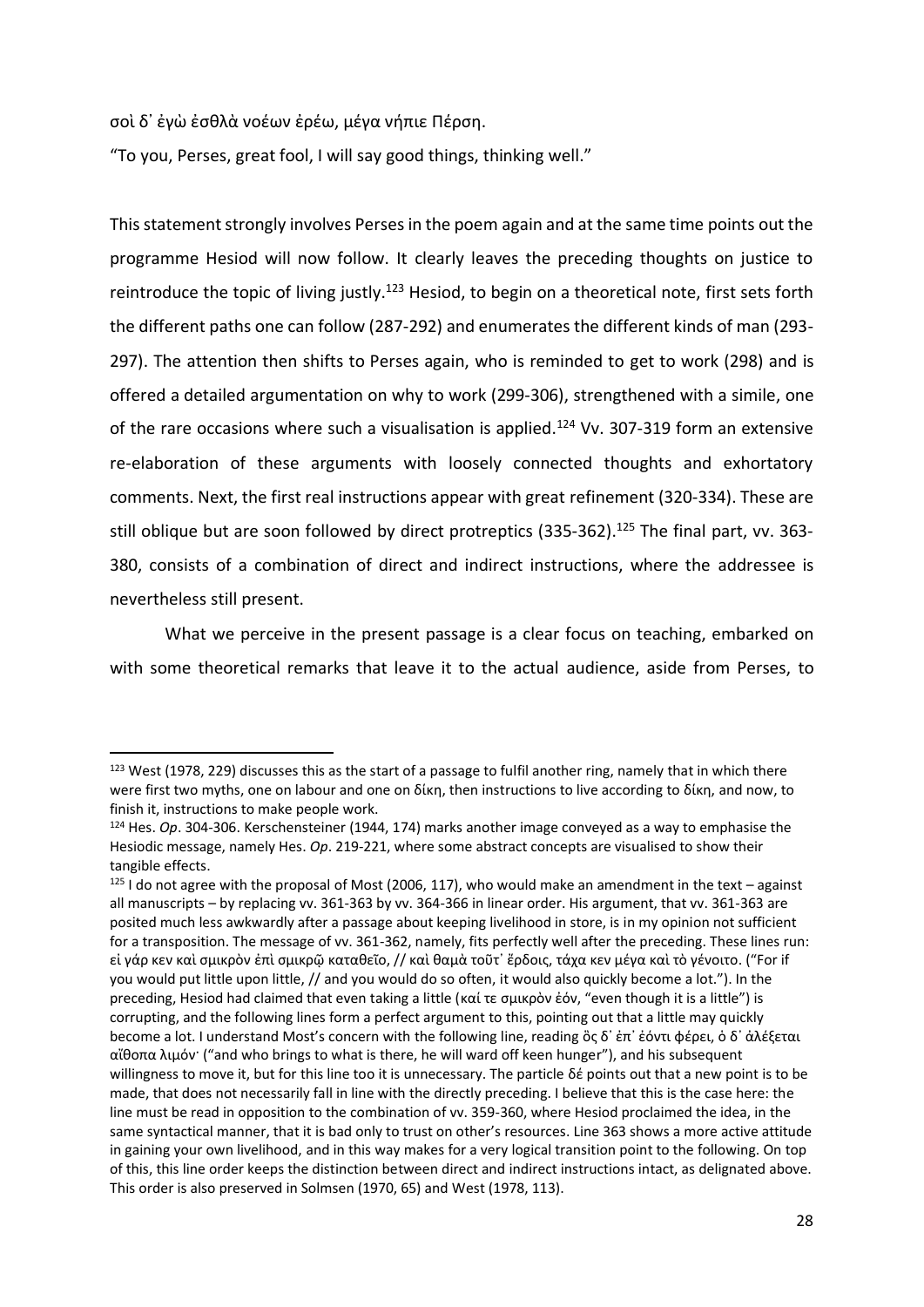decide what kind of person they will be (287-297). The implied narratee, Perses, has already been decided for (298-299):

ἀλλὰ σύ γ᾽ ἡμετέρης μεμνημένος αἰὲν ἐφετμῆς ἐργάζεο Πέρση, δῖον γένος, "But you, Perses, of eminent origin, always remembering our behest, work,"

l

This explicit addressee justifies Hesiod's continuation of his plea on the internal level of the poem and initiates the subsequent instructions.<sup>126</sup> The apparent need for Perses to work exemplifies this justification. The first real educational directives, leaving the preceding theoretical basis, appear in line 320, when Hesiod discusses the moral laws man is bound to, again with a lengthy explication (321-326). The instructions on how to live continue until 334, after which the addressee is again spoken to and told to act piously (335-341), after which the final part (342-380) uses various ways of expression to convey various teachings.

These previous instructions clearly constitute the main part of this instructional episode but are not easily identified. For instance, we come across explicit imperatives/infinitives that are directly applicable to the student, but the third person cupitative optatives no less so. A last instance of instructional mode form the indirect advices, that do not show the pretension to be so forceful, but do teach for those who can apply them correctly.<sup>127</sup> This diversification creates a framework where there are different levels of understanding for different kinds of persons (that is, people with different capabilities to understand), where a more careful listener would grasp the meaning of certain protreptics

<sup>126</sup> Heath (1985, 250); Clay (1993, 29-30) believes that the address indicates temporary moral amelioration, because of the epithet δῖον applied to Perses. Although I would be somewhat cautious in interpreting this epithet as a well-deserved "good conduct medal" (why would Hesiod otherwise let his motivational instruction be followed by a lengthy reasoning on why it is better to work [vv. 299-306]?), and would be more inclined to see the epithet as a motivational marker for Perses to earn his place as an eminent person, the general point in Clay – that this address enables Hesiod to proceed – is common in both our interpretations. Cf. Kerschensteiner (1944, 185) and Aloni (2010, 126).

 $127$  For this deeper level of instruction that needs to be extracted by the reader, one can consider for instance v. 364: although the reader will probably be able to see the truth in such a statement, only the more considerate ones will know how to deal with this (Hunter [2014, 49-50]). Cf. Daly (1961,45-51), Schmidt (1986, 102-104), Lonsdale (1989, 403-412) and Aloni (2010, 132-133) on how this double-levelness of the *Works and Days* may be seen in the so-called *ainos* (Hes. *Op*. 202-212) on the hawk and the nightingale, presently the most investigated passage in this respect.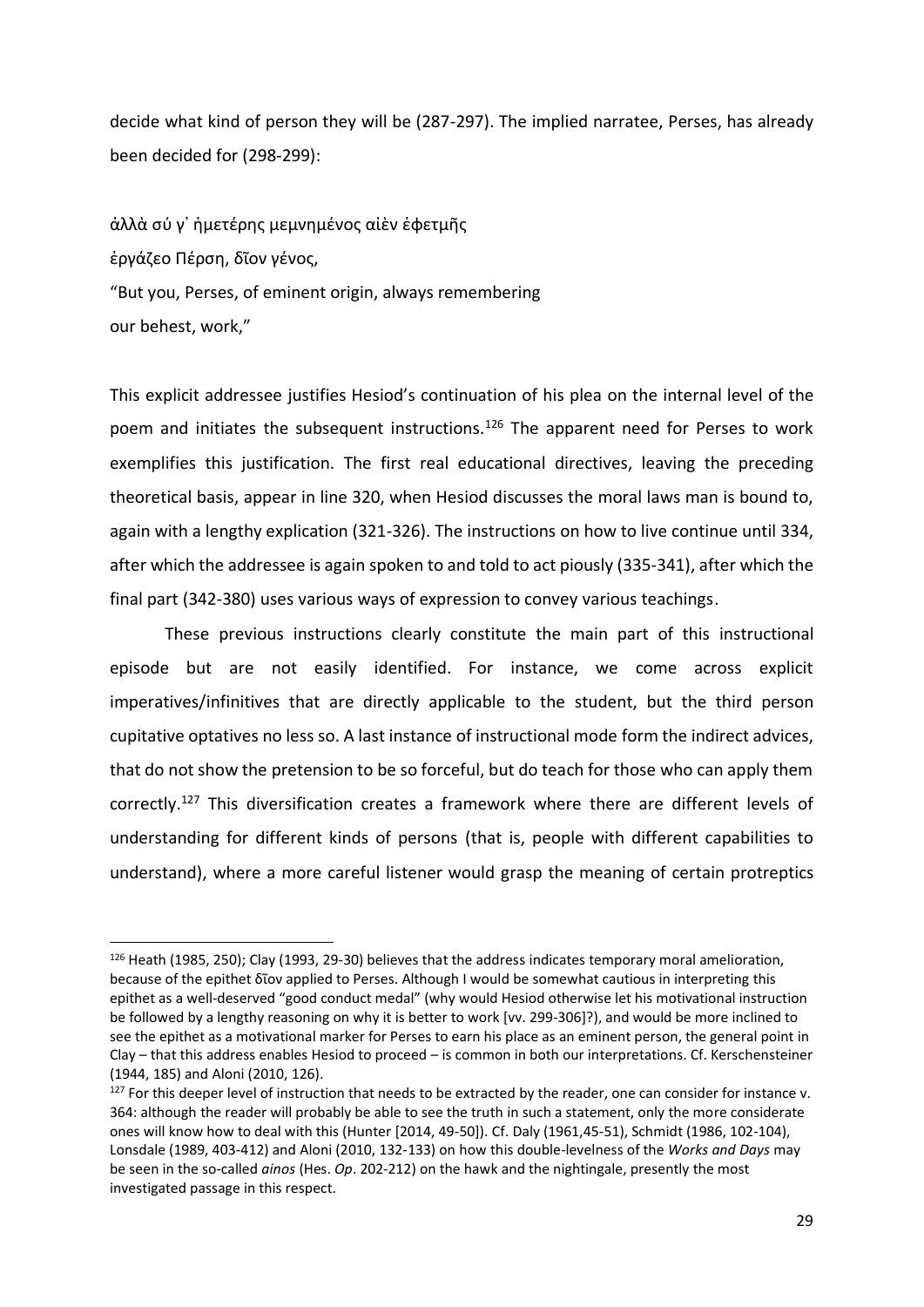much better. <sup>128</sup> The instructions are abundantly defended with further explications confirming their truthfulness, that are often framed as gnomic truths, as in 375, explaining that women are untrustworthy:

ὃς δὲ γυναικὶ πέποιθε, πέποιθ᾽ ὅ γε φιλήτῃσιν. "He who trusts a woman, trusts thieves."

l

Hesiod is fond of such conditionally used phrases and applies many of them, almost as if to vindicate these utterings. Especially in the section scrutinised here, he seems to state whatever pops up in his mind and this creates the feeling that instructions are sometimes a little banal, as in vv. 354-358, where different phrases essentially express the same idea with minor variations: give to others if you can. Hesiod thus make his instructions as clear as possible.

Hesiod's overall programme qua didaxis, then, displaysthe tendency to be as complete as possible on the points put forward. In the sample of the *Works and Days* discussed here, too, the personal background story persists to create a dramatic situation motivating towards work, and the instructions are built up around the personal character of the poem, mostly with great amplification of the thoughts. Hesiod's work is clearly centred on these instructions, although the form he chooses for them is not definite; it can be either a concrete *hypothèkè* or a more concealed message depending on the actual audience addressed. Finally, there is a pattern of overarching and embedded instruction that alternates between global statements and the specific exemplars to create clear-cut frames.<sup>129</sup> This makes Hesiod's narrative more organised and creates a text that is very serious in its specifics as well as in its overall organisation. It would probably be clear from this investigation that it would not need to be doubted that the *Works and Days* is a seriously intended didactic poem.

<sup>&</sup>lt;sup>128</sup> Hesiod himself differentiates between the morally good (295), who will be able to follow only advice given to them by superiors, and the morally supreme (293-294), who can think for themselves.

<sup>&</sup>lt;sup>129</sup> Consider also the fact that, at least in the section discussed above, a difference is made between the way the direct imperatives are used. In the case of the overarching narrative, they are real imperatives, albeit also of the third person (299, 306), but on the more specific level they become imperatival infinitives (e.g. 336-338).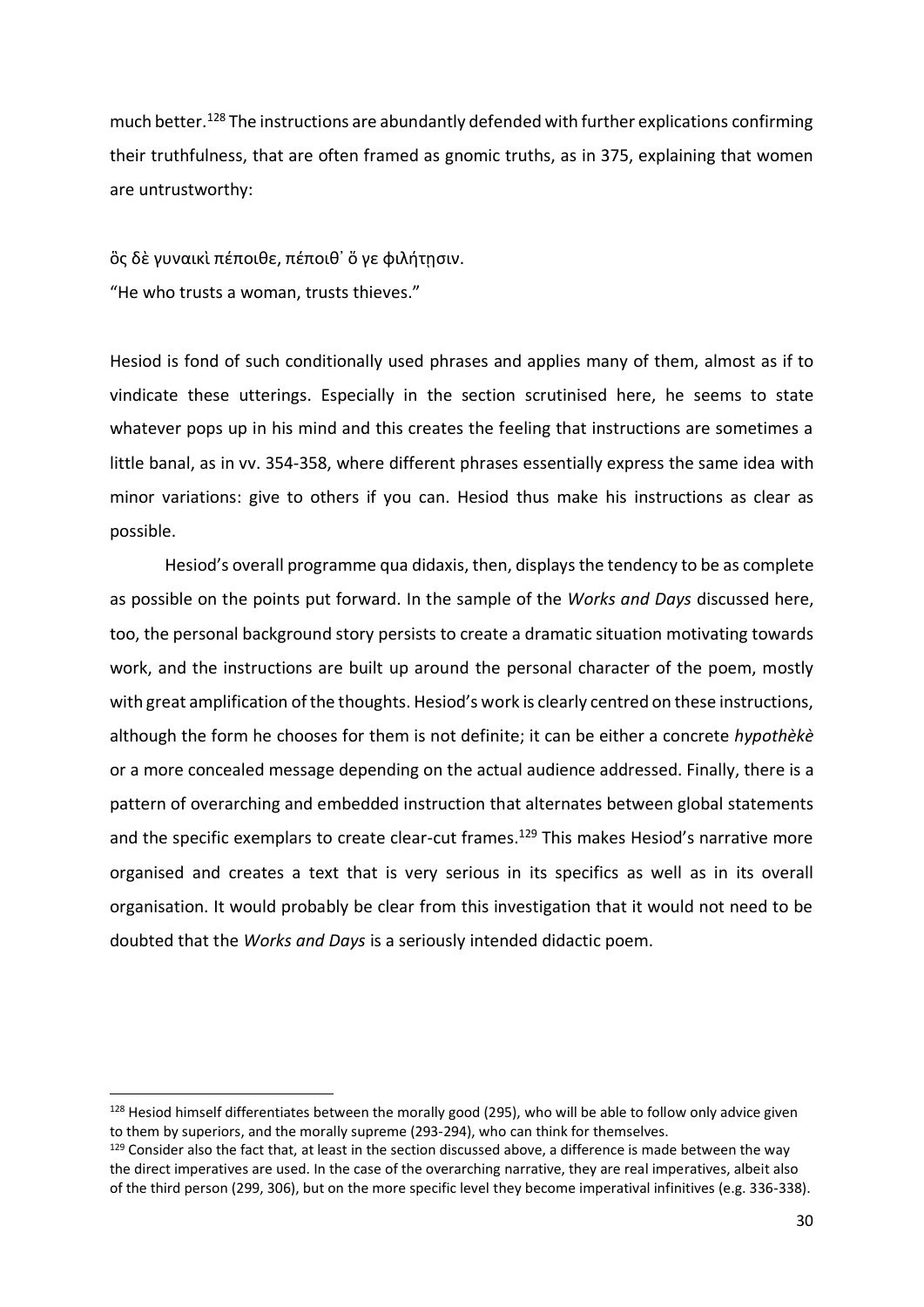## <span id="page-30-0"></span>3. Aratus: The *Phaenomena*<sup>130</sup>

With Aratus, it has been claimed that we reach the first real didactic poet, as he could explicitly choose the prose variant but chose instead to pursue poetry of his own account and deliberately versified a prose source as a marker of this.<sup>131</sup> Yet, at the same time, a problem arises with this versification: whereas the earlier authors are generally relied on to have been the developers of their own ideologies, based on the knowledge they themselves processed, Aratus is believed to have had no personal knowledge of his subject prior to composing his Phaenomena, and is thus probably not an expert.<sup>132</sup> Next to this, modern scholarship has discovered ever more aesthetic features, which clearly fulfil no other function than to show the poet's capability to refurbish his plain source.<sup>133</sup> This naturally prompts the following question: what was Aratus' intent in creating a relatively accurate – as it was definitely considered as such  $-$ <sup>134</sup> poetic version of an already extant treatise?<sup>135</sup>

Although I cannot hope to offer a suitable answer to the question what goal Aratus aimed to achieve in composing the *Phaenomena*, we might at least be able to decide on his intratextual positioning in the didactic genre, to put forward suitable claims on his implicit intentions.

<sup>130</sup> The primary text of the *Phaenomena* has been taken generally from the edition of Mair & Mair (1921). <sup>131</sup> Sider (2014, 22-24). Cf. n. 16 of the first chapter and Volk (2012, 225-226).

<sup>132</sup> Effe (2005, 33): "Ob die *Phaenomena* nun den 'formalen' oder den 'transparenten' Typ repräsentieren: In jedem Fall Markieren sie ein eklatante Distanz zu normal-'sachbezogener' Didaktik, und ihre typologische Spezifität ist Resultat und Ausdruck eines ganz bestimmten literarhistorischen Kontexts." In fact, he is said to have essentially copied the material as it was written down by an astronomer named Eudoxus (on whom, see Kidd [1997, 14-18]). Nevertheless, as Tueller & Macfarlane (2009, 238-245) demonstrate, the information given in the *Phaenomena* was still often considered useful and even prominent.

<sup>133</sup> Ludwig (1963, 447-448). Esp. Jacques (1960, 48-61) on the famous acrostic in vv. 783-787 and Bing (1990, 281-2850 on the *sphragis* in v. 2 of the *Phaenomena* are renowned examples of the Aratean stylistic quality. Volk (2012, 225-229) delves even deeper in such pictures to suggest that Aratus even hints at such intratextual hidden signs, to be discovered by the attentive reader. Toohey (1996, 49-51) asserts, I believe correctly, that the insertion of such playful secrets are a consequence of the newly found literacy and hence an exploitation of this. Apparently, Aratus was seen as an example to follow in this by later authors, as has been exploited in various studies (e.g. Springer [1984, 131-134], Casteletti [2012, 83-95], Campbell & Ryan [2017, 301-303] and Kronenberg [2018, 1- 32]).

<sup>&</sup>lt;sup>134</sup> Its renown as such was widespread, as later authors saw themselves necessitated to ameliorate the content of the *Phaenomena* where this turned out to be inaccurate. A famous example of this is the commentary by Hipparchus, who was a great name in the study of the astronomy in the second century BC. From all the works he was supposed to have written, only his commentary to the *Phaenomena* survives (Nadal & Brunet [1989, 305-354]; Tueller & Macfarlane [2009, 232-235]), a fact that is quite telling for the importance attached to this poem.

<sup>135</sup> Erren (1967, 4).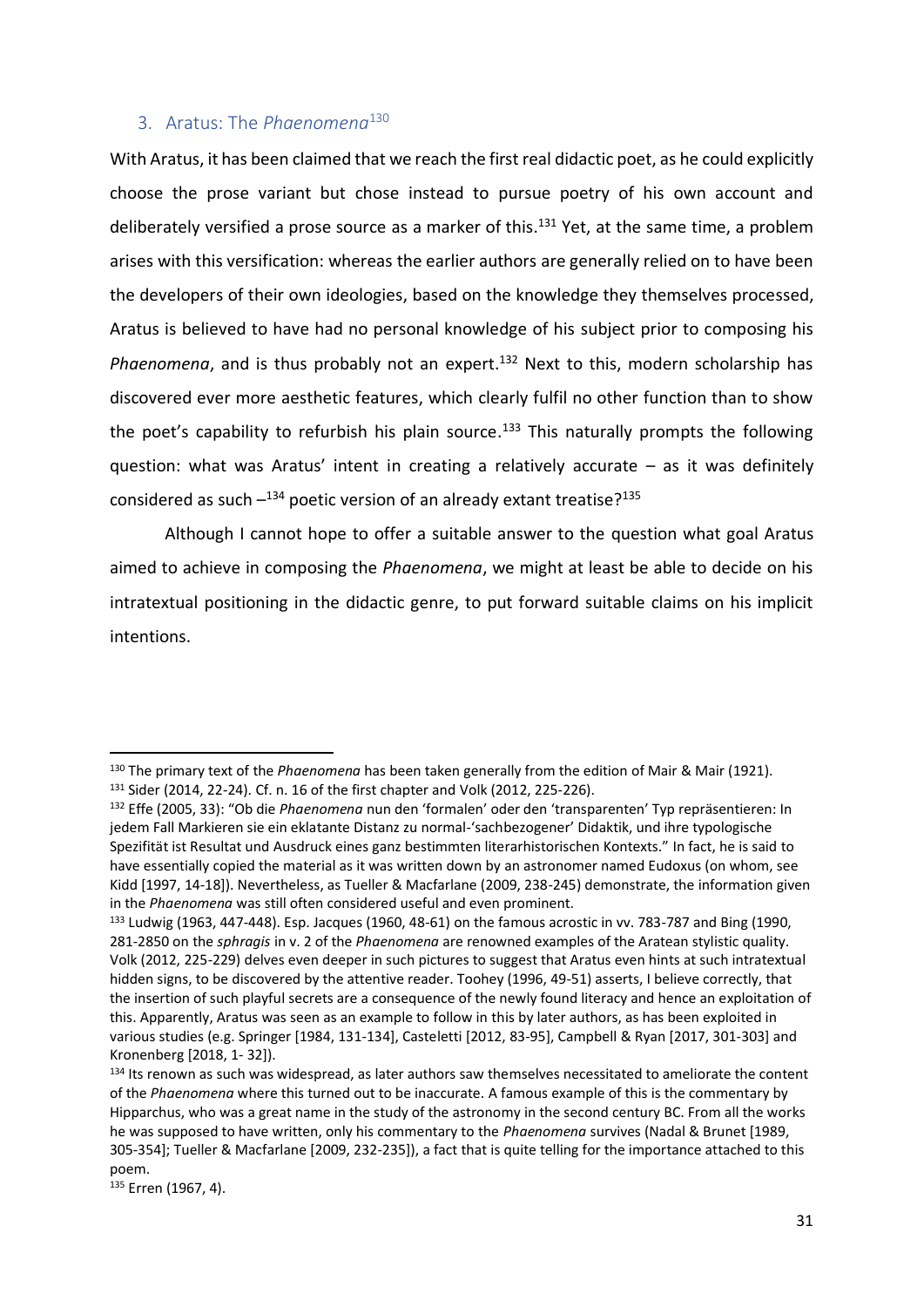#### <span id="page-31-0"></span>3.1 The Anonymity of the Aratean *Personae*

The first element that needs specification is the narratorial design established in the *Phaenomena*, to find out how the poet generally creates a didactic situation. While the composition clearly follows the Hesiodic tradition,  $136$  it is striking how differently both narrate their instructions. In the first place, Aratus gives no information about himself or his student, so they are left nearly anonymous.<sup>137</sup> Where we may be able to extract information on both *personae*, it remains intrinsic and we need to be careful in interpreting it. The image that we may extract on the basis of the internal hints is still limited to the narrator, as the internal audience could be nearly anyone, probably intentionally, as we will consider later.

What do we know about the narrator? He manifests himself as the knowledgeable teacher who possesses considerable knowledge on the signs in heaven and could purvey information on any of these;<sup>138</sup> but he also knows his limitations, for instance when discussing the rotations of the planets (460-461):

οὐδ᾿ ἔτι θαρσαλέος κείνων ἐγώ· ἄρκιος εἴην

άπλανέων τά τε κύκλα τά τ' αἰθέρι σήματ' ἐνισπεῖν

"And no longer do I dare these; may I suffice

 $\overline{a}$ 

in naming the circuits of the unerring [planets] and the signs in heaven."

Yet, this statement does not simply signify the teacher's unfamiliarity with his subject. It primarily forms a programmatic statement that such cases are not his focus; erring matters are not correctly interpretable.<sup>139</sup>

<sup>136</sup> Ludwig (1963, 438-445); Kidd (1997, 8-10); Fakas (2001). Porter (1946, 158-170), furthermore, points to the fact that Aratus was even following Hesiod quite accurately in the metrical particularities, such as the application of words of the same syllabic length.

<sup>&</sup>lt;sup>137</sup> Bing (1993, 99; 101); Ševčíková (2018, 152-153) notes that Aratus does not even display himself in any sense as a teacher, but uses only verbs like σκέπτομαι, meaning 'to look at', when actively exhibiting his teaching role, and thus places quite some autonomy with the readers themselves when they are looking at the signs. After all, the actual inferences to be made on the basis of the recognition of the signs is in most parts of the *Phaenomena* of only limited importance to Aratus. Fakas (2001, 93) points out that the verb διδάσκειν is however used to describe how the moon instructs (734; 793).

<sup>138</sup> E.g. Aratus, *Phaen*. 1036-1043, where Aratus, by way of a *praeteritio*, names some, probably unexpected, phenomena from which signs may be inferred for future events. These phenomena, furthermore, are all examples of small substances that can predict the weather at large, and thus form a strong contrast to the great constellations in the sky, that are some of the biggest markers. The contrast, then, shows the general applicability of this semiotic approach to all kinds of creations.

<sup>139</sup> Aratus, *Phaen*. 454-459 discusses the fact that you cannot decide on their future position on the basis of the other signs, as was the case with the regular constellations. This makes it impossible to interpret their value.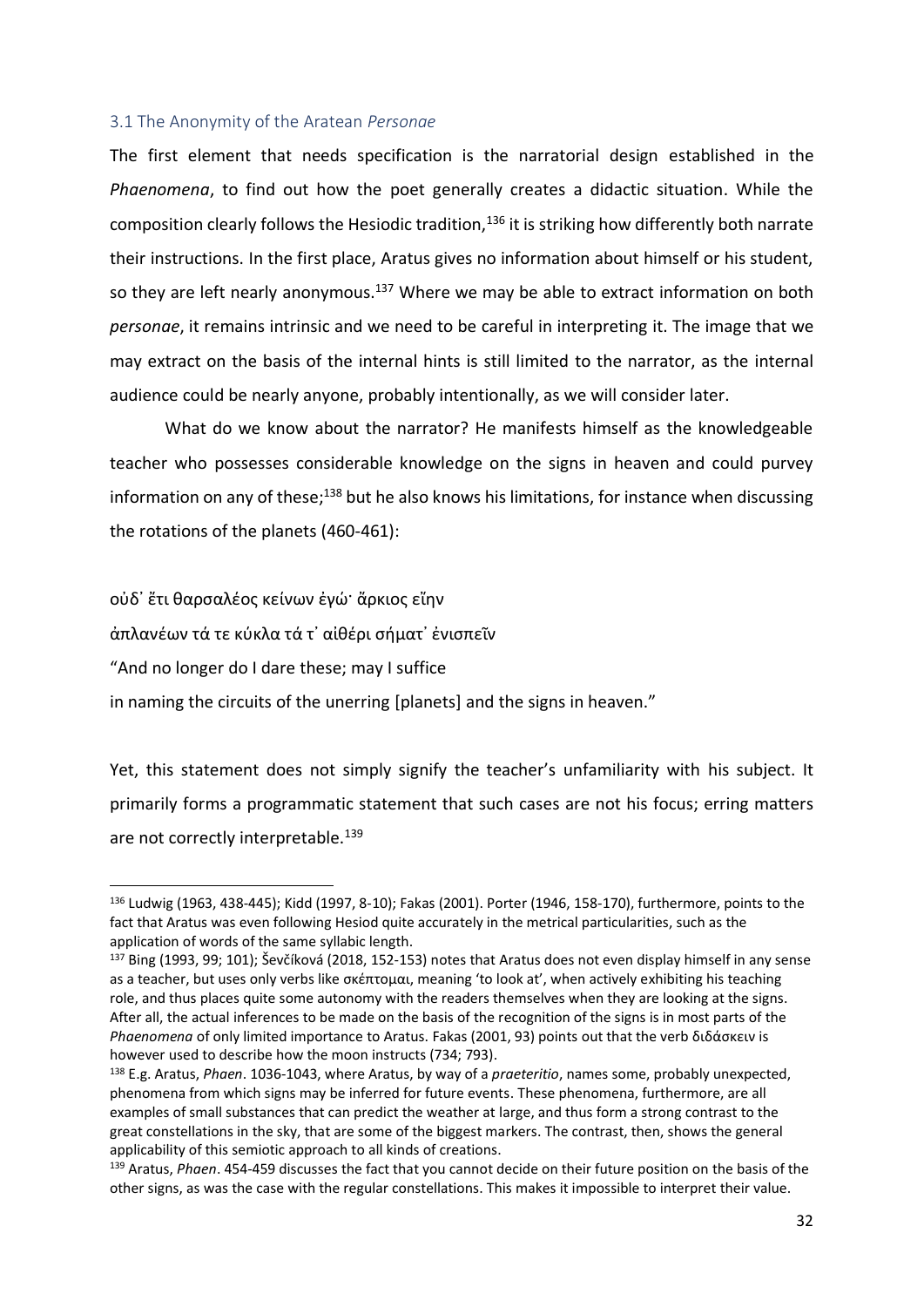We get the image of a teacher who is strictly aware of his goal, manifesting and explaining the signs, but distances himself, through his absence, from the material in a way that Hesiod did not. Indeed, this leads to a seemingly more objective narration,  $140$  but it also destroys a lot of the immediate background possibly underlying the didactic situation instantiated here. This leaves the didactic programme qua intentionality, that we expect to familiarise ourselves with early in the poem, quite awkward.<sup>141</sup> The internal overtness of the Hesiodic characters enabled the teacher to establish a didactic composition in the present, but Aratus leaves himself no such possibility; his opening prayer to Zeus is the passage coming closest to a programmatic *raison d'être* for the poem, being the fact that there are signs out there to be interpreted. However, there is also a possible reason to believe that specifically Aratus was the right demonstrator of the signs, if we interpret the following passage as Volk  $d$ oes: $142$ 

τά τις ἀνδρῶν οὐκέτ᾿ ἐόντων έφράσατ' ἠδ' ένόησεν ἅπαντ' ὀνομαστὶ καλέσσαι ἤλιθα μορφώσας. "These all had someone of the men who are no more made up and intended to be called by a name after giving them a form altogether."

 $\overline{a}$ 

The conceptualiser of the constellations, albeit denoted as someone already passed away, is someone who was able to create constellations with his mental institutions, and this is exactly the conceptualisation that Aratus reiterates with his poem on the constellations as signs. This link, furthermore, is underscored by the alleged *sphragis* (ἄρρητον, "unnamed") in v. 2, that

Contra Semanoff (2006, 313-314), who regards this passage as an Aratean apology to his student, to strengthen Aratus' own position as a teacher of the other subjects he does treat. I believe that this interpretation is only partial and draws the attention away from all statements on the interpretable and uninterpretable courses of the stars in the present and the preceding passage (452-453; 455-459), that are most logically the focus of Aratus' programme. His further argument, that Aratus only possesses his own, mortal, knowledge (in direct opposition to Hesiod) also makes little sense, as Aratus explicitly evokes the muses to show him the way (v. 18). Cf. Ševčíková (2018, 151).

<sup>140</sup> Fakas (2001, 89-94) thinks that this has to do with some alleged form of objectivity claimed by Aratus. By distancing himself, he would take away his own role and thus his own interests and create a more objective picture.

<sup>141</sup> Erren (1967, 9-10). Fakas (2001, 90-91) notices the fact that the first addressee only appears in v. 75. <sup>142</sup> Aratus, *Phaen.* 373-375. Volk (2012, 219-221).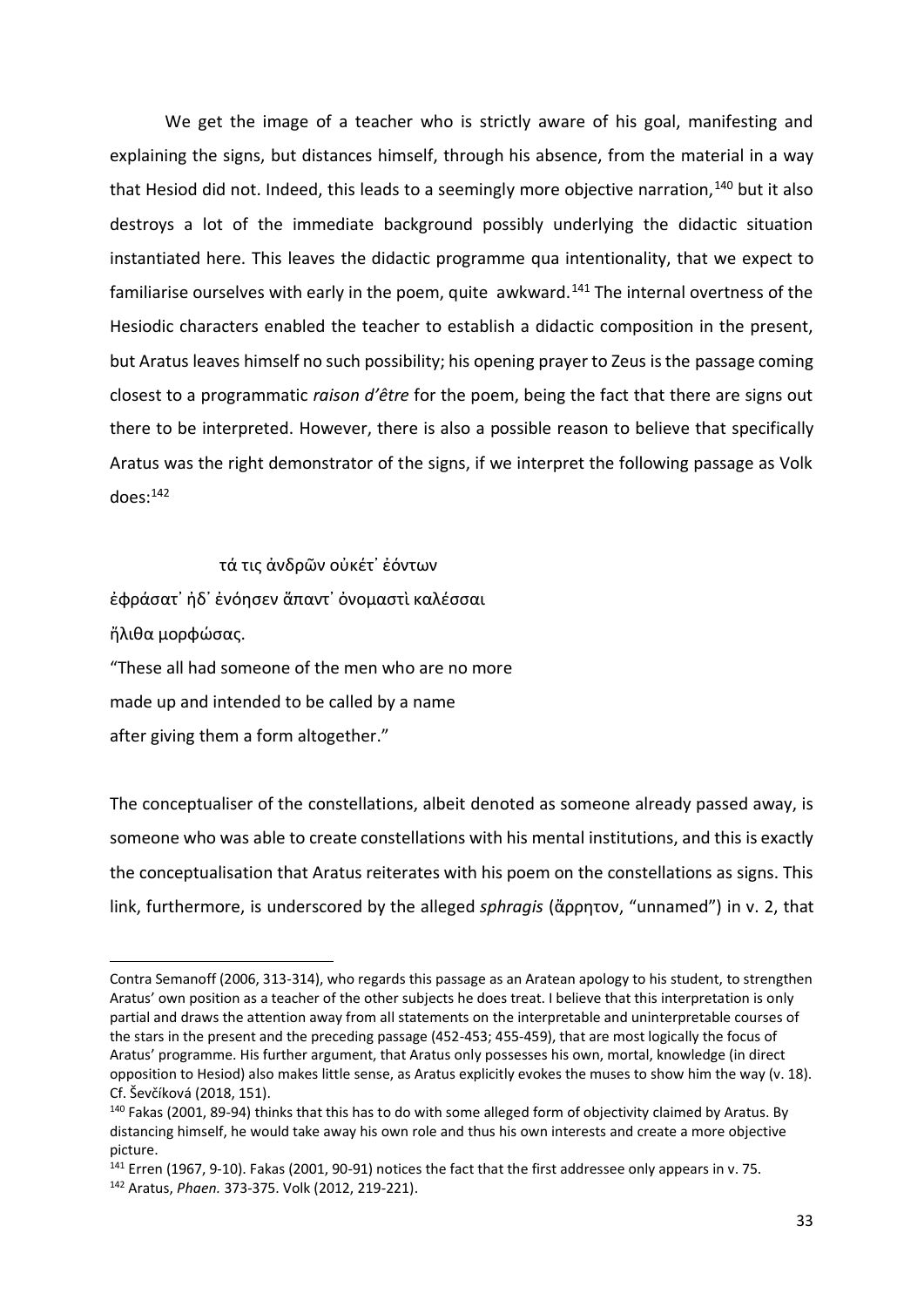is found in the line immediately after Zeus' mentioning, who is the first creator, before Aratus, who then takes second place. Further than this, we are left guessing why Aratus explicitly decided to compose this poem.

For the narratee, it is generally agreed on that his anonymity is deliberate, because Aratus did not want to limit himself to a single person or class.<sup>143</sup> Hence, we find references specific to various professions, and Aratus is very clear in telling that no sign applies to anyone in particular.<sup>144</sup> On the contrary, everybody should investigate the signs according to their own institutions, and this necessarily leads to a dichotomy in what students gain from the interpretation of a phenomenon, as vv. 1005-1009 imply:

πλειότεροι δ᾿ ἀγεληδόν, ἐπὴν κοίτοιο μέδωνται, φωνῆς ἔμπλειοι· χαίρειν κέ τις οἰίσσαιτο, οἷα τὰ μὲν βοόωσι λιγαινομένοισιν ὁμοῖα, πολλὰ δὲ δενδρείοιο περὶ φλόον, ἄλλοτ' ἐπ' αὐτοῦ, ἧχί τε κείουσιν καὶ ὑπότροποι ἀπτερύονται. "There are more in herds, when they are mindful of the pairing, filled with a voice; one could believe that they rejoice, how they call alike to the happily crying, now a lot around the bark of a tree, now on top of it, Where they lie and flap their wings, returning."

l

In this passage, the signs of storm are discussed, but not all readers are clever enough to penetrate their value, so various signs are taken at face-value, as mere phenomena by these readers who are incapable of understanding them correctly.

<sup>143</sup> Semanoff (2006,304): "Aratus' techniques encourage the readers of the poem to insert themselves into the role of the student." Faulkner (2015, 79-85) shows that, at times, even women should feel addressed in this Aratean universe. Cf. Van Noorden (2009, 256) and Ševčíková (2018, 153-154).

<sup>144</sup> Sale (1966, 161-163); Bing (1993, 100-101). Ludwig (1963, 448) is somewhat more narrow-minded in claiming that it was not the sailors and farmers that were foreseen as primary audience, but sooner the Hellenistic *litterati*. Although this may in principle be true for the extratextual environment in which the poem could have circulated, I believe that there is no evidence to suppose that on the intratextual level we are dealing solely with a more intellectual readership, although this readership will obviously exercise its own specific reading of the poem that may be more profound than the other internal readership's.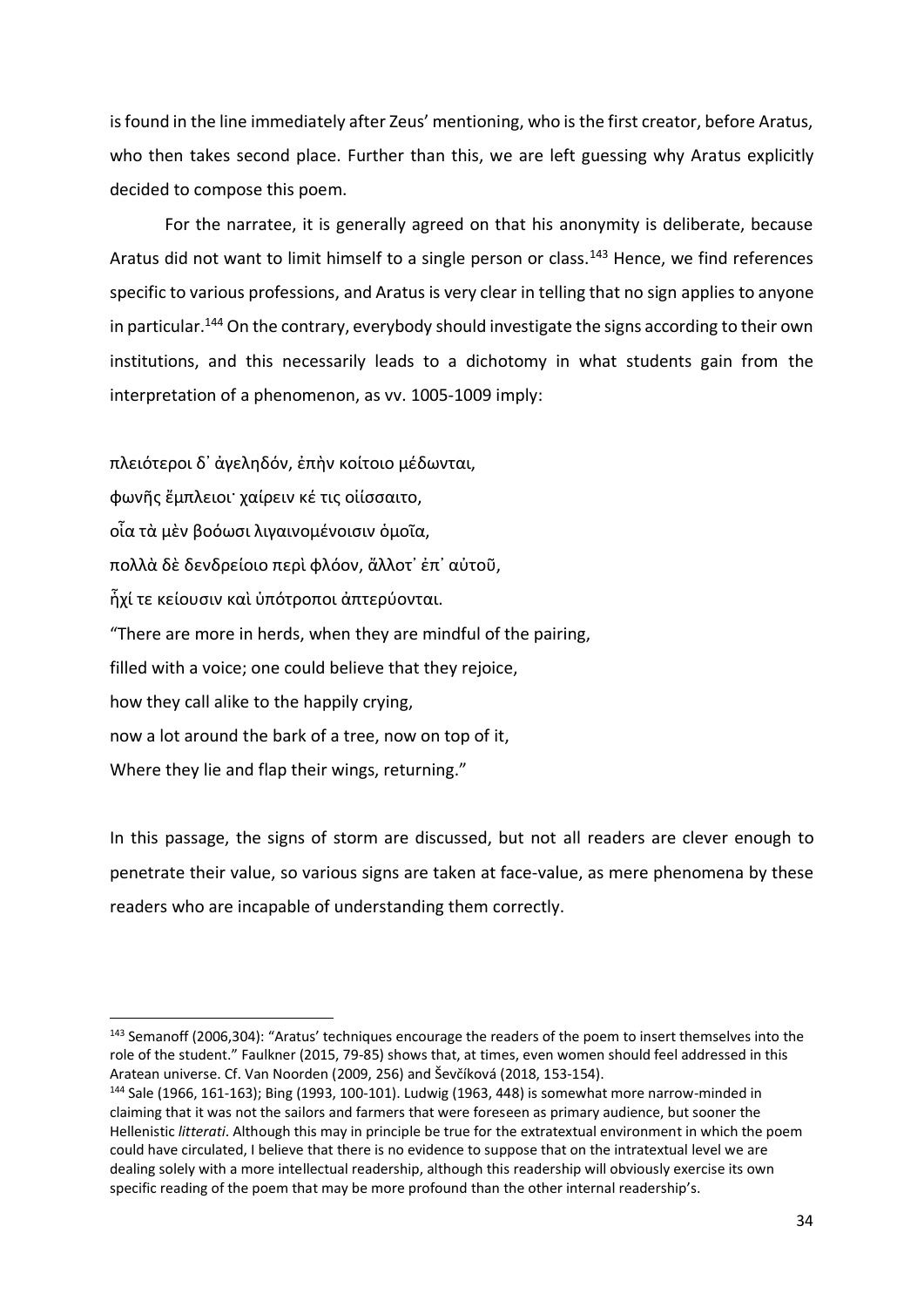A point clinging to this interpretational versatility is the value of the written composition as well, in which scholarship has detected some highly artistic features.<sup>145</sup> Aratus is constantly notifying us that there is more underneath everything, and his poem functions as an example for this, with its stylistic features that only arise for the more attentive reader.<sup>146</sup> In this way too, Aratus is second after Zeus, creating a semiotic system of his own, but in this case a micro-cosmos to Zeus' macro-cosmos.<sup>147</sup>

This creates a diversely interpretable text where the reading depends on the extratextual audience instantiating the poem. There is no internal situation limiting its appropriation, so every time the poem is instantiated, it becomes a simultaneous narration again: Whatever the readership will be, they will be just as involved as any other reader or even the internal reader who is enacted within the poem. Paradoxically, the overall covertness of this poem in narratological terms leads to a more open narration.

#### <span id="page-34-0"></span>3.2 Transferring Signs in Structured Instructions

It is now time to consider the definite form Aratus created to convey his message and what that overall message was. In Aratus, the connection between these has long been considered problematic, as the text's structure cannot easily be identified as aiming at a certain pattern and scholarship has explored the different parts as individual segments that are not necessarily related.<sup>148</sup> This position, however, overlooks the fact that there is clearly a recurring theme guiding the poem: the semiotics.<sup>149</sup> Most instructions cling to the concepts of observing and, acting in accordance with, the phenomena,<sup>150</sup> and the Stoic reading of the poem can be seen as a consequence of the importance attached to the signs, as they are

 $\overline{a}$ 

<sup>145</sup> Cf. p. 31, n. 133.

<sup>&</sup>lt;sup>146</sup> Fakas (2001, 53-54) points out that these hidden values also change our interpretation of the poem as a whole.

<sup>147</sup> Volk (2012, 210-212). Cf. De Cattalaÿ (1996, 7), who points out that the specific *Phaenomena* section in the poem (vv. 1-732, with v. 138 being spurious), next to the following section that is also known as the *Diosemeiai*, is as long as "a double solar year in the Egyptian calendar". This points to a micro-cosmic structure of at least the first part of the *Phaenomena* as a whole as we know it nowadays.

<sup>148</sup> Sale (1966, 163-166); Erren (1967, 132); Bing (1993, 103).

<sup>&</sup>lt;sup>149</sup> Cf. Volk (2012, 209-240). Marauch (1970, 127-128) in a sense already fetched the idea that the gods, in this case Nyx, made signs for human beings to scan and use them in their advantage, thus not the other way around, namely that there are signs to attest of the gods' Stoic, omnipresent benevolence. <sup>150</sup> This can be learned from a quick scan of the scheme produced in Bing (1993, 109).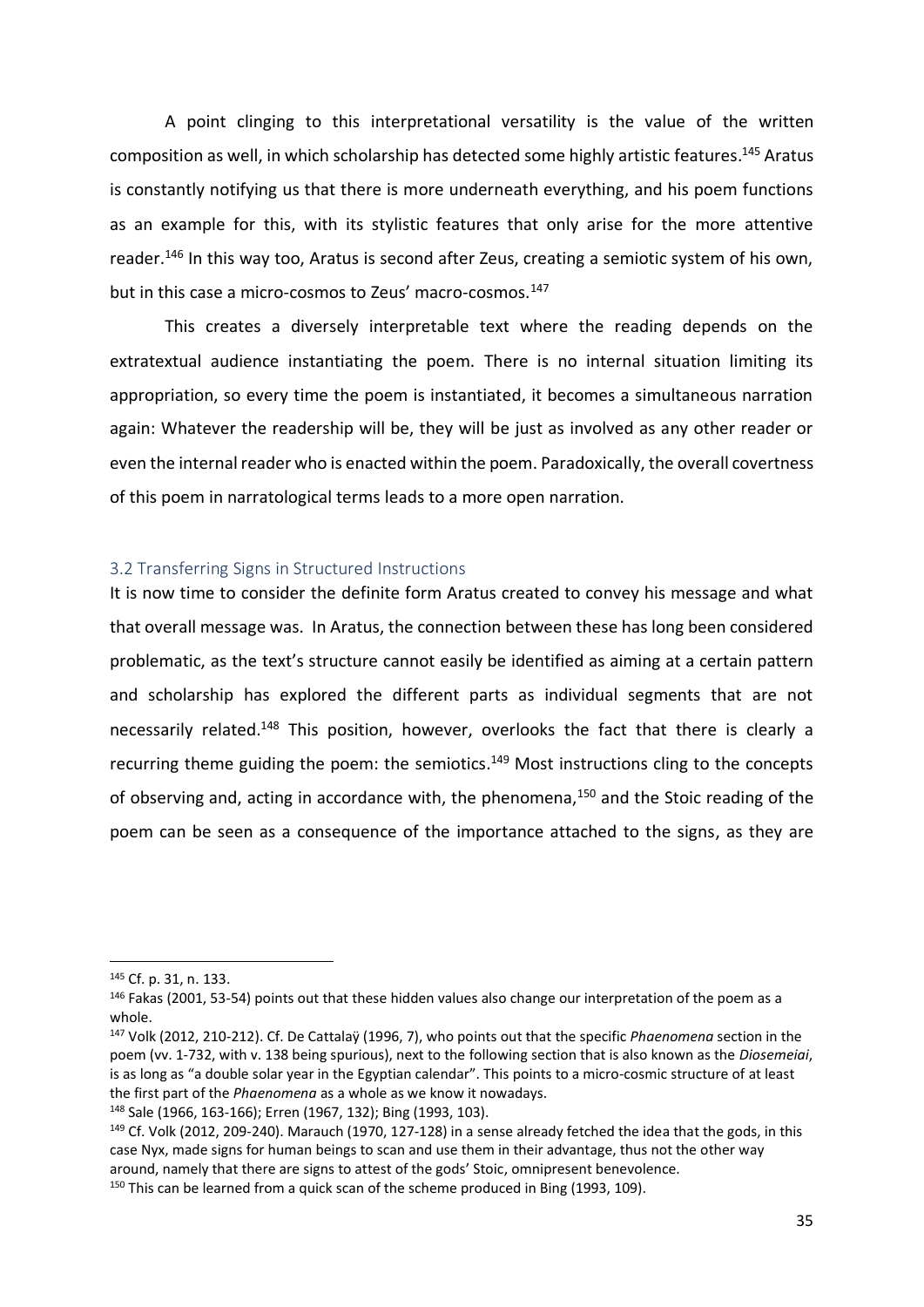produced by the beneficent god Zeus to guide humanity.<sup>151</sup> As such, all aspects of the poem quintessentially aim to expose the semiotic character of the cosmos.

If we take this theme to be the guiding line in the *Phaenomena*, we find out that there is indeed a more thorough structure that underlies the narration.<sup>152</sup> And this structure is also clearly explicable if considered in light of the signs. At the start of his poem, Aratus follows Hesiod's hymn, but now with a more sympathetic Zeus, to point out the aim of his poem, to tell of the signs.<sup>153</sup> Followed by this, there appear a variety of heavenly signs  $-$  signs that are more easily distinguishable than the later earthly phenomena, to raise the reader's awareness of his semiotic surroundings (19-461). As if it is by now clear what the practical use of reading the signs is, Aratus next explains extensively how you could even decide on the constellations' position by looking at the position of the other signs in the sky, a skill that is useful when foggy weather for instance does not allow you to see clearly (462-757). When all essential background information has been set forth, Aratus for the first time delves deeper into the use to be extracted from interpreting their position (758-908). This leads the poet to a broader exposition of signs to foretell the weather in general (909-1141). At the end of the poem we find some advisory remarks that the student should take account of if he would like to continue studying the signs  $(1142-1154).$ <sup>154</sup>

What these last lines, that form the ultimate conclusion and would thus logically recall the most important theme,  $155$  suggest, is that the reader will not even be an expert when he has carefully investigated the *Phaenomena*. <sup>156</sup> Although he will now have a profound basis to

<sup>151</sup> On this Stoic interpretation, Effe (1970, 167-182), Effe (1977, 40-56) (contra Kenney [1979, 72]), Fakas (2001, 18-19). I believe, however, that the stress they put upon their primarily Stoic interpretation of the whole poem is somewhat overstated, as the proem is the only place where this element occurs very strongly. It therefore seems more logical to think of this element as the background to the concrete theory of the semiotics (cf. Kidd [1997, 10-12]). Also, the same benevolent attributes are ascribed to the goddess Nyx in the poem (408-430), which would place her on the same Stoic level as the supreme god Zeus. This would in my opinion rather weaken the power attributed to Zeus in the proem and would thus leave the Stoic interpretation feebler.

<sup>152</sup> Contra Fakas (2001, 72-76). Cf. Erren (1967, 2-5).

<sup>153</sup> Vv. 1-18. Ludwig (1963, 430); Kidd (1981, 356-357).

<sup>154</sup> Cf. Ludwig (1963, 429-434), Sale (1966, 160-164), Kidd (1997, 5-7) and Fakas (2001, 205-206). Garbačiauskas (2009, 24-27), furthermore, explains that throughout the poem symmetrical patterns may be discerned. <sup>155</sup> Fakas (2001, 216-218), where he also interestingly notes the complete absence of the religious theme in the conclusion, that typically concluded the Hesiodic "Days". I would suggest that this atypical keeping silent about the god, whose presence was such an important feature for the Stoic reading, is another argument in opposition to this same reading.

<sup>156</sup> Esp. Vv. 1143-1152, cf. pp. 32-33, n. 139 and the passages discussed there as well.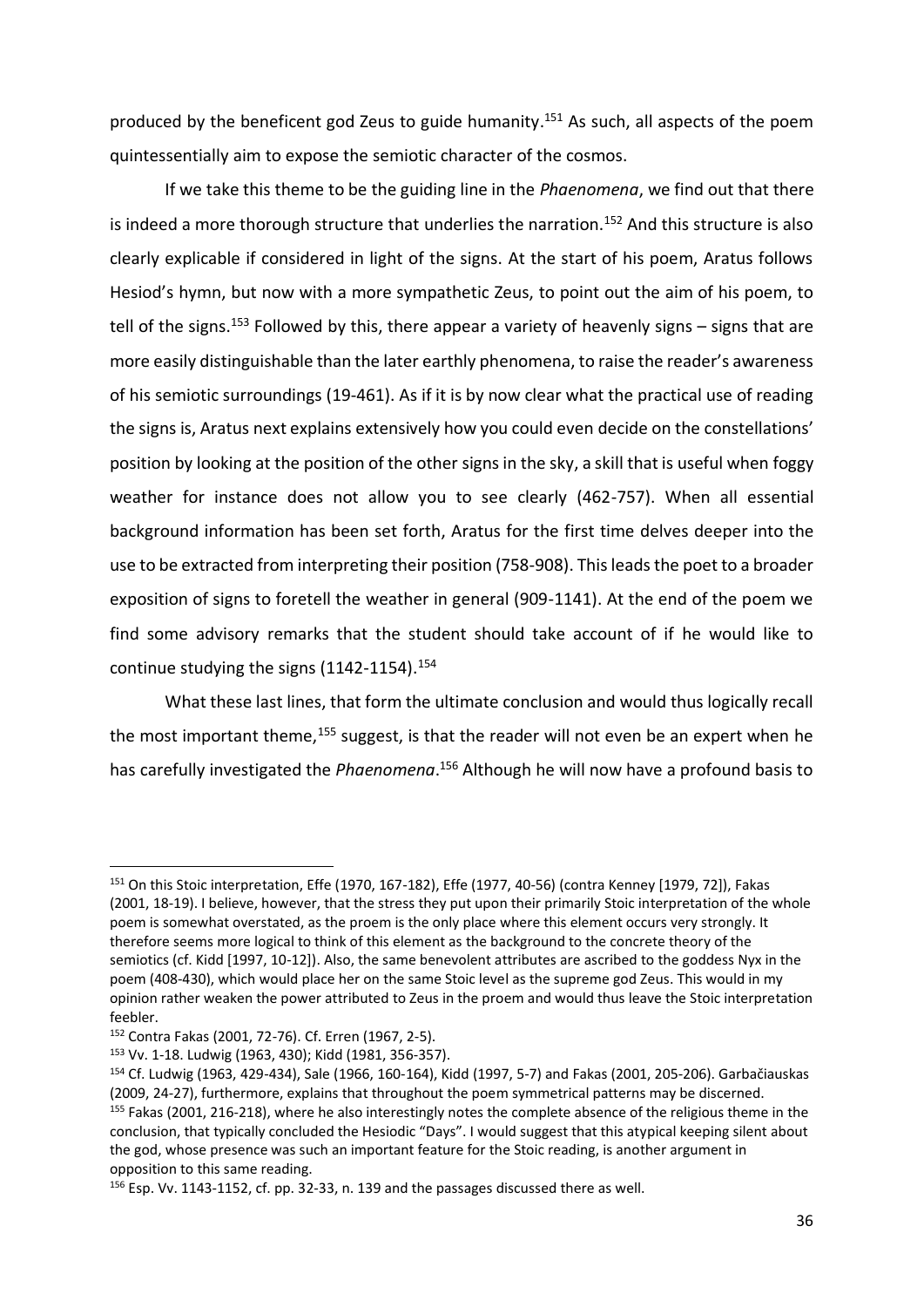proceed from, there is still a lot of insecurity if one is not experienced enough, as vv. 1143- 1144 manifest:

μᾶλλον δὲ δυοῖν εἰς ταὐτὸν ἰόντων ἐλπωρὴ τελέθοι, τριτάτῳ δέ κε θαρσήσειας.

l

"The hope of two [signs] pointing to the same may Be better, and you would be confident with a third."

The reader is not done when he has gained the theoretical knowledge on semiotics, then, but should also familiarise himself with the practical side. 157

Hence, with this statement Aratus unambiguously manifests his explicit intention, to create the background to the actual practice, and he structures his narrative in sequences that would as such lead to one another.<sup>158</sup> The *Phaenomena pur sang* (1-732), that only sporadically include concrete instructions (e.g. 40-44, 287-294) but are furthermore specified with as much side-information as is considered necessary to identify them, conclude with the general applicability of the heavenly signs in relation to each other (752-732).<sup>159</sup> Nevertheless, there is not yet a real feeling of directly useful application.<sup>160</sup> Ultimately, when the nature and workings of the heavenly signs have been clarified, more instructions follow (733ff.) with specific examples of application, now that the reader is aware of how they work through the instances of the heavenly instances that preceded. The student now knows enough about the

<sup>157</sup> Cf. vv. 758-760; Erren (1967, 299-300); Van Noorden (2009, 268). Contra Hard (2015, 167), whose translation of vv. 1153-1154 is quite misleading. He translates "Keep a close eye on these signs, all taken together, throughout the year, and you would never draw an ill-founded conclusion from what you see in the sky" for the Greek original (Τῶν ἄμυδις πάντων ἐσκεμμένος εἰς ἐνιαυτὸν // οὐδέποτε σχεδίως κεν ἐπ᾿ αἰθέρι τεκμήραιο, 1153-1154), but this reading would suggest that these instructions would need to be taken up every year again. I, contrarily, read the lines as stating that the reader, after having looked at the signs *for* a year (εἰς ἐνιαυτὸν, 1153, cursives are my own), will be capable of interpreting the signs without any hardship (again, σχεδίως does imply that there may be a few mistaken interpretations even for the experienced student, but that in general this student has few problems with interpreting them).

<sup>158</sup> Contra Sale (1966, 160- 164), who believes that the diverse parts all fulfil a separate function without forming a necessary pattern as a whole.

<sup>&</sup>lt;sup>159</sup> Cf. vv. 892-908, where this system comes to the fore once more, but now as a micro-system that exemplifies the bigger picture. Vv. 892-898 describe the position and specific characteristics of this constellation, the socalled Manger, and the rest is formed by specific instructions that set forth the events to be foretold by the Manger's standings.

<sup>&</sup>lt;sup>160</sup> The only thing we get to know about the benefice of interpreting the signs at this moment is that we can, through knowing their position, approximately retrace the time of year (462-465) or examine how far the sun is on its way back up (559-562). Except for these introductory remarks, however, we are left uncertain as to how we must apply these considerations in light of the constellations we would practically observe in the sky.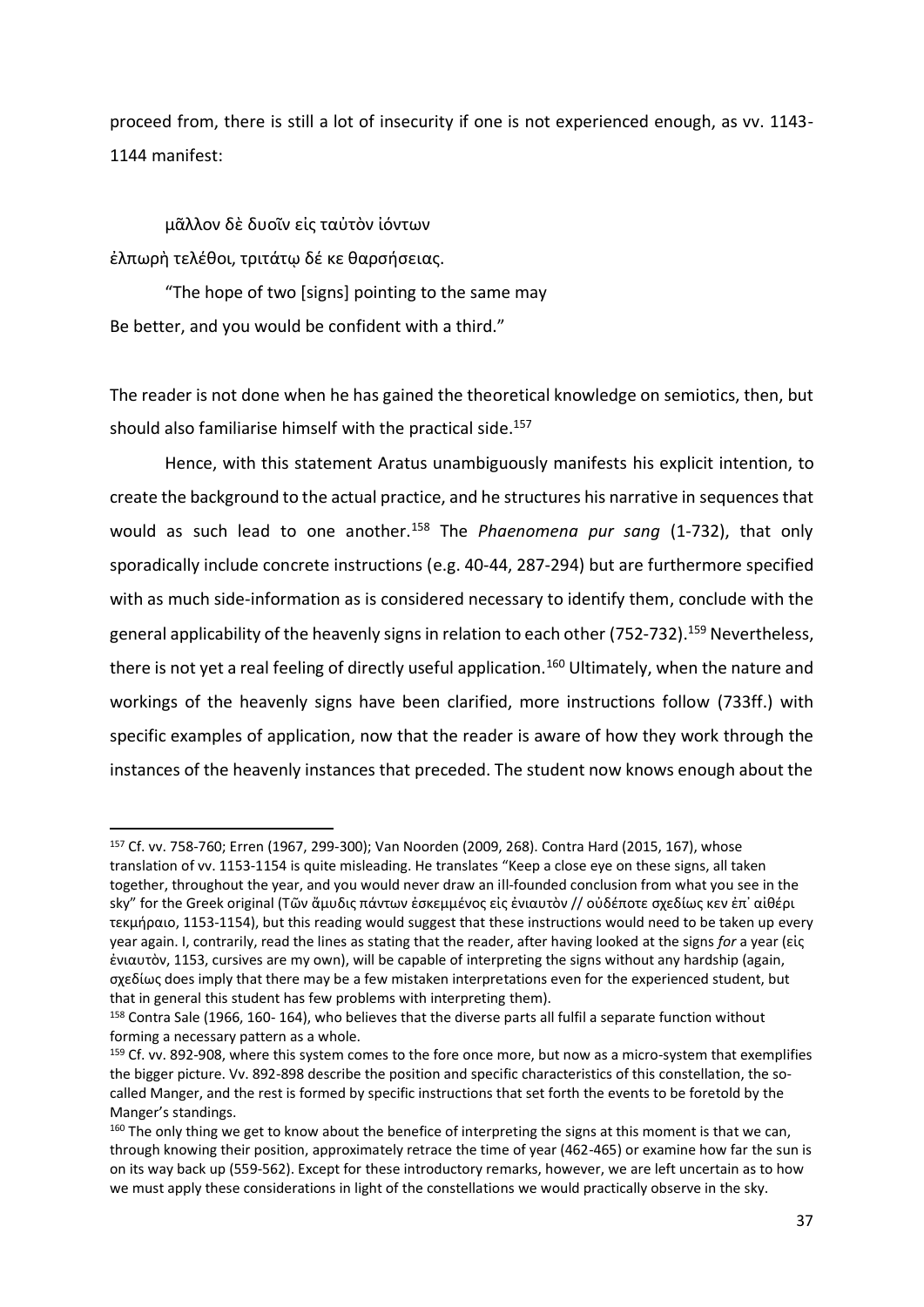ruling systems and applications, but the task remains to learn more about the signs that remain unknown in the world. 161

We have now considered how the narrative is ordered to lead to the theme of semiotics in the grand worldly system, but there is also more to be said about the specific instructions used by Aratus. Whereas Hesiod applied well-ordered directive instructions that were normally not dependent on the theoretical background traced at the beginning of that poem (*Op*. 1-382), the describing background and the instructions in the *Phaenomena* are so interdependent that to solely treat the instructions would make for an awkward composition. This interdependence can also be observed in the way the real instructions are set up, mostly transferred in conditional sentences that realise the relationship between circumstances and consequences.<sup>162</sup> It is unique for Aratus' didactic programme to be as complete as possible in exposing the whole semiotic system, including the actual inferences to be made on the basis of the signs' specificities, and the consequent instructions. The audience, through this thoroughness, will not be wronged in embarking on his semiotic studies but gets a functional framework to proceed from.

The image to be extracted from the Aratean didaxis is that of a highly inclusive and serious, yet clearly objectified, exposition. Nevertheless, there is also room for repose in the narration, for instance in the δίκη-digression (100-136). This story is inserted with a thematic relation to the main narrative, but fulfils no further explicit constitutive role in the narrative, except to explain the position the Maid, another heavenly sign, holds.<sup>163</sup> Hence, the thematic link established is only an aetiological one.<sup>164</sup> This notwithstanding, the Aratean programme would not be so typical of our teacher if there were not also some possible intrinsic values to be read under the surface, that scholarship has thoroughly investigated.<sup>165</sup> There is thus

 $\overline{a}$ 

<sup>161</sup> Unknown still, that is, through the will of Zeus (768-772). Cf. Volk (2012, 227) on the invisibility of certain signs that can only be resolved by the attentive reader.

<sup>162</sup> E.g. vv. 783-798 on the conclusions that may be inferred from the position and appearance of the moon and vv. 988-993 on signs that may tell one if the weather will be clear or not.

<sup>&</sup>lt;sup>163</sup> Faulkner (2015, 75-86) does claim some further relation for this digression with the main narrative, but only concerning the view Aratus would have held towards the constitution of the world in opposition to Hesiod's pessimistic view. This still leaves the digression as a part that only shows a tight thematic link with the main narrative.

<sup>&</sup>lt;sup>164</sup> Cf. vv. 637-646, where it is explained why the constellation Orion departs from the sky as soon as the Scorpion arises.

<sup>165</sup> Van Noorden (2009, 262-265) points out that, here too, there are different interpretations possible of the figure of the Maiden alone, so that it is easily possible to come up with divergent ways of looking at her.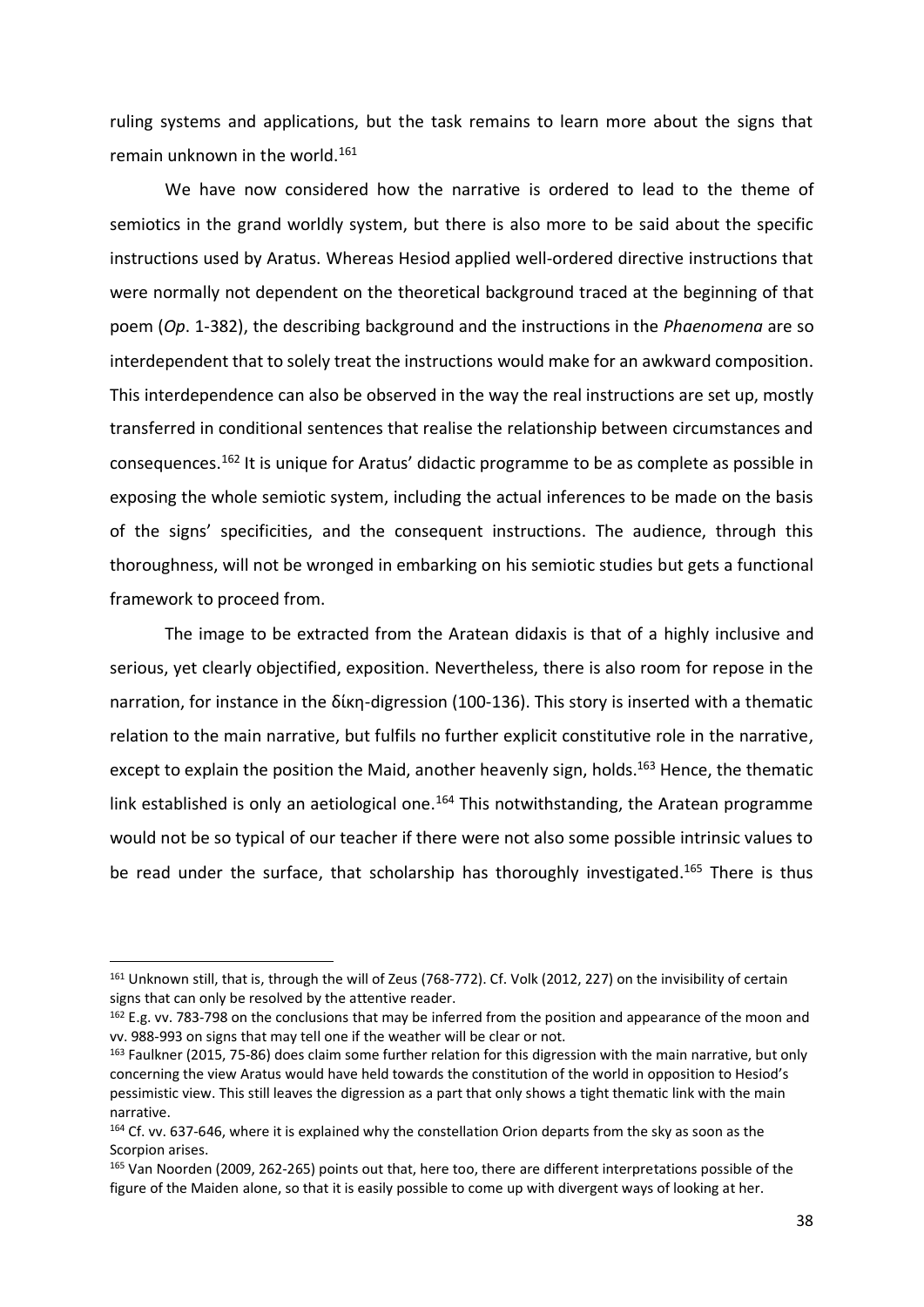always a tight link between digressions and the main narration, but the digressions may still treat something entirely different qua intrinsic value.

What we generally perceive in the *Phaenomena*, then, is an internally straightforward argument set forth by a teacher who works structurally towards his eventual goal. This teacher, although he displays some narratological similarities to the Hesiodic persona, is far less personal, but clearly uses this to his advantage by rendering the narration accessible to anyone. Also, on the level of instruction, Aratus applies a likewise structured method of teaching, but on a much larger scale. If considered like this, it becomes clear, on the basis of this structural repetition of what are essentially instances of semiotically interpretable phenomena, that Aratus is not so much trying to convey information as much as he attempts to teach a skill – how to interpret the signs rightly. His didaxis, then, is more impersonal than we have seen in the *Works and Days* and in this way is equally applicable to both the internal and external audience. They are, moreover, uniformly guided to the actual teaching, that is different from what we would at first sight expect to be the Aratean programme.

#### 3.3 An *Exemplum* of Aratean Instructions

l

The final part of this chapter will consider a particular passage in the *Phaenomena*, 778-818,<sup>166</sup> to showcase the didactic tendencies we have observed above on a smaller scale. The introductory remarks of this passage inform us on the rules to apply the moon as a signconveyer and especially which parts to focus on (778-782). After the reader has been made sufficiently aware of the peculiarities of the moon and the inferences to be made on their basis, the teacher sums up the most common signs that we may observe (783-804), interrupted by another informative note (799-801). Finally, after some caveats (805-810), there follow a few last signs (811-817), that are followed by a general conclusion on the lunar signs (818).

What we perceive here is a system characteristic of the Aratean whole; a few overall remarks on the phenomenon under discussion are first offered, so that the reader may not be mistaken about its characterising traits. This exposition instantiates an enumeration of the signs that may be extracted from the specific position and form the phenomenon assumes at

<sup>&</sup>lt;sup>166</sup> This passage has been chosen for the simple reason that it forms the first instance of applied instructions after the overall theoretical framework. These instructions all apply to the phenomena relating to the moon.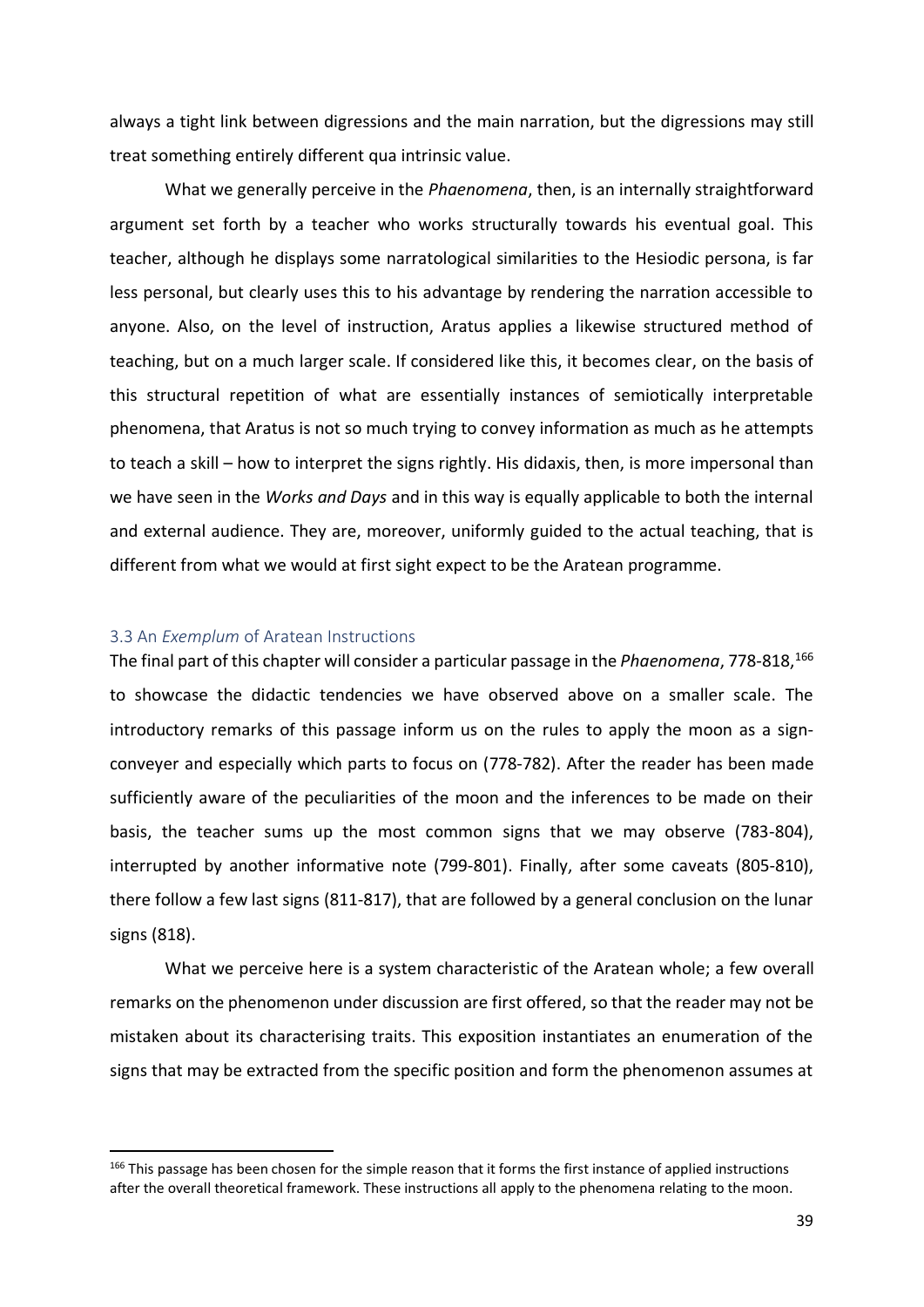different times, where necessary with more elaboration.<sup>167</sup> Aratus thus creates a clear scheme from which the reader should learn what inferences can be made on the basis of all available particularities of the signs. Furthermore, specific to this passage is the fact that the instructions also comprise the exceptions to the rule described. In the Hesiodic fashion,<sup>168</sup> Aratus describes that certain days adhere to different rules, but apparently, he does not think it worthwhile to tell in what way: $^{169}$ 

σήματα δ᾿ οὐ μάλα πᾶσιν ἐπ᾿ ἤμασι πάντα τέτυκται· "But surely not for all days are all signs established."

Aratus tells us here that some signs must be interpreted otherwise, but he omits the details about what we will have to look for in that case. This is a task left for the student who is willing to proceed on his own account.<sup>170</sup>

Also, when we regard the enumerations of actual instructions in this passage, we find out that most of them are indeed conditional, but also oblique; what one will have to do is left uncertain.<sup>171</sup> In fact, the only real instructions here too are those that tell the student to watch well around him. In line with the Aratean programme, no room is left for anything else than teaching semiotics. If the student would want to learn how to go on from these instructions, he should consult Aratus' predecessor Hesiod, who elaborates on this extensively.<sup>172</sup>

<sup>167</sup> Cf. vv. 822-890, where the concrete instructions are also alternated with more general remarks (832-833; 880—884) to lead the instructional narration and make the instructions logical in the context.

<sup>168</sup> Hes. *Op*. 765-821. Cf. Fakas (2001, 67-69).

<sup>169</sup> Aratus, *Phaen*. 805. The following lines, 806-811, function as simple *exempla* to the phenomenon described, thus attesting to the fact that there are certain specificities to familiarise oneself with.

<sup>&</sup>lt;sup>170</sup> Nisbet (2001, 635): "Apart from a few wondrous introductory lines it is a detailed observational record, testable and useful." It is interesting to note that this statement was made in a modern nature-scientific magazine, and there is thus at least some basis to seriously regard the *Phaenomena*.

<sup>171</sup> The main exception in the concrete instructions form vv. 794-795, but this example is no more instructive in what needs to be done:

εἰ δέ κέ οἱ κεράων τὸ μετήορον εὖ ἐπινεύη,

δειδέχθαι βορέω· ὅτε δ᾿ ὑπτιάῃσι, νότοιο.

<sup>&</sup>quot;But if the upper horn rightly inclines forward,

Fear the Northern wind, when it falls back, the Southern wind."

<sup>172</sup> Hunter (2014a, 21-23). Cf. Fakas (2001, 135): "Diesen äußeren Eindruck erweckt aber v.a. eine Reihe von thematischen Berührungspunkten zwischen beiden Texten, die die fragliche Partie als meteorologisches Pendant zum "Bauernkalender" Hesiods und so als Fortsetzung des dort dramatisierten Bauernunterrichts erscheinen lassen."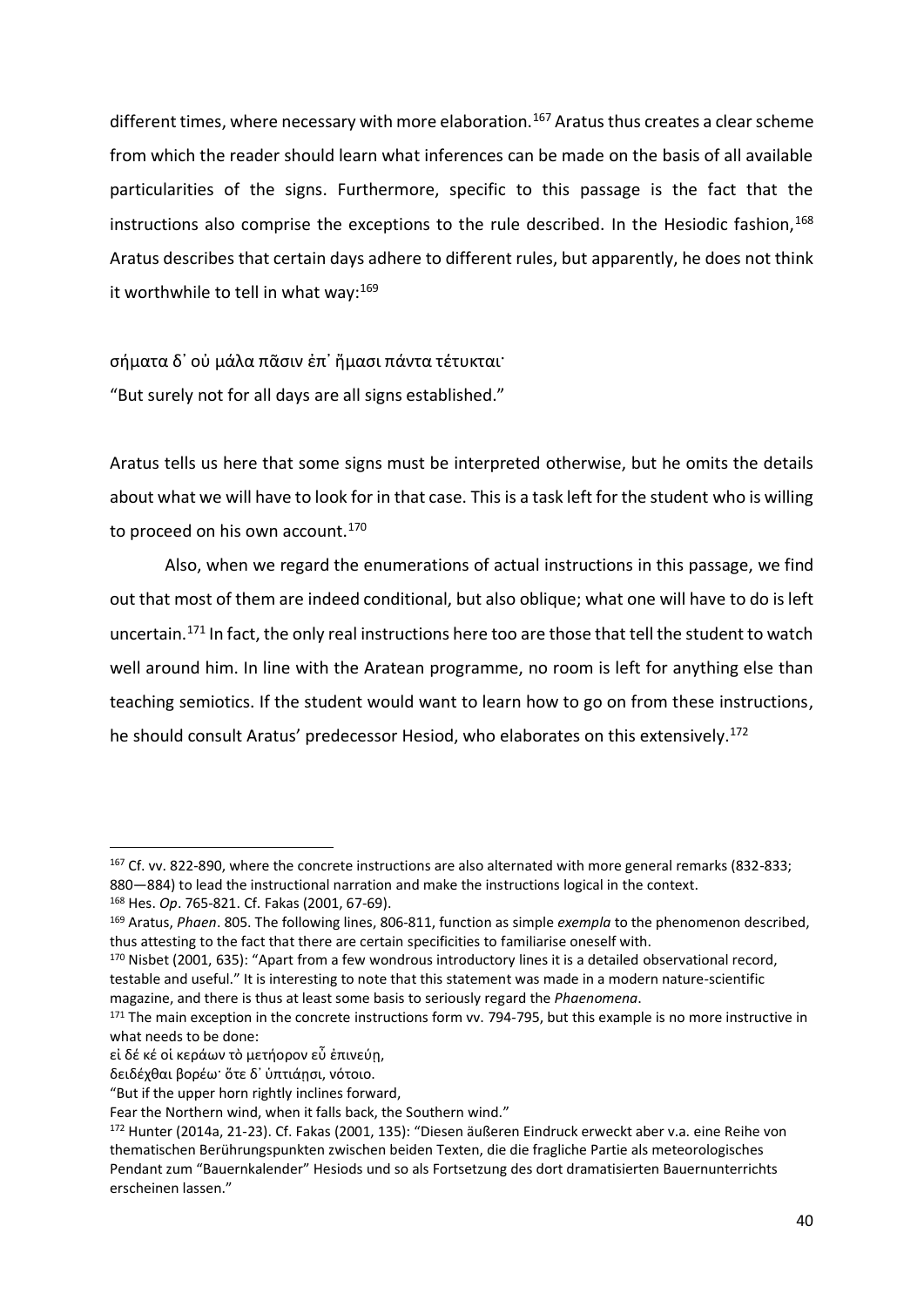With Aratus, then, we perceive an author who is almost single-mindedly composing his handbook on semiotics, nearly without diverting from his main narrative.<sup>173</sup> At least, so much can be said about the intratextual position preferred by the teacher. As I have mentioned, Aratus seemed well aware of the fact that his poem was contrarily also aimed at an extratextual readership, to which he intentionally accommodated his composition. With this external audience in mind, it may become more logical what Aratus aimed to do. Indeed, on the one side he was explicitly teaching his audience how to interpret, but on the other, he was showing the more literate that there was indeed much beauty in being able to perceive the signs.<sup>174</sup> Our teacher in the *Phaenomena* had a clear idea how to apply his didaxis so that it was applicable to whichever audience would actualise the poem. Kaibel's observation that Aratus must be seen as the teacher standing in nature with his student may not hold true,  $175$ but the idea is not completely wrong; if Aratus is not standing directly in nature and pointing out the signs, he is at the very least doing so on different levels within the text.

<sup>173</sup> The observation made by Erren (1967, 67), albeit aimed at a small passage only, that the *Phaenomena* "in sachlich mitteilender Ton gehalten sind", is therefore also quite to the point.

<sup>174</sup> Cf. Marauch (1970, 124; 131-132), who notes the fact that there are various smooth artistic remarks throughout the *Phaenomena* that are hard to observe at first sight.

<sup>175</sup> Kaibel (1894, 91).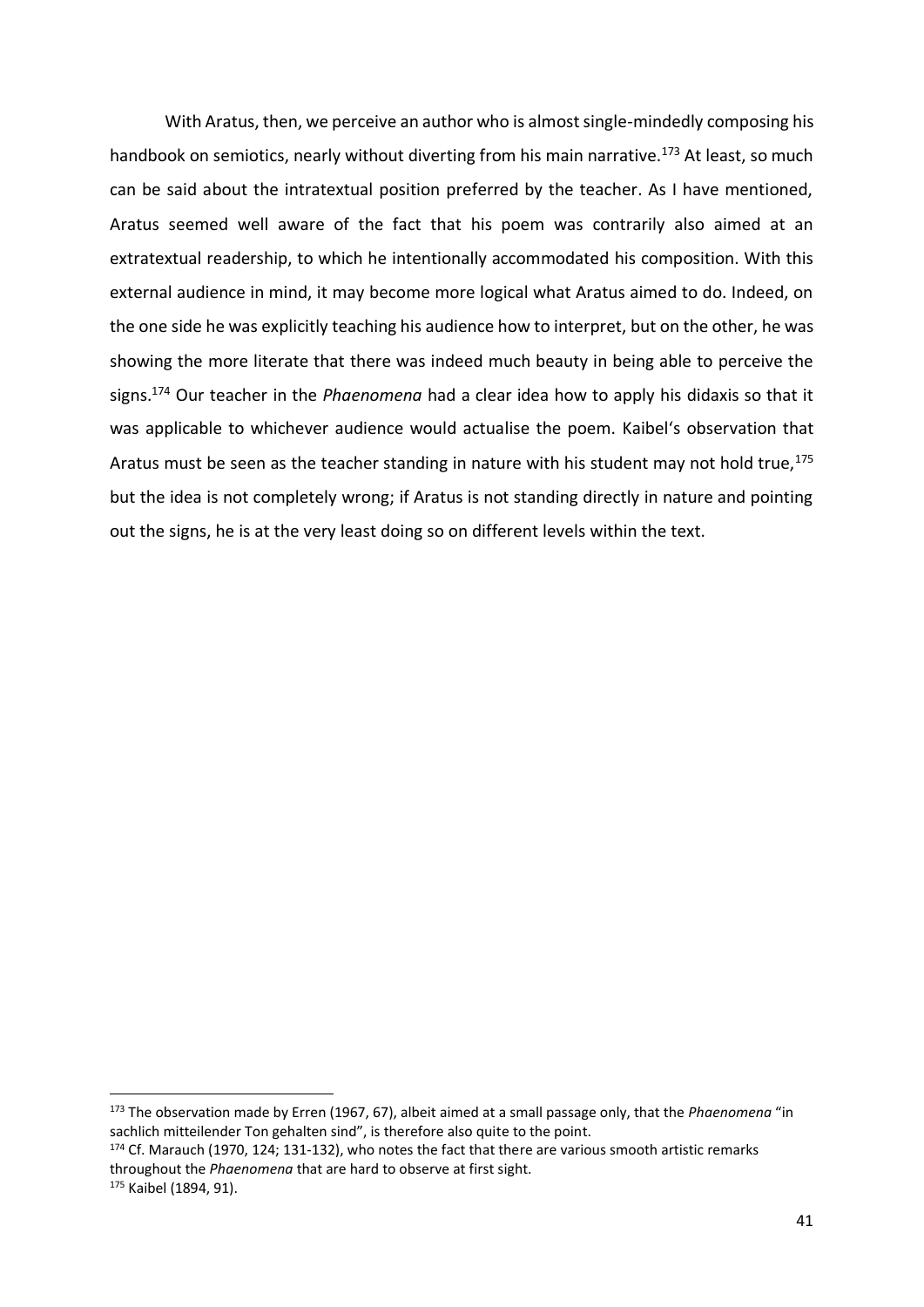# 4. Lucretius: The *De Rerum Natura*<sup>176</sup>

l

As the first Roman didactic poet to have sufficiently survived for our study,<sup>177</sup> Lucretius is an intriguing case in many respects. This is not least so because he is not solely a didactic poet in his composition, but is also clearly influenced by the rhetoric of his time.<sup>178</sup> The *De Rerum Natura* is overloaded with rhetorical arguments and these regularly seem to surpass Lucretius' didactic aims, prompting one to say that the poem is more about persuading one than about teaching.<sup>179</sup> Of course, in the earlier tradition of didactic poetry the element of persuasion also had some role to play, in order to trigger the student to follow the didactic programme, but this original constitution is completely reversed in the *De Rerum Natura*: here, the didactic content of the poem serves as the background to the actual aim of the poet, i.e. to convince the student that he should start to adhere to Epicureanism, as we will also perceive later in this chapter. Is there any way in which this rhetorical stance can be observed in the didactic strategies employed by the teacher-poet in instructing his student?

This is the question that the present chapter will investigate. As in the preceding chapters, we will first consider the narratorial structure of the poem, after which we will consider the general form applied by the poet to convey his argument. There will be special consideration of the Lucretian structuring methods in the specific arguments, as this focus might tell us more about the pre-eminence Lucretius might have given either to the didactic or the rhetorical aspect in his poem. Nonetheless, there are two preliminaries that we should beforehand take into account.

<sup>176</sup> When citing from the *De Rerum Natura*, I hold on to the critical text as it was produced by Bailey (1900). <sup>177</sup> We know of at least a small amount of previous didactic poems or poems written in the didactic mode. As Pöhlmann (1973, 848-850) demonstrates, there are some clear examples of didactic poems, written by for instance Ennius and Accius. Brown (1982, 77-78) uses this argument to show that Lucretius should not be sang loose from his contemporary context, because he was clearly influenced by concepts that had already found some popularity in his own time. Cf. Kenney (1970, 366-369) and Görler (1997, 193-207), who also point out that Lucretius can be pointedly placed in his context qua stylistics and Keen (1985, 5-7), who claims that there are clear markers for reading the historical context in the *De Rerum Natura*.

<sup>178</sup> Especially Classen (1968, 84-95) and Marković (2008, 34-46) show how this rhetoric is employed in the *De Rerum Natura* in practice. Furthermore, Schrijvers (1970, 7-8) enumerates more examples of scholarly work on Lucretian rhetoric and sketches the process scholarship in this specific element has undergone. Cf. Owen (1968, 123-125), who argues that the content of the diverse books follows the structures that contemporary rhetorical training prescribed, and Schiesaro (2007, 63-90), who argues that Lucretius was interacting with the laws in his poetic composition.

<sup>&</sup>lt;sup>179</sup> Classen (1968, 81-82) pointed out this Lucretian concern for persuasion rather than education rather well in stating that our poet was not writing for an Epicurean audience but rather for an ignorant audience that would need to understand and validate the points put forward by Lucretius. His whole programme was meant to lead the reader to the Epicurean truth. Cf. Bruns (1884, 11-12) and Glidden (1979, 171): "Lucretius seems far more concerned with his poem as an instrument of conversion than with didactic requirements for a complete presentation of Epicurean theory."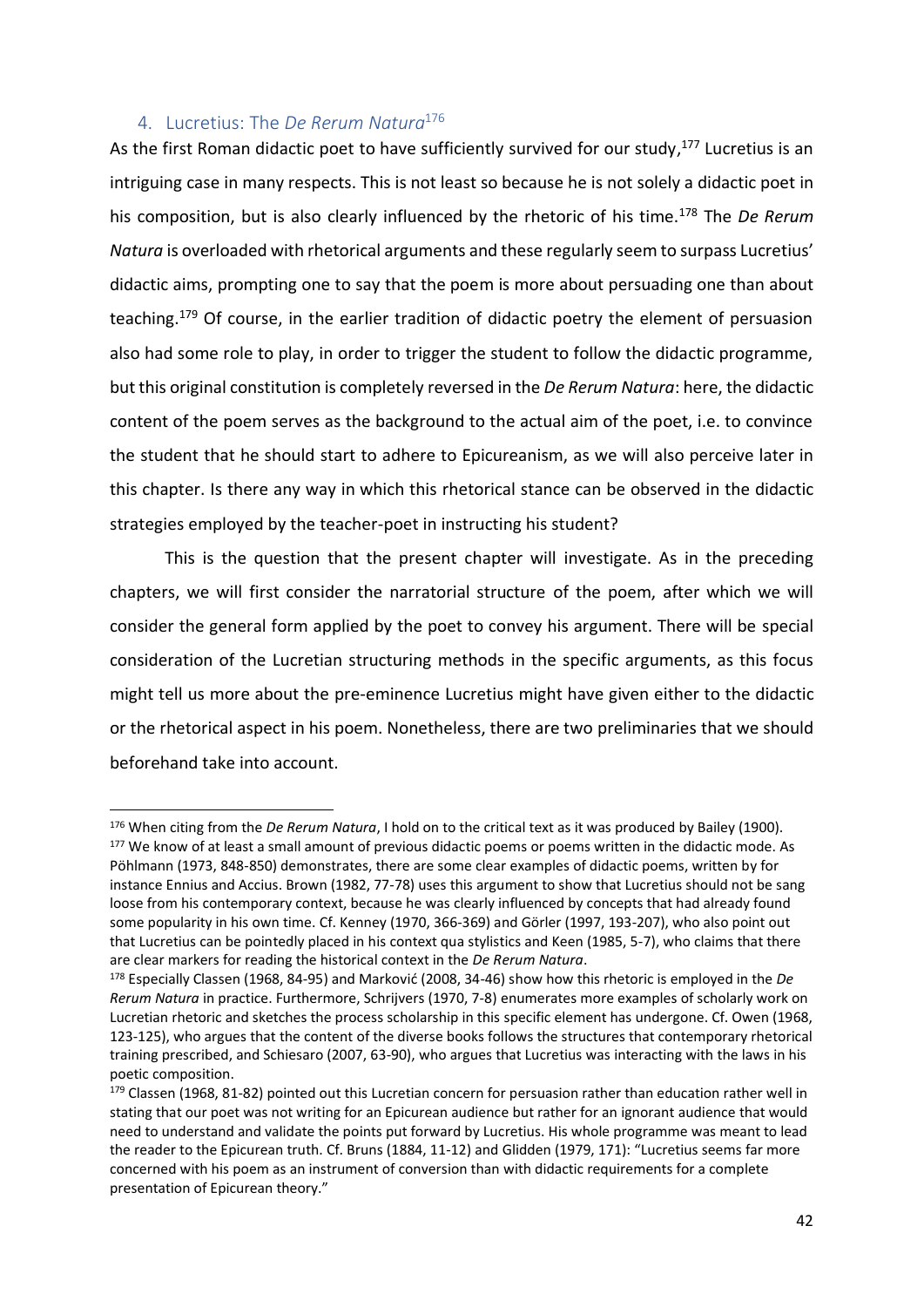First, there is the fact that Lucretius, in composing his poem, was undisputedly following the great master of Epicureanism, Epicurus himself.<sup>180</sup> Although I do believe that there are certain aspects in which our poet was clearly embarking on his own project, such as his choice to compose verses, $181$  there are too many resemblances of Epicurean works to say that Lucretius was on an individual mission qua ideology, that he certainly adopted from Epicurus. This point is related to the second warning observation, that we cannot be sure that the structure of the poem at large would be the one envisaged by the poet in its final stage. As Lucretius died before he had finished the poem, there might be, at the very least, some passages that he would still have adjusted. There are even critics who would dare to state that the overall structure as we have it now was not the final stage that Lucretius had planned.<sup>182</sup> However this may be, such considerations should remind us to be careful in interpreting the overall structure of the *De Rerum Natura*, even if this encompasses the micro-level of the poem. It is now time to take into consideration the poem itself.

### 4.1 Memmius: A Serious Student?

l

The first thing that appears striking for those who read the *De Rerum Natura* is the fact that, while Lucretius clearly aims his poem towards a direct addressee, this audience soon loses its

<sup>180</sup> Gale (2001, 8). With Sedley (1997, 1-5), I believe that Lucretius was in general following Epicurus' *On Nature*  as his direct source. As Sedley convincingly shows, the structure of the *De Rerum Natura* mostly follows the pattern as we may retrieve it from this Epicurean work, with a lot of one-on-one parallels in subject between them at the same stage in the works. Of course, this should not lead to the exclusion of the other Epicurean works from our list of sources if we were to investigate the direct Epicurean parallels in the *De Rerum Natura*, such as the transmitted *Letter to Herodotus* (cf. Bruns [1884, 11] and Townend [1978, 267]), as we can be sure that they also had some role to play in the development of Lucretius' programme.

<sup>&</sup>lt;sup>181</sup> This seems to be a very strange choice for an Epicurean, as the philosophical school of Epicureanism was occupied by the idea that poetry was an inadequate medium to convey truths (Cox [1971, 9]; Marković [2008, 15-16]). Lucretius himself was probably also aware of this problem, as he felt obliged to explain why it was for him necessary to explain his choice for poetry. The reason for this choice, he tells us, is that poetry may function as a pleasurable material to teach something highly serious in a way that is more acceptable for the larger public (Lucr. *DRN*, 1.936-950; 4.11-25; cf. Classen [1968, 104-105] and Gale [2001, 17-19]).

<sup>&</sup>lt;sup>182</sup> Dalzell (1973, 425-427) concisely discusses the history of this debate from the early twentieth century onwards. Still, no consensus has been reached as to what the actual final form of the poem should have been. The two most likely options are that the poem would have at least been left ordered in the structural form that Lucretius had envisaged, thus in the main lines being as it is now (championed e.g. by Owen [1968, 122-123] and Sedley [1997, 6-7]), or that the last few books should be somewhat inversed (proposed e.g. by Townend [1979, 101-111], who would replace books 3 and 4 with books 5 and 6). I take the position of the first group, that the present composition of the poem as we have it must be the one Lucretius had planned for the simple reason that, otherwise, it would have been a logical first step for the poet to change the order of the books at an early stage already, and not leave them in their present order, while on the other side already ameliorating the design of the first few books, as Owen (1968, 123-125) and Sedley (1997, 7-14) manifest. Also, although I am not very familiar with the manuscript tradition of the *De Rerum Natura*, I cannot help but wonder why Lucretius would in this case not simply have omitted all the mentions of Memmius or replaced them.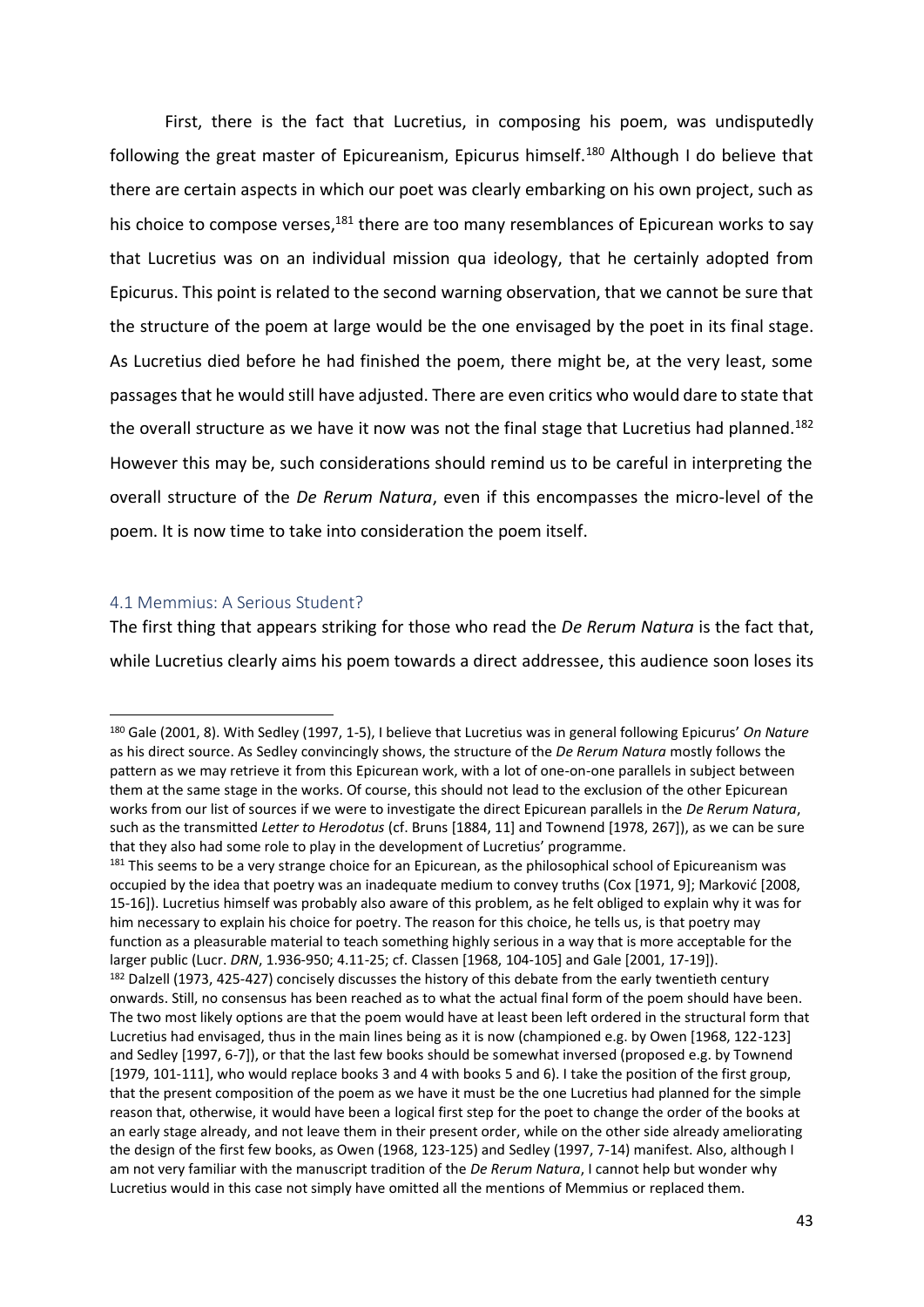face; while there are some mentions of a name, Memmius, he is in total named merely eleven times throughout the approximately 7000 lines the poem counts and in certain books he does not appear at all.<sup>183</sup> Various reasons for his limited presence in the poem are given, such as that Lucretius only inserted the named addressee for convention's sake,<sup>184</sup> or soon thought his undertaking to persuade this man a lost hope,<sup>185</sup> but such attempts to defend the limited presence of the direct addressee seem to me not to do justice to the complexity and general thoughtfulness of the Lucretian composition. Therefore, we will first consider Memmius' specific role when he certainly occurs to proceed from there to a broader examination of the relationship the teacher-poet creates for himself with the foreseen readership.

At the start of the poem, it does not take us long to find out that Memmius is indeed the addressee who should be convinced, and not without reason (1.26-27):

Memmiadae nostro, quem tu, dea, tempore in omni

omnibus ornatum voluisti excellere rebus.

"[…] for our Memmius, whom you, goddess, wanted to excel

at all times, equipped with all things."

l

After calling on Venus as his ally (1.21-25), Lucretius states that it is apparently Venus' will that Memmius should excel in all things.<sup>186</sup> This goddess, as she is the one to cause the nature of

<sup>183</sup> Townend (1978, 268) and Keen (1985, 8, n. 2), who also enumerates the occurrences and defends the general use of including the first two mentions of Memmius, that are actually not directly addressed to our addressee.

<sup>&</sup>lt;sup>184</sup> Beye (1963, 164-165); this position is also supported by Roller (1970, 248), who states that it might be the case that the insertion of the name of Memmius at the places where he is mentioned only follows when Lucretius is in need of a supplement in that specific metrical position.

<sup>&</sup>lt;sup>185</sup> Cf. n. 182 on the previous page. This interpretation is quite logical if we were to picture the historical Memmius as being the real internal addressee. This figure, as far as our sources can tell, performed a relatively small role in the Roman political world, but it soon became clear that he had great ambitions to become a powerful politician (Gale [2001, 22-23]; Volk [2002, 74]). This kind of a person, in my opinion, would not be too motivated to become an Epicurean, as this obviously meant that he would have to forsake his political ambitions, an Epicurean principle.

<sup>186</sup> The insertion of and prominence given to Venus are a fact that is also object of lots of scholarly dispute. Epicureanism believed that the gods played no role whatsoever in human life and thus a description of all that Venus contributes to the universe feels quite awkward, especially at the start of the poem. There is now, however, general consensus on the use of this Venus-theme: she is not the real goddess, but rather a personified concept that functions as the embellishment of the poem (Classen [1968, 104-105]; Cox [1971, 16]; Thury [1987, 287-292]; Gale [2001, 33-35]). This is also already briefly marked in passing in Lucr. *DRN* 1.28: quo magis aeternum da dictis, diva, leporem. "give so much more eternal sweetness to my writings, goddess." Later, for the reader who keeps this passage in mind, it becomes clear that this is really the only function that the goddess has to actually fulfil. Cf. Catto (1988, 99-103), who argues that Lucretius steadily makes sure to point out that it is indeed not the goddess of this introduction, but the atoms that create everything.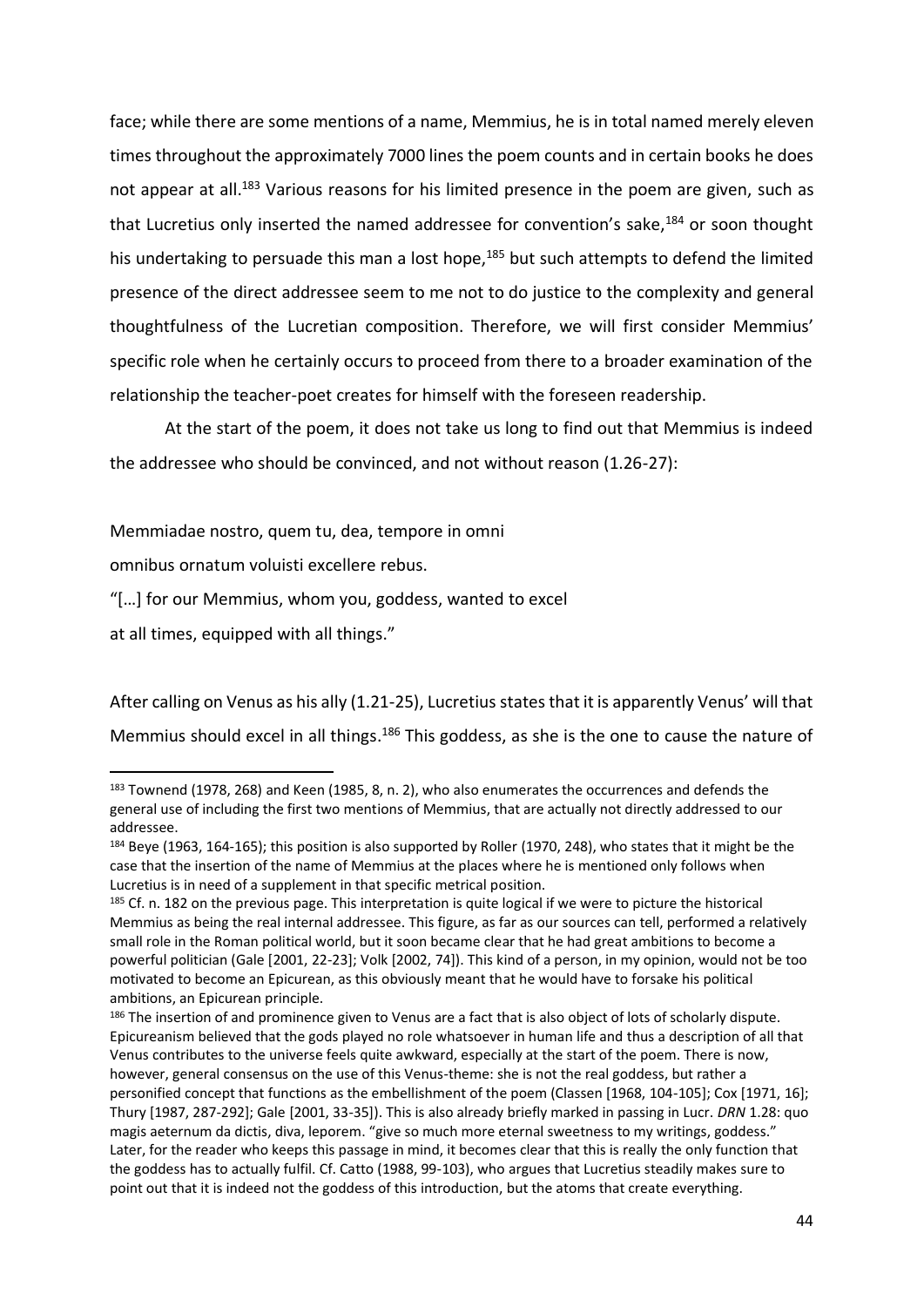the universe as it is (1.3-20), is the only logical goddess to invoke as a helper. Her use, then, is twofold, as she is on the one side the creator of the cosmos as we perceive it, and on the other, apparently, assigns the poet to create the description of this universe, the poem.<sup>187</sup> The premise for the poem, however, is that there is a student who must benefit, Memmius himself, and consequently must learn how the universe functions.<sup>188</sup>

 Lucretius' hymn to Venus does not stop here, however, as immediately afterwards (1.29-49), he encourages Venus to ensure that peace will rule, so that both the author and student will have time and opportunity to entertain themselves with the poem, as peace is the only workable circumstance for such enterprises.<sup>189</sup> Only after this, Lucretius states what he has planned (1.54-55):

nam tibi de summa caeli ratione deumque

disserere incipiam, et rerum primordia pandam,

"for I will begin to discourse for you on the highest account

of heaven and the gods, and I will disclose the beginnings of the things,"

So far, the proem,<sup>190</sup> that keeps Memmius in the role of addressee, has created a didactic situation to follow in which Venus has established the possibility to compose the poem, while Memmius functions as the direct reason for composition, being expected to learn how the things work.

 $187$  This prompts me to argue that the poem, in this sense, functions as a micro-cosmos to the macro-cosmos that is the universe. This idea is more often pursued in the case of the *De Rerum Natura*, for instance by Thury (1987, 270-287) and Volk (2002, 78-79). It is the belief of this hypothesis that the practice as Lucretius prescribes it of slowly coming to the truth of the things in real life is exemplified by the analogy of the wordimages in Lucretius' poem, where we come across concepts that will slowly but surely gain meaning through our interpreting them. Cf. Clay (1997, 190-192), who discusses this methodology of looking at the surroundings in more detail. Contra Marković (2008, 121-122).

<sup>188</sup> Lucr. *DRN* 1.25.

<sup>189</sup> Lucr. *DRN* 1.41-43: nam neque nos agere hoc patriai tempore iniquo // possumus aequo animo nec Memmi clara propago // talibus in rebus communi desse saluti. "for neither can I lead this (sc. the poem) in an unfair time for my fatherland // with equal mind nor the famous offspring of Memmius // keep away from the common salvation in such things." Asmis (1982, 466-467), furthermore, argues that Venus, in being able to create peace for mankind here, is becoming some kind of Epicurean supreme goddess, as she is capable of working along the lines of Epicureanism in creating peace. This would be the case, because she can instantiate peace in everything out of its own free will.

<sup>&</sup>lt;sup>190</sup> I follow here the division recommended by Cox (1971, 2), who demarcates vv. 1.1-61 from the rest of the poem as a general proem to the whole poem.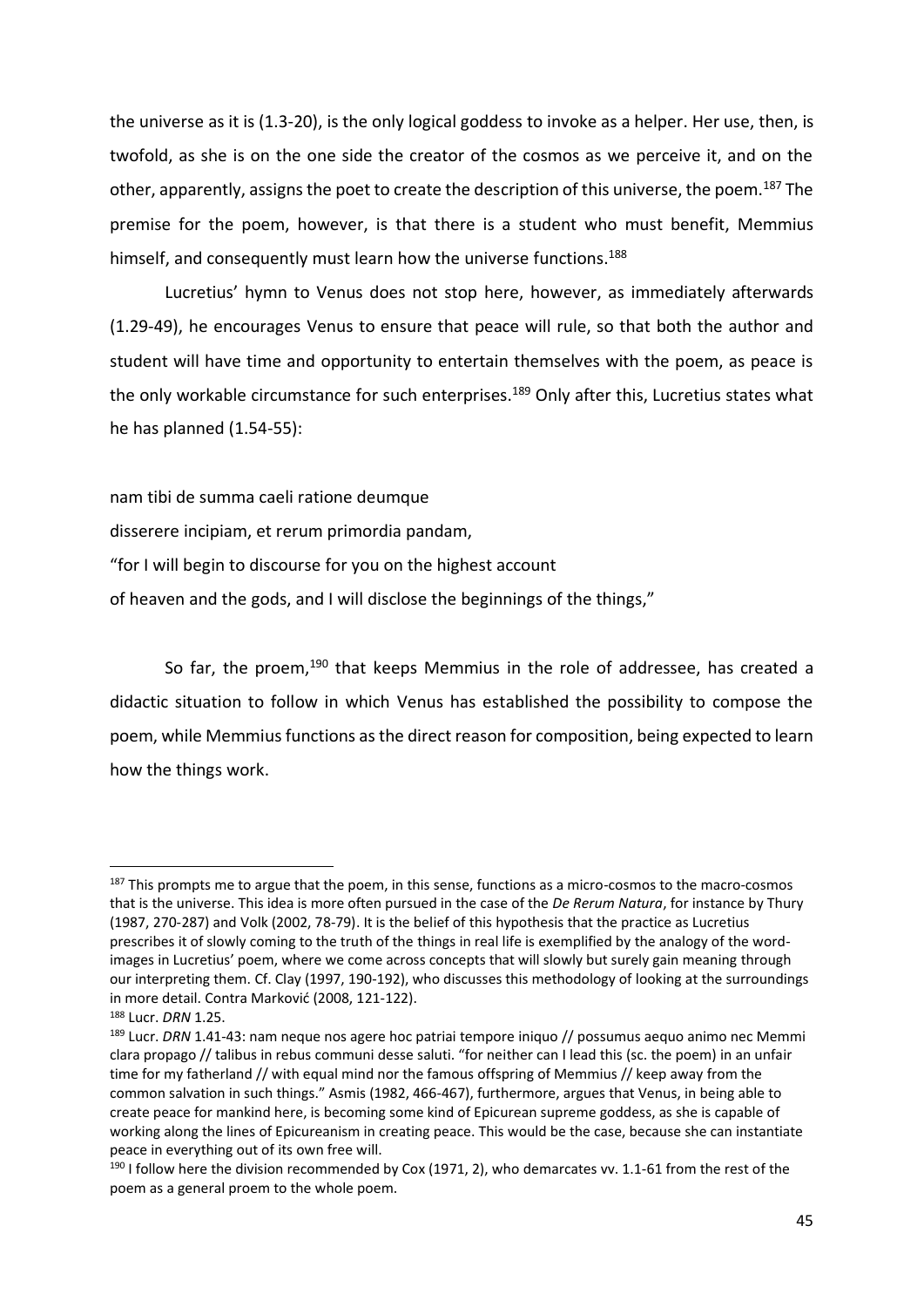After this, Memmius appears only sparsely, and when he does, his naming normally introduces a new section within the poem.<sup>191</sup> His function as an addressee, seen in this light, turns out to be that of a an indicator of transition, letting the actual reader know where in the narrative we are. An especially clear example of this is 2.182:

Quae tibi posterius, Memmi, faciemus aperta.

l

"and these things we will later make overt for you, Memmius."

But not even in this application is the vocative unique; throughout the poem, the teacher is very clear on what he is going to teach and he is not afraid to actively involve the reader in this process.<sup>192</sup> On the contrary, the reader is led slowly but steadily to a higher Epicurean level, until finally he will be able to live as was obliged by the master himself. And to know how to live well is a consequence of knowing how the universe works.<sup>193</sup> With this form of proceeding, at least on the most superficial level, the poet has reached his intratextual goal, to show the student the *rerum natura* (1.25), and consequently, how to live.

Obviously, he aims to achieve the same with the actual audience, but this may somewhat change the logic; whereas we have seen that the implied student, Memmius, must be taught according to a quasi-divine plan, there are no such hints for the actual reader, who remains detached from the narration's intratextual story as it is embedded for the sake of Memmius, to explicate why the poem was explicitly composed.<sup>194</sup> Therefore, it is also likely

 $191$  1.1052, 2.143, 5.8, 5.93, 5.1282. There are a few occurrences that are a bit harder to indicate as such, namely 1.411, 2.182, 5.164 and 5.867, at least according to the division made in Bailey (1900) and Rouse (1924). These places can however be easily explained in the same way that the other passages can, as I will soon make clear.

<sup>192</sup> E.g. Lucr. *DRN* 3.177-178, 3.417-424. Cf. Volk (2002, 79-81), although she is, I believe, nevertheless a bit exaggerating in stating that Memmius can almost be seen to actively respond and take part in the philosophical debate. Gale (2005, 175-176) argues on the basis of this very personal style in general that Lucretius might be seen to revert to the pre-Hellenistic version of didactic poetry again. Mitsis (1993, 123-125) states that Lucretius can do this by putting forward Memmius as a negative example not to follow.

<sup>193</sup> Cf. Lucr. *DRN* 5.1281-1282, where it is stated that Memmius can now work out an argument concerning the accidentality of the work himself, after he has listened to a similar argument in the directly preceding passage (Lucr. *DRN* 5.1241-1280). Cf. Erler (1997, 79-80), who discusses the fact that Lucretius' didactic poem aims to cause direct deliberation in the reader.

<sup>194</sup> Cf. n. 192. Contra Townend (1978, 271-272), who would argue that instead the scarcity of references to Memmius makes it easier for the reader to identify with the general addressee. This might be the case, but then still there is a difference between the actual and the implied reader, as it is improbable that any reader other than Memmius would for instance feel addressed in a personalised situation as e.g. 1.410-417, where Lucretius states he would go to great lengths if Memmius will not immediately listen (cf. Rouse [1924,34-35] and Mitsis [1993, 117-118]). Beye (1963, 161) suggests that the poem is not composed for the benefit of anyone else than Lucretius, as a sort of private dialogue. This, however, seems highly unlikely to me, as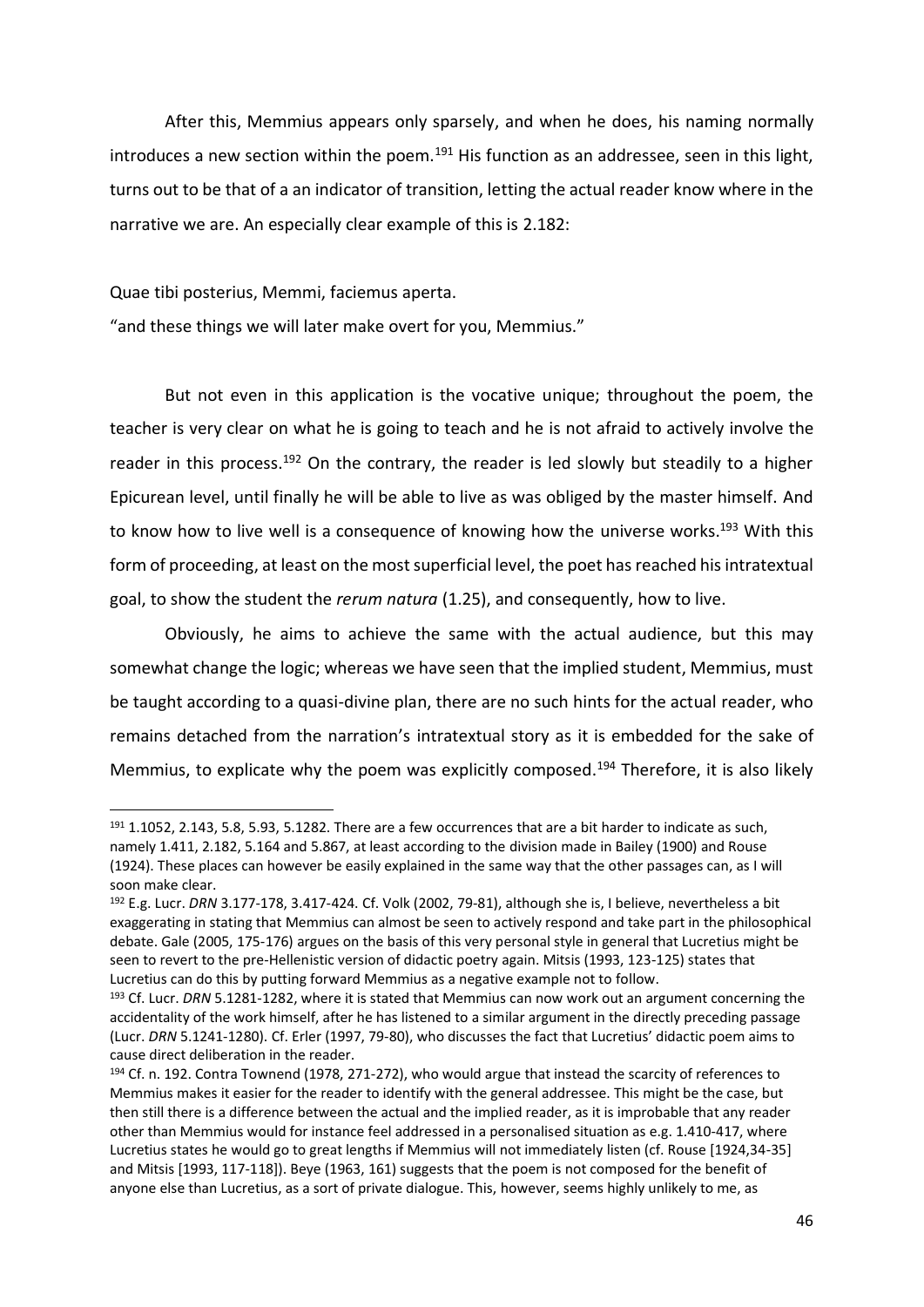that there is another intrinsic method of study planned for this external readership. We may best find this other method by looking at how the teacher actually planned to convey his messages, i.e. through his instructions.

### 4.2 Instructions to Persuade or to Teach?<sup>195</sup>

It is striking how very orderly Lucretius applies his didaxis to instruct his student.<sup>196</sup> Not only does he very explicitly proclaim what he is about to tell, but also does he, within his argument, structurally mark the point we have reached.<sup>197</sup> There are various words marking the progress we have made so far in the didactic process, so that we can be in no doubt at which point of the exposition we find ourselves. The only question is, then, how are these expositions constructed?

As I have just mentioned, there is a clear word pattern that guides the reader, and this closely assigns to the poem a working structure. It becomes manifest that there is always first an introductory section, in which Lucretius sets forth his goal, for instance 4.673-674:

Nunc age quo pacto naris adiectus odoris

tangat agam.

l

"Now come, I will set forth in what manner contact with smell

touches the nostrils."

Lucretius is far too conscious about his role as a teacher of others, as for instance 3.258-261 manifest; such remarks, where Lucretius points out some obvious drawbacks for his exposition of points, in this case the absence of an adequate vocabulary, would be superfluous when meditating for yourself.

<sup>195</sup> Because of the vastness of instructions in the *De Rerum Natura*, I have chosen to limit myself in this paragraph specifically to the content of book 4, only discussing other parts when they seem to me highly significant. There is no significant reason for choosing this book, but I feel that all books are equally representative in this respect. Book 4 deals more specifically with the Epicurean thoughts on perception (cf. Martin [1972,19]).

<sup>196</sup> Minadeo (1965, 452-460); Classen (1968, 89-92); Schrijvers (1970, 167-171).

<sup>197</sup> E.g. Lucr. *DRN* 4.110-175, where Lucretius embarks on his argument with 'nunc age' ("come on", 4.110) with an imperative, after which he makes his point. This is followed by 'primum' ("first", 4.116) to state his first argument in favour of this proposition, followed by further points ('praeterea', "on top of this", 4.123; 'sed ne forte putes', "but do you not incidentally think that", 4.129). 'Nunc' ("now/next", 143) introduces the next point to be made, defended by 'enim' ("after all', 145) and 'quapropter' ("next to this", 154), and concluded by 'ergo' ("so", 159). The point just made forms the basis for the following allusive argument ('quasi…sic', "as...thus", 161;163), after which one more argument ('praeterea', 168) precedes the final conclusion, that strangely does not cling to such an indicational connector. In the next paragraph of this chapter, a study will follow of the Lucretian elaboration on this element that also takes account of the content. Cf. Marković (2008, 70-79), who discusses these different indicators in longer measure.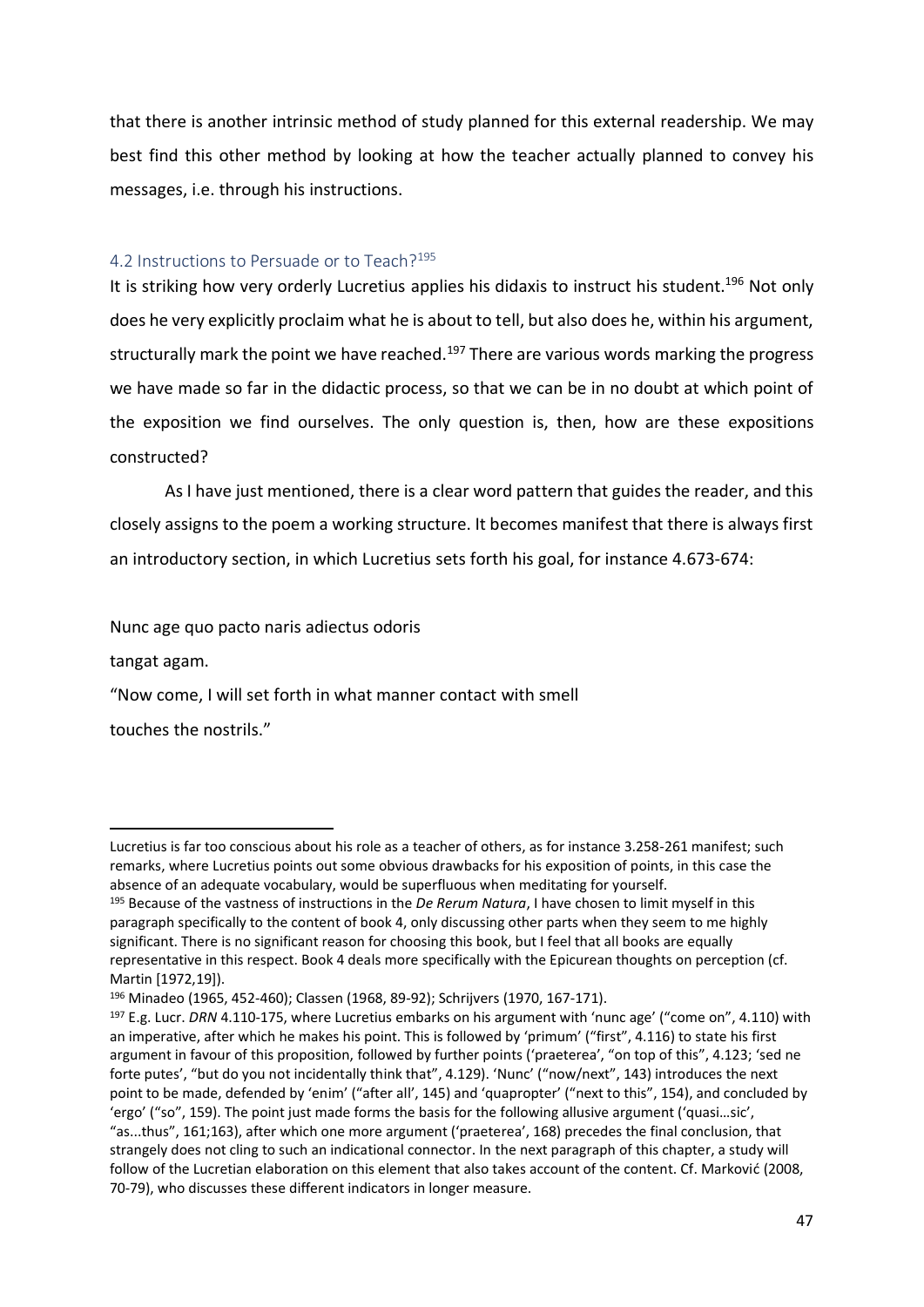Similar places inform us that there are few restrictions to the content discussed by the poet in this part.<sup>198</sup> Nevertheless, we do already get an image of the specific subject to be treated, as Lucretius on a meta-narratorial level already puts forward the specific question he will answer.<sup>199</sup> After the issue at hand has been put forward, the answer immediately follows, a process that is repeated until eventually Lucretius' complete didactic programme with the one book momentarily treated has passed.<sup>200</sup> It only becomes striking, however, with the occurrence of the rest of the usual Lucretian system of exposition.

What we have not observed to such a large extent in the previous didactic poems, but is in the *De Rerum Natura* common use, is the investing of space in the argumentation to the validation of Lucretius' worldview. On the one hand, this is of course a logical consequence of the poet's choice to describe his, essentially subjective, worldview.<sup>201</sup> On the other hand, however, he could have also chosen to leave all dispute aside and present his matter as if it were the only true world order, as his introductory remarks to Memmius also suggest. Instead – as his extensive use of rhetorical questions to put forward his teaching alone attests to already  $-{}^{202}$  he felt the need to convince, and this is where his rhetorical side also enters the picture.

By far the largest part of the total sum of instructions is concerned with the defending and proving of the Lucretian worldview. As certain sections show, Lucretius is not afraid of presenting an accumulation of variform arguments to express his vision.<sup>203</sup> These arguments,

 $198$  Cf. 4.110-111 and 4.269-270, where Lucretius uses the introduction to address the student to contribute by looking at the phenomena Lucretius is describing, and 4.176-180 and 4.907-915, where Lucretius tells us some more about the manner in which he will work out this section.

<sup>199</sup> Cf. 4.921-931 and especially 4.931: expediam: tu fac ne ventis verba profundam ("I will set forth: do you make sure that I do not waste my words to the winds"). Striking is the fact that these questions are normally put forward in an indirect dependent question.

<sup>&</sup>lt;sup>200</sup> That these diverse books treat their own specific subject is commonly agreed on. It is a commonly accepted position that Lucretius had a clear idea to what goal his diverse books were composed. In short, this meant a division between books where we begin with the smallest scale, the atoms, to proceed towards humans themselves, and in the last position the complete world (Ernout & Robin [1925-1928, v-xiii], cf. p. 43, n. 180). Nevertheless, the concrete subject assigned to the books is still regularly object of scholarly scrutiny (Porter [2003, 12-13], and esp. n. 37 there).

 $201$  Schrijvers (1970, 192-193). I paraphrase here his argument in favour of this proposition; as the things themselves are essentially invisible, Lucretius needs to find a way to make them presentable. To drive this visible presentation home, he has to find different arguments to make this image seem likely and thus logical for the reader. Cf. Marković (2008, 95-100), who points to the use of analogy in this sense.

<sup>202</sup> E.g. Lucr. *DRN* 2.196; 207; 5.646. Reinhardt (2010, 226) points out the emotive strength such rhetorical questions convey, which ensures that their employment holds rhetorical strength too.

<sup>203</sup> E.g. Lucr. *DRN* 3.417-831, where Lucretius presents us with no less than thirty arguments (illuminatingly put forward in the translation by Rouse [1924, 220-253]) of why the nature of the soul is attached to the body and thus mortal.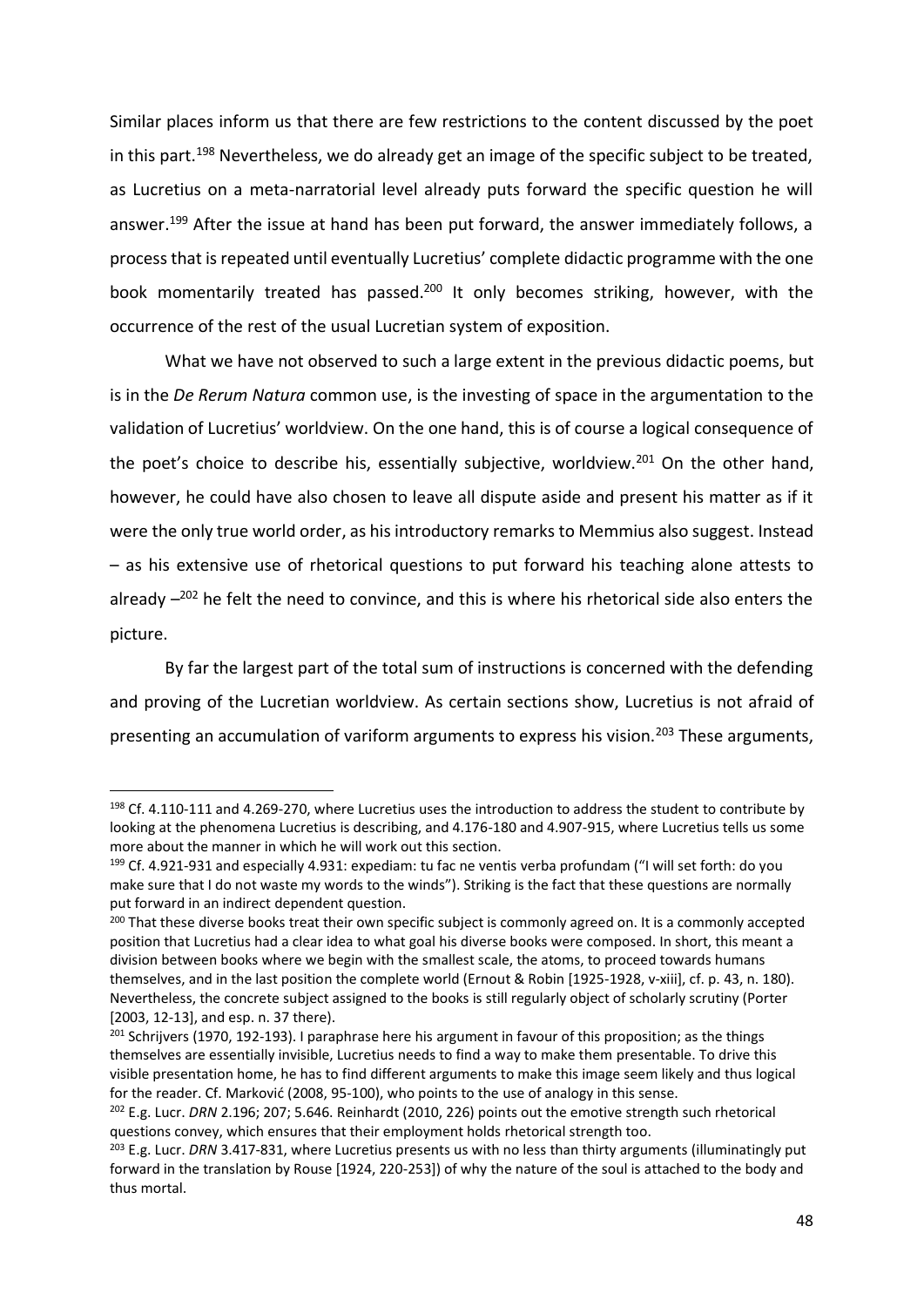furthermore, are also clearly presented as being rhetorical in nature. For example, at various moments, Lucretius moulds his teaching into a clearly rhetorical question, where the answer is already presupposed in the formulation of the question.<sup>204</sup> In other ways too, Lucretius tries to make his programme as personally involving as possible, thus creating a tension that feels almost dialogical, although only Lucretius is speaking directly; the student is expected to actively assent to the points put forward by our teacher. This direct and active involvement of the reader reveals that the didactic situation sketched in the poem is presented as taking place simultaneously to the actual narration of these events within the poem. <sup>205</sup> But Lucretius is not merely deliberating with his student; at times, the student must simply obey.

Very frequently, our teacher asks his student to use his senses and see if Lucretius' exposition makes sense. As the nature of the universe is mostly invisible to us, however, he cannot ask his student to perceive this directly. That is why he chooses in such cases arguments by analogy.<sup>206</sup> In such a way, the teacher hopes to empower his world vision even further, and makes his observations feel even more natural, as if they just display the world as it is. This conforms to the Lucretian programme, that at least aims to frame the Epicurean message as if it were the truth.

Hence, although Lucretius develops his argumentation in such a way that it may seem only logical, there is a real task ahead of the author to actually persuade the student in a gradual process, because his messages were definitely not in accordance with the views held in his own time.<sup>207</sup> For this reason, he aimed to make his worldview comprehensible through

<sup>204</sup> E.g. Lucr *DRN* 4.118-122, 4.199-215; 4.234-236. This device may sometimes be preceded by the phrase 'nonne vides' ("do you not see", e.g. 4.122; 4.206), which Lucretius appropriated to poetry as a formerly prosaic marker. As Murphy (1991, 230) notes, the fact that Lucretius adopted this phrase probably led to its becoming a precedent for later poets.

<sup>205</sup> Lucr. *DRN* 4.239-268; 4.353-378. The focus in both passages is mostly on general observations having to do with our perception of the things. It is however clear – even though these present verbs can signify general circumstances – that the situation to be perceived is a simultaneous one. This can be seen for instance in 'dico' ("I say") in v. 4.239, that clearly points to the fact that the poet is orating now (Volk [2002, 73]). Also, such instances as 'fateare necessest' ("it is necessary that you admit") that occur throughout the poem enlighten us on this simultaneity of the narration and the situation sketched in the background (Volk [2002, 75-76]). <sup>206</sup> An especially well-chosen example is Lucr. *DRN* 3.434-439, where water and the mind are likened. The concluding thought is that the mind consists of particles that must be even smaller than water, and we can see water disperse when it is in a vase and the vase is broken. Thus, when the body is broken, it is only all too logical that the mind, that is after all held in the body, disintegrates at a much faster pace than water as well. Cf. Lucr. *DRN* 155-158, where the student is also imagined as performing a perceptual experiment to test Lucretius' truths, and Kenney (1970, 385).

<sup>&</sup>lt;sup>207</sup> For instance, Epicureanism's beliefs about the gods were quite controversial, claiming that the gods did not care for humanity and are not even in any way present in our daily lives (e.g. Lucr. *DRN* 6.379-422, cf. Gale [2001, 47-51]).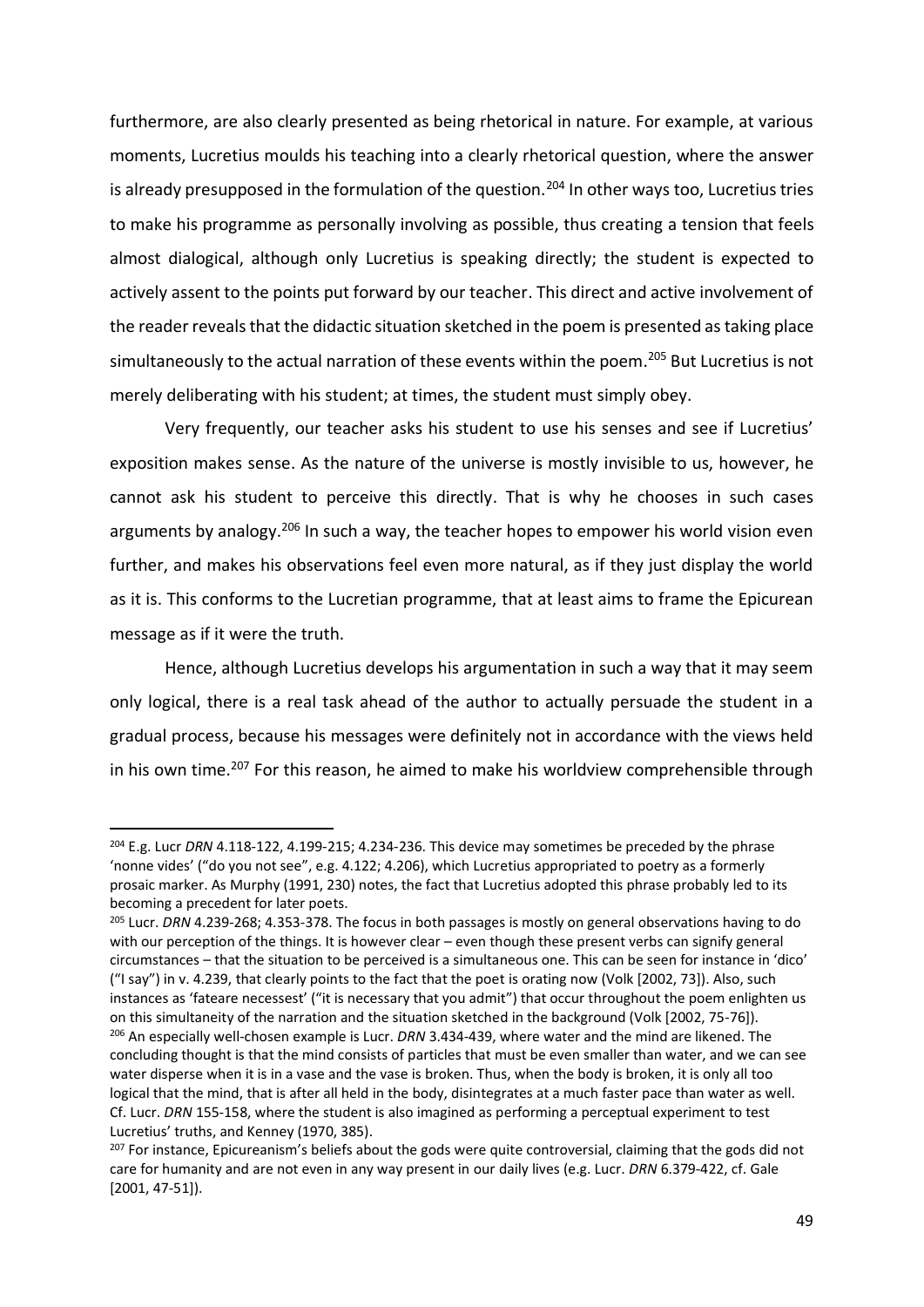first presenting things in the way they were generally known to be, to then slowly change their meaning.<sup>208</sup> Consequently, the reader's conception of the things also gradually changes. Not didaxis, but rhetoric plays the central role in the actual programme prescribed by Lucretius in the *De Rerum Natura*.

We have looked, so far, at the personal devices Lucretius applies to make his message agreeable for the audience.<sup>209</sup> What caught the eye was the fact that the matter treated is embedded as straightforward explanation, thus obscuring the fact that we are actually dealing with subjective material. I would suggest that this peculiarity can easily be resolved if we consider the dichotomy elaborated on in the previous paragraph; for the implied reader, Memmius, the exposition was clearly meant to instruct him in the structure of the world, with the final goal to teach Memmius how to behave properly in this world. For the actual reader, contrarily, it is not to be taken for granted that he will be so willing. This person must not only be instructed, he must be convinced. Hence, not only is Memmius a foil for the actual reader, as an implied reader that is not troubled by the inherently subjective nature of Epicureanism, he also allows Lucretius to expose his philosophy undisturbedly.

### 4.3 Helping the students on their way

The previous two paragraphs have pointed out that there is indeed a dichotomy between the implied and the actual audience and that the perspective from which the poem is read alters the reading of the poem. Knowing this, we may attempt to say something about the final aim Lucretius aimed to fulfil with the composition of the *De Rerum Natura* for the external, actual, audience. We can take here as our starting point the trend of Epicureanism in general.

Our knowledge of Epicureanism allows us to state that it was not only important to know about the nature of the universe, but more essentially to act upon it. As Gale concisely expressed it, "[t]he study of physics is only a means to an end." $210$  The real goal of

<sup>208</sup> Cf. p. 44, n. 186 and Porter (2003, 5-12).

<sup>&</sup>lt;sup>209</sup> Of course, these are not the only rhetorical argumentative devices employed by Lucretius, only the most significant and telling ones for this project. For a broader overview of all main devices used by our poet, I refer to Marković (2008, 83-144), although I feel obliged to mention that his discussion of the argument by etymology (esp. Marković [2008, 111-112]) is a bit flawed in my opinion. Marković would have it, namely, that Lucretius employs unobtrusive etymological references in his work as a consequence of rhetorical training, where such arguments were apparently also employed. Yet, when we consider the tradition of didactic poetry at large up to this point, we find varying instances of etymological play to drive a point home, as for instance the link between διά and Διὸς in Hes. *Op*. 3-4 (cf. Verdenius [1985, *ad loc.*]). <sup>210</sup> Gale (2001, 43). Cf. Keen (1985, 7).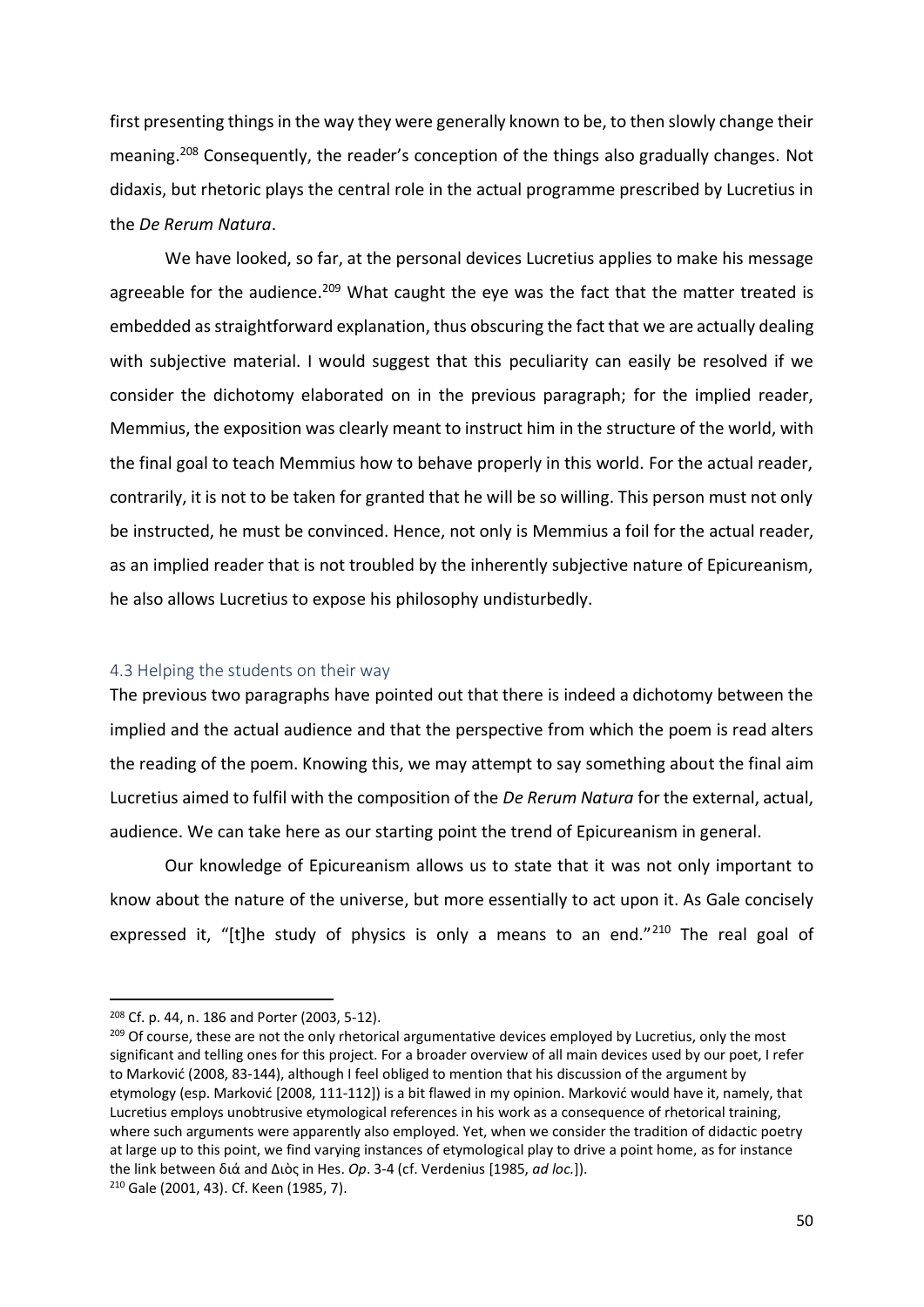Epicureanism was to "attain freedom of mind by freeing [your]self from futile anxiety and excessive desire."<sup>211</sup> If we read the *De Rerum Natura*, however, we do not get this image as strongly as such statements would make us surmise. How is this compatible with the image we retrieve from the poem – that the student will be taught how to live?

There is, it turns out, a fairly simple answer to this question: just like it was the case with Aratus' *Phaenomena*, in the *De Rerum Natura* the reader is also expected to extract an underlying tone, in this case to draw the conclusions on how to live without the explicit help of the poet. Although the poet will at all times explain how the world itself functions, it is the student's task to find out what way of living this demands of him. And this, of course, can only be discovered by one who can perceive the real nature of the universe.<sup>212</sup>

At various moments throughout the poem, Lucretius emphasises the fact that he aims to illuminate the world for his student, who is apparently at the moment groping around in the darkness. The only way for the reader to get out of this, is through obtaining the reason of nature:<sup>213</sup>

Hunc igitur terrorem animi tenebrasque necessest non radii solis neque lucida tela diei discutiant, sed naturae species ratioque*.* "It is therefore necessary that not the rays of the sun nor the shiny weapons of day disperse this fear of the mind and the shadows, but the aspect and reason of nature."

As this section in particular illuminates, there is a connection between the darkness, that Lucretius pictures for everyone not aware of reality, and the futilities of everyday anguish that

<sup>211</sup> Ibid. Cf. Martin (1972, 16). This is also the ultimate conclusion that Epicurus, in his *Letter to Herodotus*, draws from his metaphysical exposition (Diog. Laert. *Lives*, 10.80-83).

<sup>&</sup>lt;sup>212</sup> This may also explain the Lucretian importance attached to the notion of perception (as is also emphasised in Erler [1997, 82-92]). As Keen (1985, 3) remarks, this is also the most essential part of the didactic programme in the *De Rerum Natura*. Cf. pp. 48-49 of this chapter. This conforms to the general pre-eminence attached to the institution of perception in the Epicurean doctrine, as we can perceive in the *Letter to Herodotu*s (Diog. Laert. *Lives*, 10.38).

<sup>213</sup> Lucr. *DRN* 1.146-148. Cf. Lucr. *DRN* 3.316-318 and 4.337-343.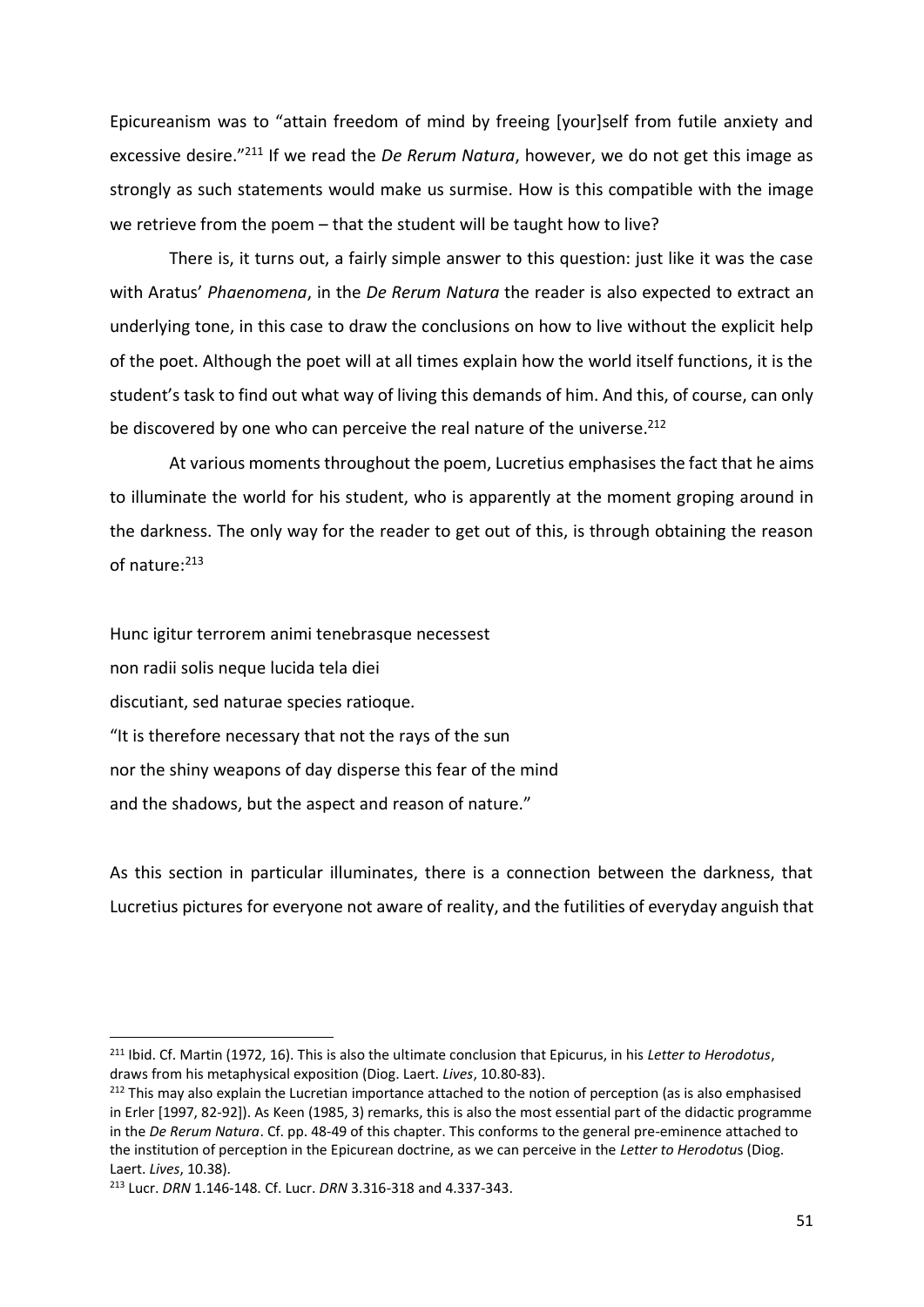Epicureanism is fighting.<sup>214</sup> This picture is made especially clear in a recurring section of the poem:<sup>215</sup>

nam veluti pueri trepidant atque omnia caecis in tenebris metuunt, sic nos in luce timemus interdum nilo quae sunt metuenda magis quam quae pueri in tenebris pavitant finguntque futura. "Because like boys shudder and fear all things in the blinding darkness, likewise meanwhile we fear in the light which things are no more fearful than which things boys in the darkness tremble before and imagine to happen."

Hence, if we want to emerge from this darkness and start living as we are supposed to without superstition, we should make sure to listen carefully to the teacher.

Thus, it becomes clear that Lucretius aims to guide the reader away from the darkness and that this is only done obliquely through indirect instructions. Clear examples of this are especially the digressions, that deal with certain aspects of our life and fear in an allusive way that the reader should penetrate,<sup>216</sup> such as vv. 3.978-1023: in an allusive manner, Lucretius demonstrates that all the things we typically fear in death are actually worries we experience in life, so that we are actually living life as we imagine hell.<sup>217</sup>

Likewise, at later moments in the narration, we are expected to draw the practical conclusion from the theoretical basis ourselves, especially in these digressions, so that we will learn to distance ourselves from what is unimportant and most of all learn to live our life with

<sup>214</sup> Cf. Volk (2002, 92-93) and Marković (2008, 87-89).

<sup>215</sup> Lucr. *DRN* 2.55-58; 3.87-90; 6.35-38. Mitsis (1993, 116-118) points out how this imagery makes the figure cast in the role of inattentive reader indeed very unflattered.

<sup>&</sup>lt;sup>216</sup> This process where the reader tries to get to the bottom of these digressions is what Gigandet (1997, 209) terms the "réduction rationelle" of the content. Later in his chapter, he shows how this really works specifically in the case of myths, that is by "traiter les mythes comme autant de symptoms" (Gigandet [1997, 213]). Cf. Cox (1971, 1): "Thus, what are in structural terms 'digressions', lie closest of all to the heart of the work."  $217$  Thus, there are fear of the gods (vv. 3.980-983), the tearing apart of the heart by love (vv. 3.984-994), idle ambition (vv. 3.995-1002), vain beautification (vv. 3.1003-1010) and all other pointless fears that haunt us (vv. 3.1011-1023). Cf. Jocelyn (1986, 43-46), who explains how the idea for this passage probably stems from the Epicurean tradition at large, but Lucretius also innovates the tradition by, for instance, adding a passage on Tartarus (vv. 3.1012-1013). Catto (1986, 311) marks some points in the earlier parts of the poem, such as the proem to Book 2, that this allegory possibly relates to through intratextual references.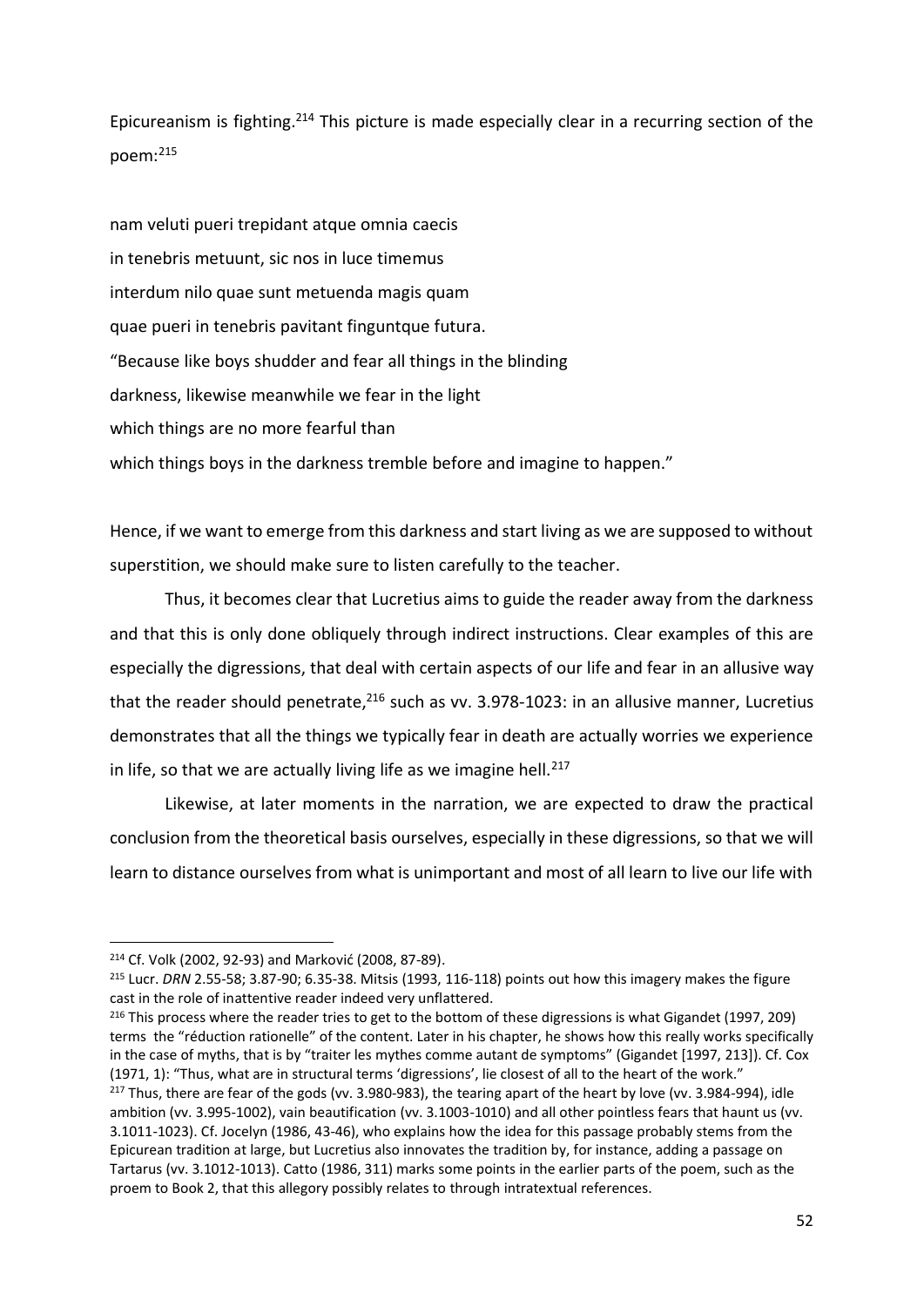peace of mind (άταραξία).<sup>218</sup> Such an interpretation also affirms the authenticity of the epilogue to the *De Rerum Natura*: as has been variously argued,<sup>219</sup> this conclusion only works if the reader, in the process of the poem, has succeeded in becoming an Epicurean *pur sang*. The final image contains a description of the effects of an epidemic in Athens and the misery it effectuates.<sup>220</sup> As we should now be immune to such sorrowful images, however, we should no longer flinch when confronted with such misfortunes. There is nothing to be afraid of, so no reason to disturb our inner rest and become involved.

#### 4.4 The Logic of Thunder

We have so far considered the overall teaching logic and didactic aims that Lucretius had foreseen with his poem. It is now time to, in light of this, consider a specific passage on the grounds of its real, rhetoric-cum-didactic, nature, to see if he diverges from the teaching as we know it in a significant way. The guiding passage used will be vv. 6.239-421.<sup>221</sup>

In this passage, it is Lucretius' final aim to show that thunderbolts are not sent by a divine agency. To point this out, he uses the structure already analysed above. First, he draws up the question to be answered: how can thunder become so powerful that it may destroy things (6.239-234)? To answer this question, he appeals to our perceptual abilities, to actually guide us towards his answer (6.235-268).<sup>222</sup> The next step, logically, is to indicate the cause of this phenomenon (6.269-322), where Lucretius uses our observations, supported by our background knowledge, $223$  as his starting point. This exposition instantiates the consequent account of the characteristics that make thunder so devastating (6.323-378). Significant for this section, thereafter, is the attention paid to alternative, superstitiously designed,

<sup>218</sup> Toohey (1996, 89-90); Schiesaro (2007, 65-68). Cf. the imagery of the vv. 2.1-24 on events that take place somewhere in the distance for one perceiving them from afar. De Lacy (1964, 49-55) discusses how this image fits within the Epicurean doctrine of distancing yourself from casualties in life, in this case unnecessary labour (Catto [1986, 307-308]).

<sup>219</sup> E.g. Erler (1997, 83-85), Gale (2001, 40-42) and Porter (2003, 26-27).

<sup>220</sup> Lucr. *DRN* 6.1138-1286.

 $221$  I have chosen this section, as it is symptomatic of the broader teaching programme in general. Also, this passage elaborates on the diverse parts of the argument that I have enumerated above in a very extensive fashion.

 $222$  Especially significant are vv. 6.262-265: sic igitur supera nostrum caput esse putandumst // tempestatem altam; neque enim caligine tanta // obruerent terras, nisi inaedificata superne // multa forent multis exempto nubila sole; ("so it must be thought that there is a storm high above our head; for they could not bury the lands in such a great haze, if there would not be many clouds cultivated above many after the sun has been abated;").

<sup>223</sup> Lucr. *DRN* 6.271-273. Rouse (1924, 513) points out that this information was given in vv. 6.206-210.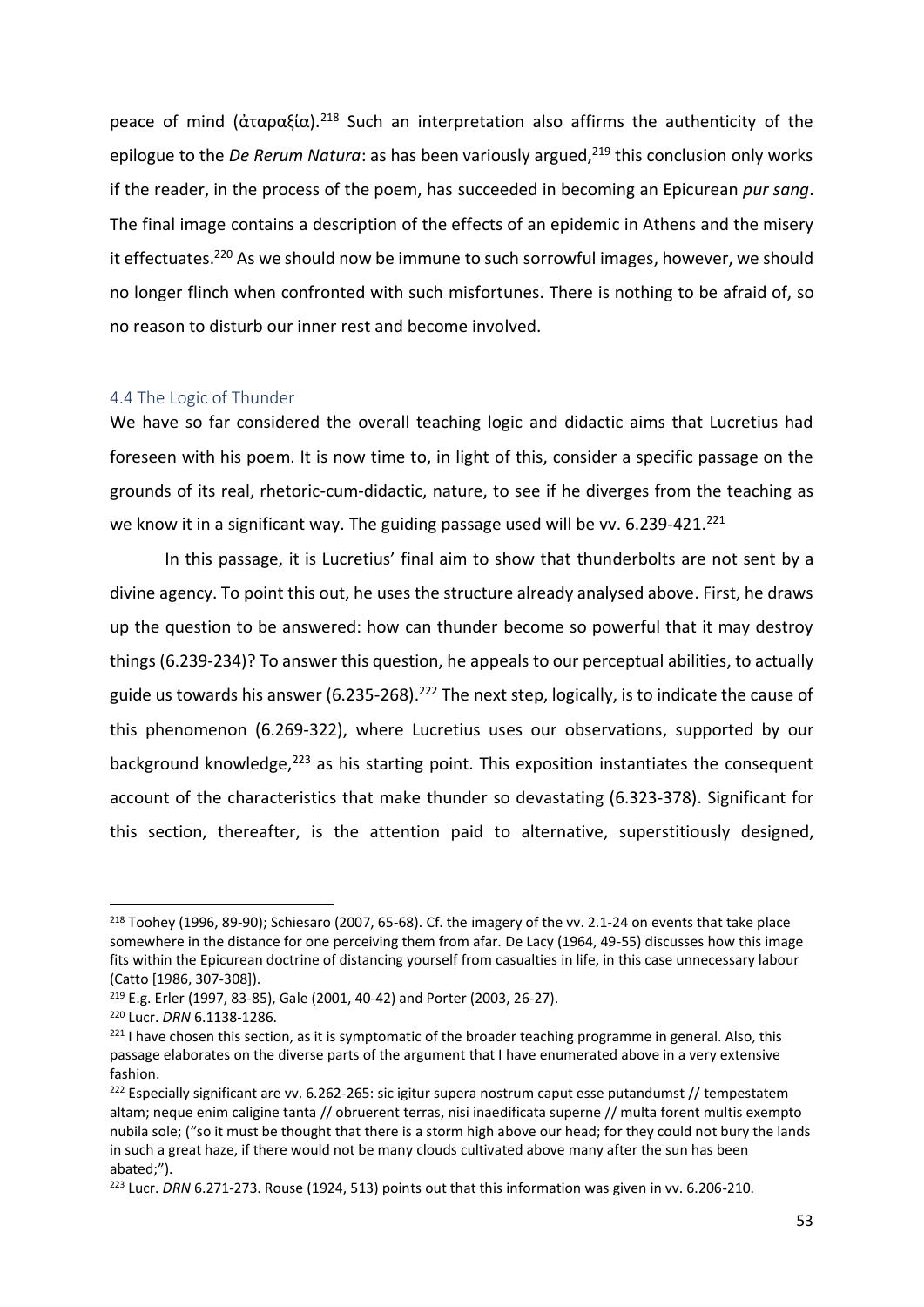explanations that he consequently refutes.<sup>224</sup> Lucretius smoothly introduces this refutation in his concluding remarks on the preceding (6.379-386). What follows are arguments in support of Lucretius' position (6.387-421).

It should be clear, then, that this particular section, in a very emphatic way, confirms the image sketched above; although the poem seems to be, and in fact frequently is, educational, its final goal is to persuade the reader for whom Epicurean doctrine is not yet accepted. The argumentative form also points to this same conclusion; even when Lucretius is framing his poetry as solely didactic, the manner of its exposition creates the feeling of an urge to persuade. Lucretius does not simply describe the *rerum natura* as a truth, but rather creates an image that maintains to be truthful, while in fact it is held up by allegorical and affective pictures.<sup>225</sup> So too, when Lucretius is not quite sure, his presentation of the argument makes him seem confident still: 226

"Denique quod longo venit impete, sumere debet mobilitatem etiam atque etiam, quae crescit eundo et validas auget viris et roborat ictum; Next, because it comes in a long rush, it is necessary that it takes on speed further and further, which makes it grow by proceeding and increases strong powers and empowers the impact;"

Here, attaching importance to a general observation, the length of the lightning bolt, Lucretius goes on to imply that the weight of the atoms (6.335) apparently premeditates the incredible speed of the atoms. No further argument is given, and the reader is expected to take the point in its present form at face-value.

Of course, not all points are constituted as such and the poem also exhibits arguments that are better amplified.<sup>227</sup> Yet, we should not forget that this poem is after all only

<sup>&</sup>lt;sup>224</sup> Other passages, namely, skip over such refutations and simply repeat the argument and advocate its truthfulness (e.g. Lucr. *DRN* 6.527-534).

<sup>&</sup>lt;sup>225</sup> For the allegorical imagery, e.g. 6.306-308, 6.314-316 and 6.329, for the affective imagery, 6.281-294, where a detailed description of the process of thundering eruption is given. Porter (2003, 14-20) points out that the choice of phenomena like thunder, and later volcanoes, earthquakes and other natural disasters, resembles the Longinian sublime, and I believe that this choice therefore also reflects the rhetorical use of strengthening images to emphasise one's point.

<sup>226</sup> Lucr. *DRN* 6.340-342.

<sup>227</sup> E.g. Lucr. *DRN* 269-270 and 6.357-363.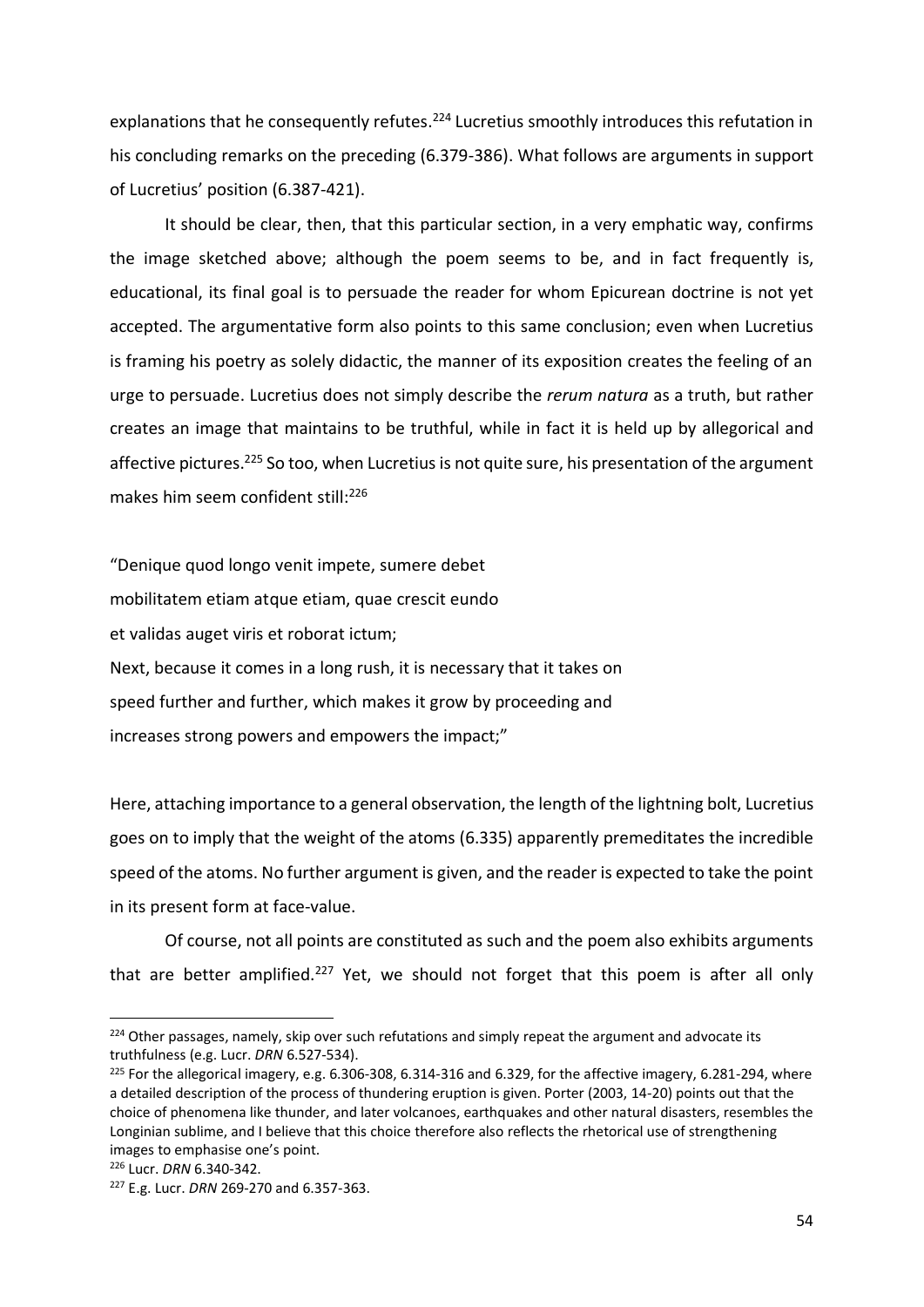presenting a theory and not an objective account, as was the case with the preceding poems. We should therefore not be surprised that the Lucretian presentation of didaxis is also different from what we found in the earlier poet-teachers. They did not have to deal with problems concerning the objectification of their subject matter to such a large degree and for that reason were not obliged to constitute their message in such an oblique fashion. Considered in this sense, it would not have been ill-suited to label the *De Rerum Natura*, in Effe's terminology, the 'transparente Typus'.<sup>228</sup> Nevertheless, it cannot be negated that the content and tone of the poem are indeed highly serious and that Lucretius had a clear aim with his composition: to convince the reader to live in the right manner. The only task put aside for the reader is to find out what this exactly meant.

<sup>&</sup>lt;sup>228</sup> That is, in direct contrast, or as a supplemental proposition, to the identification of the poem as 'sachbezogen' (Effe [1977, 60-79]).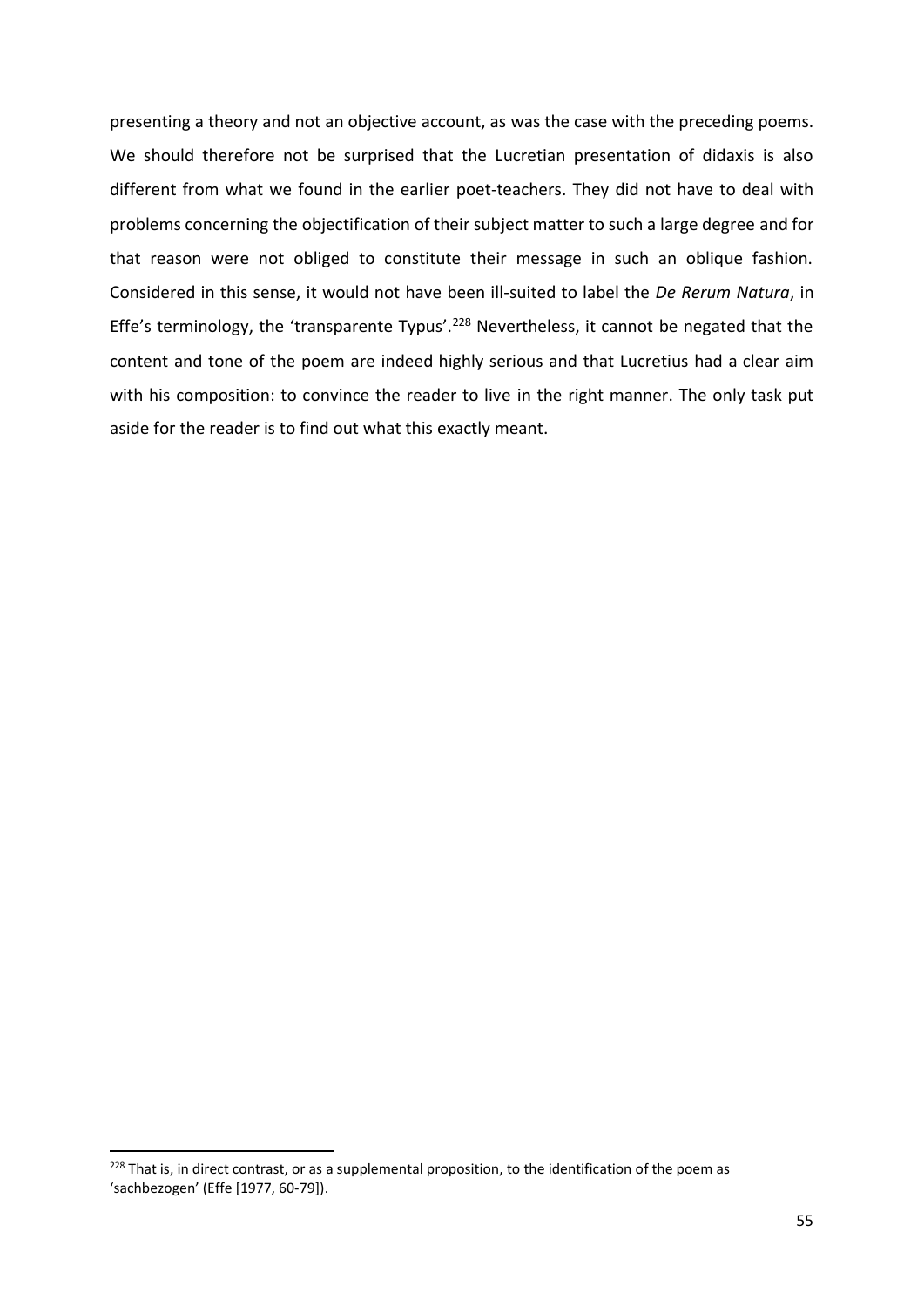## 5. Vergil: The *Georgics*<sup>229</sup>

 $\overline{a}$ 

The past chapters have all dealt primarily with the method, intention and actual message within the poems that were chosen as case studies. So far, they have shown a tendency to be serious in expounding their content, while the definite intention would still constitute some teaching that was in some sense alike to the base material portrayed. Furthermore, the utmost parts of these conclusions could be drawn from the internal evidence considered qua didaxis and internal and external teaching constellations. The frameworks chosen thus support us adequately in reframing the actual didaxis of didactic poetry in the cases up to now. Now is the time to consider if these measures still suffice in a case that has generally been otherwise labelled qua intention: Vergil's *Georgics*.

When we take the secondary literature to the *Georgics* as the advancing point in our investigation, there recurs one striking commonly accepted observation that immediately stands out: the *Georgics*, although it pertains to teach, is actually about something completely different than instructing about agricultural life.<sup>230</sup> Although modern scholarship has up to now not succeeded in formulating a *communis opinio* on the secreted message the poem is conveying, a few suggestions have been made, mostly concerning the political situation that was contemporarily coming into being, $231$  on the worldview that Vergil was advocating in succession of Lucretius.<sup>232</sup> In line with both these interpretations of the poem, it has also been taken as a possibility that the poem, through the veil of agronomics, aims rather to promote Augustan propaganda concerning the way of life to be taken up by the Roman citizens, a practical agenda on the basis of the Vergilian way of life.<sup>233</sup> Which of these interpretations is correct it is of course impossible to say, but it might pay off to consider if the internal didaxis of the poem may lead us to an answer.

<sup>229</sup> For the *Georgics*, I have chosen to make use of the critical edition as it is proposed by Thomas (1988a&b). <sup>230</sup> Thomas (1987, 243); Volk (2002, 120); Holzberg (2006, 92); Thibodeau (2011, 39-41); Cowan (2018, 274). Contra Spurr (1986, 175-180).

 $231$  Wiik (2002, 124-125); Weeda (2015, 88-102). Cf. Buchheit (1972, 19-29), where the situation is depicted thus that Vergil would have perceived himself as a priest praying for the welfare of the emperor, who resettles Roman society in a beneficial way.

<sup>&</sup>lt;sup>232</sup> Klepl (1967, 6-7): "Es ist die Naturanschauung, die sich unwillkührlich in die Lehrdarstellungen mischt und sich reiner als dort in den freigestalteten 'dichterischen' Abschnitten ausprägt." Spurr (1986, 164) discusses various previously given interpretations searching in the *Georgics* for symbolic value concerning life. Cf. Stehle (1974, 358-361); Schechter (1975, 357); Thomas (1987, 256-260).

<sup>&</sup>lt;sup>233</sup> E.g. Bradley (1969, 348-353) and Holzberg (2006, 93-109), who see in the poem as the main theme the ongoing fight with nature and disorder to be overcome by the farmer as well as the emperor to bring order.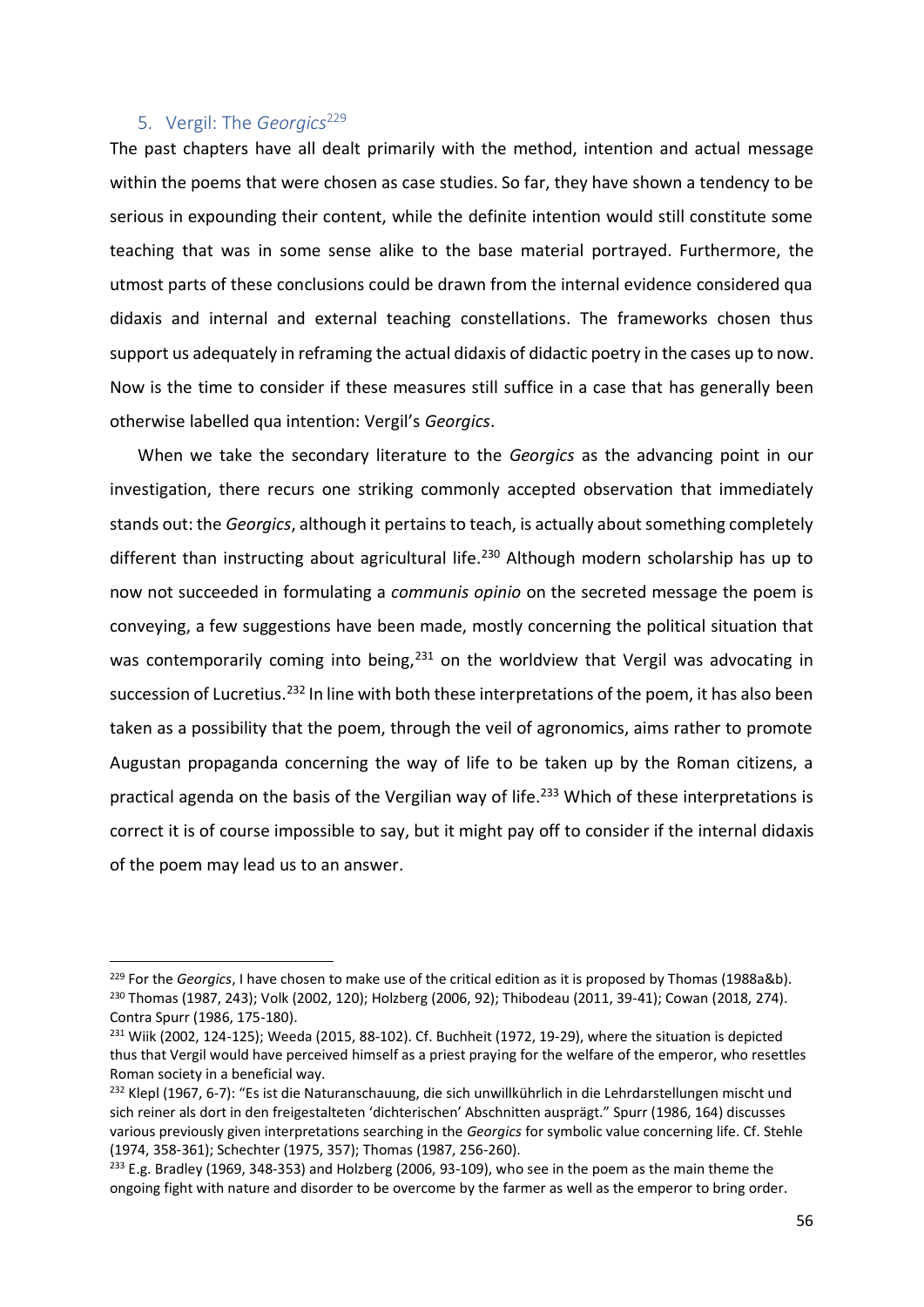For this reason, this chapter will take the Vergilian didaxis as its starting point, to proceed from here to a verification or rejection of the more internal 'vector of intention'.<sup>234</sup> The didaxis will be investigated, logically, along the same lines as in the above case studies, but in this chapter we will look more closely specifically at the implied and the actual aim within the poem that the teaching faculties are leading us to. After these matters have been decided on, the subsequent section will indicate the general direction of authorial intention that the standpoint of didaxis presupposes. In this way, I hope to propound a theory of intention that most strictly conforms to the implied and actual reading of the poem as a whole. My reading will, contrary to many earlier readings, not be built up around the concluding story of the *Georgics*, concerning Aristaeus and Orpheus (4.313-558), that has in many readings been found to be unproportionally relevant in comparison to the rest of the poem.<sup>235</sup> I believe that this story has too often erringly attained central stage in recent interpretations, but it would in my opinion be more fitting to see it as another evenly essential part of the Vergilian programme at large, that furthermore possesses a deflected aim too, namely performing as the preamble to the heroic epic following the *Georgics*. 236

#### 5.1 All About Teaching?

 $\overline{a}$ 

Although it is generally taken that the *Georgics* is in its versification of the base material quite accurate, $237$  scholarship has in general not allowed for the option that this might signify a serious internal concern for agricultural practice. Rather, scholars tend to focus on the serious lacks exposed in Vergil's teachings,<sup>238</sup> that since Seneca have been considered final proof of Vergil's inability to discuss agriculture.<sup>239</sup> This position has been rejected now, but still little

 $234$  The term is coined in Thibodeau (2011, 175-178), in his usage referring specifically to the emotional or alleged intention of Vergilian sections, but it is equally apt for the more general usage I am opting for here. <sup>235</sup> As e.g. is the case with Bradley (1969, 353-358), Stehle (1974, 364-369). Conte (1986, 130-132) concisely discusses the diverse treatments given to the epyllion as an inherent part of the Vergilian programme. <sup>236</sup> Harrison (2007, 160-167), although he is in my opinion a little too rash in claiming that Aristaeus, in *G*. 4.326- 332, is definitely abandoning his old georgic life. As the conclusion of the epyllion displays sufficiently, this is not the case as Aristaeus simply picks up his life with a swarm of bees again after his adventure (*G*. 4.554-558).  $237$  As Spurr (1986, 181-182) and Thibodeau (2011, 144-149) note, Vergil's use of his material is in accord with what we know of agronomic science, as it is for instance rendered in Varro's *De Re Rustica*, one of Vergil's main sources. On the informational sources used by Vergil, one can consult Farrell (1929, 42), Thomas (1987, 230) and Horsfall (1995, 77), the latter of whom gives a brief account of what scholarship has discovered. <sup>238</sup> Normally, students address this shortcoming in treating certain aspects of agriculture as a choice of selectivity by the poet, leaving him useless as a didactic poet. E.g. Thomas (1987, 239) on Vergil's instructions on building a threshing floor: "Now both Cato and Varro had described the preparation of the threshing floor, and a glance at their versions shows just how inferior Virgil's precepts are from any instructional point of view." <sup>239</sup> Sen. *Ep*. 86.15; cf. Spurr (1986, 164-165).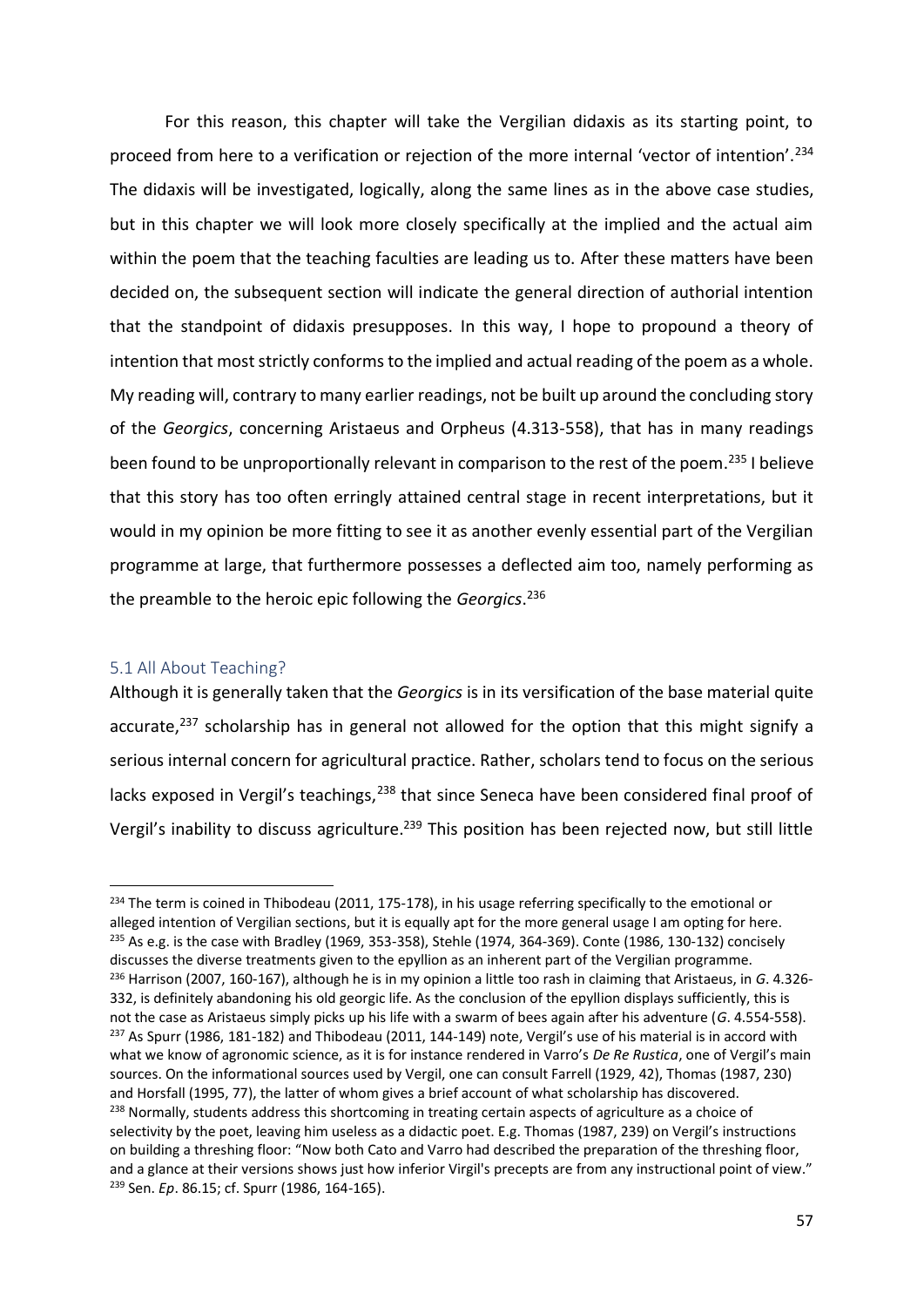attention is paid to the internal exposition of serious instruction, so this will naturally form the starting point of this investigation.

When the actual reader embarks on his reading of the *Georgics*, it takes him quite a while to discover in which role he is cast when actualising the song. Although in the second verse there already occurs a vocative, Maecenas, his role does not conform itself to the role commonly found in didactic poetry, that of instructed student. More fittingly, Vergil designates this patron as an inspirator for the proceeding of his work, as his later explicit occurrences specify.<sup>240</sup> This is not the role manifested in the introduction to the work, however:<sup>241</sup>

Quid faciat laetas segetes, quo sidere terram vertere, Maecenas, […] hinc canere incipiam. "What makes the crops glad, with which star to turn the earth, Maecenas, […] from here I will begin to prophesy."

What Maecenas' occurrence here indicates is a concise summary of the following work at large, but nothing more. Strikingly, the inspirational foundation is also redirected to the juxtaposed figures, the gods concerned with agriculture and especially the emperor, Octavian.<sup>242</sup> What Maecenas' presence signifies, then, remains to be considered.

After the invocation prayer, we are finally addressed for the first time  $(1.64).^{243}$  From this moment onwards, there needs to be little guessing about the actual internal addressee of the *Georgics*, as the rest of the poem's main diegesis is marked by agronomic instruction to

 $\overline{a}$ 

<sup>240</sup> Verg. *G.* 2.41; 3.41; 4.2. Cf. Volk (2002, 130-131). It is noteworthy that Maecenas assumes this divine role of inspirator, which was formerly put aside for the Muses, who play no role for the composition of the *Georgics* (Buchheit [1972, 27-29] and Rutherford [2008, 87]).

<sup>241</sup> Verg. *G*. 1.1-2; 5.

<sup>242</sup> Verg. *G*. 1.5-42. Wiik (2011, 197-200) explains how a phenomenon he names the 'poetic I' creates the illusion that this invocation not only holds panegyric power but also more essentially programmatic power. <sup>243</sup> I would argue here that this position should be denied to the previous imperative, 'nonne vides' (*G*. 1.56), as this one is, I believe, intentionally left ambiguous in the context as an instruction equally attachable to Maecenas as to the actual student. As was already shown by Beutler (1940, 413), this imperative introduces a sense of magnitude for the things described that does not limit itself to farming but involves the products the world at large offers us (Verg. *G*. 1.56-59). There is also a clear link with the Lucretian method of presenting the world in such verbs that mark perception (cf. Horsfall [1995, 71]).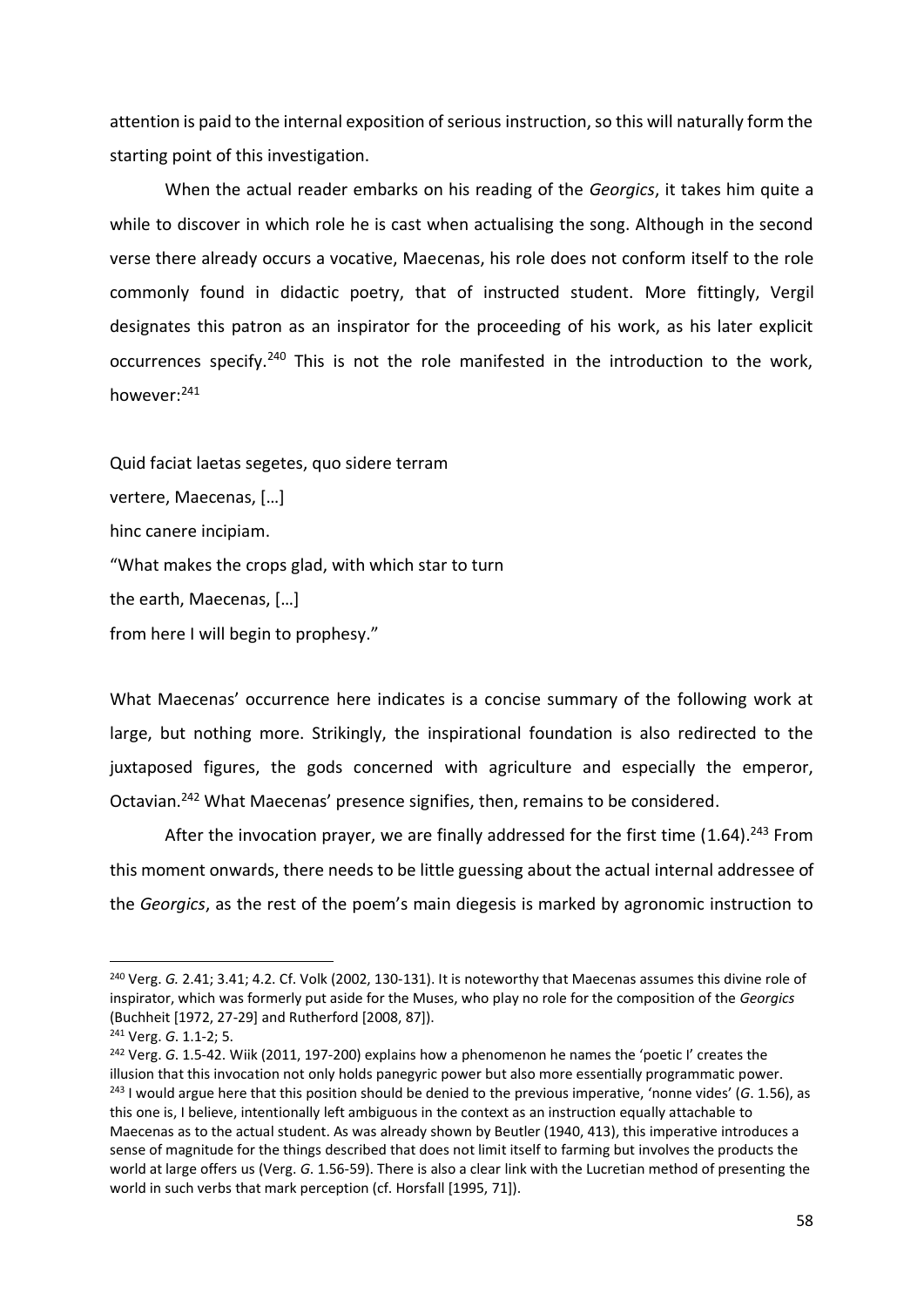the real implied addressee, the 'agricolae' (1.101). As Thibodeau has convincingly argued, this naming is broad enough to involve both the autarkic peasant and the rich estate-holder and Vergil also regularly switches between them indiscriminately.<sup>244</sup> The instructions to their advantage make it clear that Vergil was upholding a didactic situation of instruction, as for instance 1.176-177 manifest:

Possum multa tibi veterum praecepta referre, ni refugis tenuisque piget cognoscere curas. "I can report to you many precepts of old, if you do not take shelter and are not ashamed to learn of tender cares."

Throughout the poem, this didactic posture is kept up and the teacher gives direct instructions, but also more theoretical explanations underlying agricultural practice.<sup>245</sup> Yet, what the reason for these instructions is, never becomes clear. In the other cases investigated so far, we have perceived a tendency to actively involve the reader in a fictional background story to establish a *raison d'être* for the poem. This forms a stark contrast to the *Georgics*, where the actual student qua farmer is addressed only thrice,<sup>246</sup> and with no more significance than to motivate them to participate simultaneously. In fact, the only reason for the composition of didactic instructions to be found in the poem is 3.41-42:

Interea Dryadum silvas saltusque sequamur

intactos, tua, Maecenas, haud mollia iussa.

"Let us meanwhile follow the woods of the Dryads and the untouched glades, your difficult commands, Maecenas."

Hence, no specified backstory precedes and supports the didactic narration, except Maecenas' command.<sup>247</sup> Also, the constitution of the instructions themselves is in no way motivated, and

<sup>244</sup> Thibodeau (2011, 35-37).

<sup>&</sup>lt;sup>245</sup> E.g. 2.9-34 and 2.47-60 on the different ways of the sprouting of plants provoke the instructions that follow on the way of planting them the farmer should apply (2.61-83).

<sup>246</sup> Verg. *G*, 1.101; 2.36; 3.288. Cf. Thomas (1988a, 83). There occur also more general vocatives, e.g. 1.210, 'viri'.

<sup>&</sup>lt;sup>247</sup> But cf. Verg. *G*. 2.173-178, where Vergil states that he writes in praise of the earth that bore great Romans.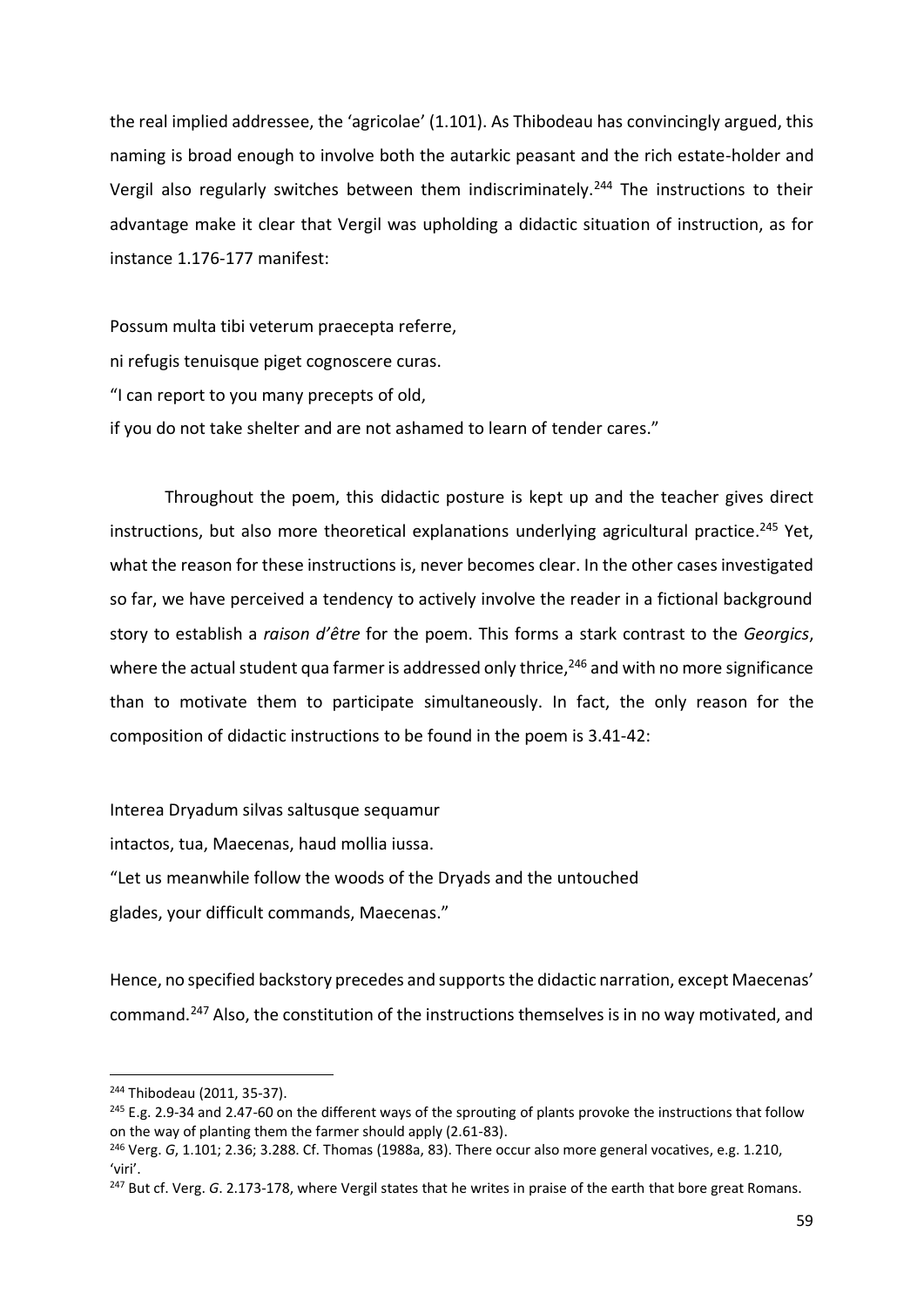Vergil creates the feeling that the structure is only stimulated by the author's temper, that drives the teacher to treat certain themes more abundantly while omitting other themes.<sup>248</sup> On the explicit scale, therefore, of the implied reader, there seems to be no basis for instruction, and also the high percentage of digressions suggests that teaching was not his ultimate goal. 249

Thus, whereas we were formerly used to perceive a complete didactic scene created within the poem, where there was attention for the progress of the implied student to guide the actual student, the *Georgics* leaves no clue for the reader to follow the thread of didaxis except in the most superficial ways, when he tells us what topic he is about to bring on stage.<sup>250</sup> No further relevance is given to this story, that consequently lacks an intratextual *raison d'être*. We have seen in the earlier cases that this internal orderly exposition of didaxis was the quintessential method of creating and motivating the actual teaching for the external audience. If the above observations are correct, this dichotomy is undermined within the *Georgics*, and it would be logical to assume that Vergil did indeed not so much care for the actual teaching of a subject. What his eventual aim was, then, will be considered now.

#### 5.2 Teaching What is Really Important

It is my opinion, in line with most modern scholarship on the matter, that Vergil intended his poem to signify something else than the explicit teaching would suggest.<sup>251</sup> Although I can see the logic of the point put forward that Vergil was attempting to incite the students to learn more at their own behest,<sup>252</sup> this does not suffice as undeniable proof that the *Georgics* solely attempted agronomic instruction.<sup>253</sup> Vergil was indeed fairly factual, but his instructions function more like wrappings; but for what message?

<sup>248</sup> E.g. Verg. *G*. 3.284-286 and 4.116-124.

<sup>249</sup> Horsfall (1995, 75-76) points out that digressions comprise around 30% of the whole *Georgics*, which is a significantly high percentage. Although he does make the remark that this percentage stems from a very totalitarian reading of the poem where everything that does not directly add to the main narrative is considered digressive, it would still be a strikingly high percentage if we were to be less strict, as all books essentially end with an extended digressive narrative.

<sup>250</sup> E.g. Verg. *G*. 2.2-3; 177-178; 226.

<sup>251</sup> Cf. p. 56, n. 230.

<sup>252</sup> Thibodeau (2011, 123-127).

<sup>&</sup>lt;sup>253</sup> In the same way does the argument that Vergil was later considered a serious agronomical source not rule out the standpoint preferred here (Doody [2007, 180-181]): it must have been expected of the poet to frame his poetics as truthful if he were to be taken seriously as a didactic poet, even when he was actually addressing another implicit subject.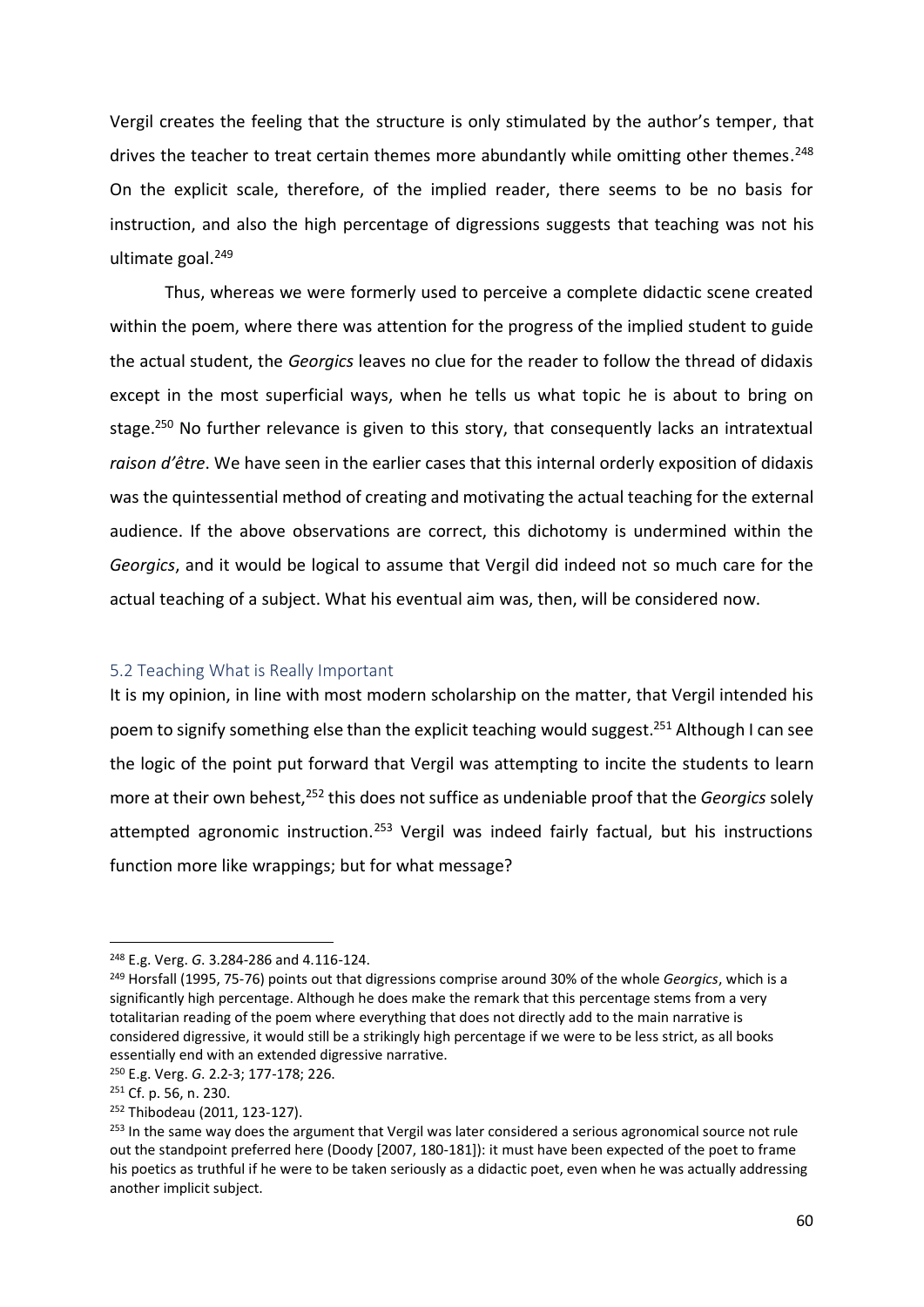When we consider the overall organisation of the instructions within the *Georgics*, there are some recurring facets of the poem that should be accounted for when searching for the overall message of the *Georgics*. First of all, the standard opening scene for all books concerns a general introduction of the subject setting forth the elements to be treated.<sup>254</sup> Around this programmatic statement, some loosely attached points may occur by way of a digression,<sup>255</sup> after which Vergil embarks on his theme. The instructions put forward here comprise the utmost part of the poem in all books, and from this point the digressions also appertain to the theme discussed.<sup>256</sup> As a finale, Vergil always discusses something not directly relevant to the precedingly taught subject, but more concerned with a broader subject, adjacent to the subject at hand in the book.<sup>257</sup>

It is now time to consider how the real instructions are put forward, and it would be most useful to do so keeping only one book in mind. For this reason, this paragraph will deal mostly with book 2, to be able to find some specified outcomes. In this book, Vergil concerns himself with the care to be taken for growing trees. Firstly, Vergil describes the basic principles and the kinds of trees available (2.9-60), whereby he emphasises the distinction between trees that arise of their own accord ('sponte sua', 2.11, 47) and trees that man cultivates(2.22). This distinction, applied already at the start of the poem, will recur at various point in his discussion.<sup>258</sup> This theory that was just exhibited is followed next by the more practical side, where Vergil explains how a farmer must actively attempt to gain control of the trees ('multa mercede domandae', "must be tamed with much trouble", 2.62), and how various

<sup>254</sup> Verg. *G*. 1.50-53; 2.1-9; 3.42-45; 4.1-7.

<sup>255</sup> Verg. *G*. 1.54-63; 3.1-42; 3.46-48. Thomas (1988b, 146) schematises the opening scenes as such too, pointing out that books 2 and 4 are differentiated by their much shorter introduction, that furthermore show resemblance to one another.

<sup>256</sup> The instructions take up the space between Verg. *G*. 1.63-464; 2.9-457; 3.49-530; 4.8-314. There are various digressions inserted here, and these will be treated in the following parts of this project. <sup>257</sup> Verg. *G*. 1.465-514; 2,458-542; 3.531-566; 4.315-558.

 $258$  Esp. the oxymoric juxtaposition of the vine, that needs heavy caring, and the olive, that needs nearly no help in growing, attests to this fact (2.397-425). This point is particularly well emphasised by the poet when he opens his demonstration of the nature of the olive's growth and states contra, 'non ulla est oleis cultura' ("contrarily, there is no nursing in the olives", 2.420), after which he enumerates the tasks that are spared for the olive-tender in opposition to the vine-tender just discussed (2.420-422). In a similar way, the opening of the treatise on the care for animals may be explicated (3.49-94), where Vergil explains how cows and horses may be bred in the most advantageous way. The role put aside for the shepherd appointed to this task is described as a very preliminary one (cf. esp. 3.70-71):

semper enim refice ac, ne post amissa requiras,

anteveni et subolem armento sortire quotannis.

<sup>&</sup>quot;for always recruit [new ones] and, lest later you find them lost,

be first also to gain new stock from the cattle on a yearly basis."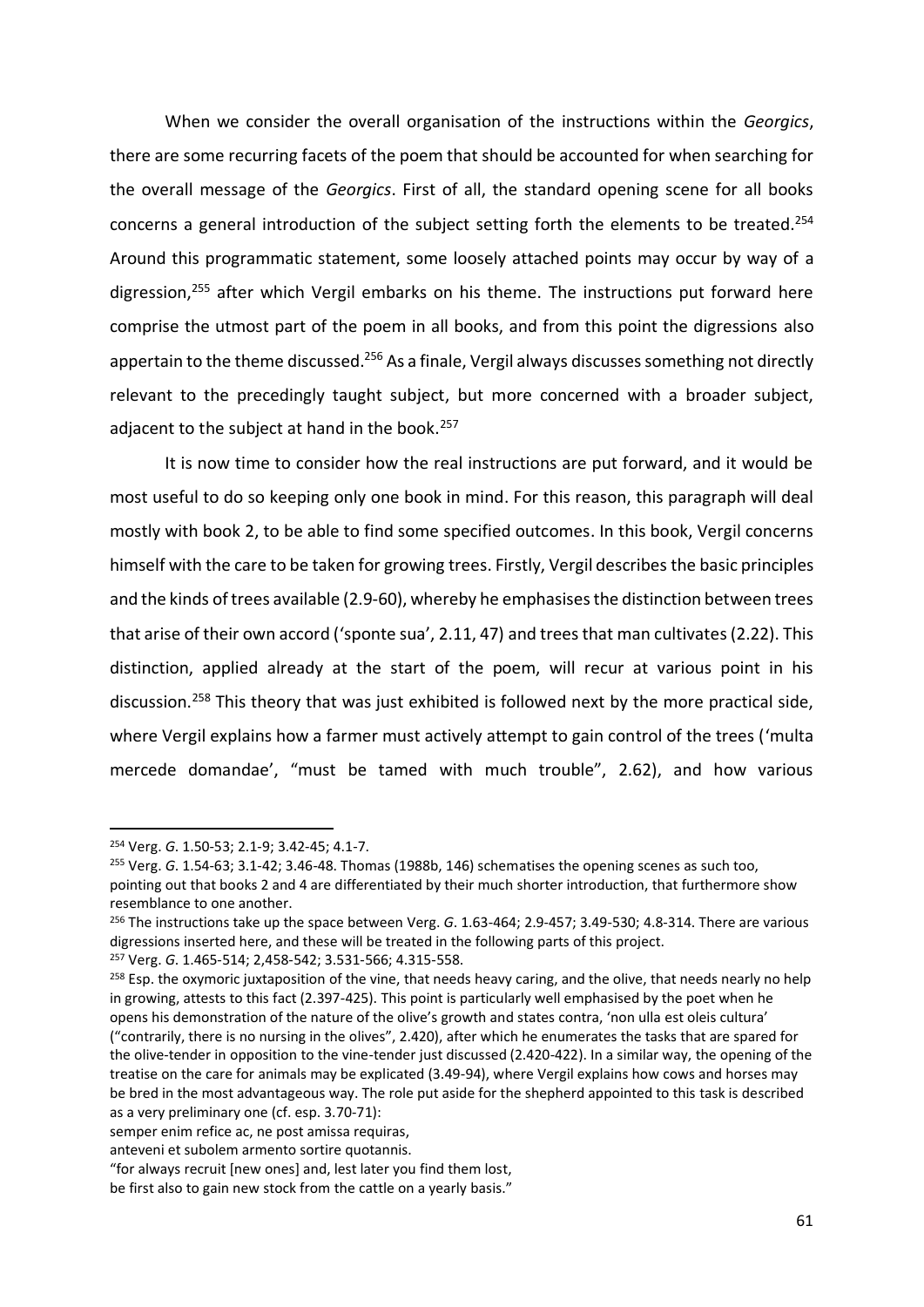combinations of trees could be "grafted" and "budded" ('inserere […] oculos imponere', 2.73).<sup>259</sup> After this, a lengthy passage is filled with a catalogue (2.83-135) and a subsequent digression praising Rome (2.136-176). Some preliminary remarks (2.177-258), furthermore, finally lay the basis for the actual instructions, divided into various sections concerning the care to be taken, beginning with precautionary remarks concerning the planting (2.259-294), after which we make a great lapse in time (2.294-297) and suddenly discuss the way to keep the trees strong (2.298-419). The final part, in stark contrast, mentions the olive and the fruit trees, that require far less tending (2.420-542).

When we consider these observations, the most significant phenomenon to be remarked is the nearly complete absence of descriptions of such tasks as the watering and, most importantly, the actual planting of the trees! The closest thing to such a specific remark form vv. 2.76-80, that discuss the strange combining of diversified plants. Contrarily, extensive attention is paid to keeping the plant fit within all possible scenarios.

These observations, that I believe apply to the other books too, create the picture that, in farming at least, all circumstances must be direly accounted for if one wants to establish the best situation thinkable. Through the near-complete omission of directives concerned with the most straightforward, yet essential, parts of farming, Vergil puts emphasis on this point, probably deliberately. The overall focus of the poem at large, therefore, would be the element of care ('cura' is the appropriate term employed in the *Georgics*), <sup>260</sup> as is also supposed by other scholars in the field.<sup>261</sup> This term, namely, covers the content of what we have just described as the preliminary activity that the farmer for one must exercise. Moreover, other features of the poem too show the focus laid on this element, as we will now observe.

For instance, when Vergil describes the garden of an elderly self-provisioning man in a digression (4.125-146), he creates the picture that this man is with all efforts the first ('primus',

<sup>259</sup> Verg. *G*. 2.61-82. For convenience's sake, I have adopted here the translation by Goold (1916, 141), which in my opinion best translates these sections and terms.

<sup>260</sup> For the use of the term 'cura' in the sense propagated here, e.g. Verg. *G*. 1.3, 1.17, 2.405, 3.124, as opposed to the 'curas' in 4.531, that signifies a concept that comes closer to what we would call 'mental distress'. Nelis (2016, 47-48) points out that this concept constitutes one of the key words within the poem, although he fails to note the overall significance of this term in the *Georgics* as a whole, when he places it in the context of the first book with only limited application to the rest of the books. The same counts for Thomas (1988a, 69), who approaches it as a term only appropriate to the care taken of animals, which I hope to have shown is incomplete (cf. Henderson [2001, 15]).

<sup>261</sup> Schiesaro (1993, 141-142); Thibodeau (2011, 35-41).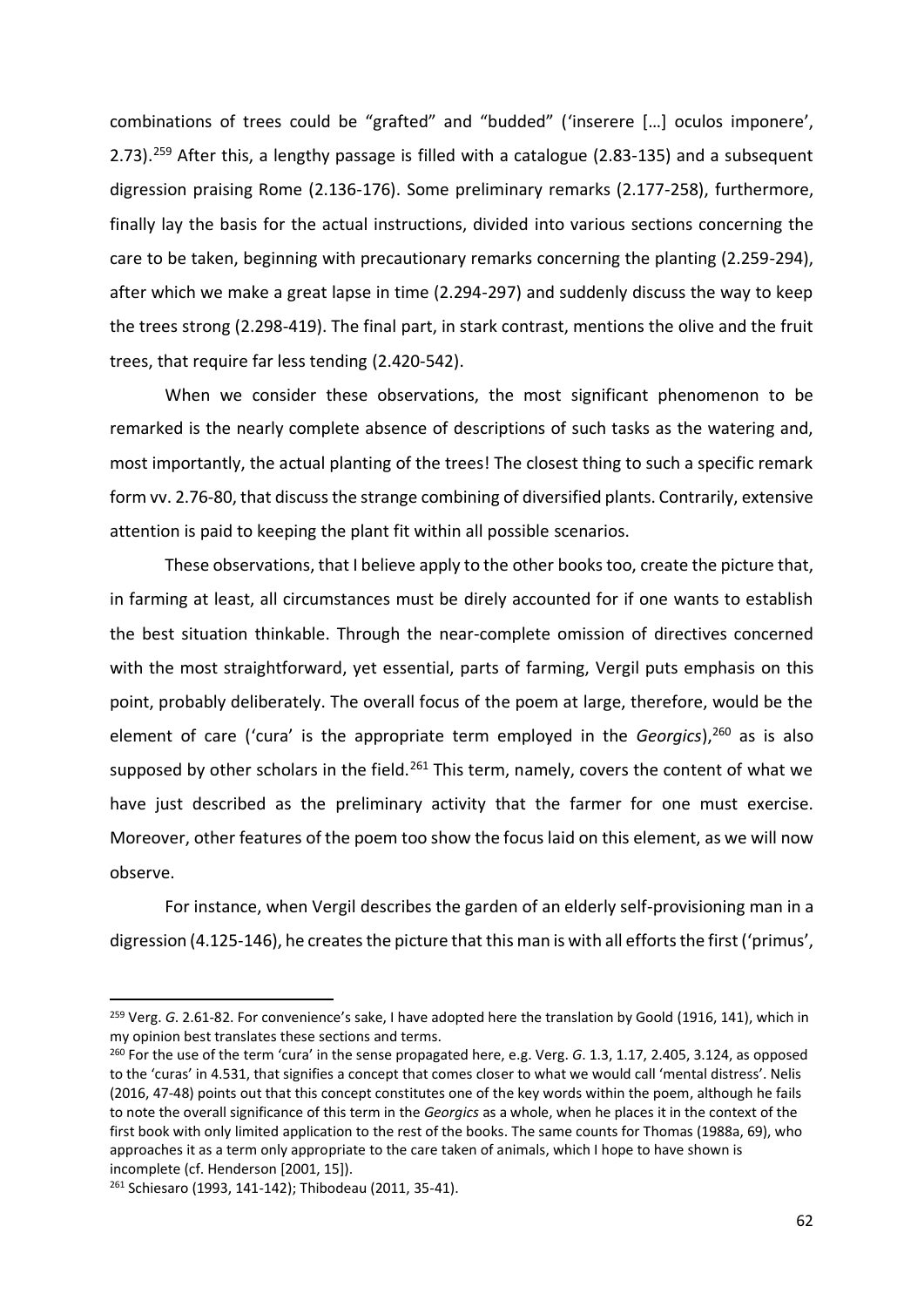4.134; 140, also 'novo', 4.142) and as such achieves the greatest welfare  $(4.130-133).^{262}$  Of course, Thibodeau is right in claiming that this man's labour gains him his welfare, <sup>263</sup> but the explicit stress which underlines the timeliness of this man's undertakings evidently casts a shadow over the element of labour, that plays second fiddle in the overall composition. In the same way, the introduction to the *aition* explaining why humanity is in the poet's present obliged to work concisely stresses the circumstances that may ruin an agricultural enterprise (1.118-121). The underlying message, therewith, is of course that the student must learn to deal with these phenomena and must be able to prevent them from ruining his provisions. This leads us to the final part of the hidden message put forward by Vergil.

### 5.3 Establishing a Vergilian World-order

l

Another aspect that scholars have frequently noted is the regular play with themes found in Vergil's direct source of influence within the didactic genre, Lucretius. Both, for instance, apply the theme of the creation of the present constellation as a consequence of past actions, but the foreseen results will be seen to differ. Obviously, the explicit theme of the *Georgics*, farming, is in no way consistent with the worldview portrayed in the *De Rerum Natura* as a theme. Nevertheless, on the more internal level scholarship has often found links in the way both poets consider the world around them.<sup>264</sup> This is not solely on the intertextual level, but also comprises the elaborate reworking of themes, as we will discuss in this section. We will now discern the role this plays in connection to the overall message propounded in the previous paragraph.

As I have argued above, the theme that Vergil chose to pursue as his guiding principle, 'cura', is repeatedly addressed through direct mention of the term or its equivalents, or in a more oblique fashion, by stressing for instance the importance of measures that should be premeditated when producing. However, we have up to now not considered the concrete reason why this element is positioned so pre-eminently within the poem, although there are clearly arguments for this central position given in the poem.

<sup>&</sup>lt;sup>262</sup> Cf. Verg. *G*. 2.405-409, that parallels this passage through its focus on the primacy of the farmers' enterprise.

<sup>&</sup>lt;sup>263</sup> Thibodeau (2001, 176). Cf. Perkell (1981, 167-168), who discusses some other interpretations of the theme. <sup>264</sup> Freudenburg (1987, 159): "Both works [scil. the *De Rerum Natura* and the *Georgics*] entertain an approach to nature that is an approach to life itself. They ask the deepest questions of mankind." In n. 2 he sums up scholarly work that has been done on the interrelations between the two works in this sense.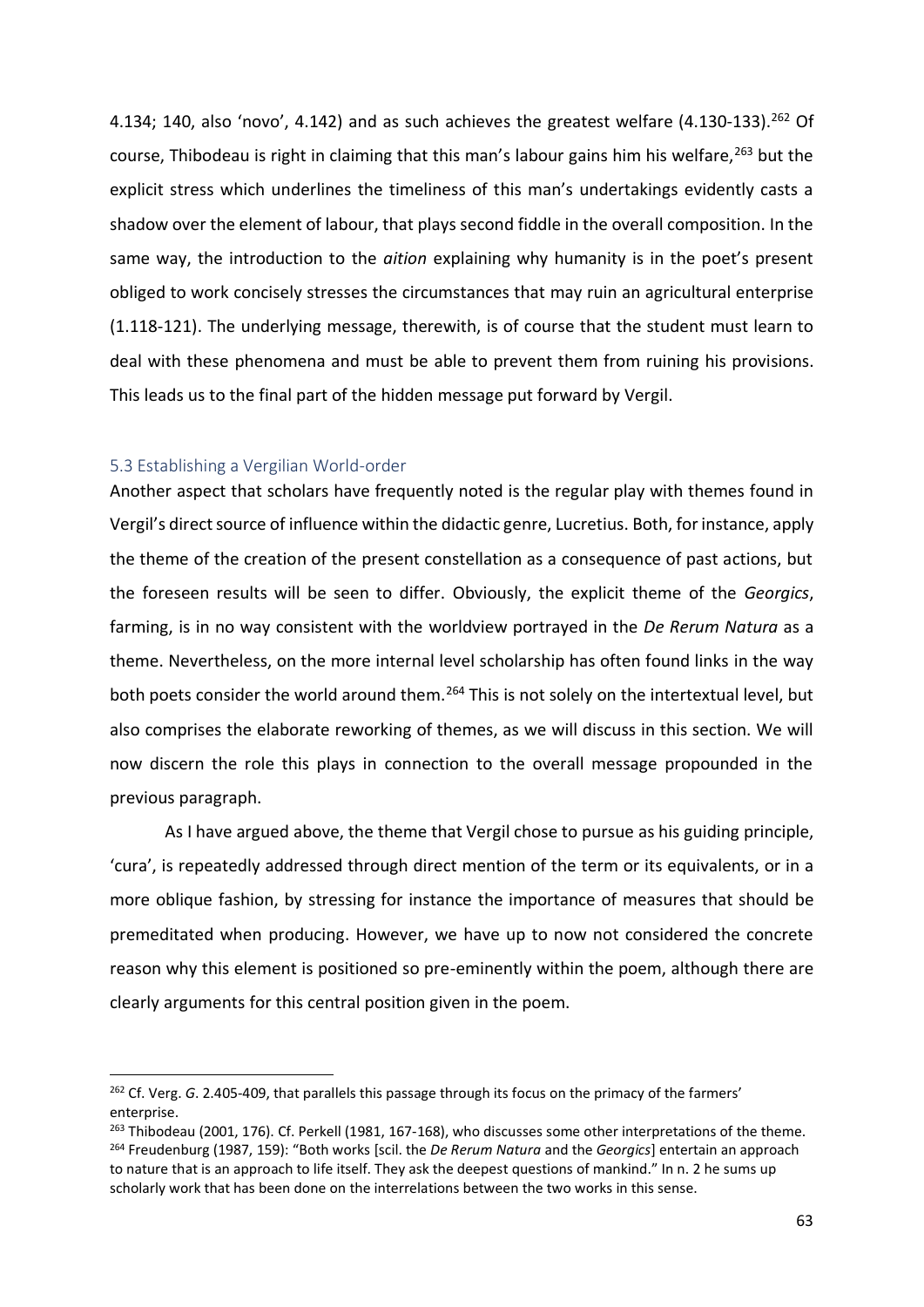Especially elucidating in this respect is the digression at vv. 1.129-158, where Vergil, in a highly marked passage – at the start of the poem – sets forth the origin of the present status quo. In a clear re-elaboration of the Hesiodic Myth of Ages,<sup>265</sup> Vergil defends his theme through the use of an historically meant digression that explains the present situation. More importantly, however, and in line with the didactic tradition in general,  $266$  this story supports, and lends importance to, the actual didaxis put forward in the poem. Whereas in the *Works and Days* this actually applied to the themes of working and justice, the *Georgics* emphasises its hidden theme 'cura', which is programmatically brought to the front.

It is interesting to note how Vergil establishes this worldview. As is commonly noted, a golden past is established where humanity did not have to act to keep a living,  $267$  a situation that the supreme god Jupiter was not content with. For that reason, by his agency a complex earthly system was instantiated to urge man to work (129-132):

ille malum virus serpentibus addidit atris,

praedarique lupos iussit pontumque moveri,

mellaque decussit foliis, ignemque removit,

et passim rivis currentia vina repressit,

 $\overline{a}$ 

"He [scil. Jupiter] added to the black snakes the evil of venom,

and ordered the wolfs plunder and the sea to move itself,

and threw honey of the leaves, and removed fire,

and everywhere repelled the flowing wines from the currents,"

By taking away all ease, Jupiter has obliged man to become self-provisioning, which turns out to be his goal:<sup>268</sup>

<sup>266</sup> As Gale (2004, 61-67) points out, an underlying historico-mythical story also at the very least lays the foundation for the broader exposition championed in the didactic poems of Hesiod and Lucretius. <sup>267</sup> This combination of golden past and lives of ease was already established in the *Works and Days*. Although this era is not so explicitly named in the *Georgics*, this combination manifests the fact that this is so (cf. Goold [1916, 107]). Nelis (2004, 4-5) points out that there are also clear intertextual links between the rendering of the races in the *Georgics* and the *Phaenomena* by Aratus, where they also appear.

<sup>265</sup> Hes. *Op*. 106-201; cf. Aratus, *Phaen*. 100-136; Lucr. *DRN*. 5.925-1457, which passage Beye (1963, 160) also notes to belong to this category.

<sup>268</sup> Verg. *G*. 1.133-135. Contra Schechter (1975, 355-356), who believes that these lines signify a growing deterioration of human life, and therefore probably takes 'ut' (1.133; 135) to convey consecutive value here. In the context, however, its usage is more logically final, as it was Jupiter's aim to make man find new ways of surviving, and we are essentially reading this passage from his perspective.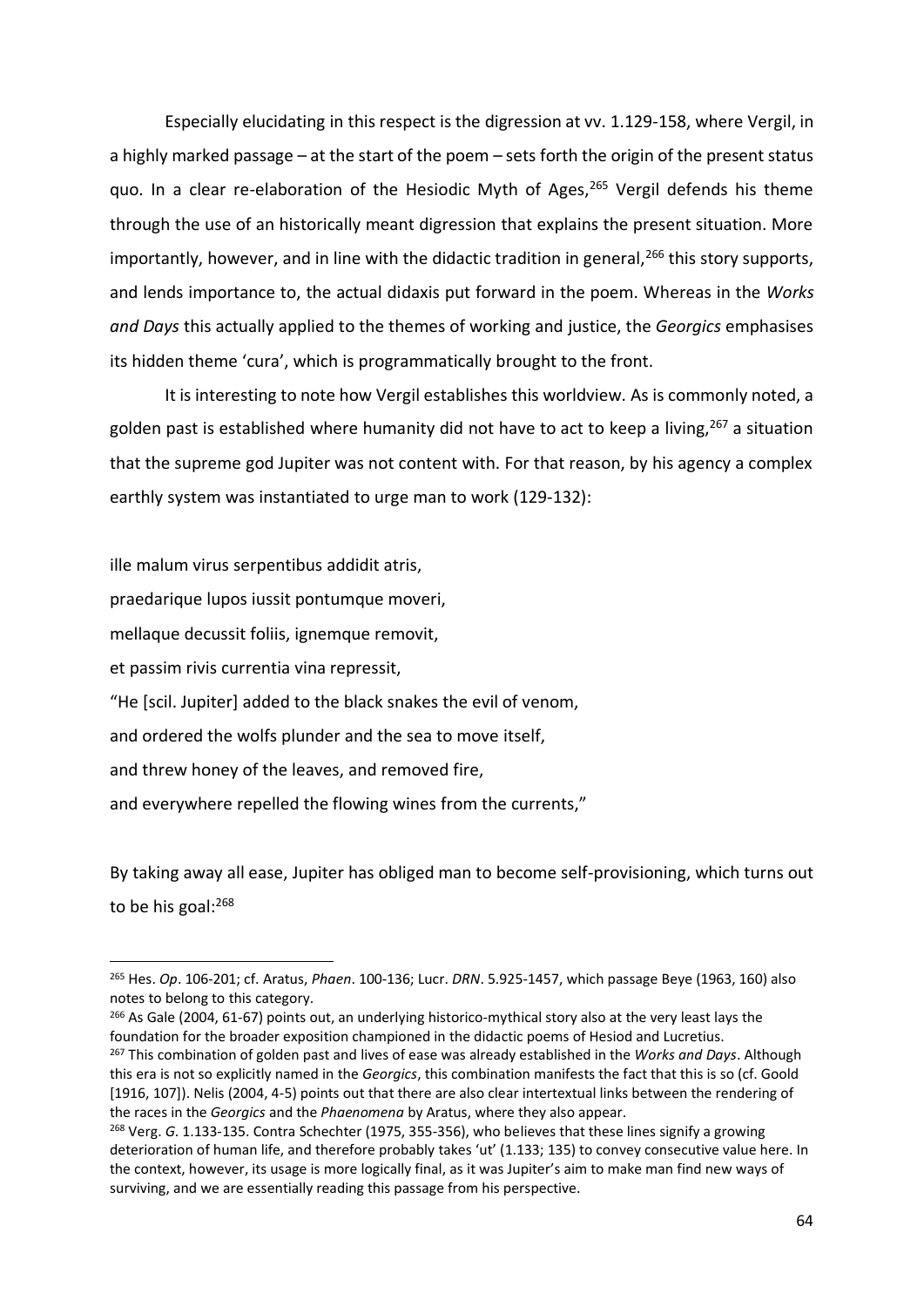ut varias usus meditando extunderet artes paulatim, et sulcis frumenti quaereret herbam, ut silicis venis abstrusum excuderet ignem. "so that habit laboured on various arts through cogitation steadily, and sought accretion of grain in ploughing, so that it forged the hidden fire from the veins of granite."

The teacher subsequently enumerates various instruments that have been constructed by man to be able to obtain their means of living (1.136-146). Only after this common principle has been conveyed, Vergil proceeds to adapt this situation to agriculture in a so-called *Prôtos Heuretès* passage, mentioning Ceres as the origin of human productivity (1.147-149).<sup>269</sup>

Considered in this way, it becomes clear that Vergil presupposed a divine constellation that developed living as it is now. This situation is furthermore affirmed by a following passage of instruction, where Vergil, again following a didactic predecessor – Aratus – sets forth an exposition of practical instructions focusing on the time of working. Although the link to the Aratean *Phaenomena* is not unknown,<sup>270</sup> scholarship seems to me to have been blindfolded to the consequences the insertion of this passage presupposes. As we saw in the constitution of the *Phaenomena*, <sup>271</sup> Aratus makes Zeus, his supreme deity, a benevolent god who helps mankind through the disposition of signs as guides, and Vergil seems to me to be keen to reassert this behaviour. It becomes especially clear when the teacher reaches festive days (1.268-272):

quippe etiam festis quaedam exercere diebus fas et iura sinunt: rivos deducere nulla religio vetuit, segeti praetendere saepem,

<sup>269</sup> Other examples of the *prôtos heuretès* theme may be found for instance in Aratus, *Phaen*. 373-375, Opp. *Hal*. 3.28, and Ps.-Opp. 2.5-30. Bartley (2003, 178-180) discusses some other significant examples of this and argues that this became a trait only in the later examples of the genre. This argument might be a bit enforced considering the passage in the *Phaenomena*, but it is certainly true that we perceive examples of the theme mostly in later instances of didactic poetry.

<sup>&</sup>lt;sup>270</sup> The link between both passages has been duly noted by Jermyn (1951, 49-59), although he did not go as far as to make the inferences made here.

<sup>271</sup> Esp. Aratus, *Phaen*. 5-14.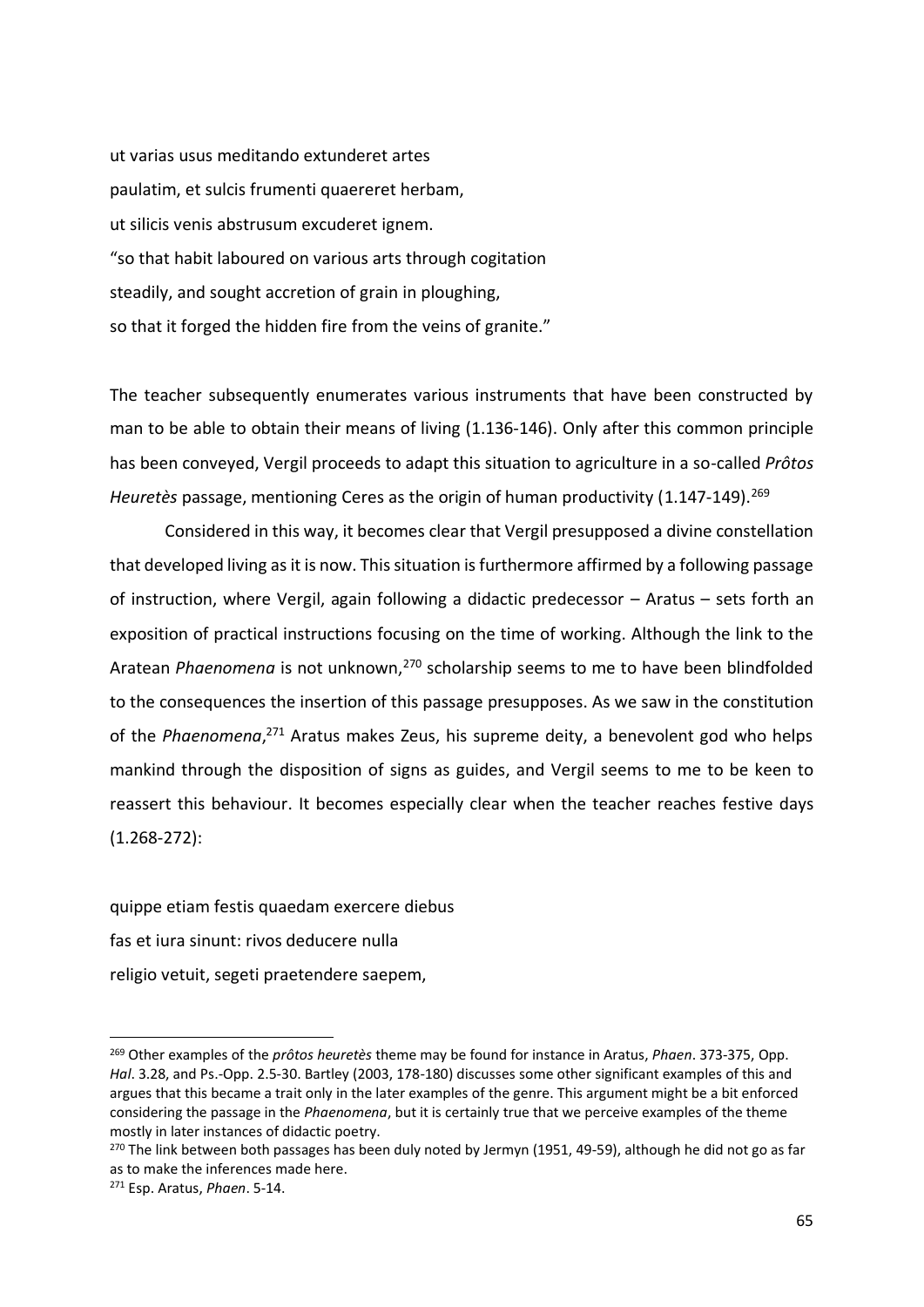insidias avibus moliri, incendere vepres, balantumque gregem fluvio mersare salubri. "for on festive days too lawfulness and rights allow to execute some things: no religious objection has forbidden to tract down the streams, to span the enclosure for vegetation, to create traps for birds, to burn the thorns, and to immerse the flocks of sheep in the healthy river."

Although these days are of course not explicitly marked as days that benefice a certain strand of undertakings, the enumeration of exemplary instructions does portray the significance ascribed to preliminary preparation very pointedly.<sup>272</sup> On top of this, the authority to assign the diverse tasks to be fulfilled is also posited with the divine, that essentially forces certain tasks upon the farmer, if he can correctly understand what needs to be done.<sup>273</sup> After all, the gods are regularly given the agency within the text to create various circumstances.<sup>274</sup>

As such, the *Georgics* puts quite a lot of stress on the expounding of his essentially optimistic worldview, in opposition to Lucretius in his poem, who also discusses the world at large. In the latter's case, this worldview centred around the nihilism that underlies all our anxieties, including our urge to work. Vergil, albeit also propagating a worldview that is permeated by a proposition in favour of ease, $275$  refutes the counter-effective pessimism surrounding Lucretian nihilism and instead assigns to the world more meaning through the internalisation of the divine that promotes human action. Of course, this highly contradicts the Lucretian assertion of life that argued otherwise.

 $\overline{a}$ 

<sup>&</sup>lt;sup>272</sup> As Thomas (1988a, 113-114) points out, the tasks described here all concern preliminary tasks to prevent malicious happenings from occurring.

<sup>&</sup>lt;sup>273</sup> The translation of Goold (1916, 117) functions quite aptly for discussing the lines quoted on this page, when he names 'fas' (1.269) "the laws of God", and thus assigns to the gods the authority argued for here. Also, Verg. *G*. 1.275-276; 1.335-338; 1.351-355.

<sup>274</sup> E.g. Verg. *G*. 2.454-457; 2.473-474; 4.453-456. Nelson (2018, 368)) shows how this employment of the divine in the *Georgics* alludes to the Hesiodic organisation, that was built up around the justice of Zeus, and argues that this picture essentially inverts the Hesiodic order by creating a hostile disruption between humanity and nature.

 $275$  Esp. The poet's praise of country life (2.358-512), that is mostly implicitly contrasted to urbanity and its cautions. Kronenberg (2000, 347-350) points out the explicit links this passage shares with the *De Rerum Natura*. Cf. Buchheit (1972, 58-60).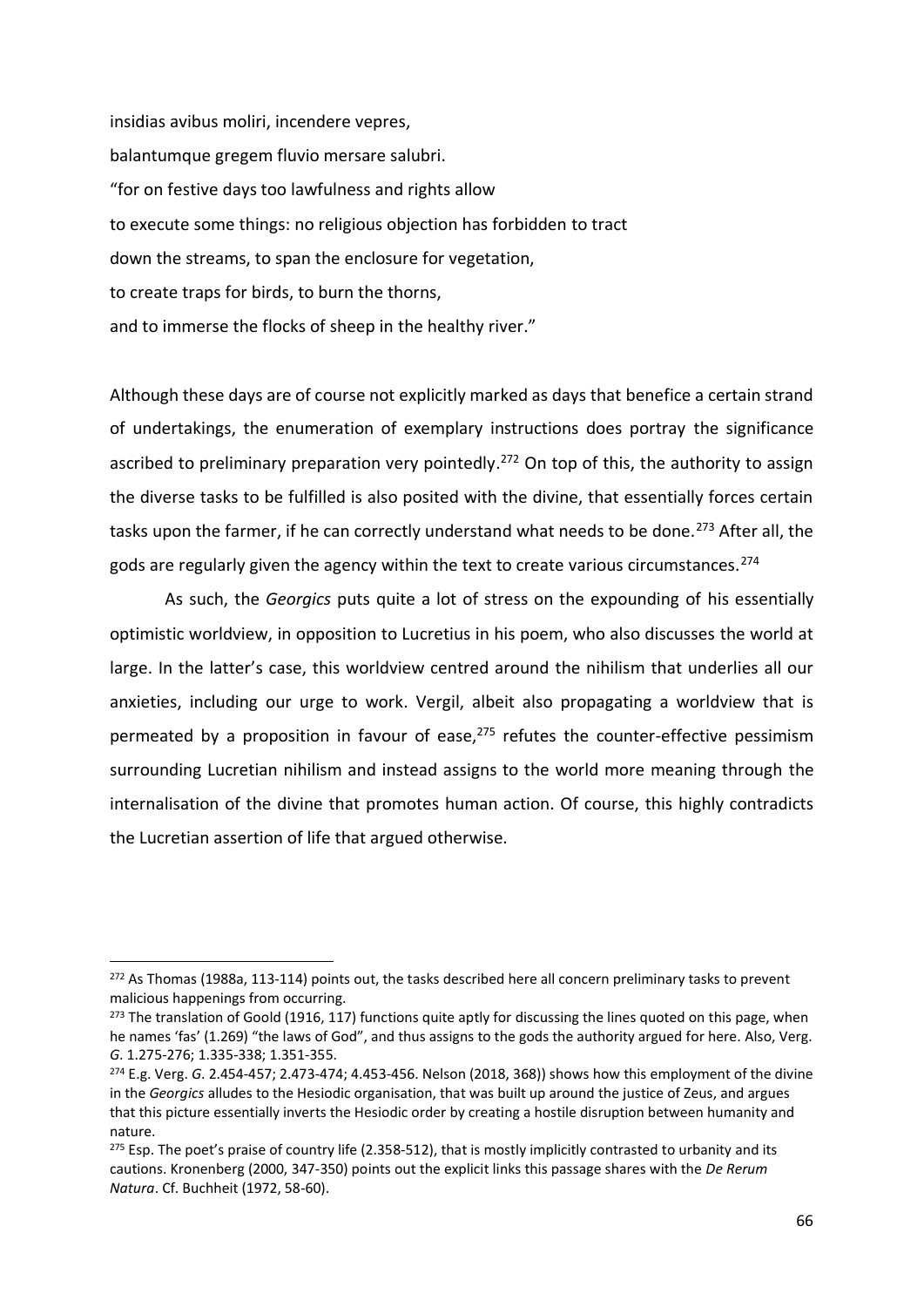#### 5.4 How to Take Care of Animals

The Vergilian worldview, therefore, may be summarised as follows: the gods have willed mankind to attain more in life and have for that reason effused hardship over humanity. This resulted in a worldly order where humanity is essentially forced to work and more specifically to plan the work in advance. Throughout the *Georgics*, this element recurs and is supplemented by further instructions that point in this direction. It is now time to once more return to these instructions in a particular instance to see how they are specifically constituted to point out the above prescribed focus. The instructions to be dealt with here are those in book 3, but the general structure will be seen to account for the others too.

The first observation to be made is that, at the outset of the actual instructions, Vergil is mostly concerned with the procreation of animals, his theme in book 3 (3.49-156). Immediately at the start, the teacher gives a characterisation of what the perfect animal should look like to procreate the best offspring (3.49-94). After this, we encounter a proleptic image that tells us how hard it may be to take good care, when we are told to lock away an old beast (3.95-96):<sup>276</sup>

Hunc quoque, ubi aut morbo gravis aut iam segnior annis

deficit, abde domo.

l

"Him too, when either he, heavy with disease or worn out in years,

Reaches his end, do you hide in the house."

This sudden advice sets the tone for what will follow qua instructions. After advising on the upbringing of certain animals (3.157-208), the first more restrictedly preliminary instructions occur, concerning love in animals (3.209-241). The teacher gives indirect advice by describing common practice (to let male animals graze alone, 3.212-214) and extendedly explains the disastrous effects uncontrolled love creates. For that reason, the premature advice is given.

However, Vergil is not simply content with the given reasoning why this is so but amplifies the picture with a digression on the nature of love in general (3.242-283), explaining how this state of mind ruins many creatures, man and animal alike ('hominumque ferarumque', 3.242). The foreseen consequence here is that the student will reconsider and

<sup>276</sup> The passage at large on this beast concerns vv. 3.95-100. Verg. *G*. 3.100-122 continue the line of description of the perfect animal that was cut off by the proleptic passage discussed here.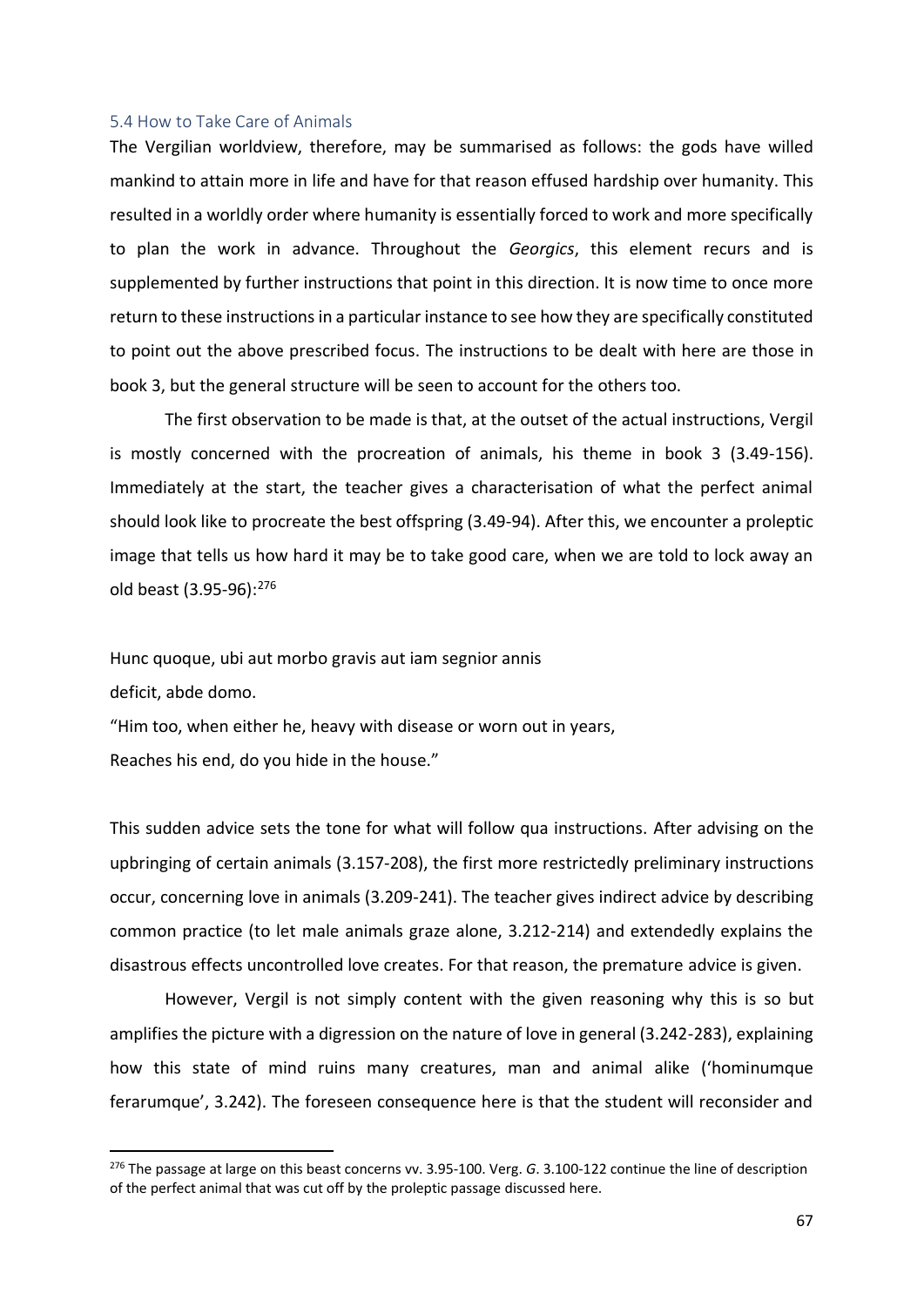apply the preceding advice on separation of the male animals to see how this would account for the bigger picture, not least man himself.<sup>277</sup> In this way, the digression forms an integral part of the bigger didactic picture.

A programmatic passage (3.284-294) eventually leads us back to the main narrative, where we first come across goats and sheep (3.295-383), treated in a way similar to the earlier animals, to finally reach a list of extended instructions, from which point the element of 'cura' abounds (3.384-439). It is significant, moreover, that these instructions awake the impression that they run a course from fairly productive in their results (and thus useful for the short term) to seemingly less important in the end. Nevertheless, when considered in its totality, the picture actually shows growing interest in the welfare of the farm as a whole.<sup>278</sup>

The last stage, functioning as a grand finale and *exemplum* of 'cura' on top of that, concerns diseases (3.440-566). At the outset, the circumstances that facilitate the outbreak of an epidemic are brought to the fore as being concerned with weather, and here they recall the passage on the weather signs  $(1.257-310),^{279}$  with the goal to stress the exteriority of the causes.<sup>280</sup> This exteriority, on its turn, reiterates the divine constellation that underlies all life.<sup>281</sup> Following this, the teacher directly enumerates the diverse tasks to be fulfilled to repel diseases in animals (3.445-473), only to introduce next in the sequence a description of all the results disease can and has brought about (3.475-566). The aspects expounded in this digression, moreover, do not necessarily comply to the implied, agricultural, subject, but do also display elements that may seem insignificant, such as 3.537-539:

non lupus insidias explorat ovilia circum

nec gregibus nocturnus obambulat; acrior illum

 $277$  Klepl (1976, 118-122). Thomas (1987, 247-251) and Wiik (2002, 117-118) both point out that this use of digressions functions to broaden the frame of our interpretation, and thus trigger us to broaden our scope to our own position in the bigger picture too.

<sup>&</sup>lt;sup>278</sup> Thus, the instructions are opened with tasks that should keep the fleeces of sheep perfectly white (3.384-394), to continue through the obtaining of lots of milk (3.395-403), to a partially lucrative, partially preservative task, keeping the dogs healthy (3.404-413), to a task completely devoted to preservation, the shunning away of harmful animals (3,415-439).

<sup>&</sup>lt;sup>279</sup> Esp. the intratextual play with the phrase 'frigidus imber', occurring only in vv. 1.259 and vv. 3.441 emphasises this point on a deeper level, next to the more superficial treatment of similar themes in both passages.

<sup>280</sup> Verg. *G*. 3.441-444. Thomas (1988b, 124) points out that the two causes pointed out, cold weather ('frigidus imber', 3.441) and unwashed sweat ('inlotus sudor', 3.443-444), in this section are to be identified as extreme weather conditions.

<sup>281</sup> Pp. 62-65 of this project.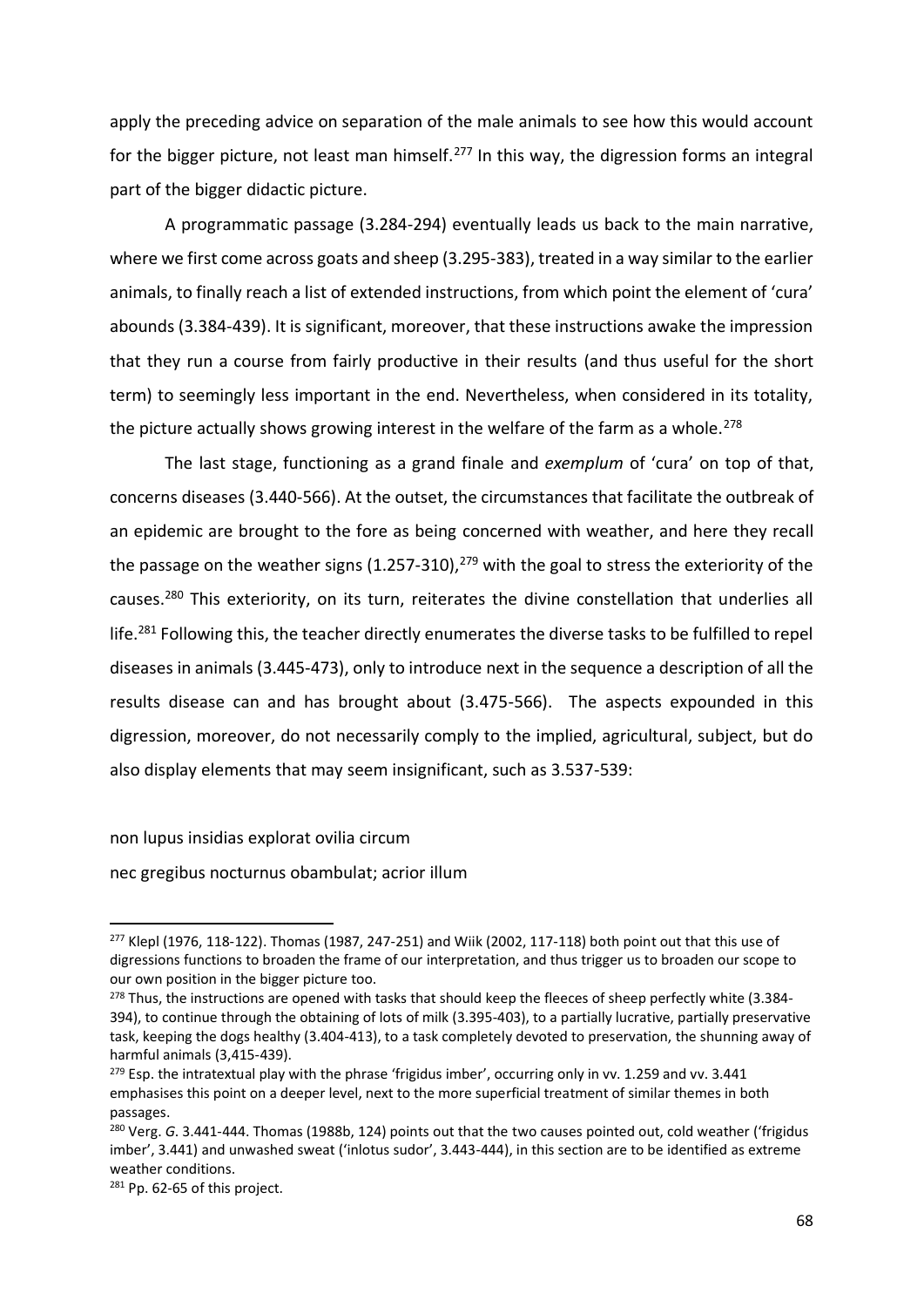cura domat.

"the wolf does not scout the ambushes around cages, nor does he sneak up to the flocks at night-time; a stronger care tames him."

Although this note may at first sight seem like an unnoteworthy detail, read in the larger context of the *Georgics* it attains meaning as a model of provision within an animal. The use of the noun 'cura' creates the feeling that the wolf apparently does understand the worldorder and knows how to deal with it; the reader of the *Georgics* should follow.

Again, therefore, an excursus is used as an inherent part of the actual teaching programme, although it may not seem so on the superficial level. Only the students who are capable of reading between the lines will find the significance of such passages. In this way, Vergil has painstakingly reached an underlying message in a poem that propounds to teach something completely else.

This chapter has been quite a strange case in the list of didactic poems treated so far. This was also clearly visible on the internal level of didaxis. Indeed, the poem meets all criteria a didactic poem should superficially adhere to, but the way in which these were used appears to be more complex than was the case with the earlier poems. This was best visible with the role-division applied by the poet in posing his audience. In this connection, it seemed very much like the poet wanted to minimalize his internal audience's participation in the teaching process and wanted more to establish his actual message through the near-complete absence of the internal audience. This is indeed where the early addresses to Maecenas may again enter the scene. Albeit completely unmotivated within the poem qua didaxis – because of the function of devotee that Vergil idiomatically created for him – his role cannot be eliminated on such grounds and I agree with Volk that his naming should function as a marker for an underlying message within the poem, as there is no reason to view Maecenas in any way as a farmer.<sup>282</sup> Hence, meaning is most definitely given to the poem and it is up to the reader to find out what this meaning is. The didaxis, I hope to have shown, points into the direction of the element of care, but that does not mean that this is necessarily the fixed interpretation; the poem cannot in its totality be grasped with only one interpretation, as Addison in the 17<sup>th</sup>

<sup>282</sup> Volk (2002, 130-139). Cf. Schiesaro (1993, 138) and Holzberg (2006, 91-92).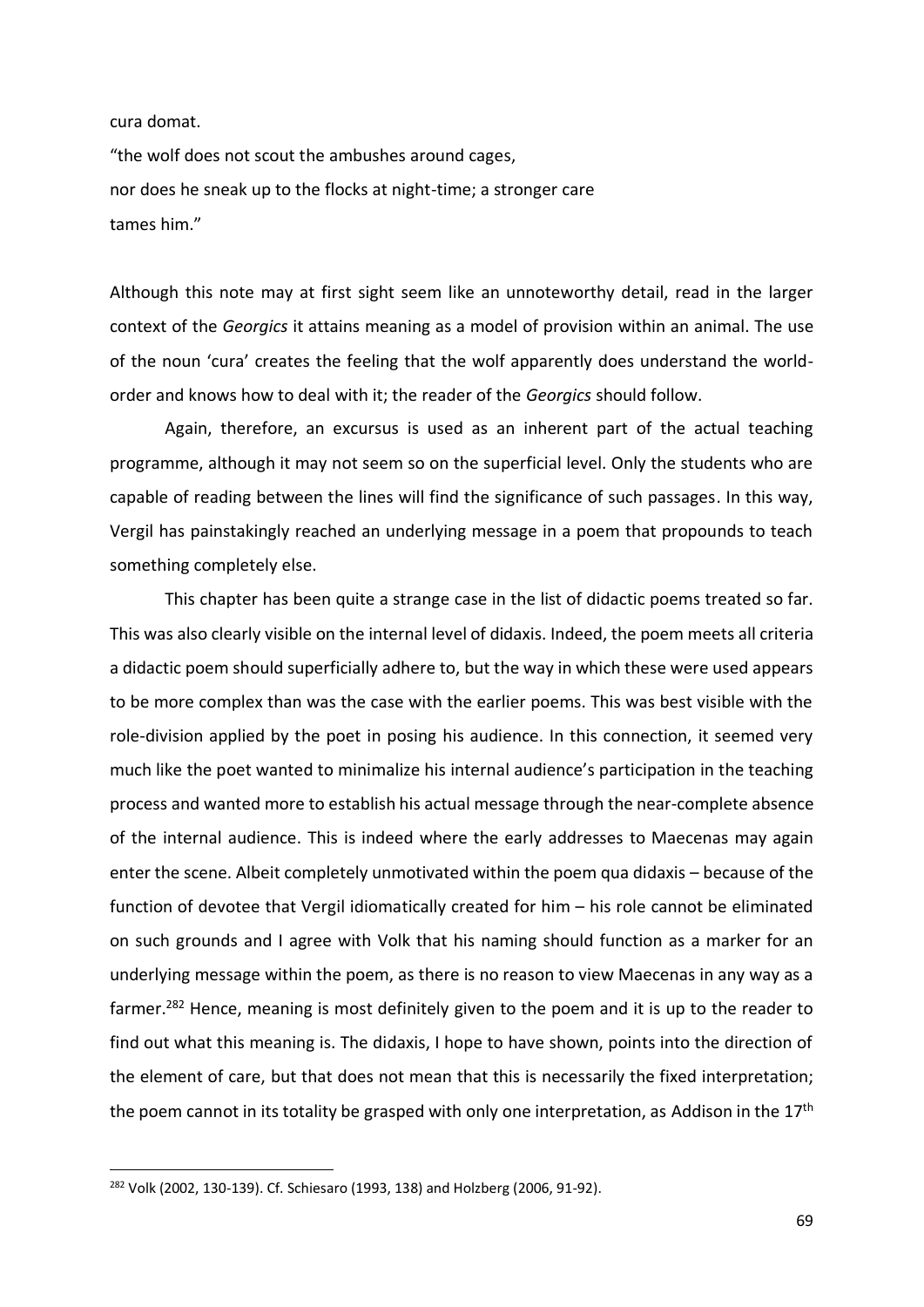century was already aware of.<sup>283</sup> It is now time to make a lapse in time to see if this diverse strata of didactic poems also had influence on the way later didactic poets decided to work.

<sup>&</sup>lt;sup>283</sup> His statement is processed in Dryden (1987,147-148). Cf. Rutherford (2008, 91) and Thibodeau (2011, 150).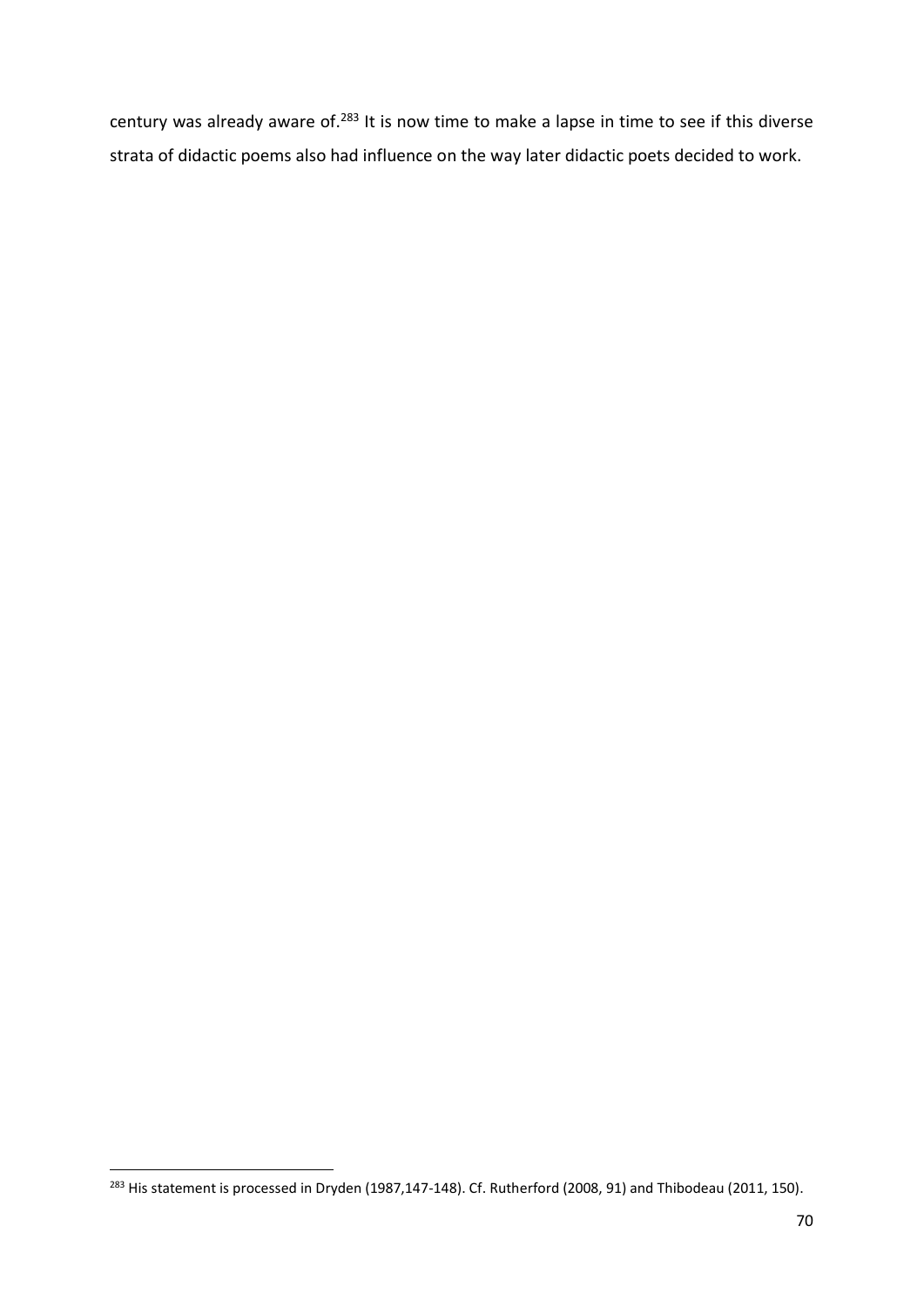## 6. Pseudo-Oppian: The *Cynegetica*<sup>284</sup>

The development of the didactic genre has up to now displayed a growing interest in the rendering of more all-embracing accounts of the world at large, at the expense of the implied content. As Schindler has shown, this development is much indebted to the poetics manufactured by such poets as Lucretius, Vergil, and Manilius, who were all in one way or another occupied with the establishment of their own worldview.<sup>285</sup> For Schindler, moreover, this earlier time-frame was only a precursory period leading to the gradual disappearance of the genre in approximately the third century  $CE -$  an event that she describes as nearly inevitable.<sup>286</sup> However, such an underappreciation of the later didactic tradition seems to me highly fallible, as it is simply not true that the genre lost its favour, but contrarily attained huge popularity in the late second and early third century.<sup>287</sup> If this is the case, it would be illogical if only a few decades later this genre alone would have disappeared out of the blue.<sup>288</sup> It seems more probable, then, that this was a general consequence of the growing unrest within the empire at this time that troubled well-established poetic activities generally, and thus not solely haunted didactic poetry.<sup>289</sup> Nevertheless, Schindler's overall argument on the deterioration of the didactic genre is interesting and deserves more attention here as a

<sup>284</sup> The edition used for referring to the *Cynegetica* by Pseudo-Oppian is that of Mair (1928).

<sup>285</sup> Schindler (2005, 196-200).

 $^{286}$  At least, this is the feeling I get when considering her arguments (Schindler [2005, 195-206]). These arguments that claim the logic for the disappearance of the didactic genre are concisely 1. that the poetic examples have already exhausted all resources available within the genre, 2. that the amount of topics was too limited to go on in this tradition any longer, 3. that prose began to take poetry's place as an informationconveyer, 4. that poetry started to merge again into one overall genre (cf. Schubert [2007, 347]). This last argument finds some reverberation in scholarship on late didactic poetry. As such, Hollis (1994 58-66) has pointed out the use of *ktiseis* in the *Cynegetica* by Pseudo-Oppian and Kolde (2006, 215-242) argues for the implementation of tragic elements in Oppian's *Halieutica*, 5.416-588.

<sup>&</sup>lt;sup>287</sup> Kneebone (2017, 204-205). This is at least the picture we may retrieve from the amount of manuscripts that have survived of Oppian's *Halieutica* (58) and Pseudo-Oppian's *Cynegetica* (17), which were quite many (Bartley [2003, 2]).

<sup>&</sup>lt;sup>288</sup> Moreover, strong objections may be made against the arguments put forward by Schindler. On the most superficial level, this concerns the fact that she nearly completely skips over the pre-imperial context of the genre, and consequently discerns the genre as a mostly Roman construction. When we consider for example the choice of subject within this bigger picture (e.g. with the catalogue in Sider [2014, 28-29]), it becomes clear that Schindler's picture is indeed flawed (cf. also the *Periegesis* by Dionysius Periegetes, that concerns geography but is omitted from the list in Schindler [2005, 198]). This also concerns the temporal relation didactic poetry upheld with narrative epic and didactic prose, both of which run a long history along with didactic poetry that in my opinion does not change significantly. In fact, when Schindler (2005, 204-205) discusses the various elements that both genres have had in comparison to each other diachronically, she seems to me to contradict her own argument that this was a process.

<sup>&</sup>lt;sup>289</sup> So also, Von Albrecht (1994, 1018-1020). As König & Whitmarsh (2007a, 6-7) have shown, in fact, the correlation between knowledge and power is so inherent that they mutually affect each other. I believe that this must find a near analogy in the relation between poetry and power, as this is another form of intellectual enterprise, and thus also dependent on this possibilities societies can offer for intellectual thought.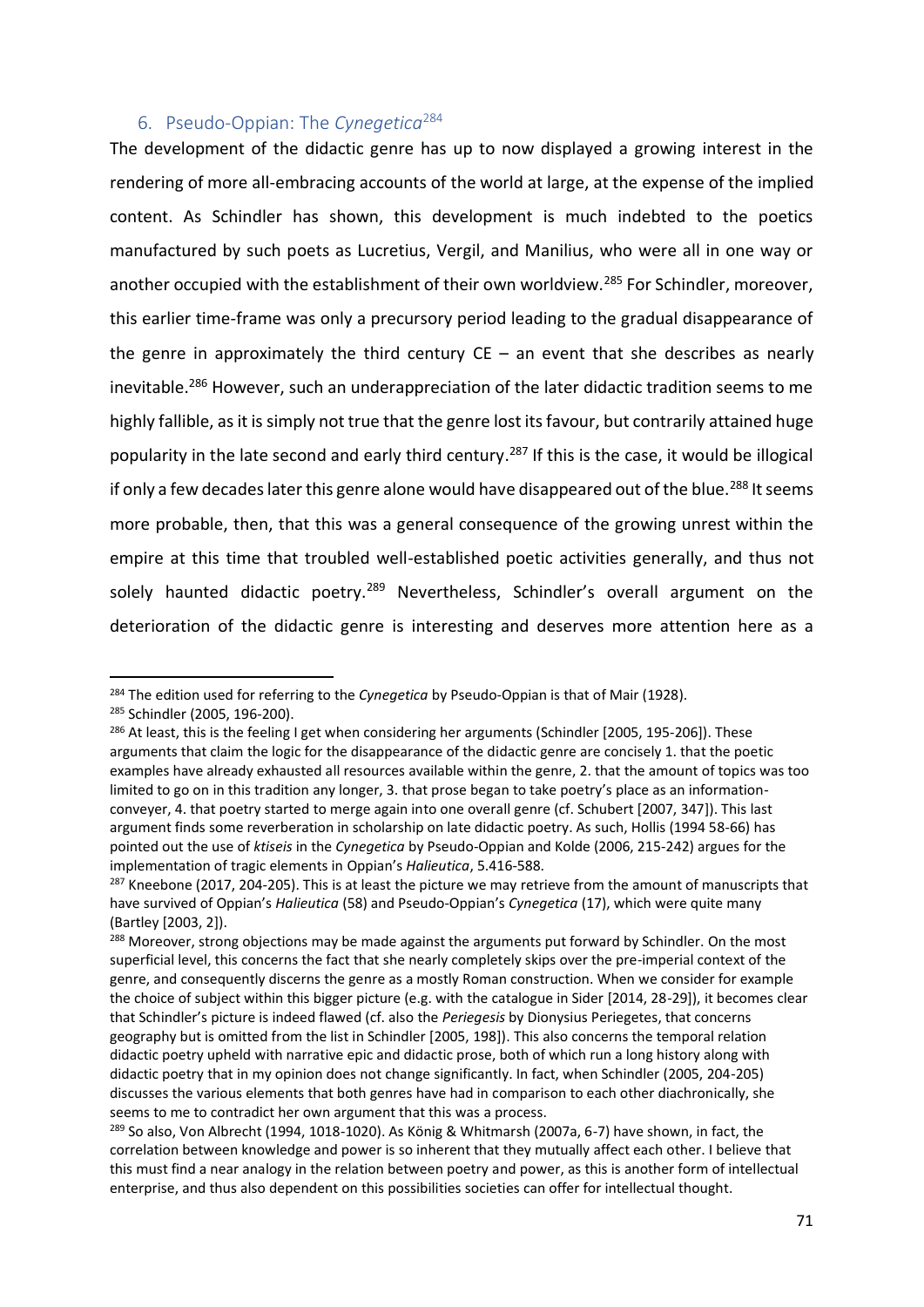general scholarly background to our present discussion on Pseudo-Oppian, to at the very least consider whether indeed the genre loses its characteristic didactic hallmark and instead partakes in a less didactic stage of the genre.

The present case study, the *Cynegetica* by Pseudo-Oppian,<sup>290</sup> will prove an interesting one. This work stands in a larger tradition of later didactic poems that all concern some pastime activity, which immediately lightens the seriousness of the content and also tells us once and for all that they were probably written for a more elite audience, that had time for such activities.<sup>291</sup> With this external readership already decided on, it will be interesting to investigate if this explicit evocation of a probably intellectual readership is also confirmed in the *Cynegetica*, which, I have to state, I will not argue to be necessarily representative for the late didactic tradition at large.<sup>292</sup> This case study will mainly function as an extension of our bigger project, to see if the results attained so far can be seen to account for a significantly later poem too. It goes without saying, moreover, that this confirmatory study applies mainly again to the setup of the didaxis within the poem.

### 6.1 Teaching Whom?

l

In the first place, it is once again important that we start with the constitution of the didactic situation within the poem. The reader does not have to wait long to find out for what reason the poem was professedly written, as Pseudo-Oppian in *Cyn.* 1.16-19 already explains this:

### Τοιγὰρ ἐγὼν ἔραμαι θήρης κλυτὰ δήνε᾿ ἀεῖσαι.

τοῦτό με Καλλιόπη κέλεται, τοῦτ᾿ Ἄρτεμις αὐτή.

<sup>290</sup> That is, Pseudo-Oppian as distinct from his predecessor Oppian, the poet of the *Halieutica*, who I believe was a different person, but who has too often been taken together with our poet here as being the same person (e.g. in Toohey [1996, 199-204]). Cf. Mair (1928, xiii-xvi) and Fajen (1999, 78-80), who discuss this differentiation.

<sup>&</sup>lt;sup>291</sup> Schindler (2003, 198-199); Toohey (1996, 246-247) sees in this overall trend to treat leisurely activities in these poems a tendency to put the stress completely on this element, away from the playfulness that was inherent to earlier poems, such as the *Georgics* and the *Ars Amatoria* (cf. his refurbishment of the argument in Toohey [2004, 41-51]). This is also the image of the hunt that is suggested by Ps.-Opp. *Cyn*. 2.31-42, where he describes the peaceful nature of hunting. Cf. Paschalis (2000, 225-226). This does not mean, however, that all poems in the late didactic tradition concerned leisurely activities (e.g. Dionysius' *Periegesis* on geography and Pseudo-Manetho's *Apotelesmatica* on the stars). The fact remains, still, that the poems are no longer concerned with serious practical lucrative advice, as we saw for instance in the theme of farming (Hesiod and Vergil) or philosophical concerns (Parmenides and Lucretius).

 $292$  For a consideration of the diverse didactic intents in the other didactic poems on hunting roughly contemporary to Pseudo-Oppian, one can for instance consider Effe (1977, 154-183), who discusses them apart from each other. Fajen (1999, 92-94) discusses various synthesising and distinguishing approaches to the diverse didactic poems from the imperial period, that all try to create a picture of imperial didactic poetry.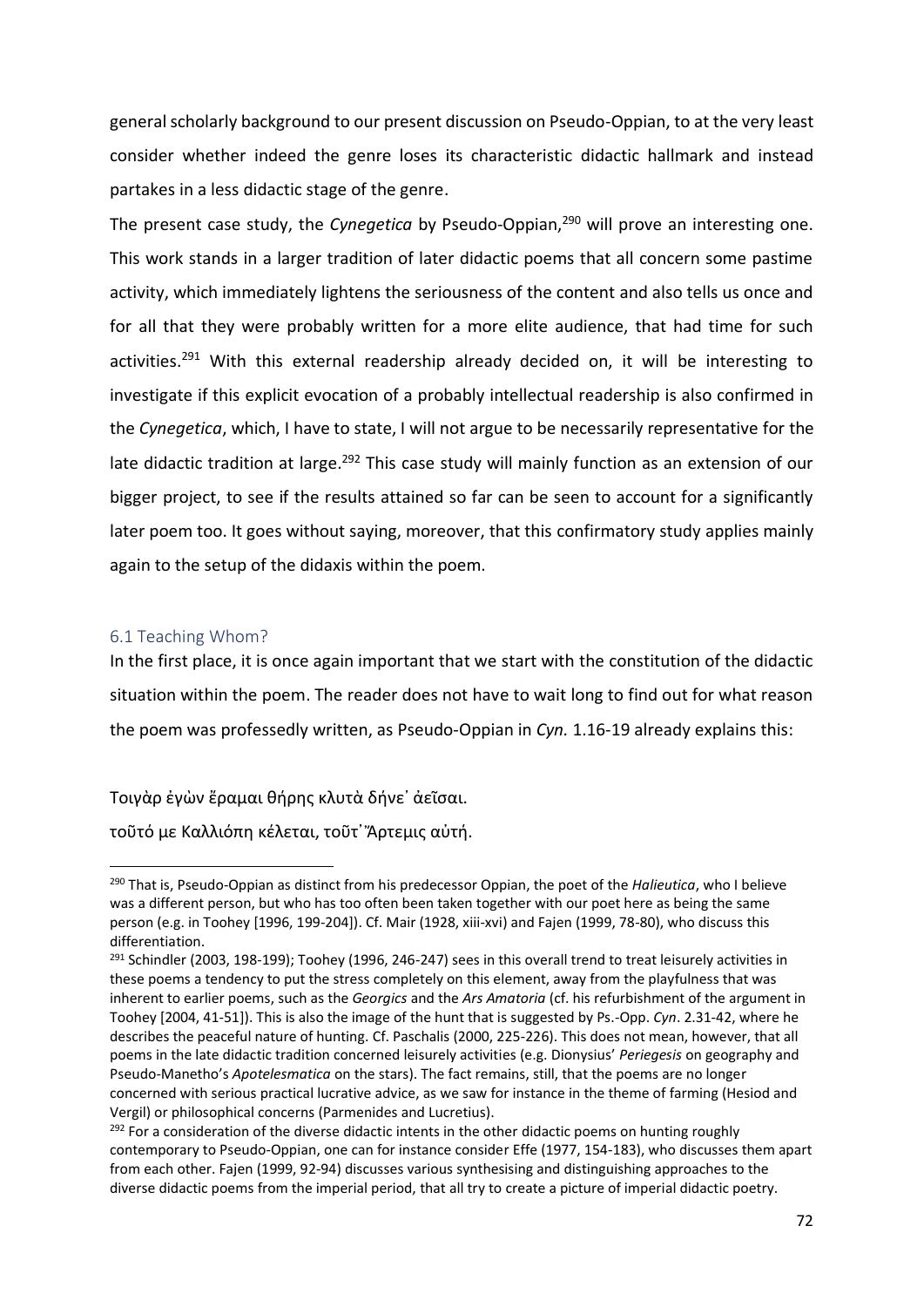ἔκλυον, ᾗ θέμις ἐστί, θεείης ἔκλυον ἠχῆς, καὶ θεὸν ἠμείφθην· "I long then to sing of the famous devices of the chase. Calliope orders me thus, thus Artemis herself. I listened, whither it is meet, I listened to the godly voice, and answered the goddess;"

These lines, immediately following the dedication of the poem to the emperor Caracalla, function as a programmatic statement on the internal level of the poem to establish the reason for composition.<sup>293</sup> The teacher will, according to a divine plan, sing of the chase. But to whom will he sing?

What we have perceived in the previous didactic poems from the time of Rome's supremacy was the trend to explicitly dedicate the poem to an elite person in high Roman society, whether he be the actual addressee or not.<sup>294</sup> This is no different in the *Cynegetica*, where Caracalla is named as the dedicatee of the poem, and also seems to fulfil the role of addressee.<sup>295</sup> And yet, a problem occurs here. Whereas the earlier poems were characterised at least by an addressee who was clearly cast in the role of benefited student, this element seems to be lacking in our present poem, except for the following statement (4.21-24):

σὺ δέ, πότνα θεά, παγκοίρανε θήρης, εὐμενέουσα θοῇ βασιληΐδι λέξον ἀκουῇ, ὄφρα τεῶν ἔργων προμαθὼν ὀαρίσματα πάντα θηροφονῇ, μακαριστὸς ὁμοῦ παλάμῃ καὶ ἀοιδῇ.

 $\overline{a}$ 

"and you, lady goddess, supreme ruler of the hunt,

<sup>&</sup>lt;sup>293</sup> As if these lines had not been clear enough proof of the divine will underlying the poem's composition, Pseudo-Oppian hastens himself to add, so to say, an account of his meeting with the goddess Artemis, to emphasise the divine foundation for his undertakings. As Bartley (2003, 171-172) rightly notices, this passage, through the innovative use of an epic dialogue, combines the usually applied hymn opening typical of didactic poetry (Dalzell [1996, 113-114]) with a programmatic statement on his further project and its subject matter. <sup>294</sup> This project has made mention of Memmius in the *De Rerum Natura* and Maecenas in the *Georgics*, but consider also for instance the dedication to Caesar (whether this refers to Augustus or Tiberius is uncertain) in Manilius' *Astronomica* and the *Cynegetica* by Nemesianus, that is dedicated to the Roman emperors Numerian and Carinus, who ruled as brothers.

<sup>295</sup> Ps.-Opp. *Cyn*. 1.1-15; 4.16-21. This idea of the explicit dedication is supported by the hypothesis of Costanza (1991, 486–489), who makes the suggestion that in fact Pseudo-Oppian inserted certain passages at Caracalla's behest, as a way of propaganda.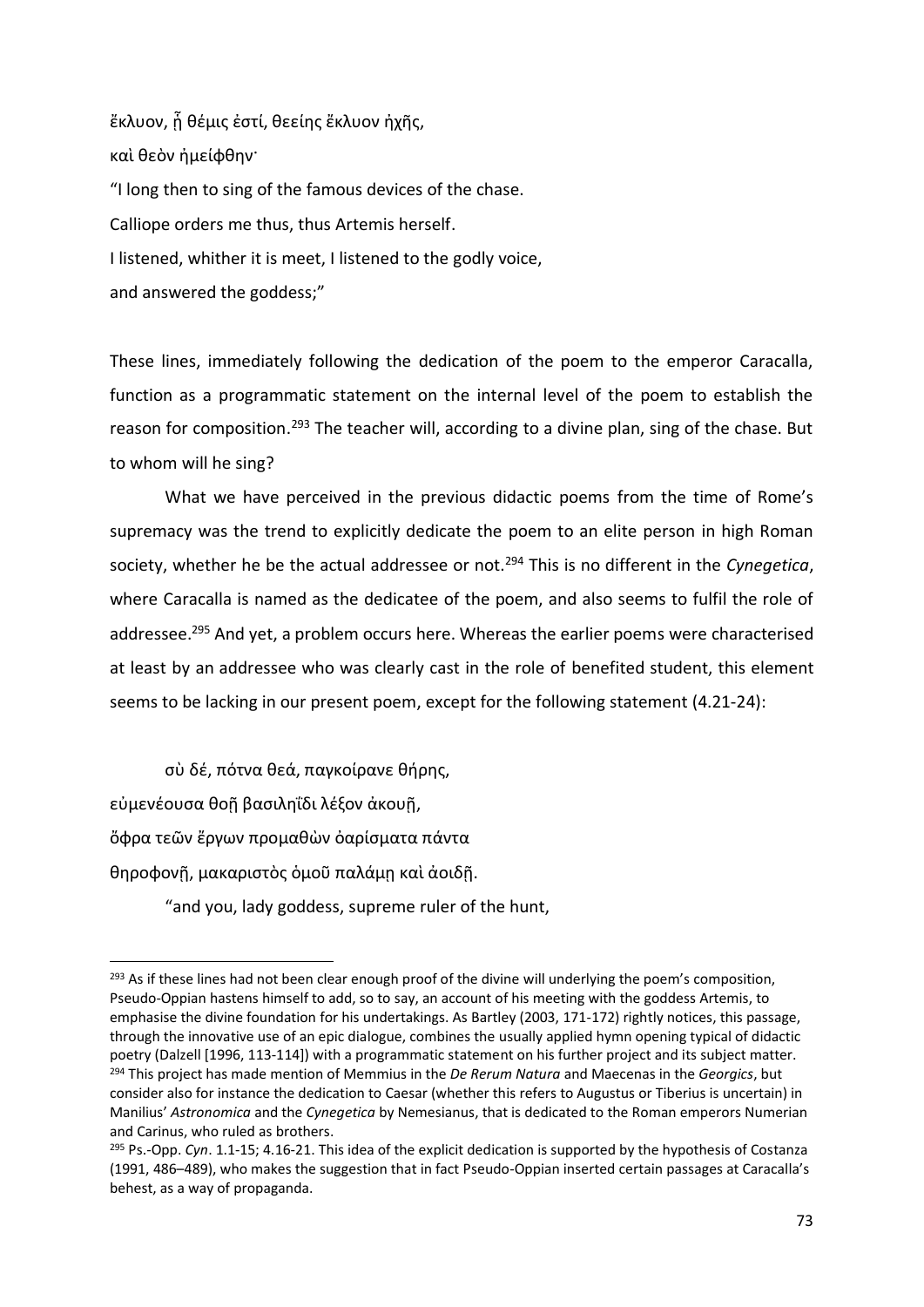do speak graciously to the quick-witted, kingly hearing [sc. of Caracalla], so that he, having learned beforehand all familiar converse of your tasks, may slay beasts, blessed in hand as well as song."

Even here, however, the implication is not that this specific poem should instruct Caracalla, but rather that Artemis herself, who is invoked, would do so.<sup>296</sup> Further than this, we cannot make any well-grounded statements about the teacher's goal with composing the poem,  $297$ and also inside the poem, the teacher does not go much further than simply to state what he is (not) going to treat:<sup>298</sup>

Μοῦσα φίλη, βαιῶν οὔ μοι θέμις ἀμφὶς ἀείδειν·

l

"Dear Muse, it is not meet for me to sing about little animals;"

The passage immediately following this statement, a *praeteritio,* ironically, sums up little creatures that will not be the focus in the *Cynegetica* (2.571-628), but the point is clear: Pseudo-Oppian does at times insert such programmatic statements to mark the proceeding of the narration. Hence, we are dealing here with a poem that on the most superficial, programmatic, level does not give us many clues as to what its reason for composition from a didactic standpoint was, but the narration does show markers attesting to the subjects that will be treated next. This situation also obscures the didactic intent of the poem, that was in previous examples so strongly embedded, because this poem does not tell us why the hunt specifically must be discussed.

The more internal level of instruction will be found to be no less troublesome, as we will perceive later in this chapter. An observation that can at least be made already as a marker of the less serious didactic plan is the paucity of second person verbal forms or cases of the

 $296$  Cf. Whitby (2007, 133-134), who points out that this message may actually be interpreted as holding encomiastic value, praying for the ruler to attain strength in general to preserve peace. During this time, around the second to third century, epideictic rhetoric also began to abound in didactic poetry, so we do not need to be surprised of its role at the start of our poem (Bürner [1912, 44-48] and Amato [2003, 153-155]). Contra Bartley (2016, 253), who would take this passage to signify simply that our poet is the one who should teach Caracalla how to hunt.

 $297$  Lightfoot (101-102) points out that this would strictly taken exclude our poet from Volk's definition. <sup>298</sup> Ps.-Opp. *Cyn*. 2.570; cf. also the use of the word θέμις in this sentence, which echoes its use in 1.18, and thus suggests that Artemis, who ordained Pseudo-Oppian to treat the chase in that section, remains to oversee the poem in the progress. The word is also used in Aratus, *Phaen*. 18, where it signifies the same idea. An example where Pseudo-Oppian tells us what he is about to treat is 3.183.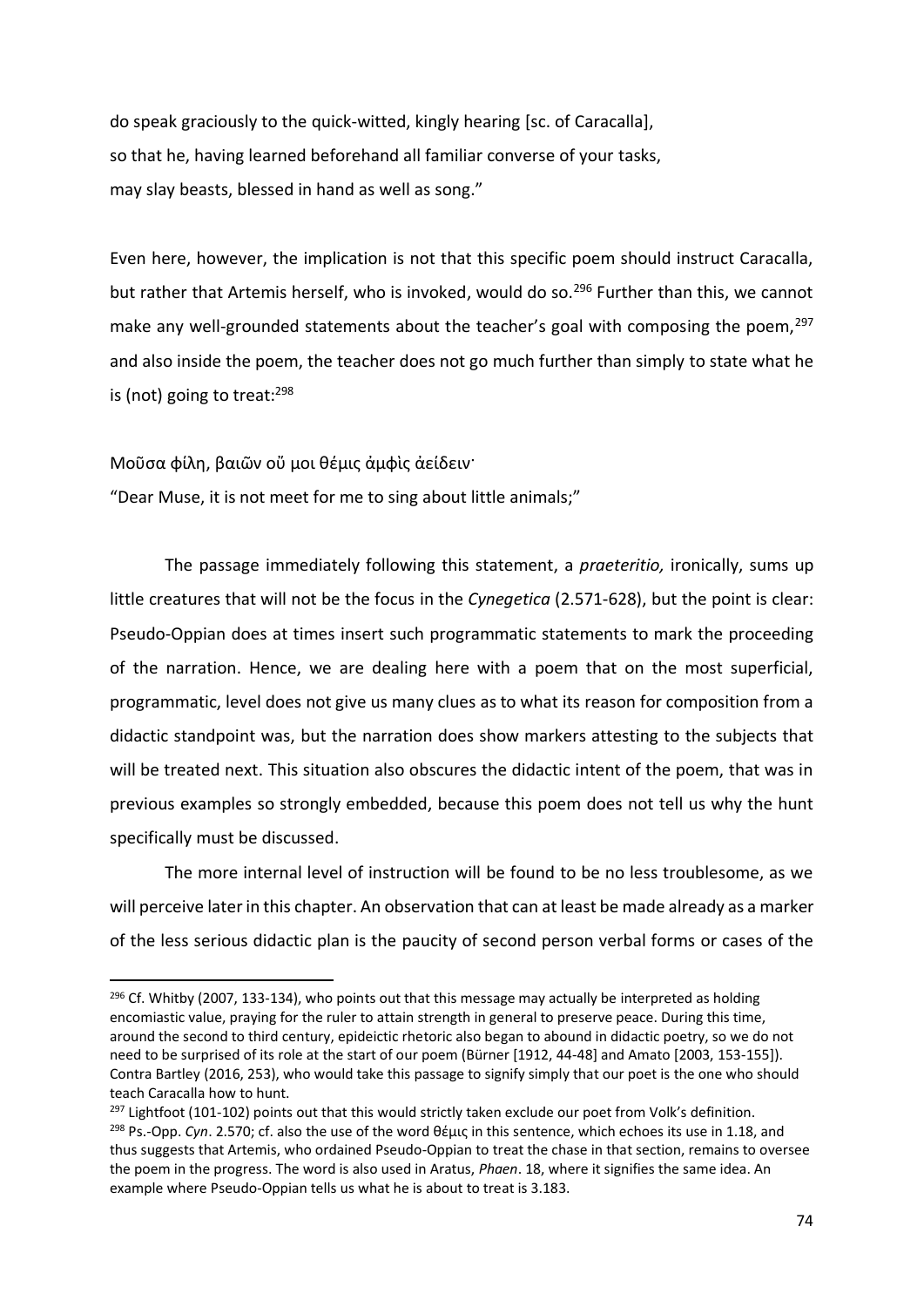pronoun σύ within the poem that point to possible activity on the student's side. <sup>299</sup> These would obviously have been indicators of involvement of the reader qua student, and it would not have been illogical to expect to find a high degree of involvement inside a didactic poem on such a manual subject as the hunt.<sup>300</sup>

How does this affect the narratorial situation that we have thus far seen created in the diverse case studies? In principle, not much is effectuated by this change in didactic situation. If we look at the presentation of the material, we still find that, although there is no elaborated backstory,<sup>301</sup> the material presented all adheres to the principle of poetic simultaneity.<sup>302</sup> In fact, the teacher goes to such lengths as to at times use a system of intratextual deictic references to maintain the feeling that he is in control of the ongoing composition:<sup>303</sup>

τί χρέος ἐκ μερόπων δὲ κλυτὰς ἤμειψε γυναῖκας ἐς τόδε πορδαλίων γένος ἄγριον, αὖθις ἀείσω. "What need changed renowned women from humans to this dangerous sort of leopards, I will sing later."

<sup>299</sup> The total number of such second person references amounts to 34 times throughout the whole *Cynegetica*, which counts over 2.000 lines in total. These occur in Ps.-Opp. *Cyn*. 1.306; 316; 376-377; 393; 395; 397-398; 425; 436; 442; 445; 511; 514; 2.87; 251; 356-358; 362; 364; 374; 516; 3.77; 84; 279-280; 282; 345; 359-360; 4.77; 156; 439. Mentions of a 'you' found in invocation prayers (e.g. 3.461 to the Muse) or belonging to an apostrophe (e.g. 2.442 addressing a creature called the *subus*) have not been included in this scheme. N.B. this scheme, and other cumulations of similar points, only count the actual verses in which reference is made of some kind of 'you'. This means that in the context the references may actually still hold some syntactical value in later or earlier verses. Nevertheless, I believe that the schemes do remain representational, as they still give us an indication of the poet's infrequent use of this device of second person references in our poem. <sup>300</sup> In fact, we do possess another didactic poem on hunting that gives us exactly this image of a practical hunting manual, namely the *Cynegetica* by Grattius. In this poem, the amount of second person references, again excluding apostrophes and invocations, amounts to a total of 53 occurrences in the 500-odd lines we have left (Grattius, *Cyn*. 29; 49; 51; 55-56; 62; 73; 114; 125; 127; 140-141; 144; 148; 153; 168-169; 175; 178; 181; 190; 199; 203; 261; 263-264; 176; 186; 300; 302; 307; 327; 337; 344; 346; 354; 356; 360; 377-378; 382; 395; 397; 419; 421; 468-469; 473; 475; 493; 496; 501; 513). This makes for more than 10% of the total extent Grattian version, in opposition to the mere 1.5% in Pseudo-Oppian's version. It should logically follow that the *Cynegetica* by Pseudo-Oppian is quite distinct from poetry on the same subject, as scholarship has already pointed out (Bɫaśkiewicz [2015, 354-355]). I believe this is also visible in the actual focus that Grattius emphasizes in his poem, namely the importance put on the concept of 'usus' ("experience") in this poem, that is of course something that depends on human agents (contra Enk [1918, 3-5], who on the basis of the same evidence opts for the importance off 'sapientia' ["wisdom"], which I believe can be seen as just another term pointing in the same direction in the case of Grattius' *Cynegetica*).

<sup>301</sup> Except for maybe the dialogue with Artemis (Ps.-Opp. *Cyn*. 1.20-40), that is probably placed in the past within the poem, although it is impossible to tell for certain.

<sup>302</sup> E.g. 1.376; 1.436; 2.1-4; 2.43; 4.39-42.

<sup>303</sup> Ps.-opp. *Cyn.* 3.82-83; an example of referring to a previous section is found in vv. 4.117-119.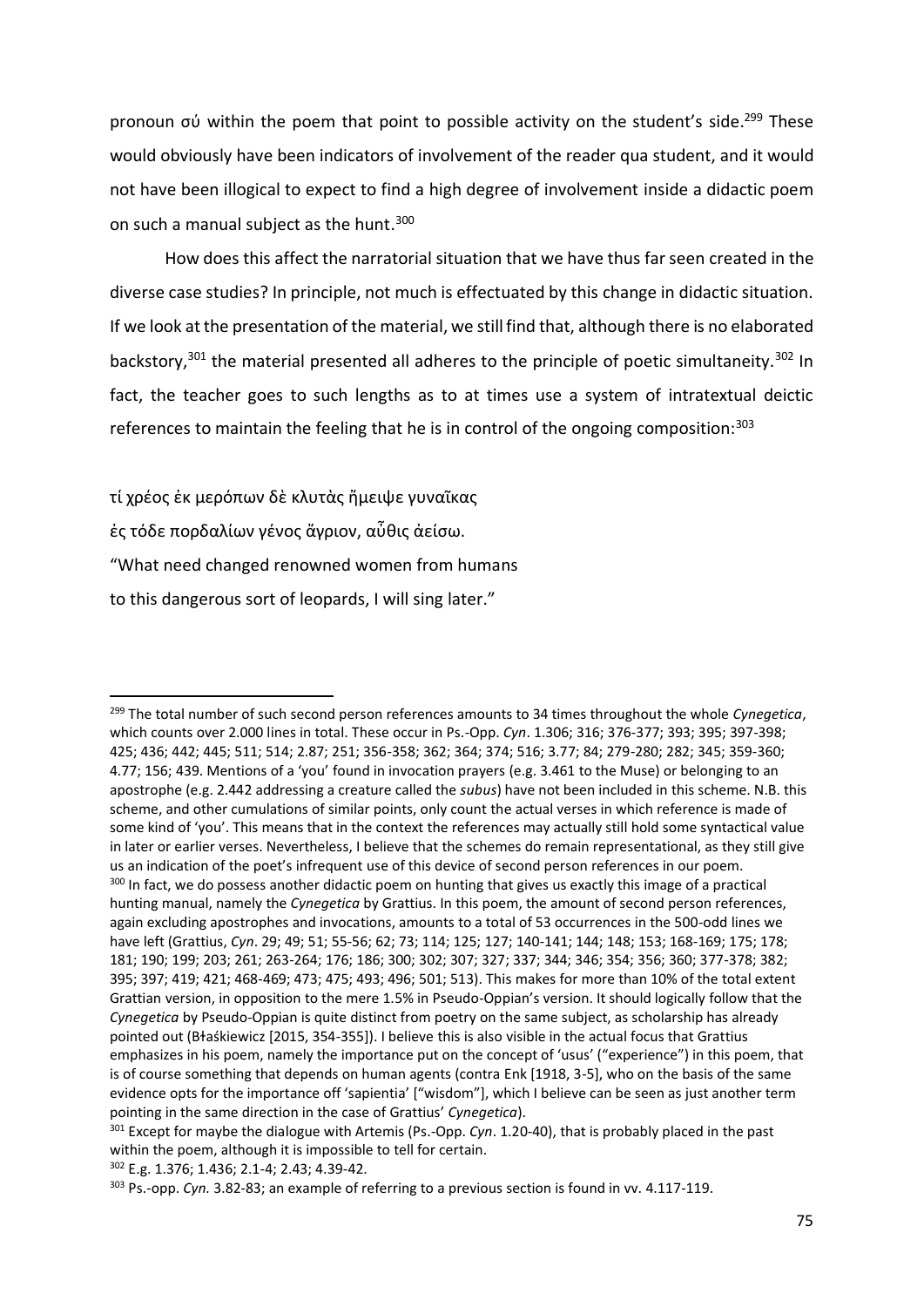Hence, it is clear that we are dealing again with a narration taking place simultaneously to the actions described as happening, and this is also reflected in the role of the narrator and the narratee, who perform – as usual – as internal, intradiegetic, characters. Nevertheless, the facts that the real internal addressee, Caracalla, is addressed by name only twice (1.1; 1,43), and that this naming occurs in two encomiastic passages, that can easily be interpreted by the reader as detached formulaic sections,<sup>304</sup> encourage me to state that this specific poem, contrarily to our previous poems, does not hold on so tightly to the distinction made between the internal and external addressee. This does not mean, however, that there cannot be a deeper layer within the text for the attentive reader. The next paragraph will look into the dichotomy between the external and internal interpretation of the text more closely.

# 6.2 Involving the Reader…. But in What?

As I have already stated, the *Cynegetica* does apparently not function as a treasury of direct instructions, but fortunately we may also consider more oblique forms of instruction to see the message this poem conveys. These oblique forms, interestingly, are formed not as directives in any sense, but seem to describe the hunting activities from afar, and, more notably even, occur regularly in book 4, the book that discusses the actual hunting:<sup>305</sup>

Θηροφόνος δέ τις ὧδε πάγην ἑτάροισι σὺν ἄλλοις

θηρσὶ φιλακρήτοισιν ἐμήσατο πορδαλίεσσι.

l

"Some animal-killer had in the following manner with other friends

devised a trap for wild leopards, fond of sheer wine."

<sup>304</sup> The translation of Mair (1928, 5) does not render it essentially clear ('Fain then am I'), but I believe that the particle τοιγάρ (1.16) in this sentence should be taken only with the following, without any sense of referring back to the last sentence. This seems highly probable if we consider the definition given in the LSJ s.v. τοιγάρ: 'an inferential particle'. This means that it indicates a new action based on a previous one, and these are in this sentence both enfolded in the present sentence and the next. In the use of the particle, Pseudo-Oppian has decided to first proclaim his inferred action (ἀεῖσαι, 1.16) before evidencing the actual reason for this activity (κέλεται, 1.17). In this way, we can easily take the preceding section as forming a self-contained passage with its own elaborated thought, and v. 1.16 to start a new section. The same accounts for vv. 1.43-46, that stand secluded between the conclusion of the dialogue with Artemis and the subsequent treatise on hunting. Cf. Błaśkiewicz (2014, 29-32), who believes that Pseudo-Oppian was a court-poet and for that reason needed to insert an invocation hymn to the emperor like this, that could consequently stand loose from the following. <sup>305</sup> Ps.-Opp. *Cyn*. 4.320-321. This way of describing the activities by putting the focus on a generalised hunterfigure continues until v. 438, after which the last two animals, gazelles and foxes, are described mostly through their characteristics after which in short a method of catching them is mentioned, where there is no place made for human agency in the actual catching process (vv. 4.439-453).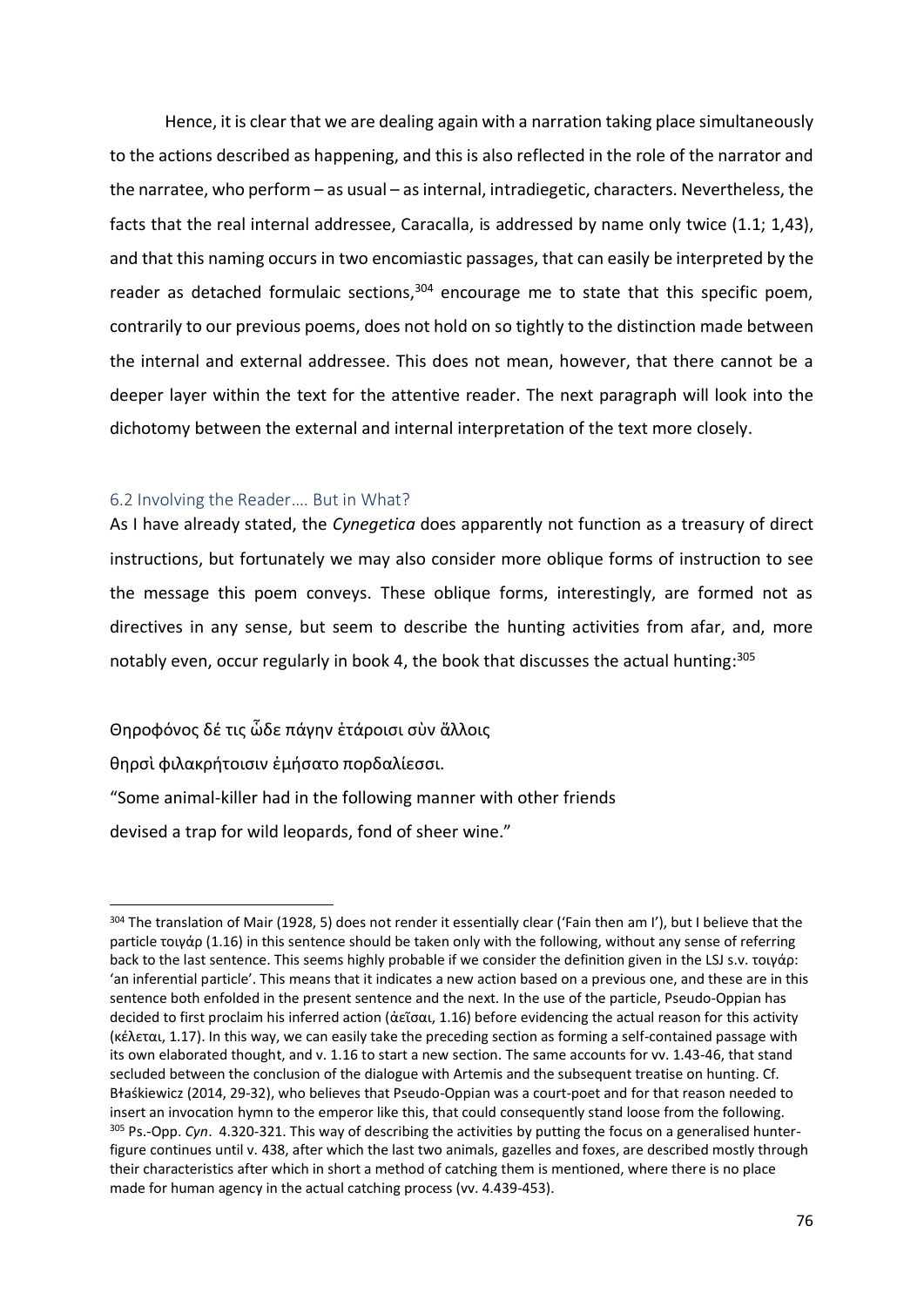The hunt is described here as an activity that the internal reader at least is not necessarily involved in; except for a few statements urging the reader to actively participate in the process,<sup>306</sup> his role seems on the whole to be diminished to that of a distant observer, this actually being the same role the poet-teacher assumes for himself.

The teacher, namely, does not describe himself as someone who has practical knowledge of his subject (although he definitely knew what he was talking about), <sup>307</sup> but rather is dependent on what he has heard and seen:<sup>308</sup>

Ἔκλυον ὡς βόθροισιν ὁμοίοισίν τε δόλοισι θήρασσαν καὶ θῶας ἀναιδέας, ἠδὲ γένεθλα πορδαλίων ἀπάτησαν, ἀτὰρ πολὺ μείοσι βόθροις· I have heard that they hunted also with trenches and like crafts the reckless jackals, and deceived the races of leopard, albeit with much smaller trenches;"

He thus leaves for himself a minimal claim to expertise on the subject, and this is quite unseen in the genre as we have experienced it so far. The didactic tradition up to now has been built up around elements that constitute the teacher's authority in one way or another, yet Pseudo-Oppian unobtrusively, willingly even, repulses any such claims to knowledge. Obviously, the reader will also have noted this tendency, and will have found out that there must be more under the surface, if indeed it is not the hunt that our teacher is experienced in.

Our teacher, as we have seen, rarely concerns himself with direct instructions and is clear in stating that his focus is not so much on directly teaching how to hunt. This can, I believe, also be seen retrospectively in the circumstances in which the concrete instructions occur. A quick glance at the quantities discussed earlier in this chapter (in the form of an

<sup>&</sup>lt;sup>306</sup> E.g. 3.278-286, where the reader is imagined using animal hides as the material for the manufacturing of objects, in order to point out the hides' usefulness.

<sup>307</sup> Bɫaśkiewicz (2014, 33-34). Contra Anderson (1985, 129).

<sup>308</sup> Ps.-Opp. *Cyn*. 4.212-214; cf. 1.198 and 3.46. Kneebone (2017, 226-227) points out that Pseudo-Oppian factually stands quite apart through his focus on autopsy as a way of engaging with his subject, also in his own time. Nevertheless, Kneebone does point out that other didactic poets of this time, especially Oppian and Dionysius, also start to depend less on expertise than on the aspect of personal experience in composing their didactic material.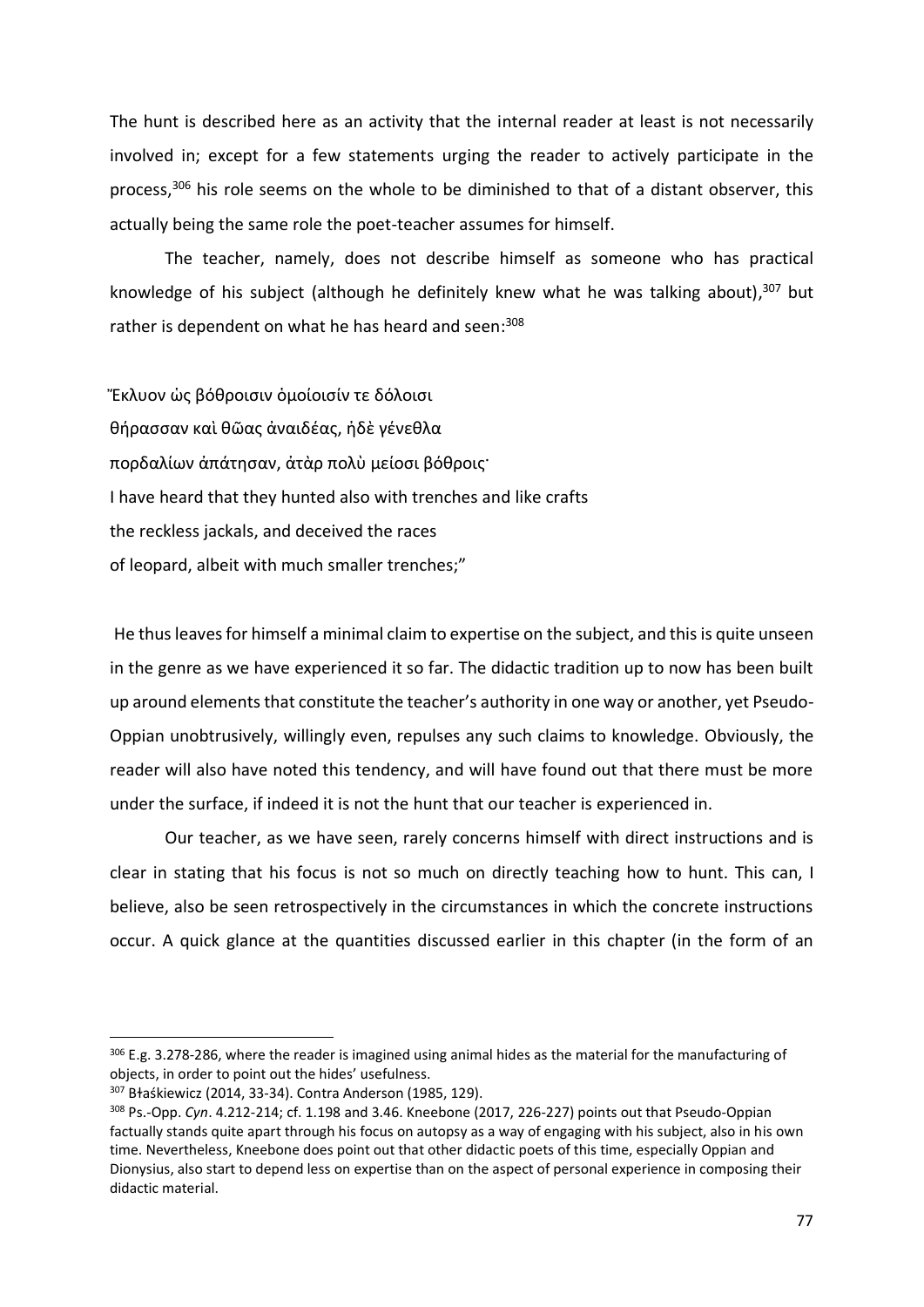enumeration of lines where forms of the second person or mentions of 'you' are found)<sup>309</sup> delivers us the image of a decreasingly directive poem, where at the end of the poem teacher and student have almost completely distanced themselves from practical hunting. The first book, still maintaining quite a serious stance towards hunting as an activity to be taught to the student, deals with the preparations for hunting, and so the instructions given are also quite serious, in line with the subject matter: they tell us what must be done when preparing for the hunt: $310$ 

ἐς μέν νυν θήρην ὁπλίζεο τοῖα γένεθλα αἰχμητῶν σκυλάκων, τοὶ κνώδαλα πάντα δίενται. "For hunting now arm such kinds of warlike dogs, that make all beasts speed away."

Also, in line with what we have perceived in previous didactic poems, this book – and the reference in 4.439 for that matter  $-$  still makes regular use of statements that are ostensibly provoked by the student's presence, thus creating the feeling that the addressee would be asking the teacher to teach more about a specific subject (1.436-438):

Εἰ δέ νύ τοι πινυτὴ σκυλακοτροφίη μεμέληται, μήποτ᾿ ἀμέλγεσθαι σκύλακος νεοθηλέϊ μαζῷ αἰγῶν ἢ προβάτων, μηδ᾿ οἰκιδίῃσι κύνεσσιν· "If now wisdom of dog-caring is your concern, never milk a dog at the fresh-budding breast of goats or cattle, nor at domestic dogs;"

l

The student, then, albeit mostly written out of the story, can in his anonymity still play this role within the story. The first book, considered as such, seems in its totality still to pretend to be didactic as we know it.

<sup>309</sup> These can be found on p. 75, n. 299. These quantities, moreover, count up to 13 mentions of a non-specified 'you' in book 1, 9 in book 2, 8 in book 3, and 3 in book 4.

<sup>310</sup> Ps.-Opp. *Cyn*. 1.425-426; cf. 1.306-310 and 1.514-518, where the same verb is employed.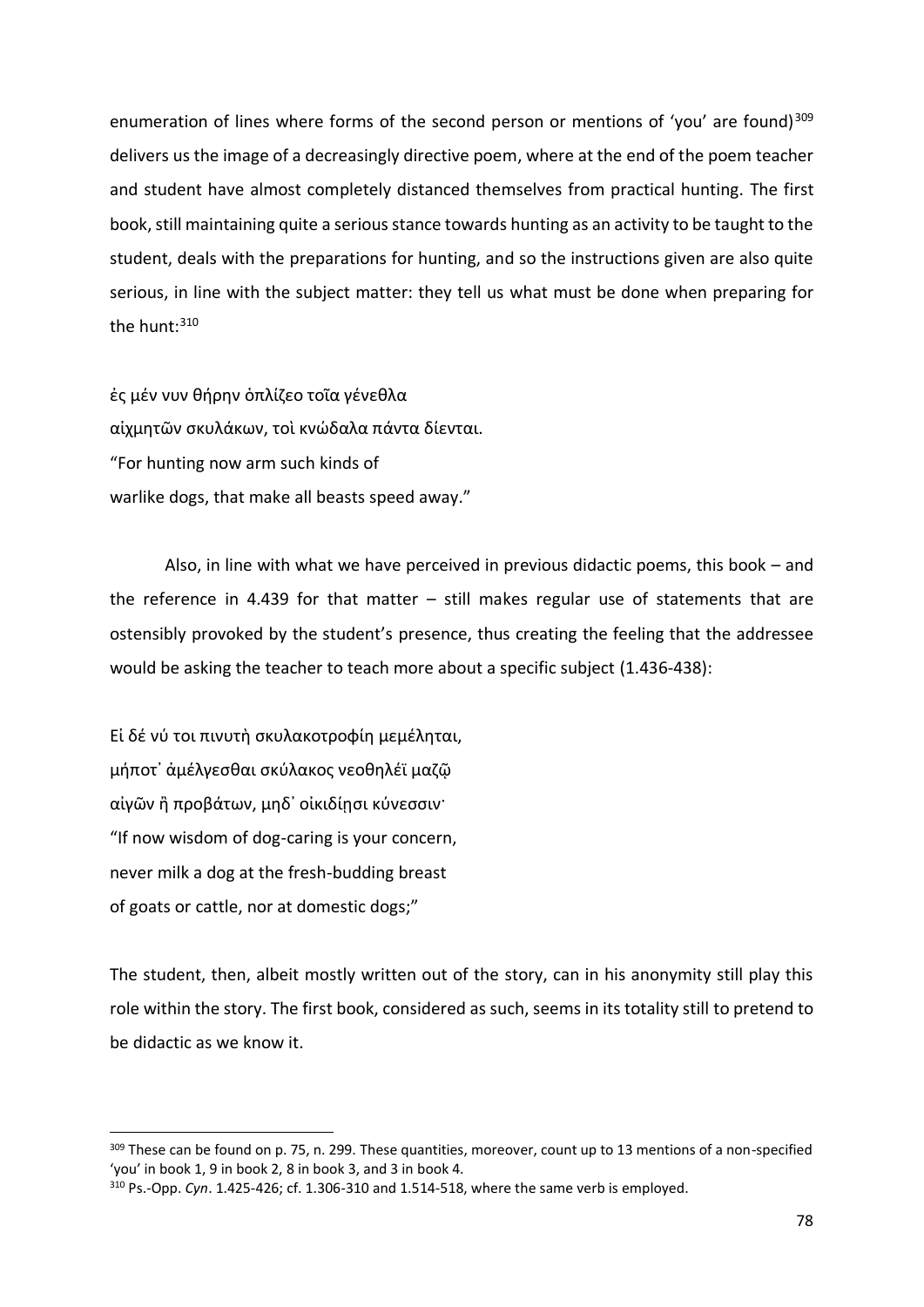This pretension is lost in the rest of the books. Nearly all direct addressees from this point onwards are no longer concerned with actually hunting but with perceiving in one way or another,<sup>311</sup> thus pointing out that not only the teacher is expected to use his perception, but the reader as well:<sup>312</sup>

πάντα μιν ἀθρήσειας ὀρέσβιον οἷα λέαιναν, νόσφι μόνου ῥινοῖο, τὸν αἰόλον ἐστεφάνωται, δαίδαλα πορφύροντα καὶ ἄνθεσι μαρμαίροντα. "You would remark it in every way like a lioness living in the mountains, Except for the skin alone, with which he has surrounded himself, speckled, Dying it with a spotted red and gleaming brilliantly."

This focus on perceiving is quite logical for the second and third book, that discuss the animals to be captured, enveloped between the actual hunting practices of book 1 and book  $4,^{313}$  but the last book, as I have observed in this paragraph, is also not as we would expect a manual on hunting to be.<sup>314</sup> As there is almost no involvement of the student implied in this book and the teacher is also absent himself from the practical narrations on the actual hunting, this book is quite atypical for the genre-specific tradition of didaxis as we have deducted it from our previous case studies.<sup>315</sup>

With all of the didactic constitutional elements lacking to such a large degree, it would not be illogical to claim that Pseudo-Oppian's poem uses the didactic mode more as a wrapping to enfold his actual message in. To an even lesser extent than Vergil, who was already applying didaxis more as a convenient cover-up for his actual programme,<sup>316</sup> our teacher seems to attach importance to the actual teaching of the matter he puts forward. Rather, he describes what he perceives and lets the reader draw his conclusions for himself.

<sup>311</sup> E.g. Ps.-Opp. *Cyn.* 2.87-89; 2.516-518; 3.77; 3.83-84.

<sup>312</sup> Ps.-Opp. *Cyn.* 3.345-347. Cf. Kneebone (2017, 228): "This is a poem oriented towards human endeavour and the relationship between personal experience and theoretical knowledge rather than the gap between divine and human mortal understanding."

<sup>313</sup> Whitby (2007, 127).

<sup>&</sup>lt;sup>314</sup> In fact, one of the three passages that directly involve the reader, vv. 4.156-157, also pertains to the category of perception that we discussed for books 2 and 3.

<sup>315</sup> This same strategy within the poem has been argued for in the case of the *Halieutica* by Oppian by Rebuffat (2001, 29-33), although this does not necessarily mean that both poets foresaw the same focuses. <sup>316</sup> Cf. pp. 63-71 of this project.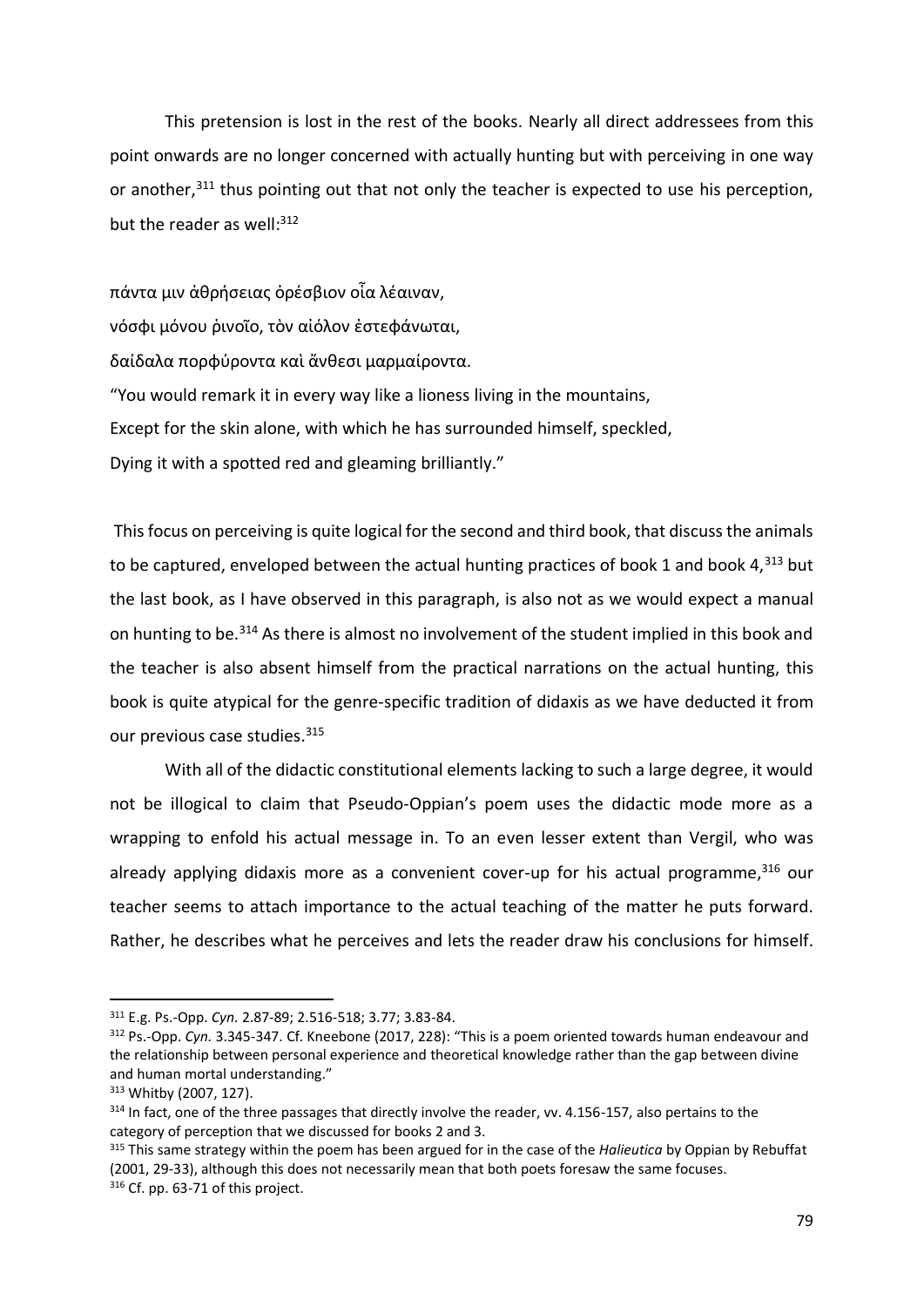It will be interesting to investigate what exactly the reader will find as the actual programme of the poem.

## 6.3 Showing your Student the World

As we have just observed, Pseudo-Oppian does still write himself as a teacher and the reader as a student into his poem, but he does so clearly not with the goal of teaching hunting, as the instructions manifest. What he does try to achieve, I believe, can be easily extrapolated from the evidence we have considered above. The extensive focus on the element of perceiving and the near-complete neglect of didaxis when it comes to hunting per se suggest to me that we are dealing with a poem that aims rather to highlight a perceptual element of the world. In a fashion comparable to that of the *Halieutica* by his namesake Oppian (that is, if we align ourselves with the interpretation of Kneebone) $317$ , Pseudo-Oppian contrived his poem to display the various personalities that may be found in existence for those who are willing to look around for them. The way in which this may be seen in the poem will be the focus of this paragraph.

The *Cynegetica* spends its middle two books solely on descriptions of animals and their behaviour. Sometimes, these descriptions still serve as a background to a specific hunting technique – probably to keep up the implied didactic situation -<sup>318</sup> but on the whole they seem to take a more separate position from the wider hunting background. In such a way we may for instance consider the passage 2.43-82, where the hierarchical constitution of bulls is drawn from the leader's point of view. This is, moreover, clearly meant as a piece on the primary level of instruction within the poem, as is exemplified by its opening lines:

Ἀλλ᾿ ἄγε δὴ ταύρων ζηλήμονα πάγχυ γενέθλην πρῶτον ἀείδωμεν καὶ μυρίον ἔξοχα νεῖκος οἷον ὑπὲρ θαλάμοιο πανάγρια δηρίσαντο. "But come, let us first sing of the very jealous race of bulls and especially the extensive strife, how they most of all beasts compete for their bedding."

<sup>317</sup> Kneebone (2008, 34-48).

<sup>318</sup> E.g. Ps.-Opp. *Cyn*. 2.308-313; 2.356-357; 3.362-363.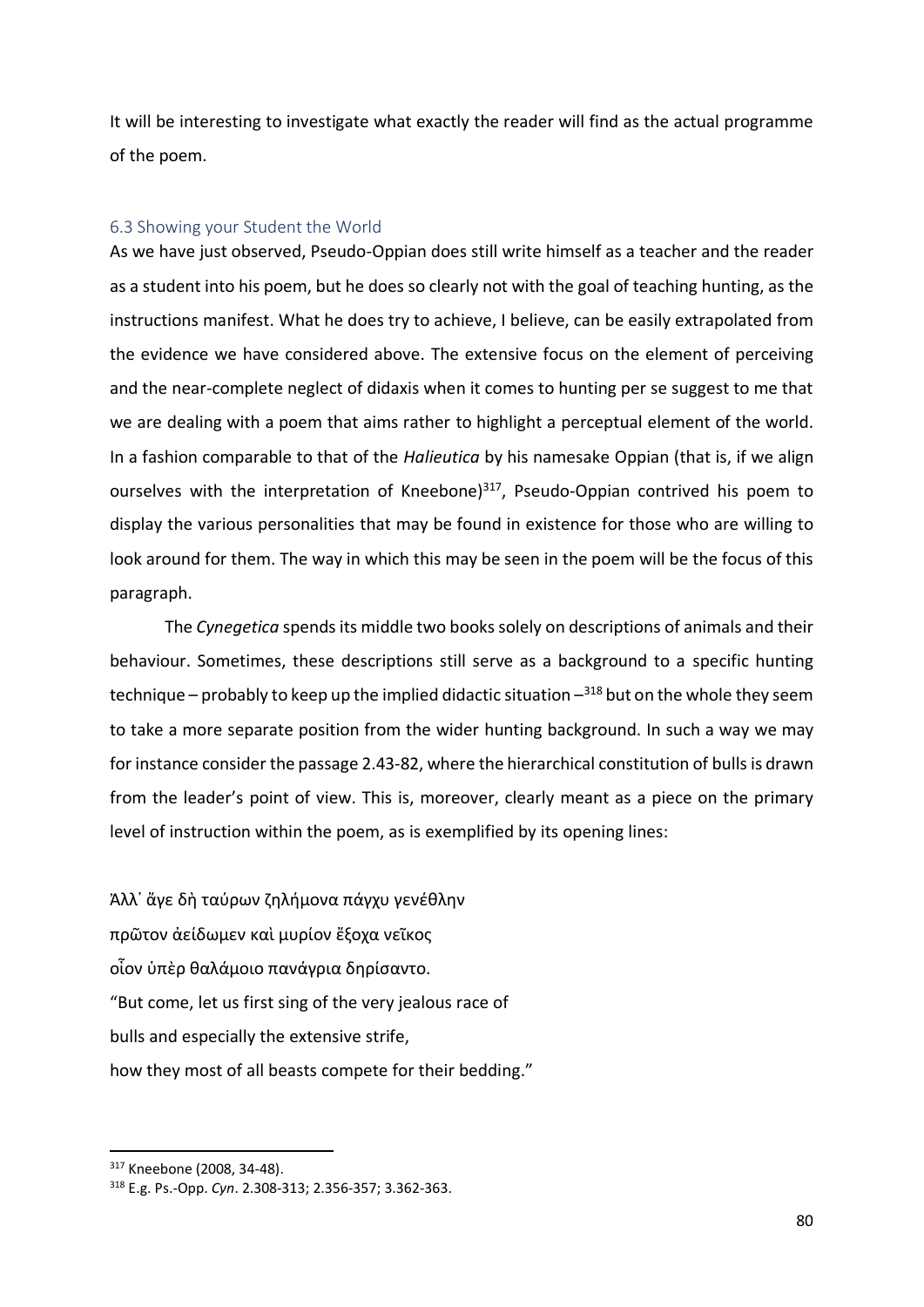The involvement of the reader in such statements to mark the progression of the poem is a device Pseudo-Oppian employs more often in this poem to indicate that we are continuing our story on the main level.<sup>319</sup> Also, our poet applies these descriptive passages to intersperse them with digressions on thematically linked or aetiological themes, another marker that points out to me that these passages themselves are clearly meant as panels on the primary level of instruction.<sup>320</sup>

Hence, we are dealing here with a central part of the Pseudo-Oppianic didactic programme to which we have so far not attached significant meaning in the overall didactic context of the poem. This can however be easily resolved when considering the content of such passages. The passage on the bulls, as I have already mentioned above, centrally focuses on the leader of a tribe. His role, moreover, is to personify what Pseudo-Oppian had manifested as his teaching programme in the introduction, the striving nature of bulls. The leader is described as supreme master of all, to whom the whole herd answers (2.46-50), until an outsider with superior power replaces him (2.50-71). It turns out, then, that the loser removes himself from the herd to train his powers "like an athlete" (οἶά τις ἀθλεύων, 2.76), until he is sure to have superior strength (2.72-78), after which he dares to take on an opponent for the possession of a herd (2.79-81). The conclusion takes us back to the beginning of this section (2.81-82):

φορβαῖς γὰρ ἑὸν δέμας ἐξήσκησε τηλόθ᾿ ἐνὶ δρυμοῖσι σθενοβλαβέος Κυθερείης. "For he practised his skin with pasture,

far from weakening love in the woods."

l

The implication is that the leader is eventually weakened by love and thus loses his herd to a stronger competitor, who is actually fighting for the leader's position and the appurtenant

<sup>319</sup> E.g. Ps.-Opp. *Cyn*. 2.316; 3.7; 4.4, which are all marked by a first-person plural. This is in stark opposition to the use of digressions that are more often set apart by the use of first-person singular statements to indicate the end of an excursive piece (e.g. 1.80 and 2.158). Schmitt (1996, 72) and Bartley (2003, 104) note that such statements are drawn from the tradition of didactic poetry at large.

<sup>&</sup>lt;sup>320</sup> To my knowledge, ancient didactic poetry does not show any examples of more embedded layers of digressions, an observation that also prompts me to state that such passages are meant to be read on the primary level of instruction. A digression occurring in such a passage is e.g. 2.109-157, which forms a thematic link to the context in which it is found.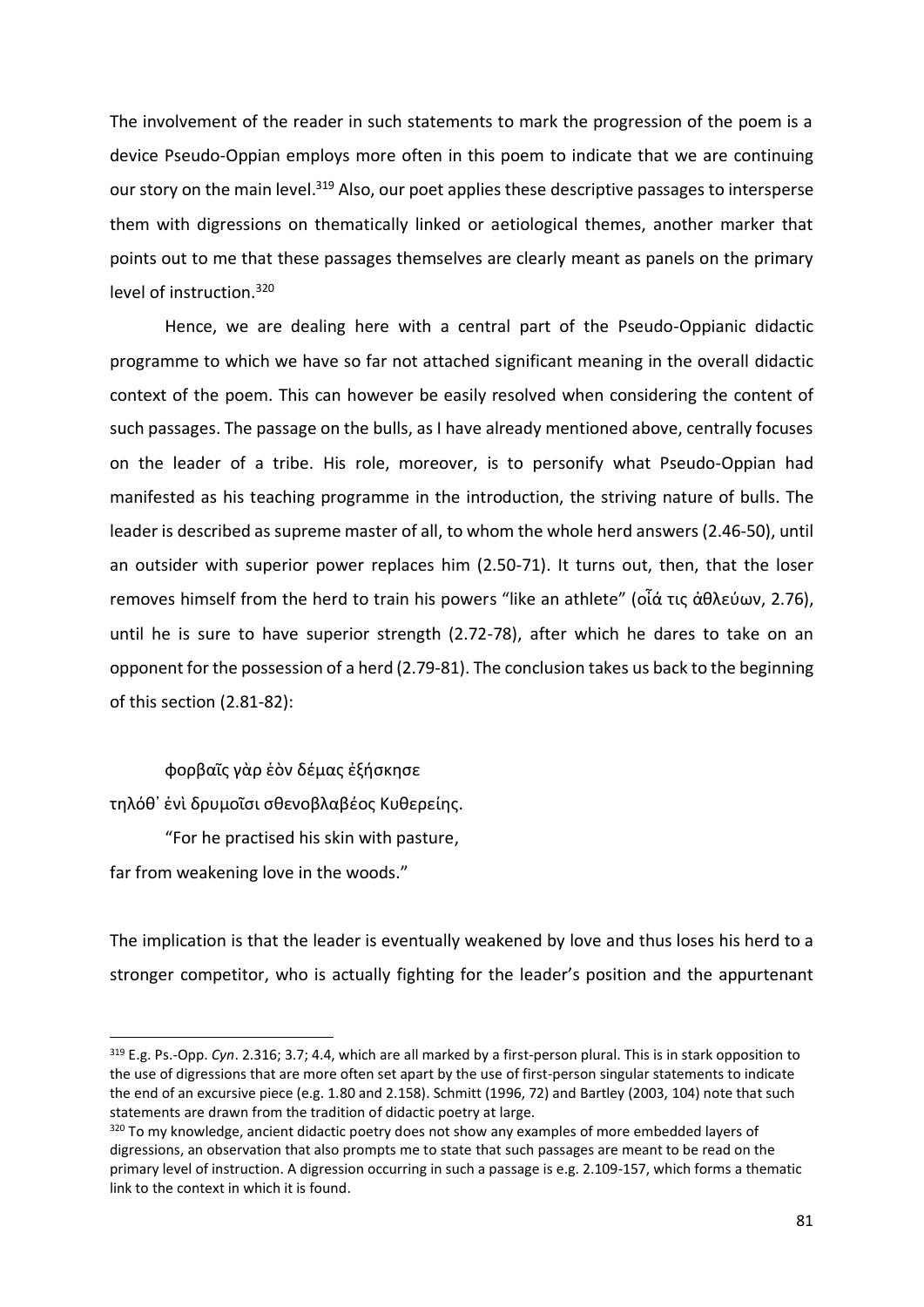benefits, including the power over the females as well. The teacher makes it abundantly clear that such is the nature of bulls. $321$ 

Read as such, this passage does not give much away on the diversified framework of personalities that I opt for. This element only gains power, however, if we consider the narratorial elements that strengthen the image presented above. At various points, animals are presented as being alike to humans concerning certain traits or embody emotions ascribed to humans. This is especially done, moreover, like in the above, by likening animals to humans through the use of similes, but also more obliquely by personifying the animals and their activities. At various places throughout the poem, there occur stages where an explicit link is made between animal behaviour and its human equivalent, as for instance in 2.220-221:<sup>322</sup>

πρόσθε μὲν εἷς ἐλάφοισιν ἐπὶ στίχας ἡγεμονεύει,

οἷα κυβερνητὴρ μεθέπων οἰήϊα νηός·

"Soon one guides the deer in lines,

like a steersman driving the rudder of a ship."

The image conveyed is one of an orderly working team under the guidance of one captain navigating the ship. This image is furthermore strengthened by the use of personifying language in the rest of the passage.<sup>323</sup> In the same way, emotions are strengthened in the poem, again with the goal of emphasising specific traits. An interesting device that functions as such is the rhetorical figure of *prosopoieia*. At its two appearances (2.360-372; 3.220-332), an animal is voicing distress using human speech to create a human tension in itself.<sup>324</sup> Such *prosopoieia*, moreover, also stresses the horror of the larger context, in which the speaking animal is lamenting another's maleficent action, and thus reinforces our personal detachment from the actions and subsequent character of the acting creature.

<sup>321</sup> Cf. Ps.-Opp. *Cyn*. 2.72: αὐτὰρ ὅ γ᾿ οὔτι φέρει δοῦλον ζυγόν ("but he [sc. the loser] does not stand the bonds of slavery"), implying that the weaker bull cannot deal with his inferior position, implicitly because of his jealous nature.

<sup>322</sup> Cf. 4.200-206, of the lion who admits defeat like a defeated former champion. Bartley (2003, 254-264) treats some examples of what he calls 'anthropomorphic similes' more extensively. It must be said that he only treats the similes that he considers completely developed, but there are also smaller similes like the one given as an example here and the one mentioned on page 81.

<sup>&</sup>lt;sup>323</sup> E.g. περόωσιν ("pass through", 2.218), ναυτιλίην πλώοντες ("sailing on a voyage", 2.219), ποντοπορεύων ("traversing the sea", 2.223), τέρμα φάλαγγος ("the end of the line", 2.226) are all clear examples of language that is normally used to describe human activities.

<sup>324</sup> Rebuffat (2001, 119-121).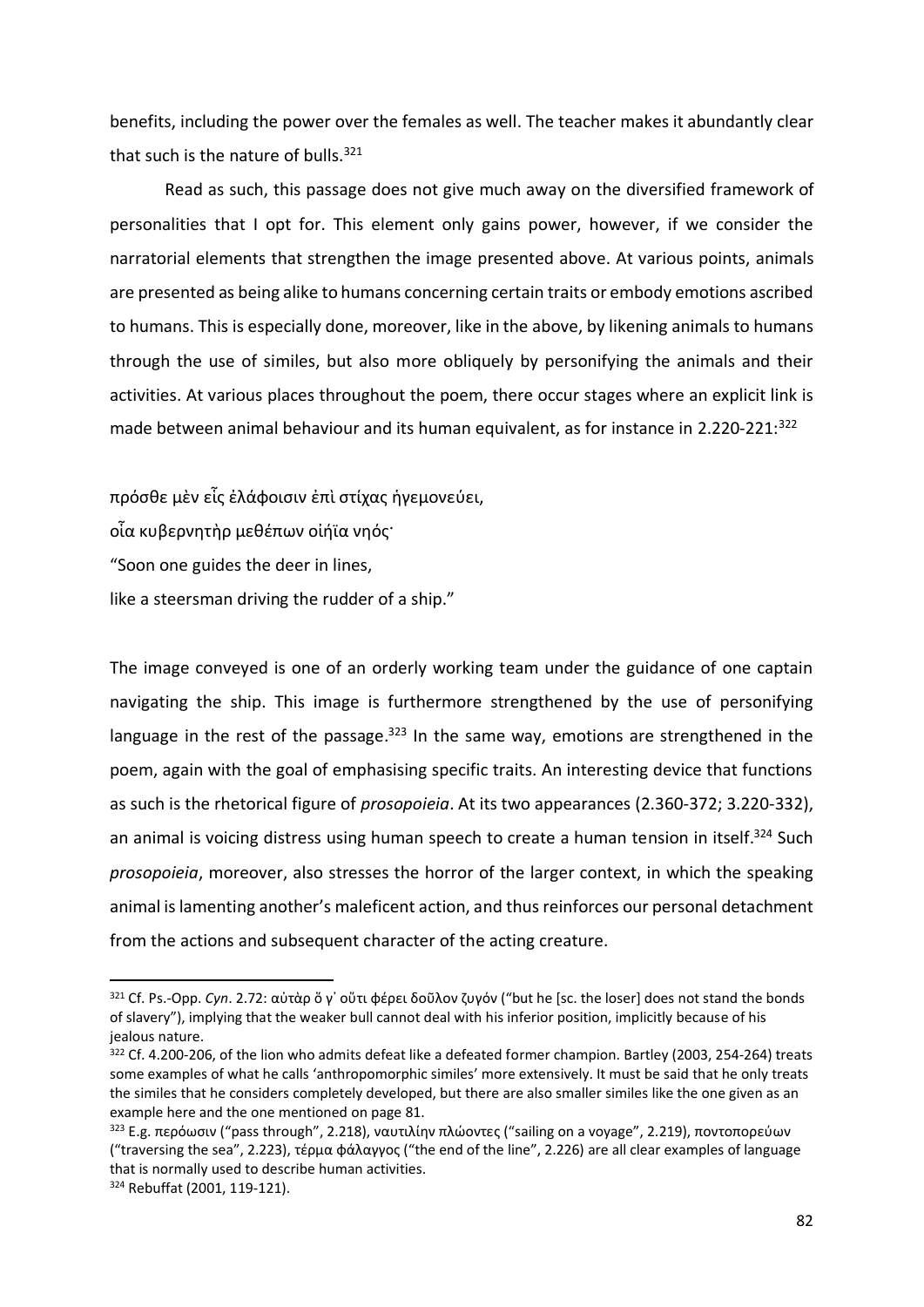Hence, we perceive in the *Cynegetica* an abundance of markers pointing to the diverse natures that characterise creatures – animals as well as humans, as the digressions manifest: more than once, these treat the close relationship between both forms of creatures by aetiologically pointing out their common origin  $(2.614-628; 3.8-19; 4.233-319).$ <sup>325</sup> Thus, the description of the worldview presented accounts for both humans and animals, who apparently both possess diversified natures and characters.<sup>326</sup>

But it does not stop there. Book 4, namely, the book that should actually function as a manual, also shows this semi-ethnographic habit, when discussing hunting techniques. In 4.77-199, when treating the hunt on lions, Pseudo-Oppian enumerates three forms of hunting which he strikingly also attaches to three nationalities, marking their differences very emphatically through the deliberate juxtaposition.<sup>327</sup> Here, too, this differentiation seems to point to differing personal traits, this time in nations, to create a wholesome image of the world at large.

This programme also seems to be what Pseudo-Oppian had in mind if we consider the following passage in the light just shed on the poem (3.464-465):

Ζεῦ πάτερ, ὅσσα νόησας, ὅσ᾿ εἴδεα νῶϊ φύτευσας,

l

ὅσσα βροτοῖσιν ὄπασσας, ὅσ᾿ εἰναλίοις νεπόδεσσιν.

"Father Zeus, how many forms have you devised, how many have you grown in your mind, how many have you given to mortals, how many to the swim-footed sea-creatures?"

 $326$  There is actually an ongoing tradition in antiquity of animals presented as possessing human traits, so this is not such a strange idea. The most famous example of this tradition is probably Semonides of Amorgos' seventh poem on women, where women are explicitly compared to their equivalent animals with regard to habits. Verdenius (1969, 157-158) gives more examples of this broad tradition in line with Semonides' poem. <sup>327</sup> These ethnographic groups are the Libyans (Λιβύων πολυδίψιον αἶαν, " the often thirsty land of the Libyans", 4.111) (4.79-111), who lure the lion into a trap using bait, the people in the Middle East (παρ' ὄχθαις Εὐφρήταο, "at the banks of the Euphates", 4.122) (4.112-146), who scare the lion with fire and pursue it until it chances into their nets, and the "Ethiopians" (Αἰθιοπήων, 4.147) (4.147-199), who alternately inflict damage upon the lion until it ceases to fight back. It is interesting to note that the passage on hunting lions is introduced neutrally as if the first method proposed is going to be the only one (4.77-78). Only at the end of that passage do we find out that this implicates a technique only used by the Libians (4.111).

 $325$  Cf. Bartley (2016, 245-246). Contra Hopkinson (1994, 197-198) and Błaśkiewicz (2014, 34-35) who see the digressions as mere embellishments.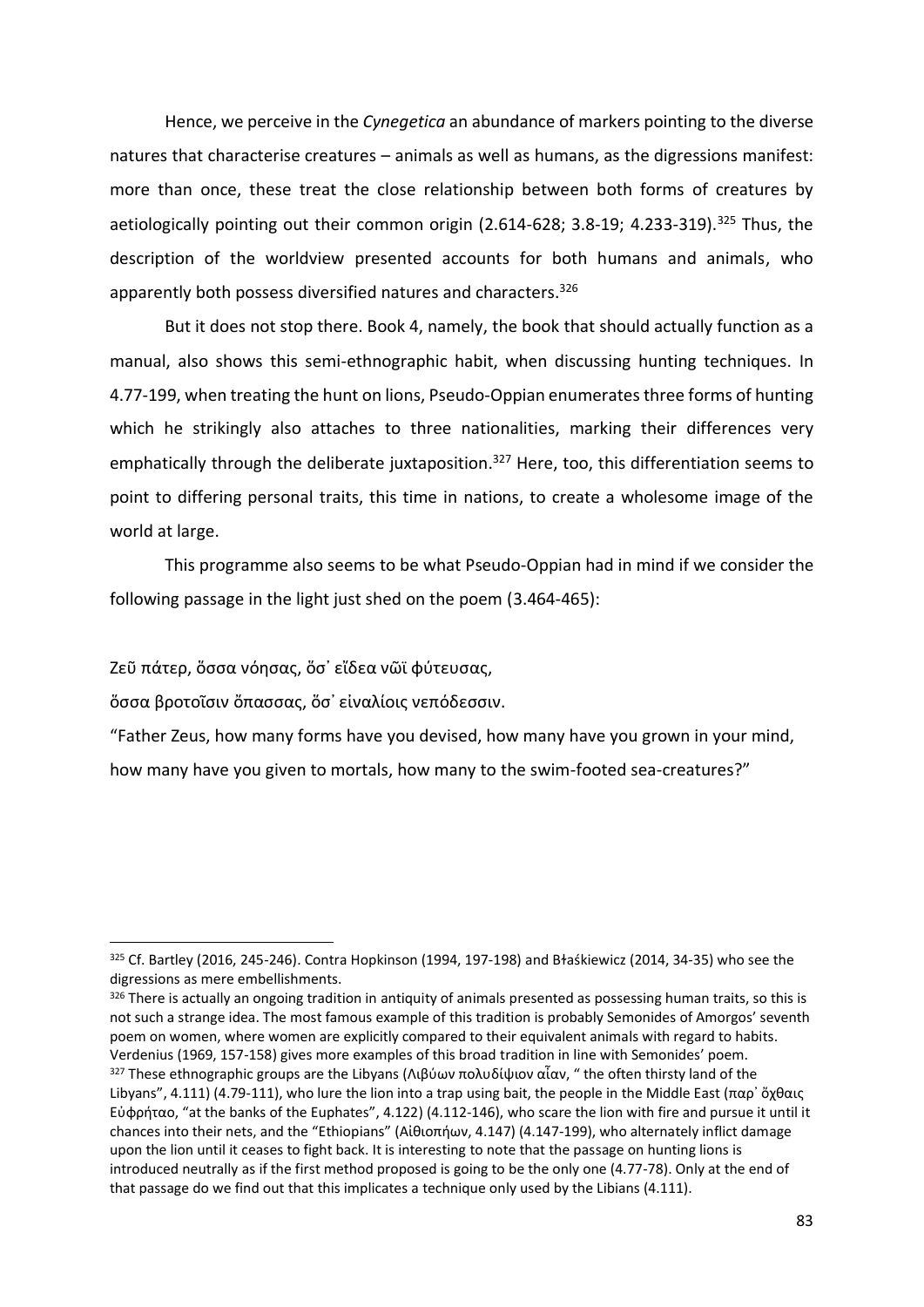Just before discussing the hybrid animals (3.464-503), Pseudo-Oppian inserts this programmatic statement attesting to the diversity of the creatures of the world.<sup>328</sup> In this way, the teacher concisely summarises the aspect of the world's diversified inhabitation. The Pseudo-Oppianic didaxis on the whole therefore leads more to the description of the world with regard to the diverse natures present in it than to the transference of hunting as a teachable tool.<sup>329</sup> The picture, moreover, relates to animals as well as humans, as especially the digressions manifest.

Of course, I have not been able to clarify all passages within the text in this way because of a lack of space, but I believe that this can fruitfully be done in later research. For instance, the question may be asked if the extensive physical portraits in the poem (e.g. 2.83-108) function also to tell us more about the traits of the animals, that is, as a form of physiognomy.<sup>330</sup> If this is the case, these descriptions also exemplify the diversity of nature. Also, there has been no deliberation here as to what aim Pseudo-Oppian had planned to reach with his description of the world. These are, namely, points that do not occur strongly within the poem from the standpoint of the didaxis, and for which this project can therefore not easilv offer an answer.<sup>331</sup> Nevertheless, on the basis of the internal evidence we can conclude what the result of the poetic enterprise was from a didactic point of view: rendering a picture of the diversity of nature on the basis of the nature of animals, but possibly transferable to the world in its totality.

## 6.4 Breeding Dogs or Sketching the World?

l

It is now time to briefly reconsider the didaxis and subsequent message put forward in the poem on the basis of a guiding passage again. The specific passage chosen for this is 1.375- 435, as book 1 has up to now been left underexposed in this chapter. In this way, I hope to

<sup>328</sup> Cf. Ps.-Opp. *Cyn*. 1.166-167 and 4.25-30, where the differences between creatures are again set forth in general terms.

<sup>329</sup> Cf. Barringer (2001, 86-87), moreover, who argues that the hunt itself may be used metaphorically in diverse works from antiquity to represent a pursuit of a loved one. An interpretation on this level for the practice of hunting may also possibly be opted for in the *Cynegetica*.

<sup>330</sup> As also suggested by Sánchez (1994, 121-122). The practice of physiognomy was widespread in antiquity and could even then be applied to animals as is shown in Evans (1969, 5-6), so it would be interesting to see if such an interpretation can also account for the physical descriptions in the *Cynegetica*.

<sup>331</sup> But cf. Hollis (1994, 156-157), who discusses the encomiastic character of the poem in favour of the ruler and especially points out the ruler's supremacy over the whole earthly constellation. By drawing down all kinds of people and animals in his poem, it might not be unthinkable that Pseudo-Oppian was throughout his poem attempting to praise the supreme reign of the Roman emperor in an elaboration of what he had stated in Ps.- Opp. *Cyn*. 1.10-15.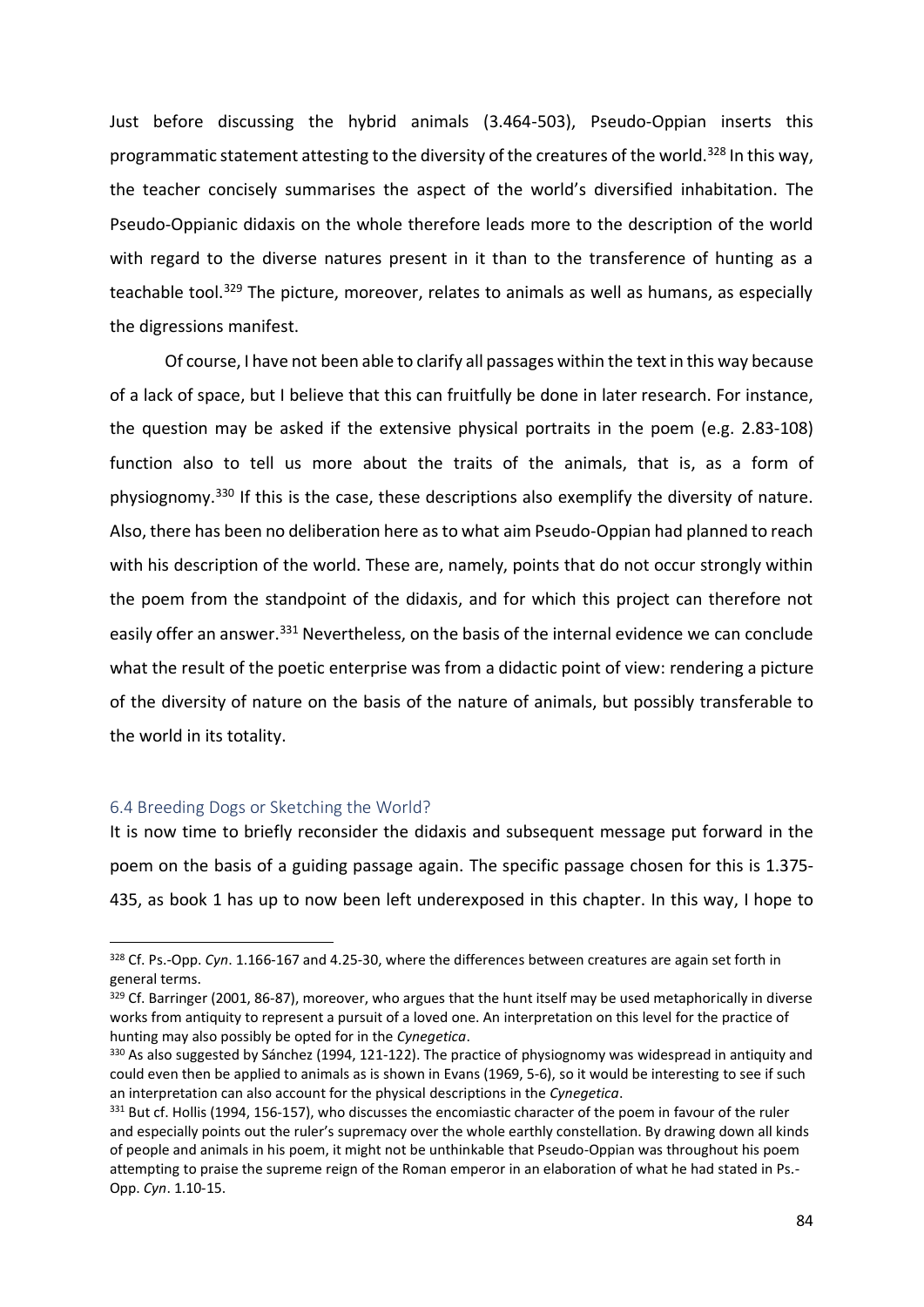show that my findings may contribute to the interpretation of all books combined too, and not just to particular books within the poem.

Using a programmatic statement, Pseudo-Oppian opens the following account concerned with the mixed breeding of dogs (1.376-377):

Εἰ δέ νύ τοι κεράσαι φίλον ἔπλετο δοιὰ γένεθλα, εἴαρι μὲν πρώτιστα λέχος πόρσυνε κύνεσσιν· "If now it would please you to mix two kinds, first prepare a bed in spring for dogs."

This statement immediately manifests the subject that lies before us and moreover points out what the first step to take in mixed breeding will be. Therewith, our teacher also posits the coming instructions in the broader context of the internally established didaxis. Here (1.369- 538), namely, our teacher is discussing the upbringing and training of dogs for hunting, and a first step would logically be the procreation of the dog most suitable for hunting animals.

What is thereafter discussed also seemingly follows this programme, but there is more to it, as we will see after our exposition of the passage. Following a lengthy digression on the pre-eminence of spring as the mating season (1.378-392), to which man too is prone (1.391), the teacher sets forth his instructions on mixed breeding by giving examples of which dogbreeds may be combined (1.393-398), only to conclude that it is better to keep pure breeds  $(1.398-400):^{332}$ 

ἀτὰρ πολὺ φέρτατα πάντων φῦλα μένειν μονόφυλα, τὰ δ᾿ ἔξοχα τεκμήραντο ἄνδρες ἐπακτῆρες "But far best of all it is

l

to keep the kinds of one kind, and to this especially do the hunting men attest."

<sup>332</sup> Cf. Grattius, *Cyn*. 193-197, that does propagate the active intermingling of breeds, as also Secord (2015, 222) notes, in opposition to the standpoint in Pseudo-Oppian's *Cynegetica*.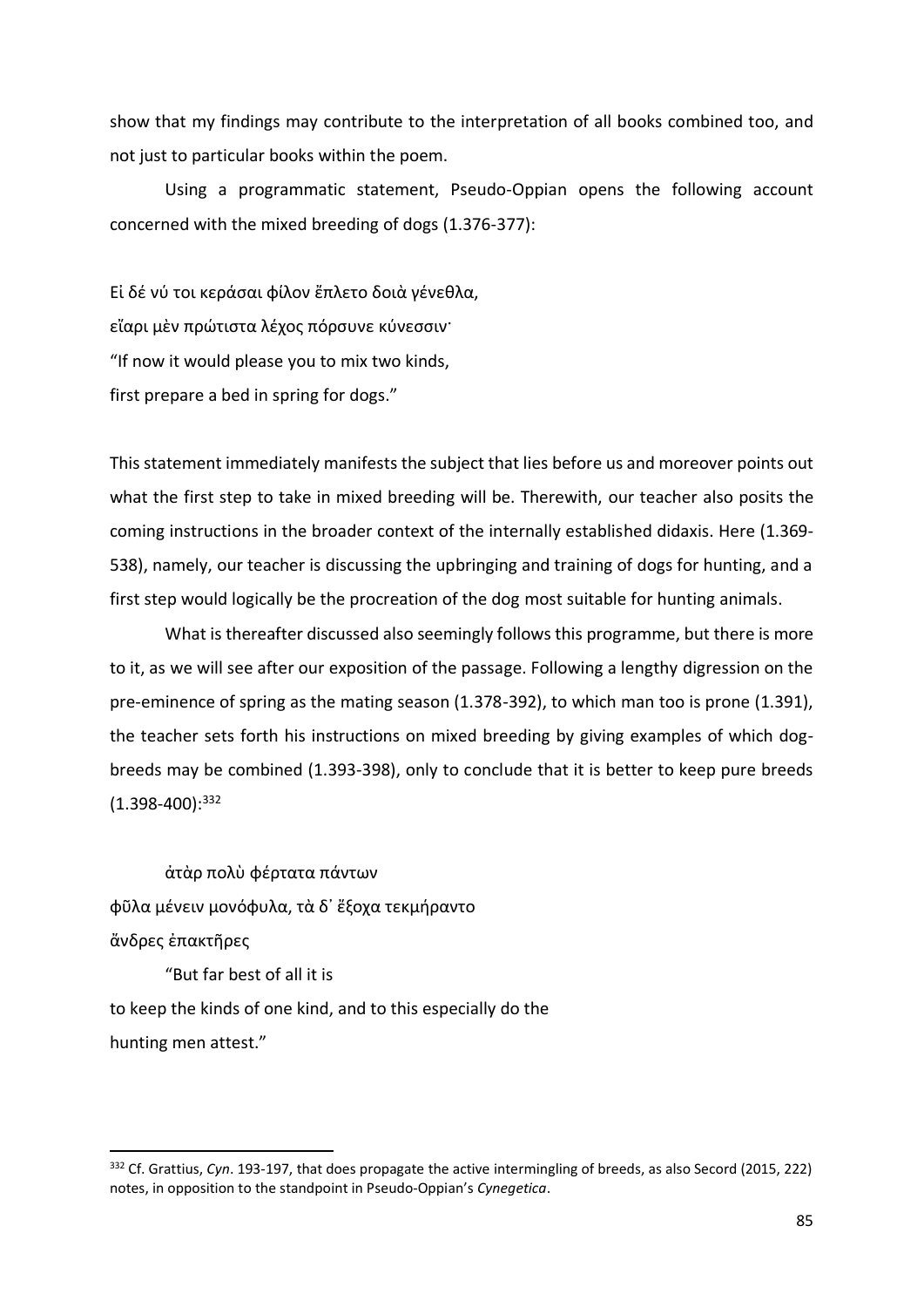The teacher next (1.400-401) explains why these are superior, to then treat two idealised forms of dogs, the swift ones (1.402-413) and the strong (1.414-426). The last section concerns the inferences one can make on the basis of the colour of a dog (1.427-435).

One glance at this passage should at least make clear that for a piece allegedly dealing with preparing for the hunt, significantly little is said on the actual preparations to be undertaken. On the whole, Pseudo-Oppian is here too concerned with describing traits, as the focus on the colours and their subsequent characters manifest (1.427-435). Even the descriptions of the idealised dogs, if read more closely, lose their irreal sense, as 1.412-413 manifest: 333

τοῖοι μὲν ταναοῖσιν ἐφοπλίζοιντο δρόμοισι δόρκοις ἠδ᾿ ἐλάφοισιν ἀελλοπόδῃ τε λαγωῷ. "Such are the dogs which should be arrayed for the swift chase of gazelle and deer and swift-footed hare."

Pseudo-Oppian creates the feeling that the kind of dog described above already exists and is best equipped for the task of hunting quick animals, and thus does not need to be bred anymore, just like the strong sort can be described as it is already, not as it should be.<sup>334</sup> The eventual goal here, then, is to manifest the relation between certain specific forms of animals and their subsequent traits, in this case the relation between appearances of certain dogs and the appertaining speed or strength. To reach this goal, Pseudo-Oppian does not find it problematic to sacrifice his implied didaxis for this more oblique message.

As I have already mentioned, Pseudo-Oppian interrupts this passage with a digression, that I believe once more marks the overall programme, of which the breeding section now turns out also to form a part. It is stated that all creatures, man included, prefer mating – described with the personifying term  $\lambda \xi \chi o \zeta$   $-$ <sup>335</sup> in spring. This is not out of free will, but "because" (1.392)

εἴαρι γὰρ πάνδημος ἐπιβρίθει Κυθέρεια.

<sup>333</sup> I am indebted here to the translation of Mair (1928, 42), that I believe renders the optative perfectly. I have therefore copied his translation in my project.

<sup>334</sup> Esp. Ps.-Opp. *Cyn*. 1.423-424.

<sup>335</sup> Ps.-Opp. *Cyn*. 1.377; 382. Bartley (2003, 123) calls this use 'anthropomorphic'.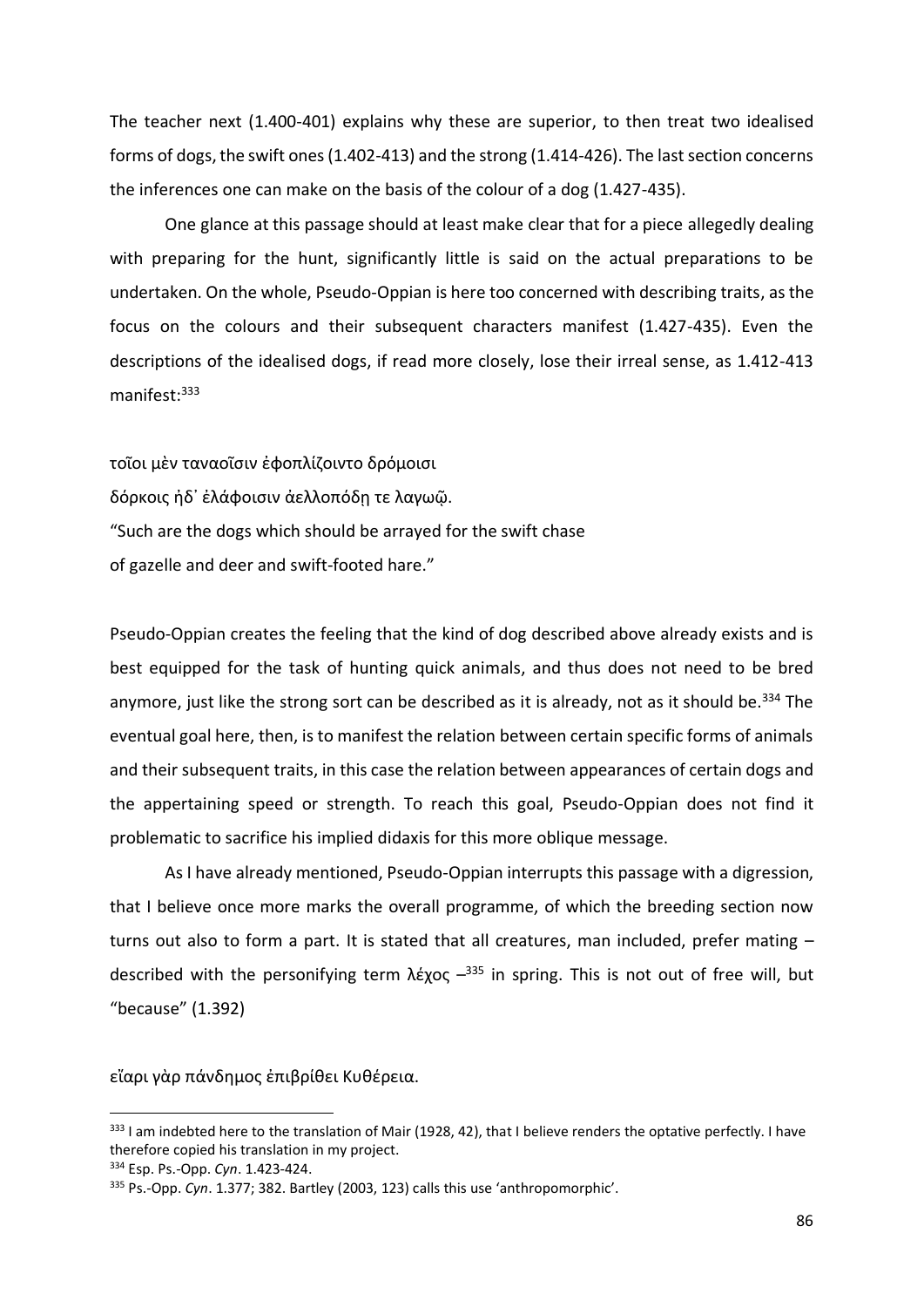"in spring common Love presses on us."336

Thus, all creatures are subservient to the same kind of love. Again, a superficially unimportant digression is used to strengthen the inherent argument of the poem, this time in confirming the equality of all creatures as regards certain characteristics. In the rest of the poem, as we have seen,<sup>337</sup> this background forms the basis for the following picture of the diversified world qua its inhabitants. Whether this picture functions as the basis for an encomium to the emperor or constitutes a deeper didactic message for its own sake, we cannot tell from the constitution of the didaxis in the poem.

Hence, even in book 1, where the focus should more implicitly be on preparation for the hunt, do we find references to the bigger picture of the diversified world we live in. In contradistinction to the poems we have perceived before, however, the *Cynegetica* is not subject to such a strong didaxis to underlie the message that is put forward on the external level of the actual reader. On the most basic level, our teacher still applies the measures of didaxis, but it seems that these are more formal than serious. Even to find the actual message the poem is conveying, we have to divert from the didaxis at times to consider measures that are more rhetorical (e.g. the *prosopoieia*) or poetic (e.g. personification or similes) to find out what the poem is really trying to tell us.

For this reason, taken from the standpoint of the didaxis, the observations made by Schindler are understandable,<sup>338</sup> at least if we take the *Cynegetica* by Pseudo-Oppian as being representative of late didactic poetry. Strictly speaking, this poem is losing its didactic hallmark to turn into something more general. Nevertheless, what it is turning into is a problem on its own, as scholarship has also been keen to point out that it is nearly impossible to put one's finger on the genuinely most important aspect of the poem.<sup>339</sup> With this chapter, I hope to at least have contributed to finding out about this central aspect of the poem, by taking the scope of the didaxis as my guiding theme.

<sup>336</sup> Contra Bartley (2003, 125), who refuted the translation 'common' in favour of 'divine'. This suggestion seems to me to be completely unnecessary, as 'common love' functions as a strong summary to the preceding and is the most common translation for πάνδημος anyway.

<sup>337</sup> Pp. 81-84 of this chapter.

<sup>338</sup> Schindler (2005, 193-209). Also, pp. 71-72 above.

<sup>339</sup> Anderson (1985, 129-135); Bɫaśkiewicz (2014, 27-28).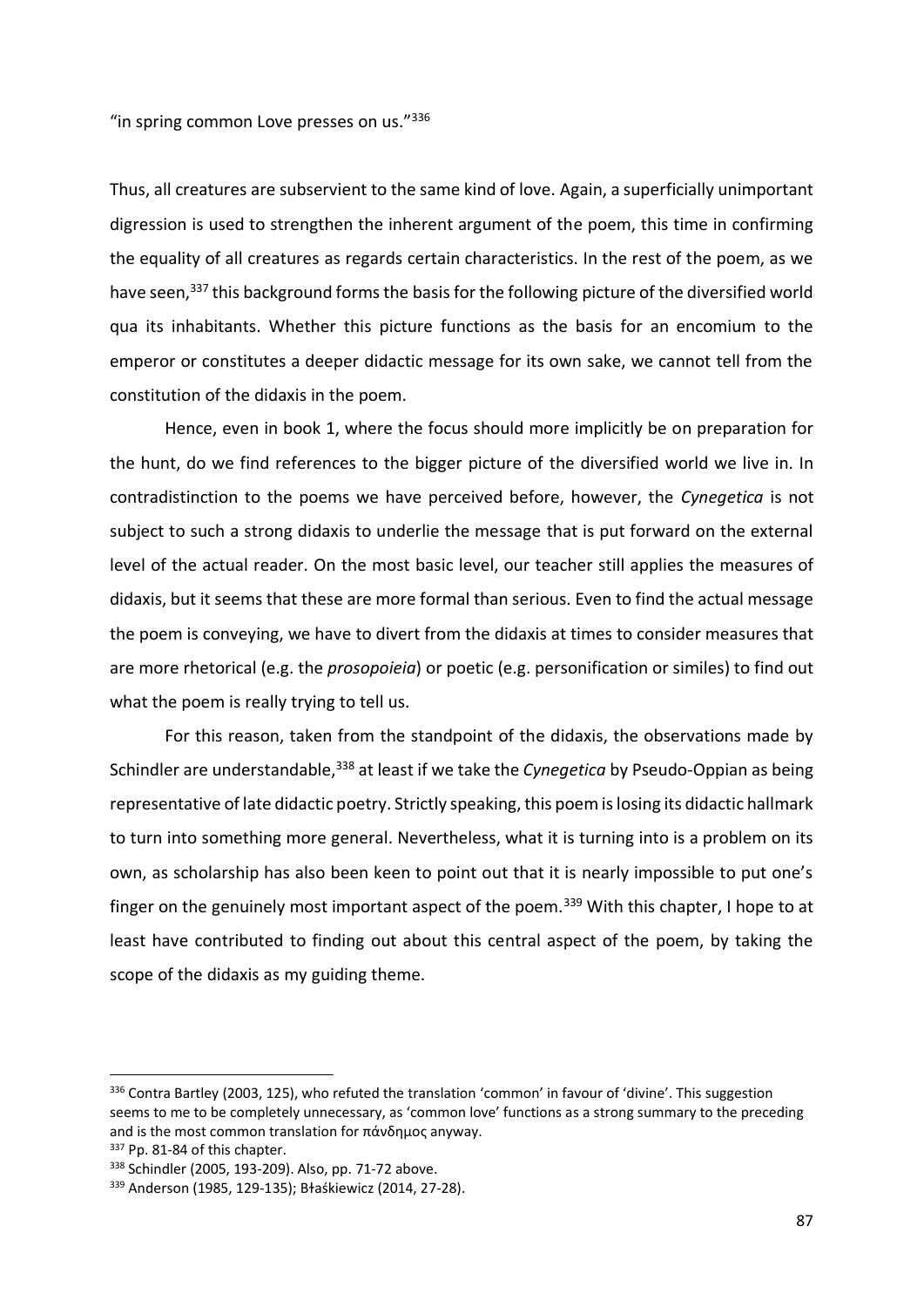## 7. Conclusion

In the preceding chapters, it has been my aim to display the didactic tendencies in the diverse poems taken as my case studies, in order to find out, respectively, if a recurring didactic strategy could be retrieved within didactic poetry, if a difference in didaxis within the diverse case studies could be perceived, and if, on the basis of these findings, a profound analysis could be made of the actual programme the poets foresaw with their compositions in relation to each other. The answer to all these questions, in short, is yes. This conclusion will more thoroughly present the actual similarities within and differences between the poems and their programmes, but first we will briefly recapitulate the results attained in the various case studies. The final part will bring all results together in an overarching synopsis of didaxis in didactic poetry.

#### 7.1 Recapitulating Didaxis

This project took on a diachronic scope throughout antiquity taking into account both Greek and Latin literature. As such, we began our project with a poem that stood at the edge of the development of the genre of didactic poetry, the *Works and Days* by Hesiod. As is only logical in such a primordial case, this poem has been found to be highly serious in its conveyance of the actual message. The didaxis consequently was also clearly built up around the leading themes in the poem, working and justice, and Hesiod seemed not to be planning anything else with his poem than the actual education of the student, whether he be internal or external. There was a distinction, however, between the internal and external students in the way they are evoked throughout the poem. I have argued, namely, that Hesiod created an internal didactic situation in the past that allowed him to logically put forward his teaching in the present. This situation binds Perses to the teacher as a pupil, who is enacted as being actively involved in the process, and through whose presence Hesiod is able to proceed undisturbedly to his eventual goal. Thus, the poet uses all possible measures as regards didaxis to lead his student to what he believes to be an ameliorated situation. These measures include the poet's extensive instructing as much as the elaboration of an internal didactic situation.

The Aratean programme already shows some divergences from this basic model. In the *Phaenomena*, we have found a didactic programme that is still seriously working towards the exposition of the implied message, but thereby also taking into account its role as written literature: Aratus was keen to exploit the possibilities of written composition, and for this he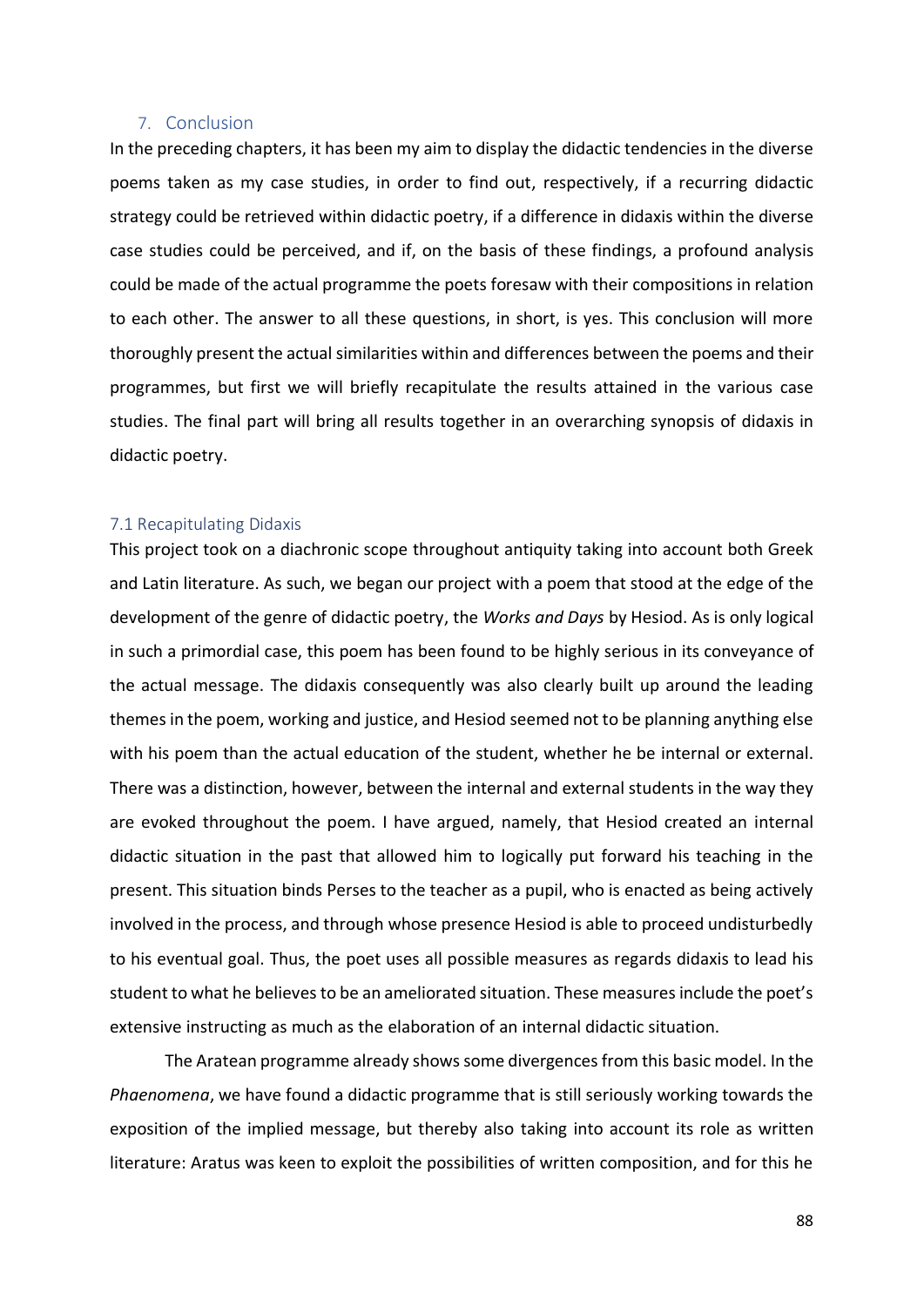found the subject of the signs to function perfectly. His didaxis, open to the intratextual as much as to the extratextual reader, was built up in such a way as to allow for different strands of meaning to be assigned to the overall composition. It is important to note here, too, that the didaxis played its role as a pointer to meaning on the superficial level, the signs in the world, as much as on the hidden level of the text as sign. It depends on the readership how much meaning they can retrieve from the composition in its totality. The poem in its totality thus in one way or another adheres to its assumed aim, teaching how to interpret signs.

As we have seen, in general lines this is also the case with the *De Rerum Natura*. In this poem, the teacher does discuss the content he explicitly claims to put forward as his primary programme, namely the world according to an Epicurean outlook, but the goal he is trying to attain changes if we take on the scope of the external reader instead of the implied reader. I have argued that Lucretius deliberately minimalizes the role ascribed to Memmius, the implied addressee, with the goal of creating this diversification. In this way, while allegedly teaching the *rerum natura* to the implied reader, Lucretius can actually use his exposition as an argumentation to convince his external audience of the Epicurean truth. The poem, then, although still straightforwardly concerned with factual teaching, actually shows a deeper layer of rhetoric that should lead the student, whether he be internal or external, to the Epicurean ideal.

With Vergil, we have seen that the actual message gets more separated from the explicitly treated programme than was the case in his predecessors' poems. It soon becomes clear for one reading this poem that we are not concerned with farming per se, as the internal situation would have it. A close reading of the instructions points out that the focus is actually on the concept of 'cura', making sure that all work is prepared and sufficiently done in due time. This real focus, however, can only be found by one who is capable of detaching oneself from the internal didaxis. To signify this point, Vergil has added Maecenas to the poem in the role of intellectual dedicatee, to form a counterpart to the lower-class farmers, who would only be able to grasp the most superficial message. By bringing the figure of Maecenas into his composition at a position completely separable from the actual didaxis but still clearly adducing his importance as a receiver of the poem, our poet points out that this dedicatee's presence should be felt throughout the poem. What this again signifies, must the reader decide, but the didaxis, as I have shown, points to the centrality of 'cura'.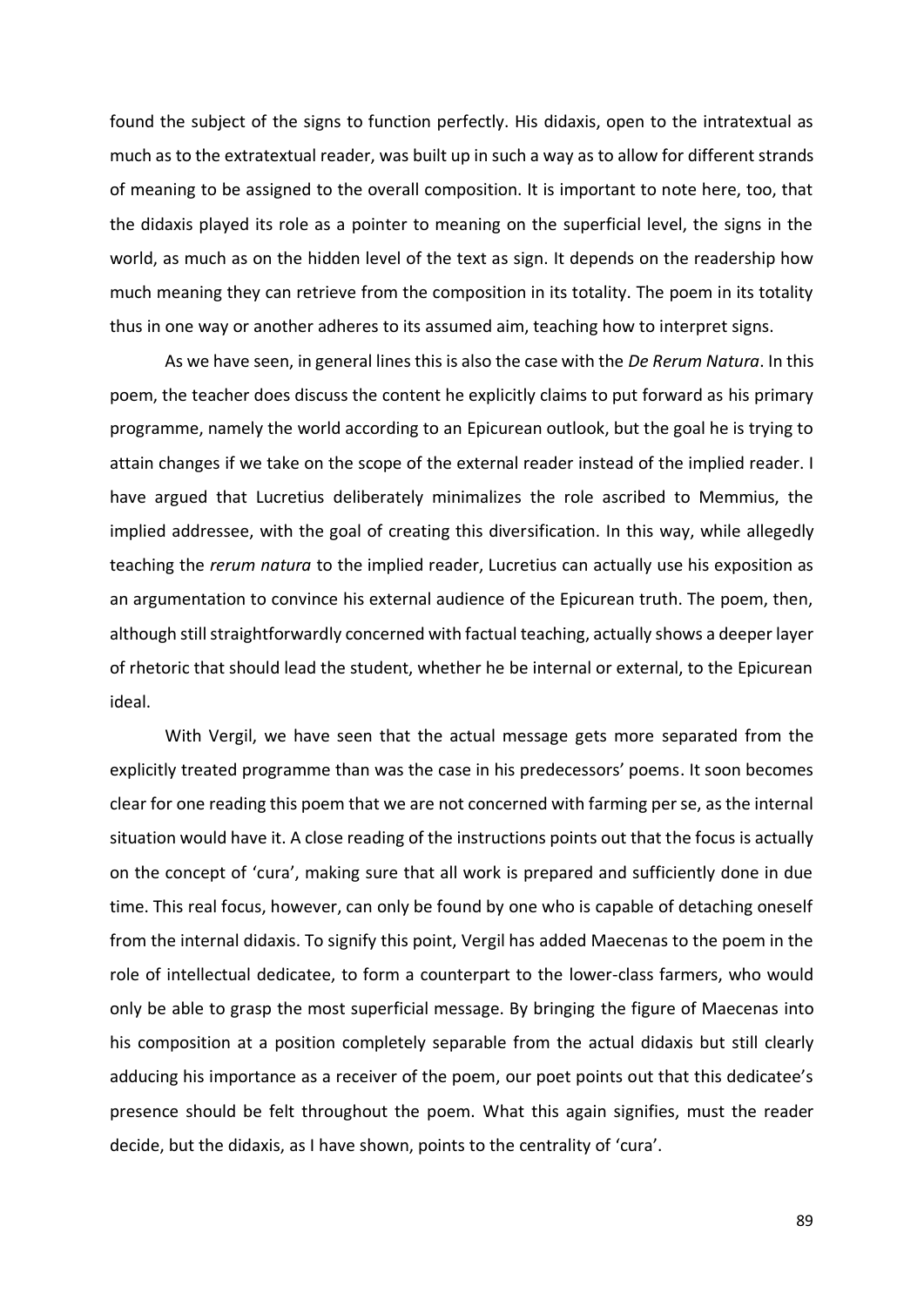The *Cynegetica*, the most recent poem in the list, shows itself a poem in the most nigh to the *Georgics*, as the didactic evidence adduced in this project shows. The didactic element, that was so central in most of our previous poems, is relieved of most of its importance in this poem and functions more as a generic marker in the actual programme. Although there is still a deeper layer retrievable in the *Cynegetica*, the diversity of the world and its characters, this element is only slightly supported by the exposition of the didaxis. Rather, Pseudo-Oppian has shown himself dependent on poetic and rhetorical measures in the exposition of this element. When signifying the actual programme of his poem, namely, the teacher tended to neglect the typical didactic measures we have seen in the other poems but rather chose to stylise his exposition with stylistic features that pointed out the actual programme. This led, moreover, to a text that is almost uniform in its treatment of the intratextual and extratextual audience and that to only a small degree applies actual instruction and involvement of the reader. The didactic situation that performed so strongly in our previous poems has become a generic foil in the *Cynegetica*.

## 7.2 Comparing Didaxis

Keeping this brief summary of the various didactic programmes in mind, we can now go on to compare the poems on the basis of their distinct specificities and common generic tendencies qua didaxis. We will make use here also of the intrageneric differentiations applicable according to modern scholarship. $340$  Some conclusions will then follow, based on the programmes and content put forward in the poems and how these factors are compatible with the actual didaxis of the poem.

As we have observed in this project, the genre of didactic poetry is indeed subject to constant change, first being highly serious in its expositions and applying its didaxis with this straightforward programme always maintaining the most importance, to eventually reach a stage where didaxis is more of a formal measure to attain something completely else than is implicitly proffered. Indeed, a didactic situation is always kept up, but its significance in the overall programme is gradually changing.

This process can be sketched as follows: in the earliest time period (that of Hesiod), the genre originated in an oral form without a prose equivalent; if one wanted to convey a

<sup>340</sup> See for these again pp. 9-13 of this project.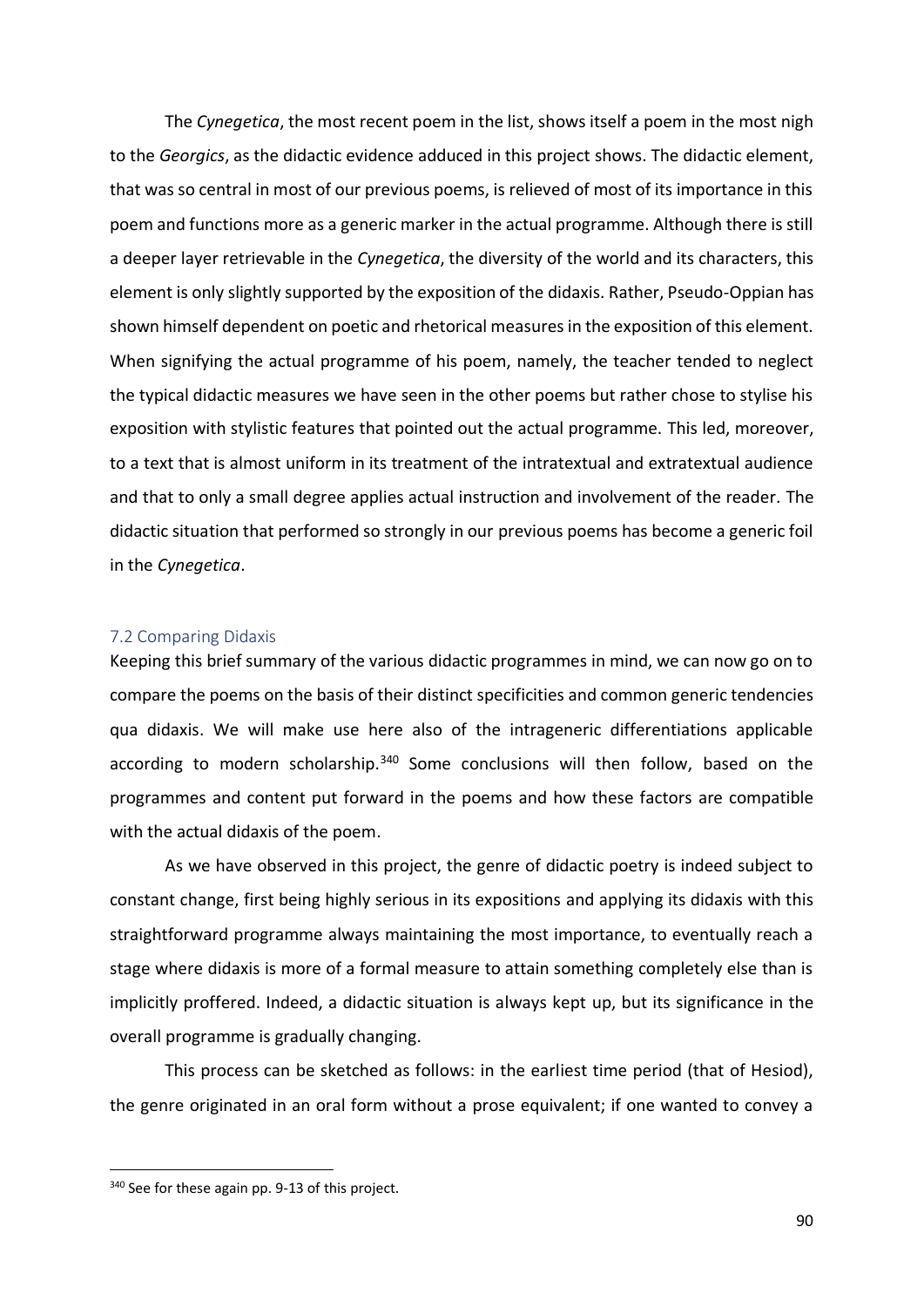message, therefore, poetry was only the most likely medium to do so, and for that reason, it is only logical that we chance upon poems that hold a highly serious stance towards their subject matter and therefore also stage their didaxis with this goal in mind. This is not the case for the later poets, who all have access to the prose equivalent of didactic poetry. Their choice to use didactic poetry is a deliberate one, and their aim is most likely not simply the conveying of information in a straightforward fashion, as prose was now the logical default form to choose. For that reason, scholarship searches for other reasons of composition in these poems, and it has often been found in a deeper meaning conveyed in the poem. This deeper meaning has also been opted for in this project, but not to such an extent as others would have it. Aratus, for instance, was found to indeed hide something beneath the surface, namely the text as a sign in itself, but this level does not rule out the explicit content of the poem, the signs at large. This is in opposition to the position that the *Phaenomena* would only pivot on the underlying Stoic worldview.<sup>341</sup>

This 'transparente' interpretation of didactic poetry, moreover, also displays gradually changing tendencies: there always remained the dichotomy between the superficial level of instruction and the underlying message within the poem, but the extent to which they interacted steadily changed. In the *Phaenomena* and the *De Rerum Natura,* the dependence of the deeper level of instruction on the straightforwardly exposed instructions is still clearly visible, but their successors Vergil and, to an even greater extent, Pseudo-Oppian were found to be far less concerned with the creation of a cohesive system of explicit versus implicit instructions. This can be clearly perceived, in the first place, in the distinctness of the topics put forward on both levels, but also, no less importantly, in the way the didaxis leads us towards these different levels.

This last point was best remarkable in the degree of didaxis put forward. We could see that Hesiod was, expectably, highly concerned with the construction of a well-wrought didaxis, where the actual student was guided to wisdom quite obliquely, through the production of an internal situation in the poem, staged as being produced for the implied reader, Perses. Aratus and Lucretius too used a relatively high amount of didactic markers, although they were attempting to attain different goals with their compositions; for instance, both applied the teacher-student constellation in their own ways, Aratus making his didactic situation very

<sup>341</sup> This Stoic interpretation of the poem has been shortly discussed on pp. 35-36, and especially in n. 151 there.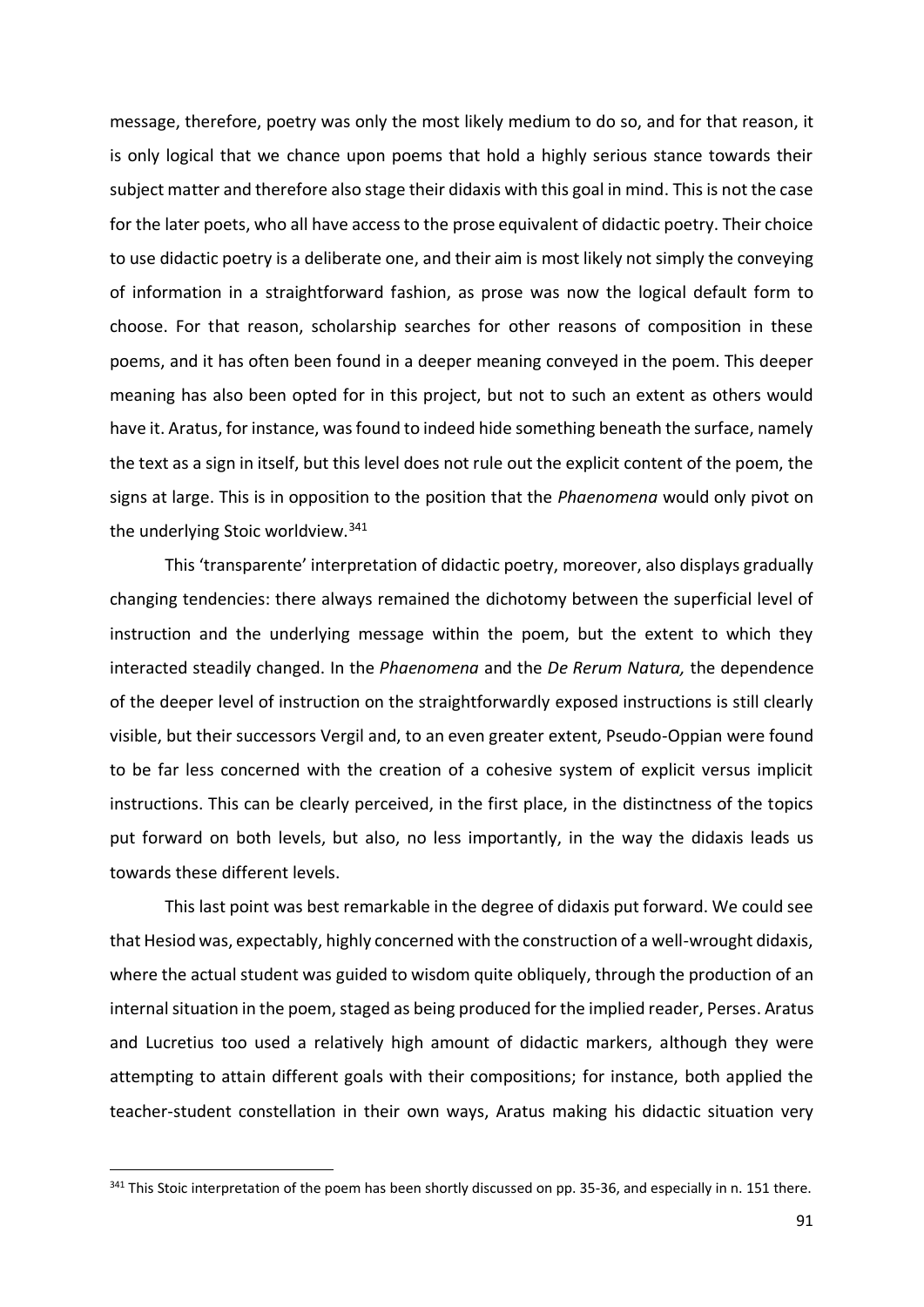plain so that anyone could feel involved, Lucretius creating the Hesiodic feeling by making a clear distinction between Memmius (who had to be taught) and the actual student (who needed to be persuaded). This resulted in an actual message to be conveyed that was, read in its totality, somewhat broader in the case of the *Phaenomena* and slightly altered with regard to its textual goal, no longer being concerned with teaching but more with persuading, in the *De rerum Natura*.

The fact that these didactic markers play a far smaller role in the last two poems, the *Georgics* and the *Cynegetica*, does not imply that these two poems do not possess a telling didaxis, as I have shown. Their didactic methodologies were only more restricted in their span of influence. Nevertheless, these two poems also differ between themselves in their use of didaxis and their build-up in bringing about the actual underlying message. Vergil, namely, does still use the instruments of the implied and the actual student, in combination with the heavy implementation of instructions, in order to denote an underlying didactic programme that shows some affiliation with the internal programme addressed to the farmers. The instructions, still directed at the reader if he wishes to perceive them as such, do convey a meaning conforming to the internal programme put forward, but to an outside reader may just as well be illustrative of the more implicit programme of 'cura' proposed here. In the *Cynegetica*, this cohering dichotomic situation is not worked out so strongly on the level of the didaxis: in this poem, the didaxis is minimalised and this results also in the creation of a weaker implied didactic situation. Consequently, the composition is also subject to a detachment, of the actual message put forward in the poem from the superficial message, that is even stronger than was the case in the previous poems: choosing to minimalize the implementation of didactic instruments, Pseudo-Oppian had to find other ways of advancing his actual message, and he found these ways in poetic and rhetorical features. The slightly developed didaxis supporting the implied exposition on hunting only plays a role on the superficial level of instruction as a generic marker but has lost its foremost importance.

Hence, we perceive in the genre in the first place a close connection between the application of the didaxis, on the internal as well as the external level of the poetic situation created, and the eventual aim propagated for the poem. A second observation, no less noteworthy, is that a growing inclination to discard the didaxis in the poem as a pointer to meaning can be discerned. Of course, this project presents some case studies and is thus necessarily flawed as regards putting forward definite outcomes. It is still a conceivable option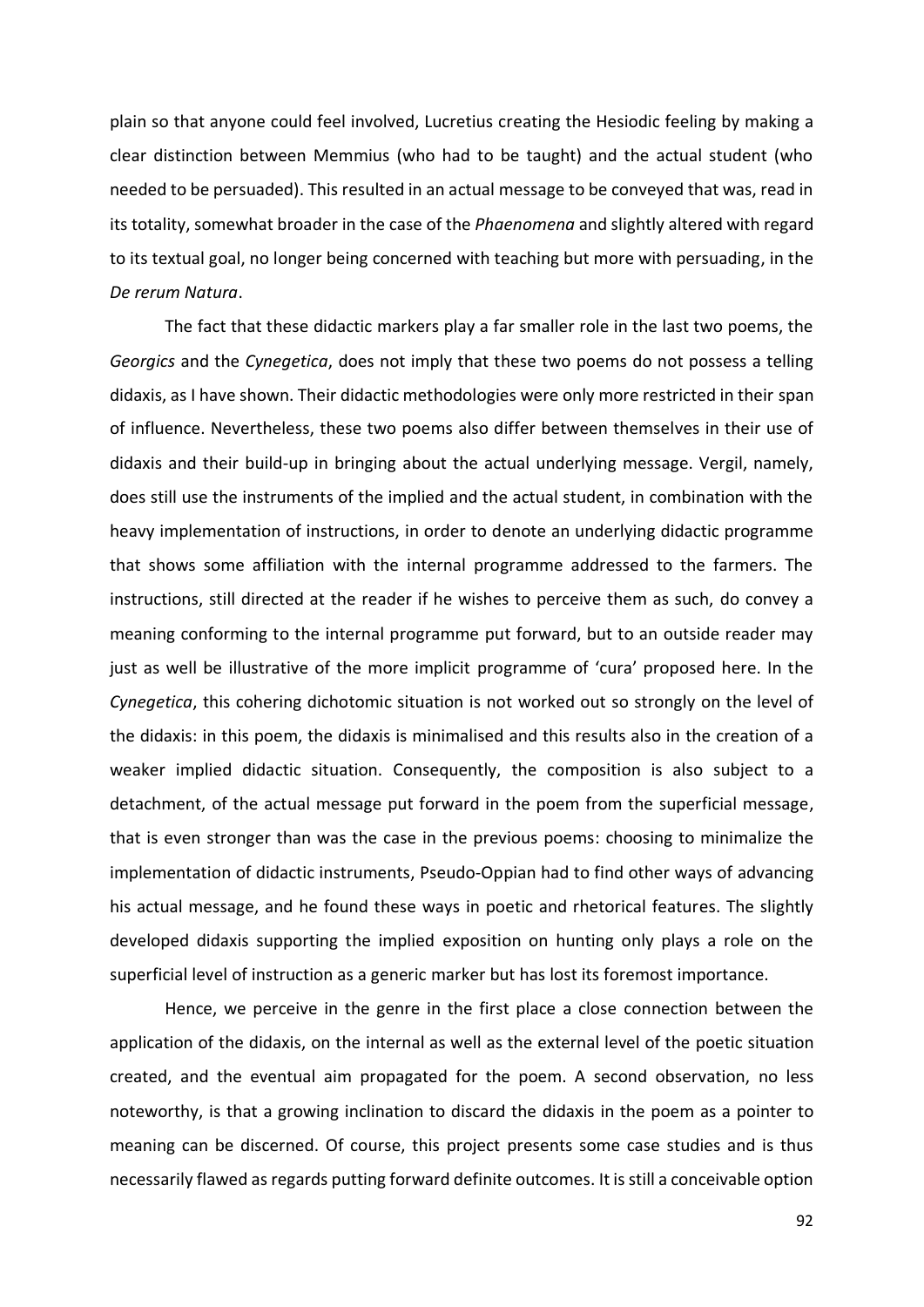that other poems deal with their didaxis in a very different way. For that reason, it may still be helpful to take a close look at poems that have not played a role in this project. This may on the one hand prove that the general didactic tendencies portrayed here are all-embracing and on the other hand may supplement the image of the periodical development globally sketched here already. Nonetheless, the results attained here may speak for themselves and also allow us to delve deeper into the exposition of didaxis in didactic poetry, the activity that will cover the last paragraph of this project.

#### 7.3 Defining Didaxis

In the various case studies performed in this project and in the preceding introduction, various didactic tools have been focused on, that at large constitute the didaxis. It is now time to briefly revise these measures to create an all-embracing picture of what I have argued to be the central element of didactic poetry and thus see what didactic poetry essentially is.

Of course, in the first place an element that is central to any didactic poem is the creation of a (partly or wholly) developed didactic situation underlying the overall narration. In the panel discussing this background situation, there always perform two didactic characters, a teacher and a student, who together form the reason for composition and establish inherently how the poem will proceed. This poetic situation, however, can only be maintained on the internal level of the poem, and the poets seemed to be aware of this. For the external reader, the poem is at all times kept comprehensible, and a distinction is even made between the two readerships in the way they are involved in the poem. Within this distinction, moreover, it is always the external readership that is dependent for its interpretation of the text on the way the internal situation evolves, as the teacher presents us with a deeper level of meaning in the text that is at least based on the internal level. Lastly, we have seen that it is in later stages of the development of didactic poetry a complex undertaking to really grasp what the actual goal was that a poet foresaw with his composition, but that the teacher-student constellation is a fruitful starting point in finding out about the different meanings attached to the poem.

Secondly, an important part is played by the actual instructions within the poem, that have been seen also not to be as straightforward as may be expected. This project has been mostly restricted to the presentation of the instructions in their broadest sense, but it may also for later research be useful to consider the different actual forms that are given to the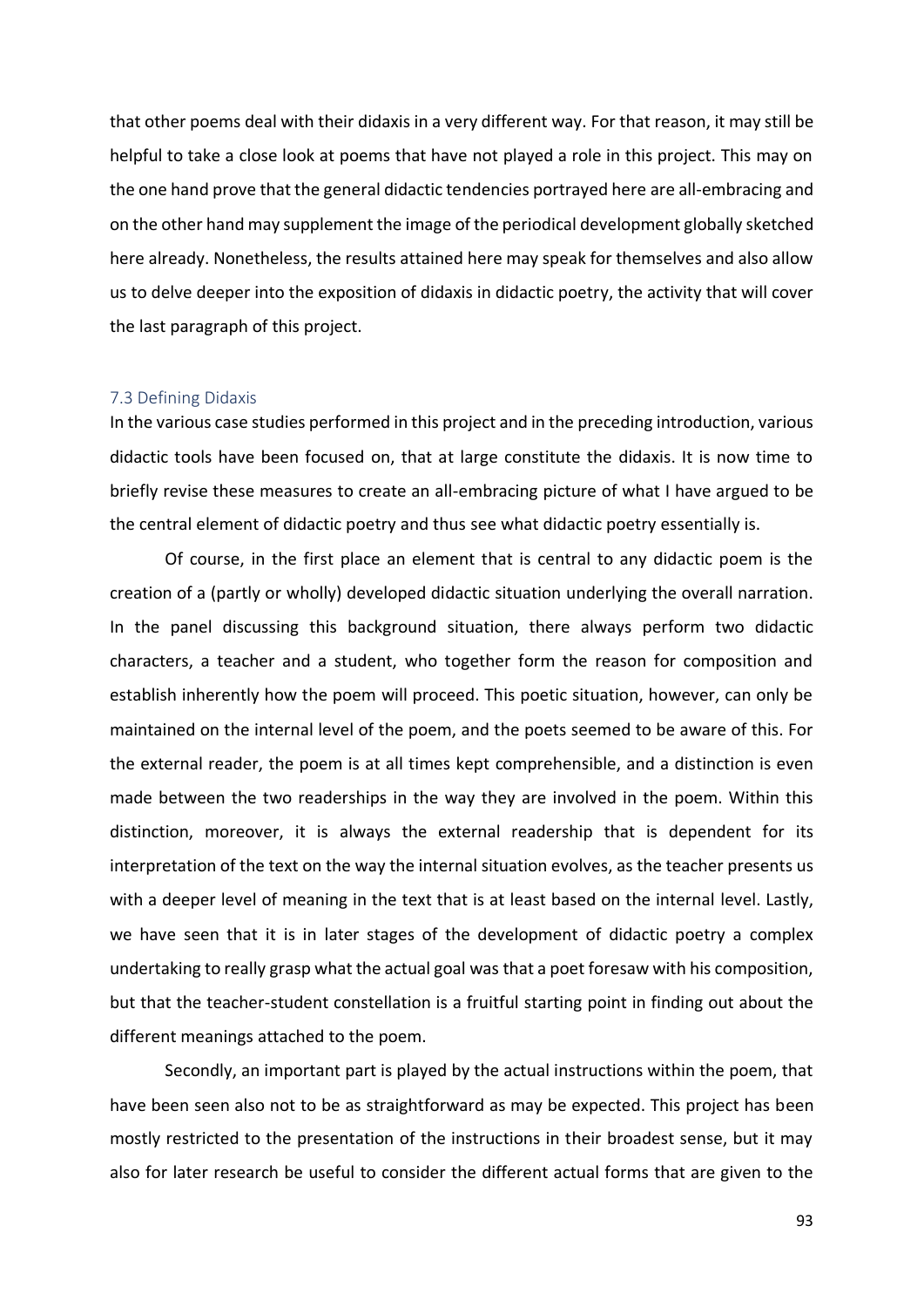instructions, such as the use of active imperatives versus cupitative phrases in the diverse poems.<sup>342</sup> Nevertheless, the instructions in themselves have been telling of their own account too. These, namely, fulfil the role of markers where the narration will lead us. On the one hand, they must explicitly be in accordance with the actual narration, but on the other we have seen that they also signify the more inward message of the poem. Hence, most of the time they too play a dual role.

These two 'tools' of didaxis are obviously the most pre-eminent in any didactic poem, but there are also other factors that play a role in the actual teaching progress, as the above case studies have pointed out. Mostly, these perform as traits of the tools mentioned above, but a further characteristic must at least be mentioned. This concerns the side-information given in the digressions, that more often than not contributes to the programme championed in the poems, and often, through the use of *exempl*a, hints at the overarching programme. These digressions are, furthermore, implemented in the poem at places where they show a link to the main narration, whether this be a causal, thematic, or aetiological one. Hence, these too may be argued to be able to work on the superficial and deeper level of the poem and need also to be accounted for if one wants to deliver an all-embracing definition.

Hence, returning to our starting point in this investigation of didaxis in didactic poetry, $343$  we may indeed speak of a so-called master narrative in the case of didactic poetry as a narratorial design on which all individual poems depend in the way they convey their teaching. These individual instantiations, moreover, all perform as "différends", that adapt this narratorial design to their individual needs and subject, but nonetheless use the basic scheme to a certain degree. I would like to contend, on the basis of these overall findings, that this differentiation within didactic poetry (based on considerations of the superficial as well as the actual programme of didaxis put forward) also provides our genre with the troubling pluriformity that has made it so difficult to describe what a didactic poem would in its essence actually have looked like: if all poets had to keep different overall goals in mind, it is only logical that the skeleton of didactic poetry is the only characteristic that they would keep in mind, as it is the most essential element. It therefore seems wiser to me to apply only the most basic scheme of characteristics when talking about didactic poetry, the one proposed here.

<sup>342</sup> A division that is made e.g. by Gibson (1997, 67-98).

<sup>343</sup> Esp. pp. 13-16 of this project.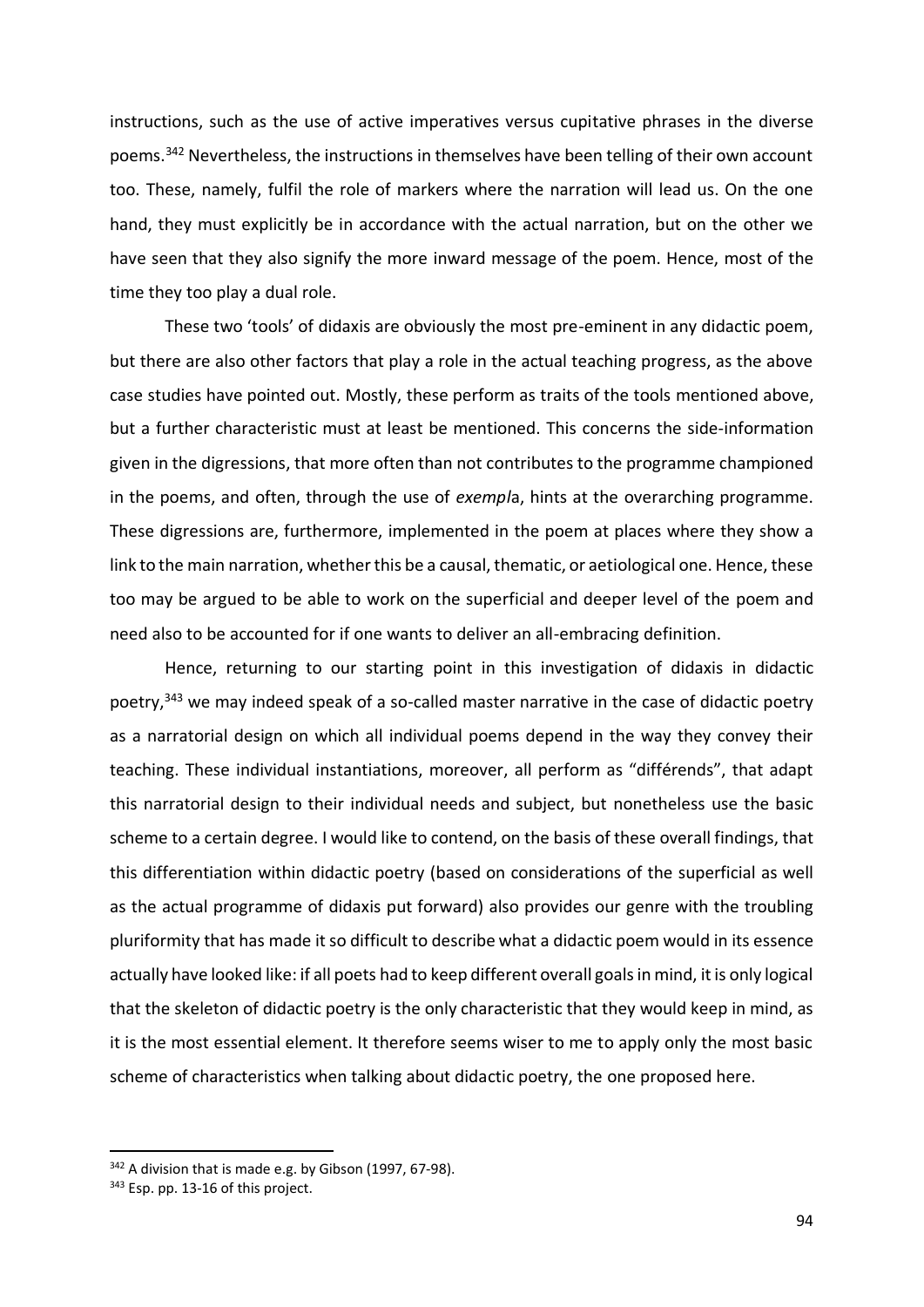All these observations considered, it would not be illogical to conclude that didactic poetry can indeed be considered a separate genre on its own. Even though a larger framework than the one offered here cannot be retrieved, this skeleton of the master narrative does in my opinion suffice to speak of a separate genre that had clearly demarcated the general principles that one needs to adhere to. These principles, tested in the various case studies, play a central role in any one of the poems discussed here, even if they show themselves to be less significant in the actual programme. It remains a matter of dispute whether my findings on the internal programmes put forward in the diverse poems are plausible or not, but I am strongly inclined to argue that a central role must be granted to the didactic organisation underlying the composition.

Of course, I have not been able to adduce answers to all questions remaining about the role of didaxis in didactic poetry. A lot of ground is still to be covered by examining other examples of didactic poetry, even those poems that have not survived in their entirety. It can even be hoped for that our examinations of the complete texts may enable us to make predictions on how these incomplete poems would have continued to use their didaxis in the parts that did not survive the test of time. Also, other perspectives may be assumed to check if the role ascribed to the didaxis in this project is in fact legitimate in uncovering the programmes put forward in individual didactic poems; if diverse perspectives may point into a different direction with regard to the actual programme of the poems, it would be advantageous to see how this conforms to or diverges from the actual programme the internal didaxis suggests. In such a way, we may find out even more about what characterised didactic poetry as a separate genre with such a rich tradition.

Finally, didactic poetry is obviously not the only genre that applies didaxis, so a broadening of one's perspective would not be ill suited. Therefore, I would in the last place like to suggest investigating the interrelations of didactic poetry and other genres that apply didaxis. In this way, we may discover more about education in the bigger context of literature in its totality, but this will most probably also deliver insights into the specified use of didaxis in didactic poetry in opposition to the other places of occurrence for didaxis. Especially the relation to didactic prose will prove interesting: some research has already been done on the formal affiliations between both genres (thus, for instance, how do authors in both genres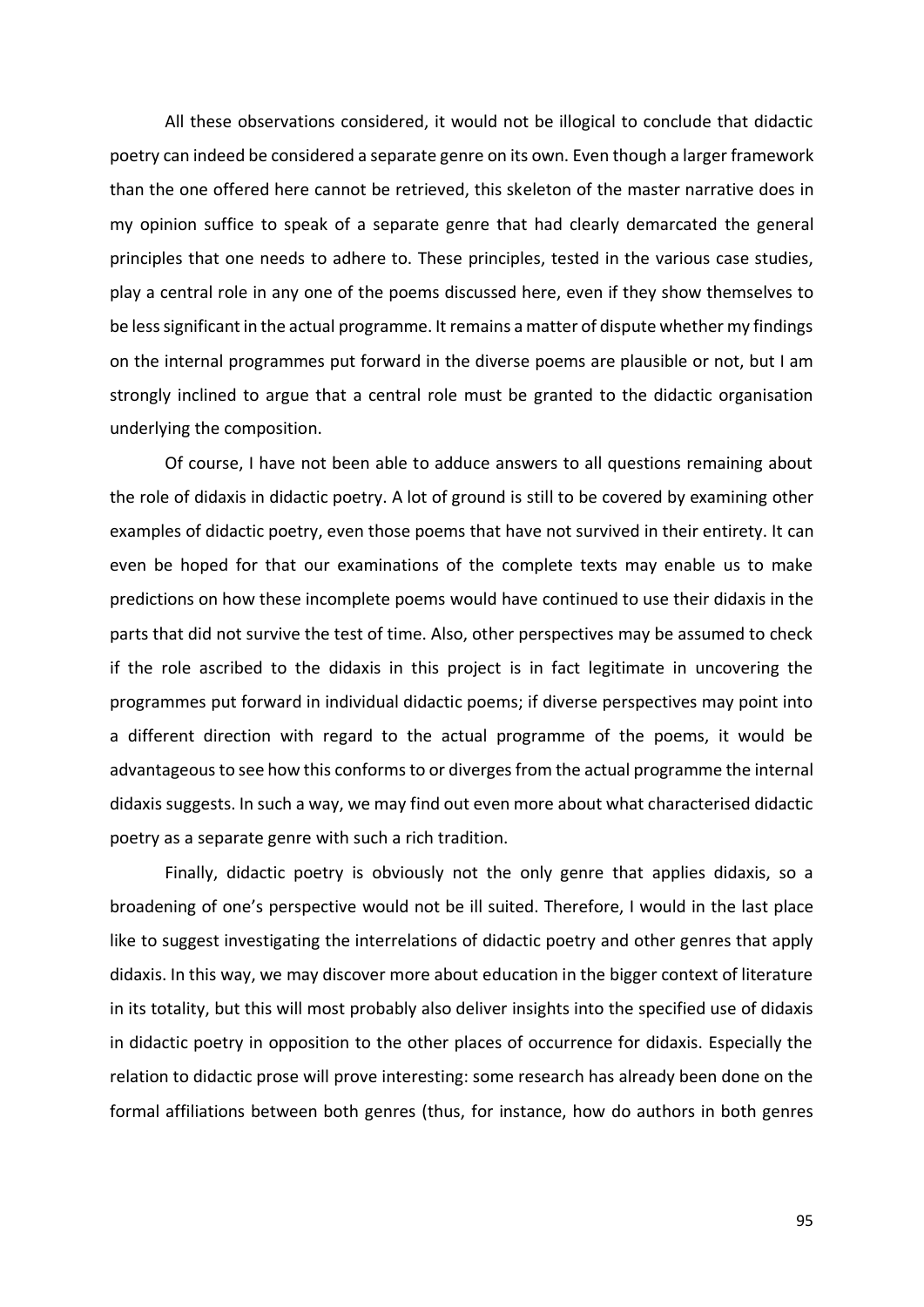stylise their compositions?),<sup>344</sup> but it would not be out of place to see how both apply their actual didaxis.

As these suggestions for further research make clear, there remains a lot to be investigated on both didactic poetry as a genre and the didaxis inserted as a methodology within literature. hopefully, the answers to these questions will result in the creation of a uniform interpretation of the relation between didaxis and literature, or at the very least show the significance of didaxis in interpreting didactic poetry. If such questions will turn out to be too far-fetched for present scholarship, however, my project will at least have paved the way for future considerations of didactic methodologies in ancient literature in general or for innovative interpretations of specific didactic poems.

<sup>344</sup> Fowler (2008, 228-250); Hutchinson (2009, 196-211).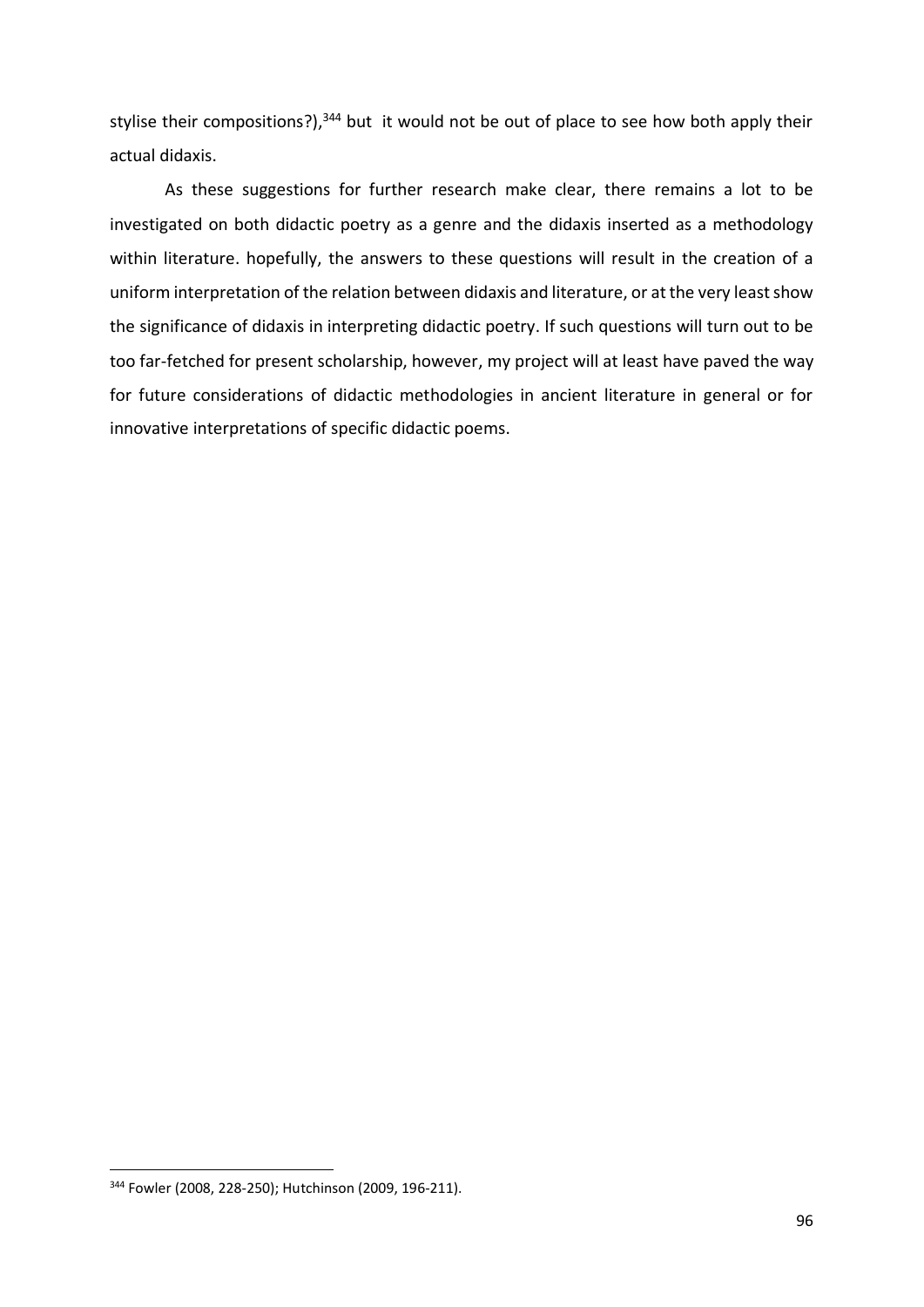# Bibliography

- Algra, K. & Koenen, M. & Schrijvers, P.H. (edd.) (1997), *Lucretius and his Intellectual Background*, Verhandelingen der Koninklijke Nederlandse Akademie van Wetenschappen, Amsterdam.
- Aloni, A. (2010), Esiodo a Simposio. La Performance delle Opere e Giorni, in: Cingano (2010), 115-150.
- Altman, R. (2008), *A Theory of Narrative*, Columbia University Press, New York.
- Amato, E. (2003), Review of: Rebuffat: *POIHTHS EPEWN. Tecniche di composizione poetica negli Halieutica di Oppiano*, *Plekos* 5, 153-168.
- Anderson, J.K. (1985), *Hunting in the Ancient World*, University of California Press, Berkeley.
- Asmis, E. (1982), Lucretius' Venus and Stoic Zeus. *Hermes* 110.4, 458-470.
- Atherton, C. (ed.) (1997), *Form and Content in Didactic Poetry*, Levante Editori, Bari.
- Bailey, C. (1900), *Lucreti, De Rerum Natura, Libri Sex*, Clarendon Press, Oxford.
- Barringer, J.M. (2001), *The Hunt in Ancient Greece*, Johns Hopkins University Press, Baltimore.
- Bartley, A.N. (2003), *Stories from the Mountains, Stories from the Sea, The Digressions and Similes of Oppian's Halieutica and the Cynegetica*, Vandenhoeck & Ruprecht, Göttingen.
- Bartley, A.N. (2016), The Huntress and the Poet: Artemis in the *Cynegetica*, in: Clauss, Cuypers & Kahane (2016), 243-255.
- Baumbach, M. & Bär, S. (edd.) (2007), *Quintus Smyrnaeus: Transforming Homer in Second Sophistic Epic*, Walter de Gruyter, Berlin.
- Beall, E.F. (2006), Hesiod's Treatise on Justice: "Works and Days" 109-380, *The Classical Journal* 101.2, 161-182.
- Bennington, G. & Massumi, B. (1984), *The Postmodern Condition: A Report on Knowledge*, University of Minnesota Press, Minneapolis.
- Bergman, M.M. (2008a), The Straw Men of the Qualitative-Quantitative Divide and their Influence on Mixed Methods Research, in: Bergman (2008b), 10-21.
- Bergman, M.M. (ed.) (2008b), *Advances in Mixed Methods Research*, SAGE Publications Ltd. London.
- Beutler, R. (1940), Zur Komposition von Vergils Georgica I 43-159, *Hermes* 75.4, 410- 421.
- Beye, C.R. (1963), Lucretius and Progress, *The Classical Journal* 58.4, 160-169.
- Bing, P. (1990), A Pun on Aratus' Name in Verse 2 of the Phainomena? *Harvard Studies in Classical Philology* 93, 281-285.
- Bing, P. (1993), Aratus and his Audiences, *Materiali e Discussioni per l'Analisi dei Testi Classici* 31, 99-109.
- Bɫaśkiewicz, M. (2014), Oὐ Μόνον ἡ Κυνηγία On the Complexity of the Content of Oppian's Kynegetika, *Graeco-Latina Brunensia* 19.1, 27-40.
- Bɫaśkiewicz, M. (2015), A Commentary on the Cynegetica by Oppian of Apamea, Book II, *Czasopismo Filologiczne* 102.2*,* 353-361.
- Boeve, L. (2014), *Lyotard and Theology: Beyond the Christian Master Narrative of Love*, Bloomsbury T & T Clark, London.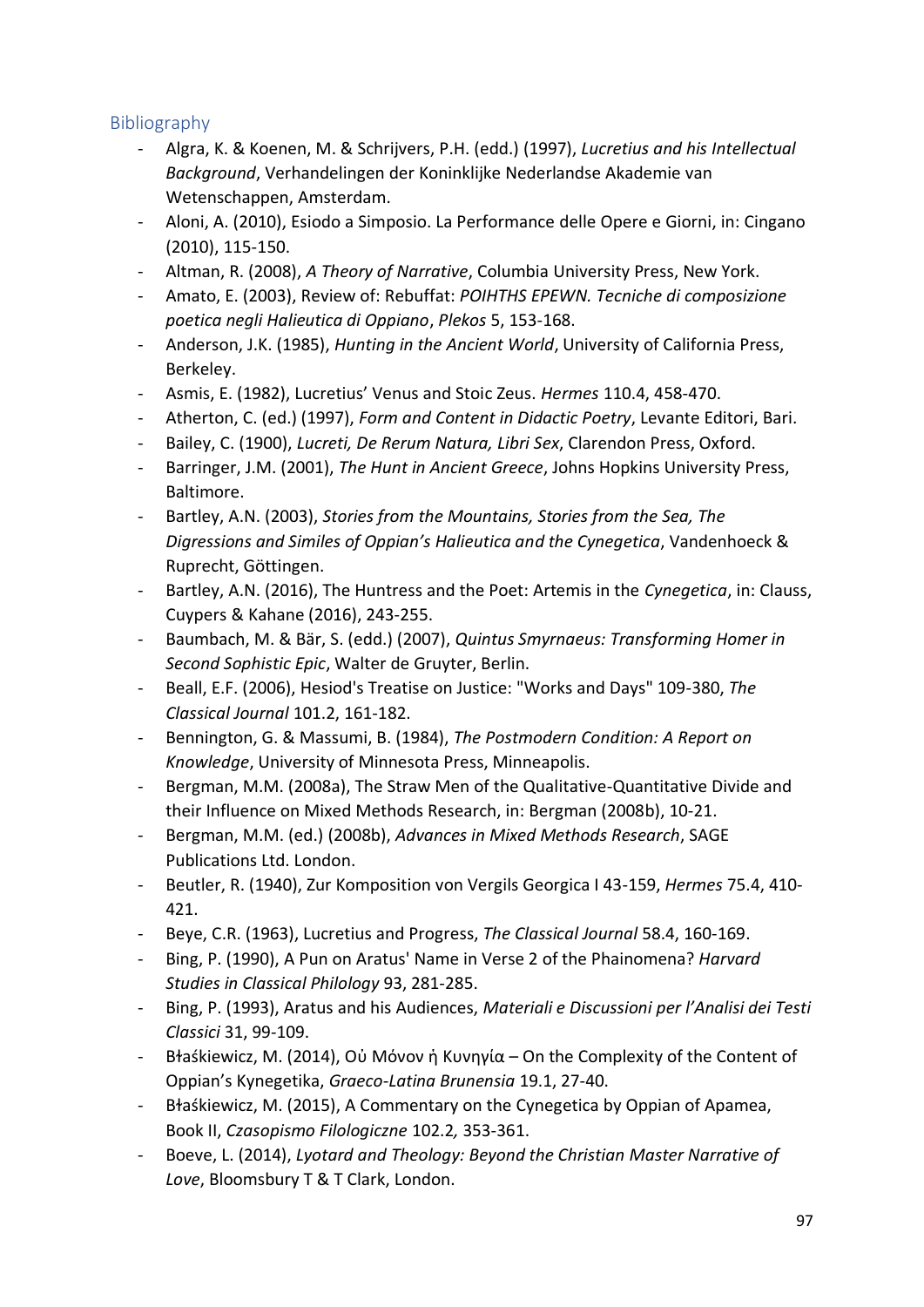- Boys-Stones, G.R. & Haubold, J.H. (edd.) (2009), *Plato and Hesiod*, Oxford University Press, Oxford.
- Bradley, A. (1969), Augustan Culture and a Radical Alternative: Vergil's "Georgics", *Arion: A Journal of Humanities and the Classics* 8.3, 347-358.
- Brown, R.D. (1982), Lucretius and Callimachus, *Illinois Classical Studies* 7.1, 77-97.
- Bruns, I. (1884), *Lukrez-Studien*, Akademische Verlagbuchhandlung von J.C.B. Mohr, Freiburg und Tübingen.
- Buchheit, V. (1972), *Der Anspruch des Dichters in Vergils Georgika*, wissenschaftliche Buchgesellschaft, Darmstadt.
- Bürner, G. (1912), Oppian und sein Lehrgedicht vom Fischfang, Johann Nagengast, Bamberg.
- Cairns, F.J. (1972), *Generic Composition in Greek and Roman Poetry*, Edinburgh University Press, Edinburgh.
- Campbell, C.S. & Ryan, J.J. (2017), Finding 'Aratus': *Phaenomena* 367-85 and Leonidas, *Anth. Pal.* 9.25, *The Classical Quarterly* 67.1, 301-303.
- Canevaro, L.G. (2014a), Genre and Authority in Hesiod's *Works and Days*, in: Werner, Sebastiani & Dourado-Lopes (2014), 23-48.
- Canevaro, L.G. (2014b), Hesiod and Hávamál: Transitions and the Transmission of Wisdom, *Oral Tradition* 29.1, 99-126.
- Casteletti, C. (2012), Following Aratus' Plow: Vergil's Signature in the "Aeneid", *schweizerische Zeitschrift für klassische Altertumswissenschaft* 69, 83-95.
- Caston, R.R. & Kaster, R.A. (edd.) (2016), *Hope, Joy and Affection in the Classical World*, Oxford University Press, Oxford.
- Catto, B.A. (1986), Lucretian Labor and Vergil's Labor Improbus, *The Classical Journal*  81.4, 305-318.
- Catto, B.A. (1988), Venus and Natura in Lucretius: "De Rerum Natura" 1.1-23 and 2.167-74, *The Classical Journal* 84.2, 97-104.
- Cingano, E. (edd.) (2010), *Tra Panellenismo e Tradizioni Locali: Generi Poetici e Storiografia*, Edizioni dell'Orso, Alessandria.
- Classen, C.J. (1968), Poetry and Rhetoric in Lucretius, *Transactions and Proceedings of the American Philological Association* 99, 77-118.
- Clauss, J.J. & Cuypers, M. & Kahane, A. (edd.) (2016), *The Gods of Greek Hexameter Poetry*, Franz Steiner Verlag, Stuttgard.
- Clay, D. (1997), Lucretius' Gigantomachy, in: Algra, Koenen & Schrijvers (1997), 187- 192.
- Clay, D. (1998), The Theory of the Literary Persona in Antiquity, *Materiali e discussioni per l'analisi dei testi classici* 40, 9-40.
- Clay, J. (1993), The Education of Perses: From "Mega Nepios" to "Dion Genos" and Back, *Materiali e discussioni per l'analisi dei testi classici* 31, 23-33.
- Conte, G.B. (1986), *The Rhetoric of Imitation*, Cornell University Press, Ithaca.
- Costanza, S. (1991), Motivi callimachei nel proemio dei Cynegetica di Oppiano
- d'Apamea, in: Monaco (1991), 479-489.
- Cox, A.S. (1971), Lucretius and his Message, *Greece and Rome* 18.1, 1-16.
- Coxon, A.H. (1986), *The Fragments of Parmenides*, Van Gorcum & Comp. B.V., Assen.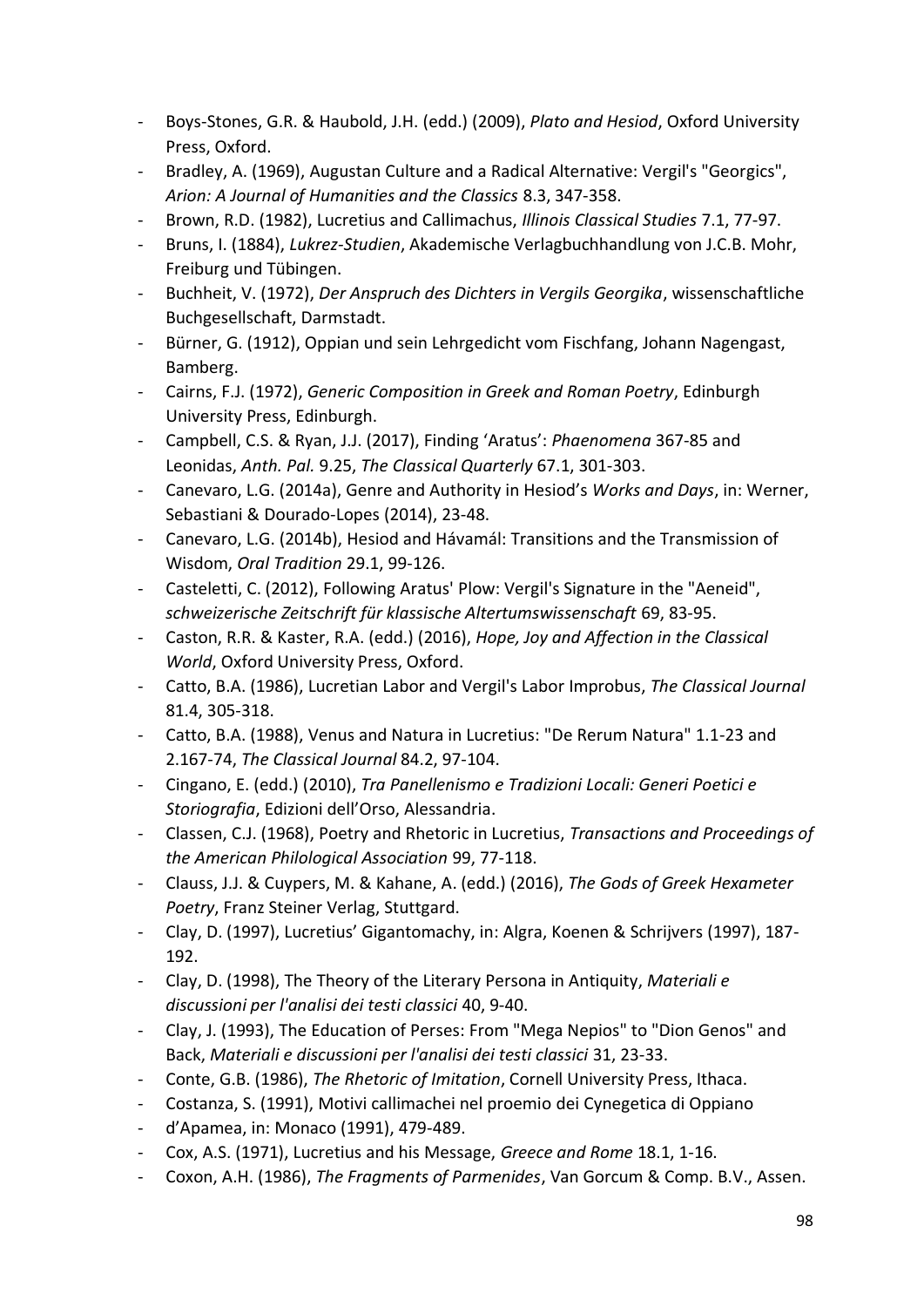- Cowan, R. (2018), You Too: The Narratology of Apostrophe and Second-Person Narrative in Virgil's Georgics, *Arethusa* 51.3, 269-298.
- Currie, B. (2012), Hesiod on Human History, in: Marincola, Llewelynn-Jones & Maciver (2012), 37-64.
- Cusset, C. (ed.) (2006), *Musa Docta, Recherches sur le Poésie Scientifique dans l'Antiquité*, Publications de l'Université de Saint-Étienne, Saint-Étienne.
- Dalzell, A. (1973), A Bibliography of Work on Lucretius, 1945-1972, *The Classical World* 66.7, 389-427.
- Dalzell, A. (1996), *The Criticism of Didactic Poetry: Essays on Lucretius, Vergil, and Ovid*, University of Toronto Press, Toronto.
- Daly, L.W. (1961), Hesiod's Fable, *Transactions and Proceedings of the American Philological Association* 92, 45-51.
- Damschen, G. (2004), Das lateinische Akrostichon: Neue Funde bei Ovid sowie Vergil, Grattius, Manilius und Silius Italicus, *Philologus* 148.1, 88-115.
- De Cattalaÿ, G. (1996), The Knot of the Heavens, *Journal of the Warburg and Coutauld Institutes* 59, 1-13.
- De Jong, I.J.F. & Nünlist, R. & Bowie, A.M. (edd.) (2004), *Narrators, Narratees, and Narratives in Ancient Greek Literature*, Brill, Leiden.
- De Jong, I.J.F. (2014), *Narratology & Classics, a Practical Guide*, Oxford University Press, Oxford.
- De Lacy, P. (1964), Distant Views: The Imagery of Lucretius 2, *The Classical Journal*  60.2, 49-55.
- Denardis, V. (2007), Review of Volk, K. *The Poetics of Latin Didactic: Lucretius, Vergil, Ovid, Manilius*, *Classical World* 100.2, 173-174.
- Depew, M. & Obbink, D. (2000a), Introduction, in: Depew & Obbink (2000b), 1-14.
- Depew, M. & Obbink, D. (edd.) (2000b), *Matrices of Genre, Authors, Canons, and Society*, Harvard University Press, Cambridge.
- Dickey, E. & Chahoud, A. (edd.) (2010), *Colloquial and Literary Latin*, Cambridge University Press, Cambridge.
- Doody, A. (2007), Virgil the Farmer? Critiques of the Georgics in Columella and Pliny, *Classical Philology* 102.2, 180-197.
- Dryden, J. (1987), *Poems: The Works of Virgil in English, 1697*, Vol. 5 of *The Works of John Dryden*, in: Roper, A. & Dearing, V.A. (edd.), University of California Press, Berkeley.
- Effe, B. (1970), *Prôterè Geneè* eine stoische Hesiodinterpretation in Arats Phainomena, *Rheinisches Museum für Philologie* 113.2/3, 167-182.
- Effe, B. (1977), *Dichtung und Lehre: Untersuchungen zur Typologie des antiken Lehrgedichts*, Becks, Munich.
- Effe, B. (2005), Typologie und literarhistorischer Kontext: zur Gattungsgeschichte des griechischen Lehrgedichts, in: Horster & Reitz (2005), 27-44.
- Enk, P.J. (1918), *Gratti Cynegeticon, quae Supersunt*, W.J. Thieme & Cie, Zutphen.
- Erler, M. (1997), Physics and Therapy: Meditative Elements in Lucretius' *De Rerum Natura*, in: Algra, Koenen & Schrijvers (1997), 79-92.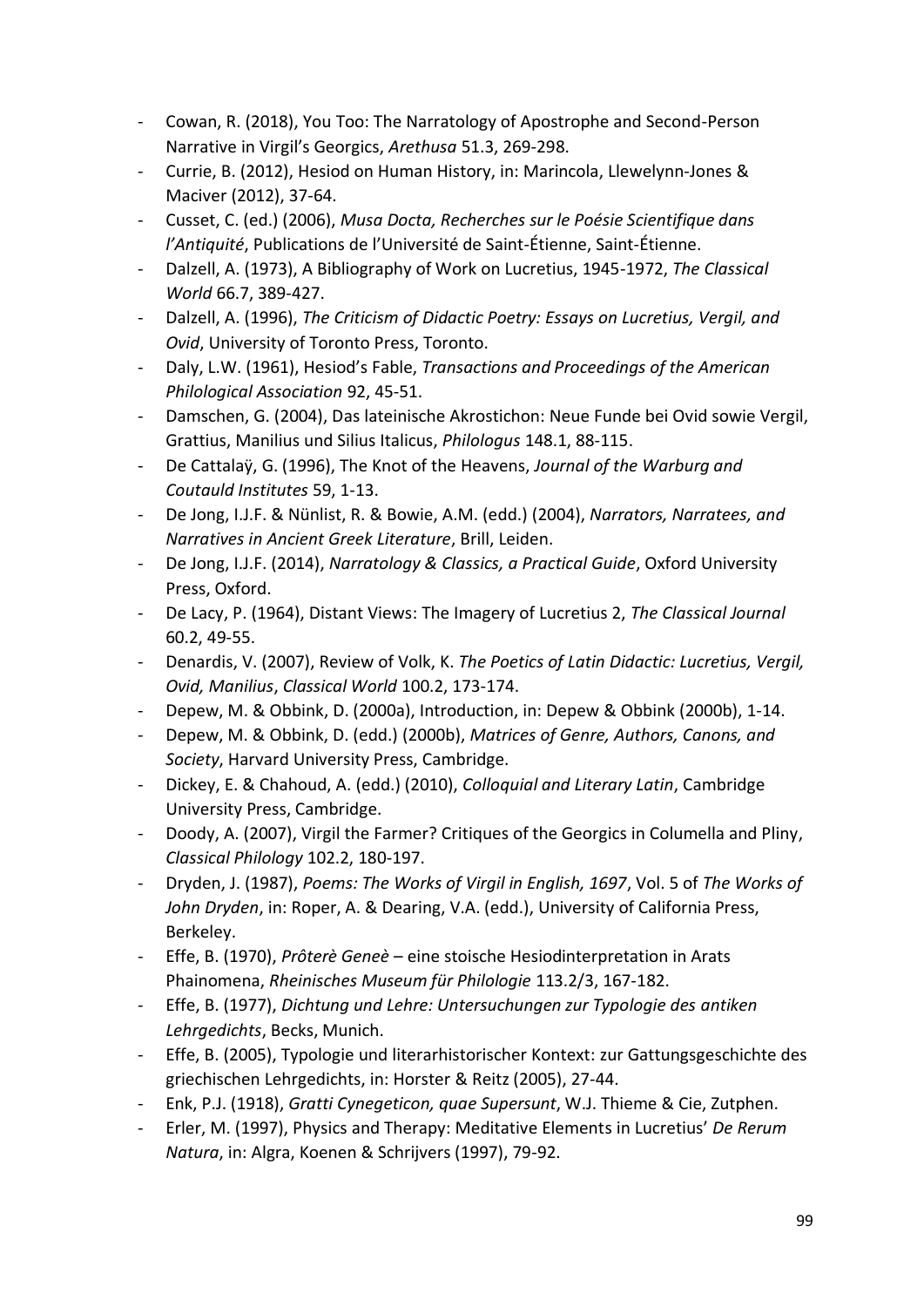- Ernout, A. & Robin, L. (1925-1928), *Lucrèce: De Rerum Natura: Commentaire*, Les Belles Lettres, Paris.
- Erren, M. (1967), *Die Phainomena des Aratos von Soloi: Untersuchungen zum Sachund Sinnverstandnis*, Franz Steiner Verlag GMBH, Wiesbaden.
- Evans, E.C. (1969), Physiognomics in the Ancient World, *Transactions of the American Philosophical Society* 59-5, 1-101.
- Fajen, F. (1999), Oppianus Ciliciensis 1930-1999, *Lustrum* 41, 75-104.
- Fakas, C. (2001), *Der hellenistische Hesiod, Arats Phainomena und die Tradition der antiken Lehrepik*, Dr. Ludwig Reichert Verlag, Wiesbaden.
- Farrell, A.P. (1929), Vergil and Ancient Critics, *The Classical Bulletin* 5.6, 41-42.
- Farrell, J. (1991), *Vergil's Georgics and the Traditions of Ancient Epic: the Art of Allusion in Literary History*, Oxford University Press, Oxford.
- Faulkner, A. (2015), The Female Voice of Justice in Aratus' *Phaenomena*, *Greece and Rome* 62.1, 75-86.
- Fludernik, M. (2000), Genres, Text Types, or Discourse Modes? Narrative Modalities and Generic Categorization, *Style* 34.1, 274-292.
- Fludernik, M. & Jacob, D. (edd.) (2014), *Linguistics and Literary Studies*, De Gruyter, Berlin.
- Fowler, A. (1982), *Kinds of Literature, An Introduction to the Theory of Genres and Modes*, Oxford University Press, Oxford.
- Fowler, D. (2000), The Didactic Plot, in: Depew & Obbink (2000b), 205-219.
- Fowler, D. (2008), Structuring Instruction: Didactic Poetry and Didactic Prose, in: Hutchinson (2008), 228-250.
- Freudenburg, K. (1987), Lucretius, Vergil, and the "Causa Morbi", *Vergilius (1959-)*, 59-74.
- Gábor, S. (2016), On Patterns of Intersubjective Cognition in Didactic Poetry, *Logos and Littera* 3.2, 90-112.
- Gale, M.R. (1994), *Myth and Poetry in Lucretius*, Cambridge University Press, Cambridge.
- Gale, M.R. (2001), *Lucretius and the Didactic Epic*, Bristol Classical Press, London.
- Gale, M.R. (2004), *Virgil on the Nature of Things*, Cambridge University Press, Cambridge.
- Gale, M.R. (2005), *Avia Pieridum Loca*: Tradition and Innovation in Lucretius, in: Horster & Reitz (2005), 175-191.
- Gale, M.R. (2012), Piety, Labour and Justice in Lucretius and Hesiod, in: Lehoux, Morrison & Sharrock (2012), 25-50.
- Garbačiauskas, P. (2009), Few Notes on the Structure of Aratus' *Phaenomena*, *Literatῡra* 51, 24-27.
- Gibson, R. (1997), Didactic Poetry as 'Popular' Form: A Study of Imperatival Expressions in Latin Didactic Verse and Prose, in: Atherton (1997), 67-98.
- Gigandet, A. (1997), L'Interprétation des Mythes comme Lieu et Enjeu de la Polémique Philosophique dans le De Rerum Natura, in: Algra, Koenen & Schrijvers (1997), 209-213.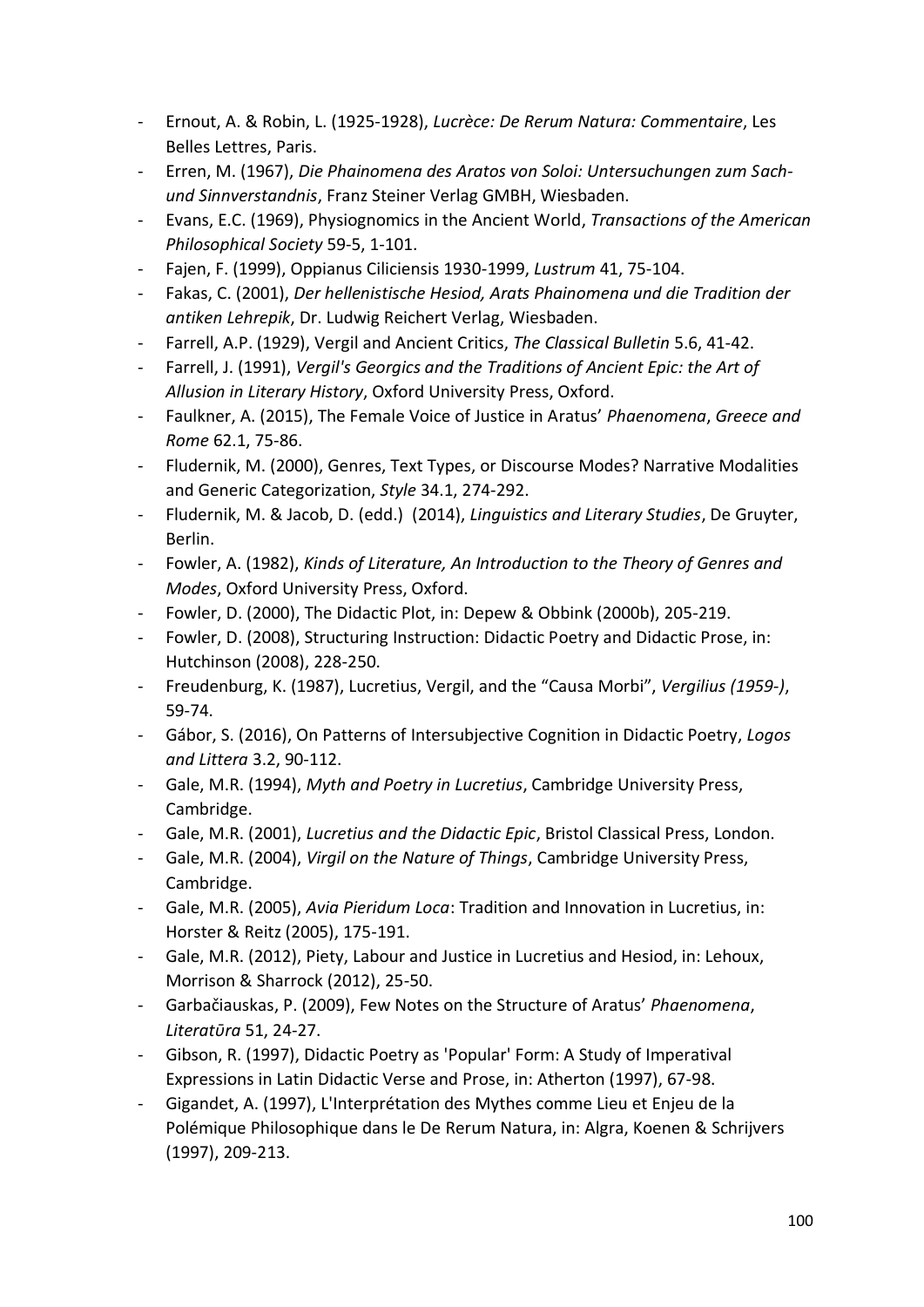- Glidden, D.K. (1979), "Sensus" and Sense Perception in the "De Rerum Natura", *California Studies in Classical Antiquity* 12, 155-181.
- Goold, G.P. (1916), *Vergil: Eclogues, georgics, Aeneid Books 1-6*, Harvard University Press, Cambridge.
- Görler, W. (1997), Storing up Past Pleasures: The Soul-Vessel-Metaphor in Lucretius and in his Greek Models, in: Algra, Koenen & Schrijvers (1997), 193-207.
- Griffith, M. (1983), Personality in Hesiod, *Classical Antiquity* 2.1, 37-56.
- Günthner, S. (2014), Discourse Genres in Linguistics: The Concept of 'Communicative Genres', in: Fludernik & Jacob (2014), 307-331.
- Hard, R. (2015), *Eratosthenes and Hyginus, Constellation Myths, with Aratus's*  Phaenomena, Oxford University Press, Oxford.
- Harder, M.A. & Regtuit, R.F. & Wakker, G.C. (edd.) (2006), *Beyond the Canon*, Peeters, Leuven.
- Harder, M.A. & Regtuit, R.F. & Wakker, G.C. (edd.) (2009), *Nature and Science in Hellenistic Poetry*, Peeters, Leuven.
- Harrison, S.J. (2007), *Generic Enrichment in Vergil and Horace*, Oxford University Press, Oxford.
- Harrison, S.J. & Heyworth, S.J. (edd.) (2007), *Classical constructions*, Oxford university Press, Oxford.
- Haubold, J.H. (2009), Shepherd, Farmer, Poet, Sophist: Hesiod on his Own Reception, in: Boys-Stones & Haubold (2009), 11-30.
- Heath, M. (1985), Hesiod's Didactic Poetry, *The Classical Quarterly* 35.2, 245-263.
- Henderson, J. (2001), Going with the Dogs / Grattius <&> the Augustan Subject, *Proceedings of the Cambridge philological Society* 47, 1-22.
- Hinds, S. (1998), *Allusion and Intertext, Dynamics of Appropriation in Roman Poetry*, Cambridge University Press, Cambridge.
- Hollis, A.S. (1994), [Oppian], Cyn. 2,100-158 and the Mythical past of Apamea-on-the-Orontes, *Zeitschrift für Papyrologie und Epigraphik* 102, 153-166.
- Holzberg, N. (2006), *Vergil: Der Dichter und Sein Werk*, C.H. Beck, Munich.
- Hopkinson, n. (1994), *Greek Poetry of the Imperial Period*, Cambridge University Press, Cambridge.
- Horne, A.J. (2018), *Hypothêkai*: On Wisdom Sayings and Wisdom Poems, *Classical Antiquity* 27.1, 31-62.
- Horsfall, N. (1995), *A Companion to the Study of Virgil*, Brill, Leiden.
- Horster, M. & Reitz, C. (edd.) (2005), *Wissensvermittlung in dichterischer Gestalt*, Franz Steiner Verlag, Stuttgart.
- Hubbard, T.K. (1995), Hesiod's Fable of the Hawk and the Nightingale Reconsidered, *Greek, Roman and Byzantine Studies* 36.2, 161-171.
- Hühn, P. & Meister, J.C. & Pier, J. & Schmid, W. (edd.) (2014), *Handbook of Narratology*, Walter de Gruyter, Berlin.
- Hunter, R. (ed.) (2008), *On Coming After: Studies in Post-Classical Greek Literature and its Reception*, Walter de Gruyter, Berlin.
- Hunter, R. (2014a), *Hesiodic Voices*, Cambridge University Press, Cambridge.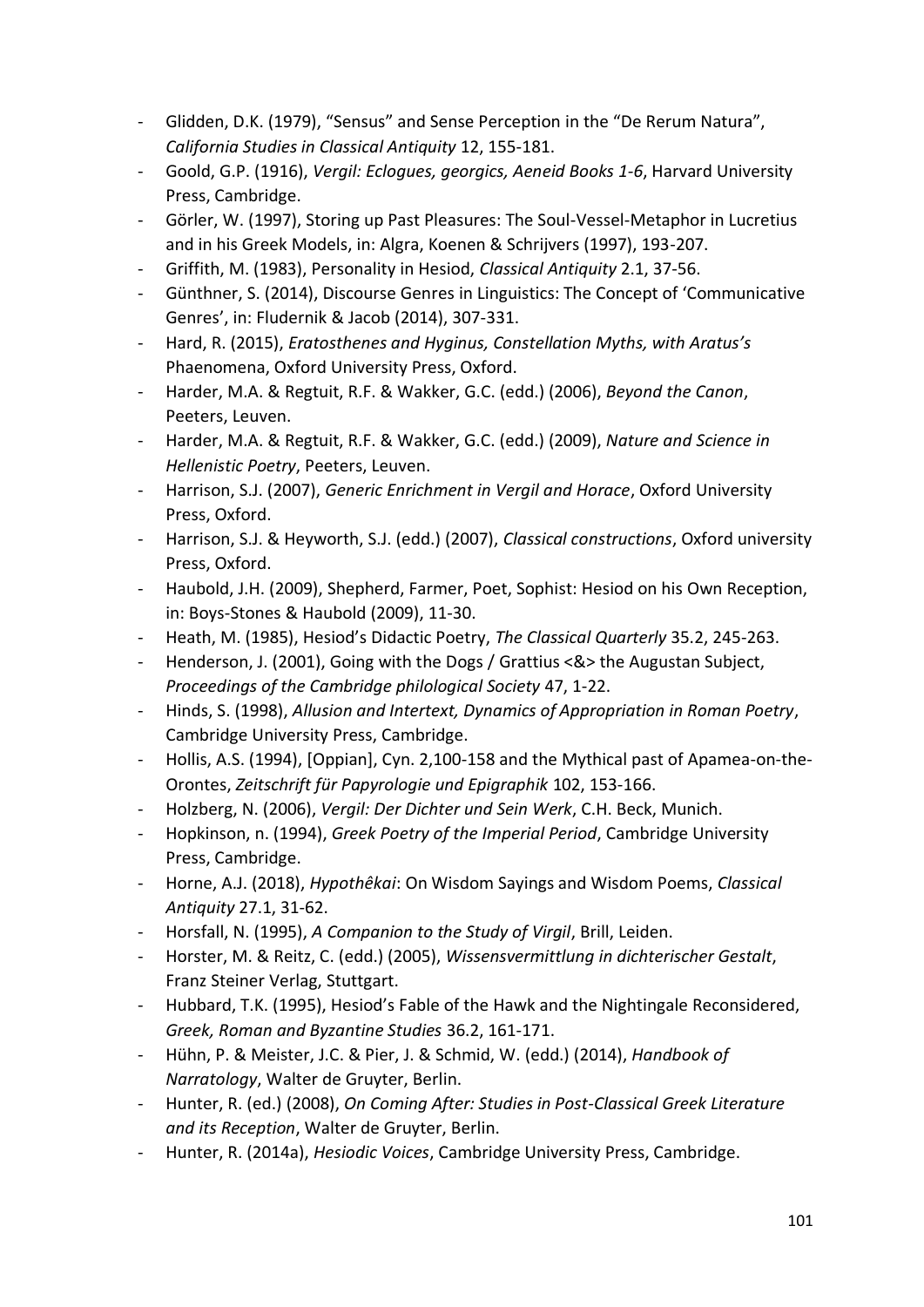- Hunter, R. & Rengakos, A. & Sistakou, E. (edd.) (2014b), *Hellenistic Studies at a Crossroads: Exploring Texts, Contexts and Metatexts*, De Gruyter, Berlin.
- Hutchinson, G.O. (ed.) (2008), *Talking Books: Readings in Hellenistic and Roman Books of Poetry*, Oxford University Press, Oxford.
- Hutchinson, G.O. (2009), Read the Instructions: Didactic Poetry and Didactic Prose, *The Classical Quarterly* 59.1, 196-211.
- Jacques, J.M. (1960), Sur un acrostiche d'Aratos (Phén., 783-787), *Revue des Études Anciennes* 62, 48-61.
- Janko, R. (1987), *Aristotle: Poetics I with the Tractatus Coislinianus, Reconstruction of Poetics II, and the Fragments of the On Poets*, Hackett Publishing Company, Indianapolis.
- Jermyn, L.A.S. (1951), Weather-signs in Vergil, *Greece and Rome* 59, 49-59.
- Jocelyn, H.D. (1986), Lucretius, his Copyists and the Horrors of the Underworld, *Acta Classica* 24, 43-56.
- Johnson, R.B. & Onwuegbuzie, A.J. (2004), Mixed Methods Research: A Research Paradigm Whose Time Has Come, *Educational Researcher* 33.7, 14-26.
- Kacandes, I. (2001), *Talk Fiction: Literature and the Talk Explosion*, University of Nebraska Press, Lincoln.
- Kaibel, G. (1894), Aratea, *Hermes* 29, 82-123.
- Keen, R. (1985), Lucretius and his Reader, *Apeiron* 19.1, 1-10.
- Kennedy, D.F. (2000), Bluff Your Way in Didactic: Ovid's *Ars Amatoria* and *Remedia Amoris*, *Arethusa* 33.2, 159-176.
- Kennedy, R.F. & Jones-Lewis, M. (edd.) (2015), *The Routledge Handbook of Identity and the Environment in the Classical and Medieval Worlds*, Routledge, London.
- Kenney, E.J. (1970), Doctus Lucretius, *Mnemosyne* 23.4, 366-392.
- Kenney, E.J. (1979), Review of Effe, B. *Dichtung und Lehre. Untersuchungen zur Typologie des antiken Lehrgedichts*, *The Classical Review* 29, 71-73.
- Kenney, E.J. (2006), Review of Volk, K. *The Poetics of Latin Didactic. Lucretius, Vergil, Ovid, Manilius,* BMCR, 2003.01.26.
- Kerschensteiner, J. (1944), Zu Aufbau und Gedankenführung von Hesiods Erga, *Hermes* 79.3/4, 149-191.
- Kidd, D. (1981), Notes on Aratus, *Phaenomena*, *Classical Quarterly* 31, 355-362.
- Kidd, D. (1997), *Aratus: Phaenomena*, Cambridge University Press, Cambridge.
- Klepl, H. (1967), *Lukrez und Vergil in Ihren Lehrgedichten*, wissenschaftliche Buchgesellschaft, Darmstadt.
- Kneebone, E. (2008), The poetics of knowledge in Oppian's Halieutica, *Ramus*, 37.1, 32-59.
- Kneebone, E. (2017), The limits of enquiry in imperial Greek didactic poetry, in König and Woolf (2017), 203-230.
- Kolde, A. (2006), La Tragédie des Dauphins (Oppien, *Halieutiques* 5.416-588), in: Cusset (2006), 215-242.
- König, J. & Whitmarsh, T. (2007a), Ordering Knowledge, in: König & Whitmarsh (2007b), 3-39.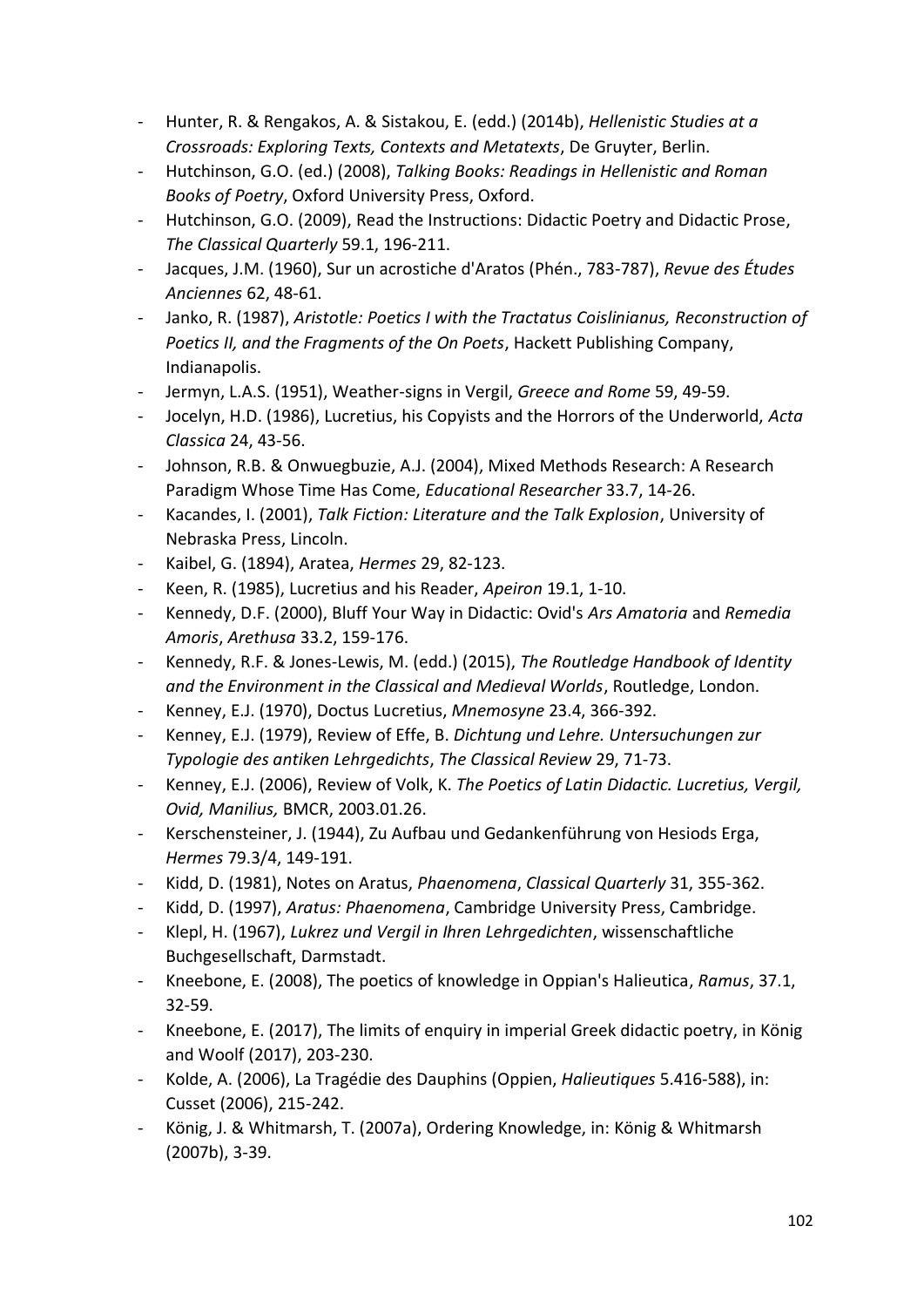- König, J. & Whitmarsh, T. (edd.) (2007b), *Ordering Knowledge in the Roman Empire*, Cambridge University Press, Cambridge.
- König, J. & Woolf, G. (edd.) (2017), *The limits of enquiry in imperial Greek didactic poetry*, Cambridge University Press, Cambridge.
- Kronenberg, L.J. (2000), The Poet's Fiction: Virgil's Praise of the Farmer, Philosopher, and Poet at the End of "Georgics 2", *Harvard Studies in Classical Philology* 100, 341- 360.
- Kronenberg, L.J. (2018), Seeing the light, Part II: The reception of Aratus's *LEPTĒ* acrostic in Greek and Latin literature, *Varia* 15, 1-32.
- Landolfi, L. (2003), *Integra Prata: Manilio, I Proemi*, Pàtron, Bologna.
- Lardinois, A.P.M.H. (1998), How the Days fit the Works in Hesiod's Works and Days, *American Journal of Philology* 119.3, 319-336.
- Lardinois, A.P.M.H. (2003), The Wrath of Hesiod: Angry Homeric Speeches and the Structure of Hesiod's *Works and Days*, *Arethusa* 36.1, 1-20.
- Lehoux, D. & Morrison, A.D. & Sharrock, A. (edd.) (2012), *Lucretius: Poetry, Philosophy, Science*, Oxford University Press, Oxford.
- Lightfoot, J.L. (2014), *Dionysius Periegetes, Description of the Known World*, Oxford University press, Oxford.
- Loney, A.C. & Scully, S (edd.) (2018), *The Oxford Handbook of Hesiod*, oxford University Press, Oxford.
- Lonsdale, S.H. (1989), Hesiod's Hawk and Nightingale (Op. 202-12): Fable or Omen?, *Hermes* 117, 403-412.
- Ludwig, W. (1963), Die Phainomena Arats als hellenistische Dichtung, *Hermes* 91.4, 425-448.
- Lühr, F.F. (1969), *Ratio und Fatum: Dichtung und Lehre bei Manilius*, Diss. Frankfurt am Mainz.
- Lyotard, J.F. (1979), *La Condition Postmoderne: Rapport sur le Savoir*, Les Editions de Minuit, Paris.
- Lyotard, J.F. (1986), *Le Postmoderne Expliqué Aux Enfants*, Galilée, Paris.
- Mair, A.W. & Mair, G.R. (1921), *Hymns and Epigrams. Lycophron: Alexandra. Aratus: Phaenomena*, Harvard University Press, Cambridge.
- Mair, A.W. (1928), *Oppian, Colluthus, Tryphiodorus*, Harvard University Press, Cambridge.
- Marauch, G. (1977), Aratus and Germanicus on Altar and Centaur, *Acta Classica* 20, 121-139.
- Marincola, J. & Llewelyn-Jones, L. & Maciver, C. (edd.) (2012), *Greek Notions of the Past in the Archaic and Classical Periods*, Edinburgh University Press, Edinburgh.
- Marković, D. (2008), *The Rhetoric of Explanation in Lucretius' De Rerum Natura*, Brill, Leiden.
- Martin, J. (1972), *Lukrez: Über die Natur der Dinge*, Akademie-Verlag, Berlin.
- Martin, R.P. (2004), Hesiod and the Didactic Double, *Synthesis* 11, 31-53.
- Minadeo, R. (1965), The Formal Design of "De Rerum Natura", *Arion: A Journal of Humanities and the Classics* 4.3, 444-461.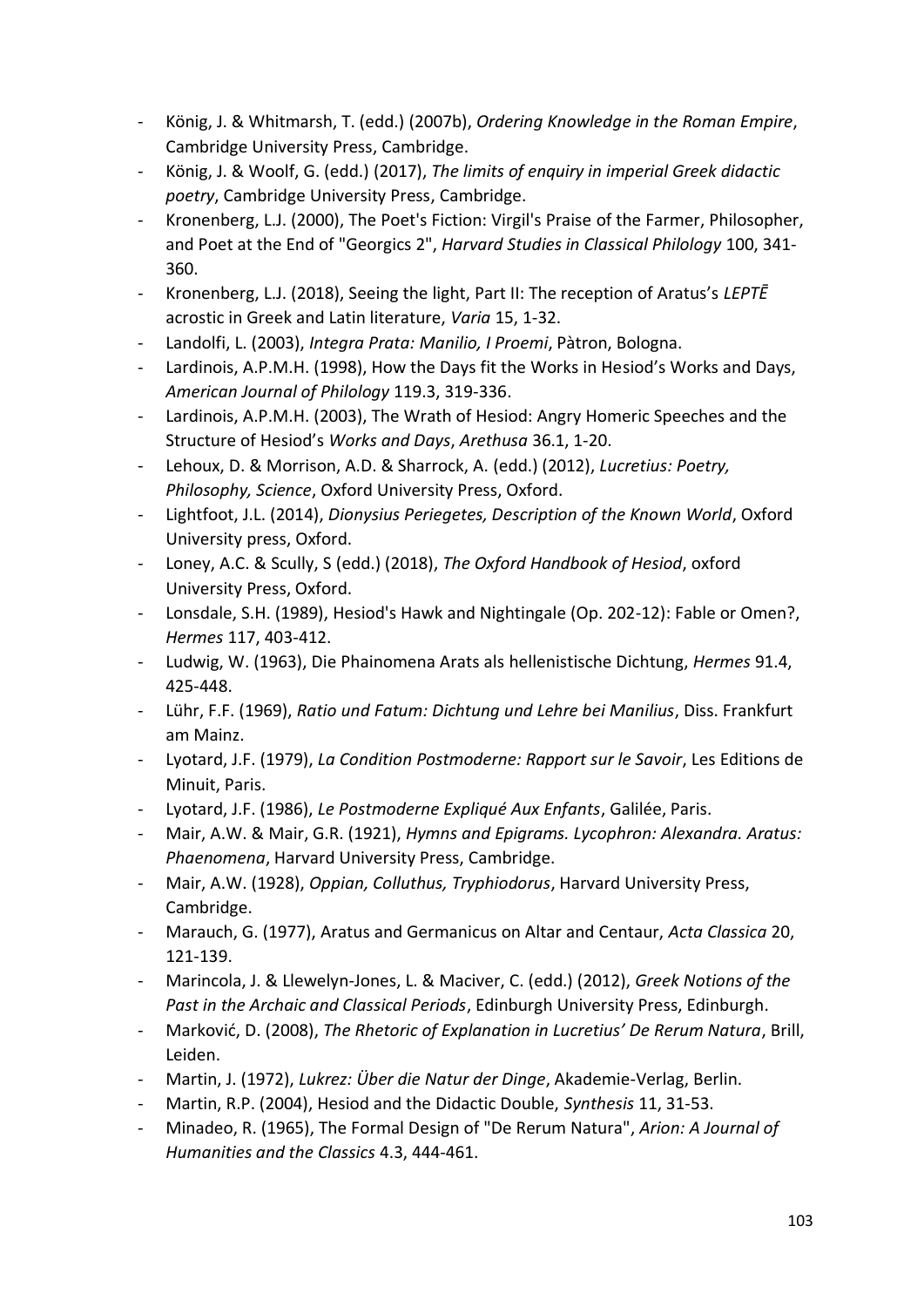- Mitsis, p. (1993), Committing Philosophy on the Reader: Didactic Coercion and Reader Autonomy in De Rerum Natura, *Materiali e Discussioni per L'Analisi dei Testi Classici* 31, 111-128.
- Monaco, G. (ed.) (1991), *Studi di filologia classica in onore di Giusto Monaco, vol. 1*, Università di Palermo, Facoltà di lettere e filosofia, Palermo.
- Moore, T.W. (1974), *Educational Theory, an Introduction*, Routledge & Kegan Paul, London.
- Most, G.W. (2006), *Hesiod: Theogony, Works and Days, Testimonia*, Harvard University Press, Cambridge.
- Murley, C. (1947), Lucretius, De Rerum Natura, Viewed as Epic*, Transactions and Proceedings of the American Philological Association* 78, 336-346.
- Murphy, P.R. (1991), On Questions Introduced by Non and Nonne, *The Classical Journal* 86.3, 226-232.
- Nadal, R. & Brunet, J.P. (1989), Le Commentaire d'Hipparche II. Position de 78 Étoiles, *Archive for History of Exact Sciences* 40.4, 305-354.
- Naddaf, G. (2002), Hesiod as a Catalyst for Western Political Paideia, *The European Legacy* 7.3, 343-361.
- Nelis, D. (2004), *Georgics* 2.458–542: Virgil, Aratus and Empedocles, *Varia* 1, 1-14.
- Nelis, D. (2016), Emotion in Vergil's *Georgics*, Farming and the Politics of Hope, in: Caston & Kaster (2016), 45-74.
- Nelson, S. (2018), Hesiod, Virgil, and the Georgic Tradition, in: Loney & Scully (2018), 363-376.
- Nisbet, E. (2001), Heavenly Phenomena, *Nature* 410, 635.
- Nünlist, R. (2004), Hesiod, in: De Jong, Nünlist & Bowie (2004), 25-34.
- Osborne, C. (1997), Was Verse the Default Form for Presocratic Philosophy, in Atherton (1997), 23-35.
- Owen, W.H. (1968), Structural Patterns in Lucretius' "De Rerum Natura", *The Classical World* 62.4, 121-127.
- Paschalis, M. (2000), Generic Affiliations in Roman and Greek *Cynegetica*, in: Sifakis (2000), 201-232.
- Pavese, C.O. (1972), *Tradizioni e Generi della Grecia Arcaica*, Edizioni dell'Ateneo, Rome.
- Perkell, C.G. (1981), On the Corycian Gardener of Vergil's Fourth Georgic, *Transactions of the American Philological Association (1974-2014)* 111, 167-177.
- Perysinakis, I. (1986), Hesiod's Treatment of Wealth, *Mètis. Anthropologie des Mondes Grecs Anciens* 1.1, 97-117.
- Plano Clark, V.L. & Ivankova, N.V. (2016), *Mixed Methods Research: A Guide to the Field*, SAGE Publications, Thousand Oaks.
- Pöhlmann, E. (1973), Charakteristika des römischen Lehrgedichts, in: Temporini (1973), 813-901.
- Porter, H.N. (1946), Hesiod and Aratus, *Transactions and Proceedings of the American Philological Association* 77, 158-170.
- Porter, J.I. (2003), Lucretius and the Poetics of Void, In Memoriam Don Fowler, 1-30.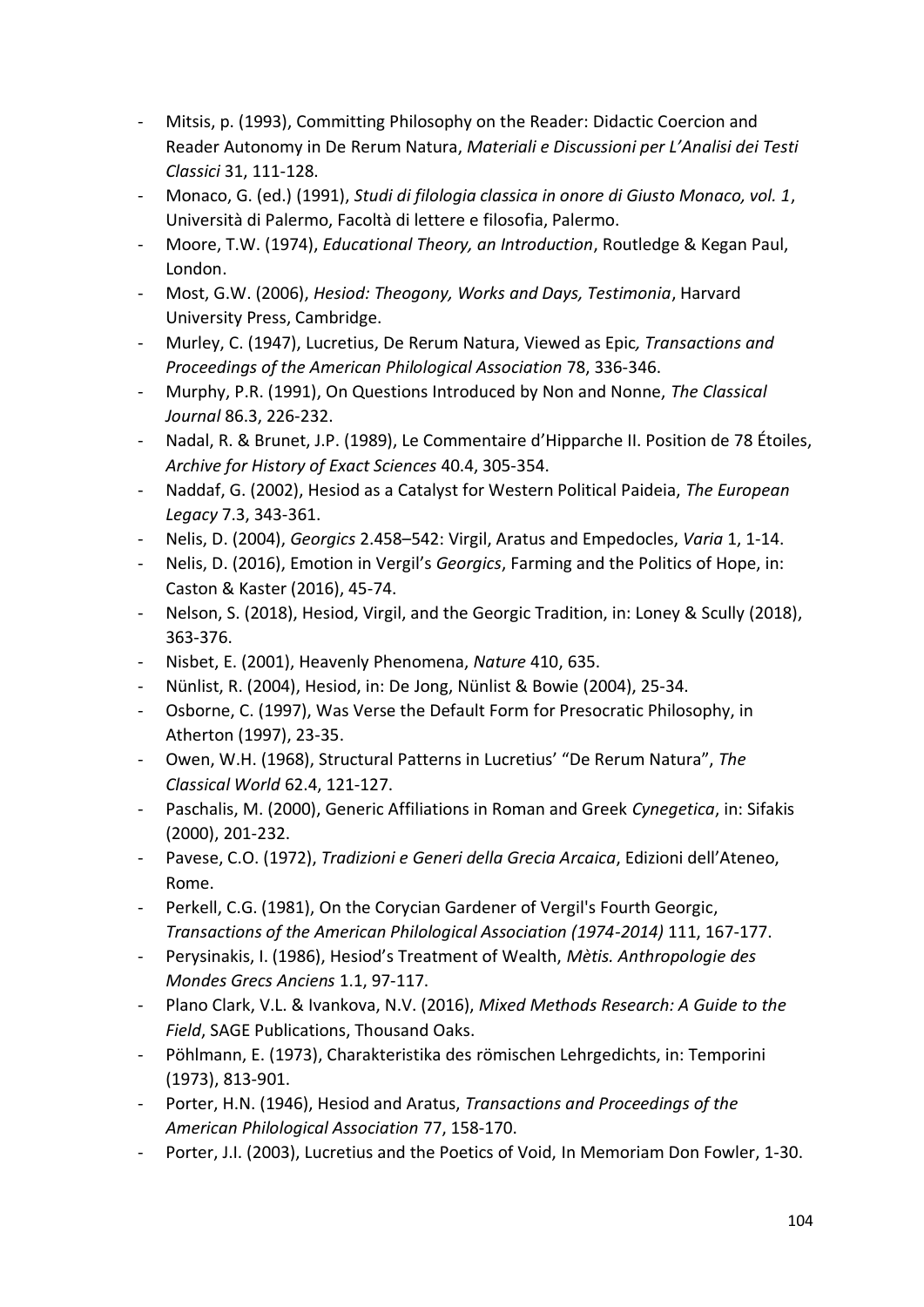- Rebuffat, E. (2001), *POIHTHS EPEWN. Tecniche di composizione poetica negli Halieutica di Oppiano,* Leo S. Olschki Editore, Firenze.
- Reinhardt, T. (2010), Syntactic Colloquialism in Lucretius, in: Dickey & Chahoud (2010), 203-229.
- Reynoso, M. & Sforza, M. & Rosa, B. & Waigandt, D. & Leiva, G. (2009), Argumentación y Didaxis, *Ciencia, Docencia y Tecnología* 39, 13-47.
- Rider, Z.P. (2016), *Caelum Ascendit Ratio: The Divinizing Role of Knowledge in Didactic Poetry from Hesiod to Manilius*, diss. Chapel Hill.
- Roller, D.W. (1970), Gaius Memmius: Patron of Lucretius, *Classical Philology* 65.4, 246-248.
- Rosen, R.M. (1990), Poetry and Sailing in Hesiod's "Works and Days", *Classical Antiquity* 9.1, 99-113.
- Rouse, W.H.D. (1924), *Lucretius: On the Nature of Things*, Harvard University Press, Cambridge.
- Rutherford, R. (2008), Authorial Rhetoric in Virgil's Georgics, in: Volk (2008), 81-93.
- Ryan, J. (2016), Zeus in Aratus' *Phaenomena*, in: Clauss, Cuypers & Kahane (2016), 152-163.
- Sánchez, T.S. (1994), *Kaiserkult* y Creación Poética. Algunas Reflexiones sobre las *Vitae Oppiani* y la Composición de los *Cynegetica*, *Excerpta Philologica* 4, 107-122.
- Schechter, S. (1975), The Aition and Virgil's Georgics, *Transactions of the American Philological Association (1974-2014)*, 105, 347-391.
- Schiesaro, A. (1993), Il destinatario discreto. Funzioni didascaliche e progetto culturale nelle Georgiche, *Materiali e discussioni per l'analisi dei testi classici* 31, 129- 147.
- Schiesaro, A. (2007), Didaxis, Rhetoric, and the Law in Lucretius, in: Harrison & Heyworth (2007), 63-90.
- Schindler, C. (2005), Vom Kochrezept zu den Sternen: Aspekte der Gattungsgenese und Gattungsentwicklung im römischen Lehrgedicht, in: Hortser & Reitz (2005), 193- 209.
- Schmid, W. (2014), Implied Reader, in: Hühn, Meister, Pier & Schmid (2014), 301-309.
- Schmidt, J.U. (1986), *Adressat und Paraineseform, Zur Intention von Hesiods 'Werken und Tagen',* Vandenhoeck und Ruprecht, Göttingen.
- Schmitt, W. (1969), *Kommentar zum ersten Buch von Pseudo-Oppians Kynegetika*, diss. Münster.
- Schrijvers, P.H. (1970), *Horror ac Divina Voluptas: Études sur la Poétique et la Poésie de Lucrèce*, A.M. Hakkert, Amsterdam.
- Schrijvers, P.H. (1982), Review of Effe, B. *Dichtung und Lehre. Untersuchungen zur Typologie des antiken Lehrgedichts*, *Mnemosyne* 35.3-4, 400-402.
- Schubert, P. (2007), From the Epics to the Second Sophistic, from Hecuba to Aethra, and finally from Troy to Athens: Defining the Position of Quintus Smyrnaeus in his Posthomerica, in: Baumbach & Bär (2007), 339-356.
- Scodel, R. (2007), Review of Horster, M. & Reitz, C. *Wissensvermittlung in dichterischer Gestalt,* BMCR 2007.01.05.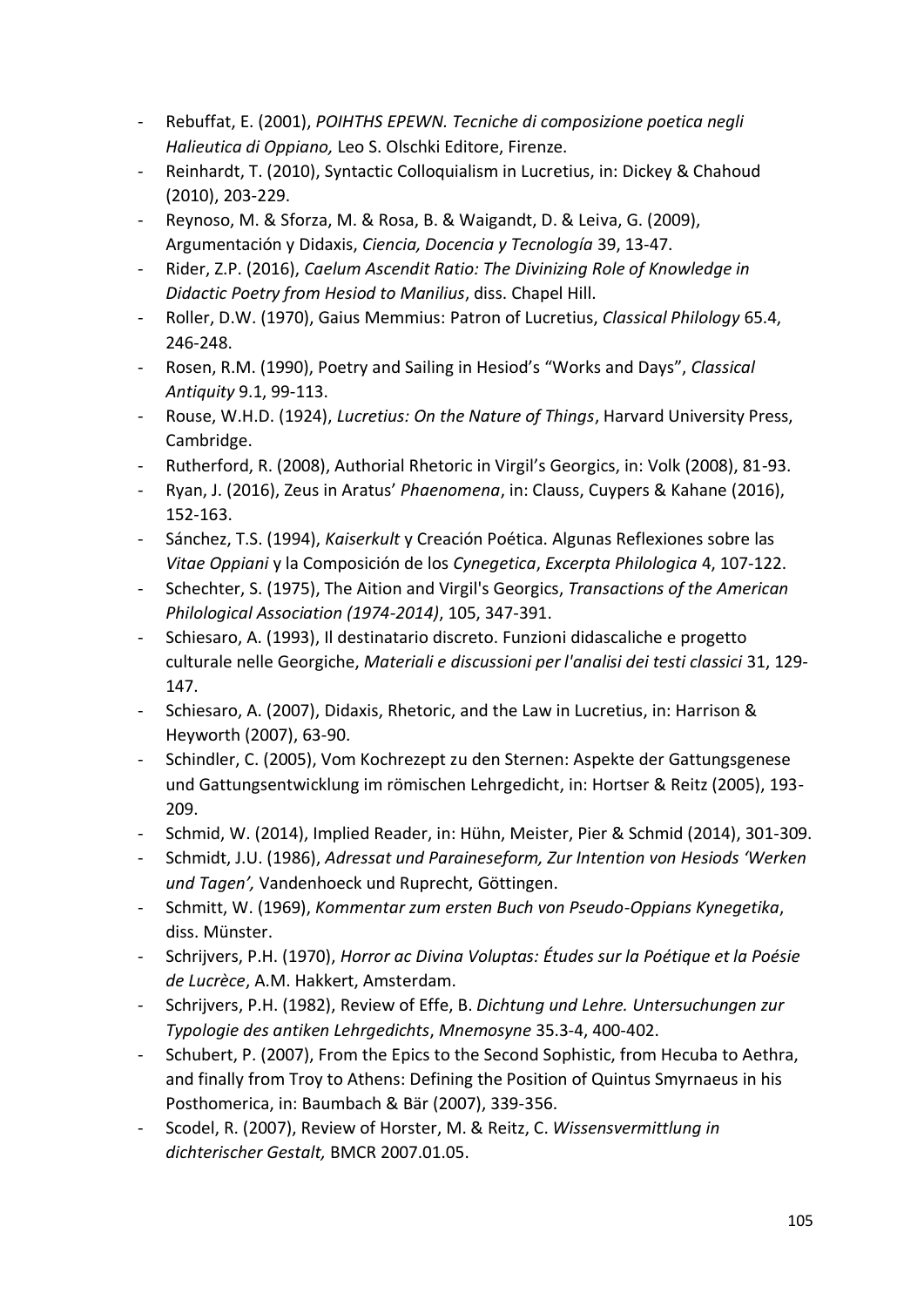- Secord, J. (2015), Overcoming Environmental Determinism: Introduced Species, Hybrid Plants and Animals, and Transformed Lands in the Hellenistic and Roman Worlds, in: Kennedy & Jones-Lewis (2015), 210-229.
- Sedley, D. (1997), How Lucretius Composed the *De Rerum Natura*, in: Algra, Koenen & Schrijvers (1997), 1-19.
- Semanoff, M. (2006), Undermining Authority: Pedagogy in Aratus' *Phaenomena*, in: Harder, Regtuit & Wakker (2006), 303-318.
- Ševčíková, T. (2018), Didactic Features in Two Latin Translations of Aratus' *Phaenomena*, *Graeco-Latina Brunensia* 23.2, 147-162.
- Sider, D. (2014), Didactic poetry: The Hellenistic invention of a pre-existing genre, in: Hunter, Rengakos & Sistakou (2014b), 13-29.
- Sifakis, G.M. (ed.) (2000), *Kterismata: Filologika Meletimata Afieromena ston Io. S. Kampitsi*, Panepistimiakes Ekdoseis Kritis, Erakleio.
- Solmsen, F. (1970), *Hesiodi, Theogonia, Opera et Dies, Scutum*, Oxford University Press, Oxford.
- Springer, C. (1984), Aratus and the Cups of Menalcas: A Note on Eclogue 3. 42, *The Classical Journal* 79.2, 131-134.
- Spurr, M.S. (1986), Agriculture and the Georgics, *Greece & Rome* 33.2, 164-187.
- Stamatopoulou, Z. (2016), The Quarrel with Perses and Hesiod's Biographical Tradition, *Greek, Roman and Byzantine Studies* 51, 1-17.
- Stehle, E.M. (1974), Virgil's Georgics: The Threat of Sloth, *Transactions of the American Philological Association (1974-2014)* 104, 347-369.
- Swain, S. & Harrison, S. & Elsner, J. (edd.) (2007), Severan Culture, Cambridge University Press, Cambridge.
- Temporini, H. (ed.) (1973), *Aufstieg und Niedergang der römischen Welt 1.3*, De Gruyter, Berlin.
- Thibodeau, P. (2001), The Old Man and His Garden (Verg. Georg. 4, 116-148), *Materiali e discussioni per l'analisi dei testi classici* 47, 175-195.
- Thibodeau, P. (2011), *Playing the Farmer*, University of California Press, Berkeley.
- Thomas, R.F. (1987), Prose into Poetry: Tradition and Meaning in Virgil's Georgics, *Harvard Studies in Classical Philology* 91, 229-260.
- Thomas, R.F. (1988a), *Virgil, Georgics, Volume 1*, Cambridge University Press, Cambridge.
- Thomas, R.F. (1988b), *Virgil, Georgics, Volume 2*, Cambridge University Press, Cambridge.
- Thury, E.M. (1987), Lucretius' Poem as a Simulacrum of the Rerum Natura, *The American Journal of Philology* 108.2, 270-294.
- Toohey, P. (1996), *Epic Lessons: An Introduction to Ancient Didactic Poetry*, Routledge, London.
- Toohey, P. (2004), *Melancholy, Love, and Time: Boundaries of the Self in Ancient Literature*, University of Michigan Press, Michigan.
- Townend, G.B. (1978), The Fading of Memmius, *The Classical Quarterly* 28.2, 267- 283.